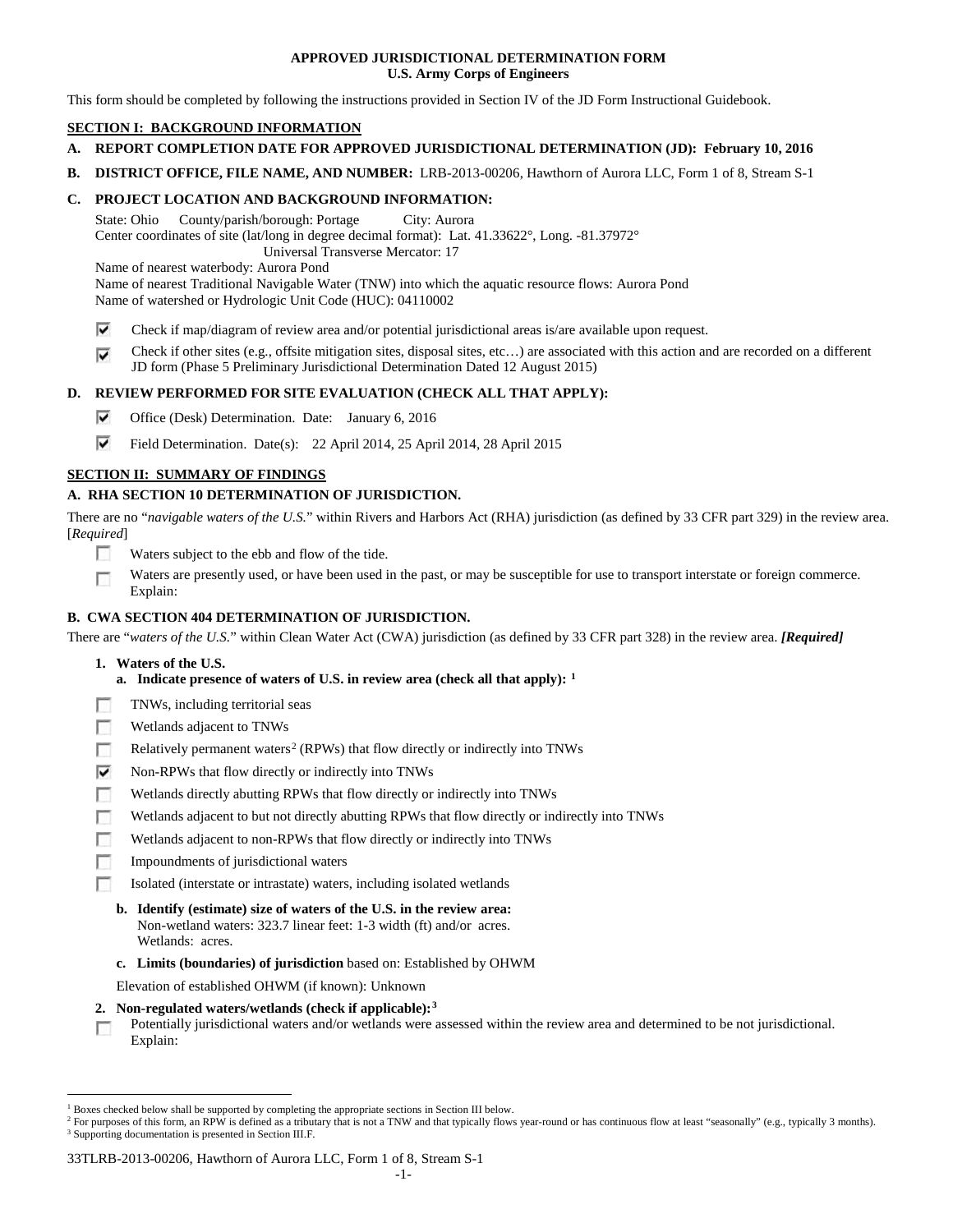#### **SECTION III: CWA ANALYSIS**

## **A. TNWs AND WETLANDS ADJACENT TO TNWs**

**The agencies will assert jurisdiction over TNWs and wetlands adjacent to TNWs. If the aquatic resource is a TNW, complete Section III.A.1 and Section III.D.1. only; if the aquatic resource is a wetland adjacent to a TNW, complete Sections III.A.1 and 2 and Section III.D.1.; otherwise, see Section III.B below**.

## **1. TNW**

Identify TNW: Summarize rationale supporting determination:

**2. Wetland adjacent to TNW**

Summarize rationale supporting conclusion that wetland is "adjacent":

## **B. CHARACTERISTICS OF TRIBUTARY (THAT IS NOT A TNW) AND ITS ADJACENT WETLANDS (IF ANY):**

**This section summarizes information regarding characteristics of the tributary and its adjacent wetlands, if any, and it helps determine whether or not the standards for jurisdiction established under Rapanos have been met.** 

**The agencies will assert jurisdiction over non-navigable tributaries of TNWs where the tributaries are "relatively permanent waters" (RPWs), i.e. tributaries that typically flow year-round or have continuous flow at least seasonally (e.g., typically 3 months). A wetland that directly abuts an RPW is also jurisdictional. If the aquatic resource is not a TNW, but has year-round (perennial) flow, skip to Section III.D.2. If the aquatic resource is a wetland directly abutting a tributary with perennial flow, skip to Section III.D.4.**

**A wetland that is adjacent to but that does not directly abut an RPW requires a significant nexus evaluation. Corps districts and EPA regions will include in the record any available information that documents the existence of a significant nexus between a relatively permanent tributary that is not perennial (and its adjacent wetlands if any) and a traditional navigable water, even though a significant nexus finding is not required as a matter of law.**

**If the waterbody[4](#page-1-0) is not an RPW, or a wetland directly abutting an RPW, a JD will require additional data to determine if the waterbody has a significant nexus with a TNW. If the tributary has adjacent wetlands, the significant nexus evaluation must consider the tributary in combination with all of its adjacent wetlands. This significant nexus evaluation that combines, for analytical purposes, the tributary and all of its adjacent wetlands is used whether the review area identified in the JD request is the tributary, or its adjacent wetlands, or both. If the JD covers a tributary with adjacent wetlands, complete Section III.B.1 for the tributary, Section III.B.2 for any onsite wetlands, and Section III.B.3 for all wetlands adjacent to that tributary, both onsite and offsite. The determination whether a significant nexus exists is determined in Section III.C below.**

**1. Characteristics of non-TNWs that flow directly or indirectly into TNW**

## **(i) General Area Conditions:**

Watershed size: 809 square miles (Cuyahoga River Watershed) Drainage area: Less than 1 square miles

Average annual rainfall: 41.85 inches Average annual snowfall: 61.6 inches

#### **(ii) Physical Characteristics:**

- (a) Relationship with TNW:
	- $\triangledown$  Tributary flows directly into TNW.
	- Tributary flows through tributaries before entering TNW.

Project waters are 0 river miles from TNW. Project waters are 0 river miles from RPW. Project waters are 0 aerial (straight) miles from TNW. Project waters are 0 aerial (straight) miles from RPW. Project waters cross or serve as state boundaries. Explain: No

Identify flow route to TNW<sup>5</sup>: Stream S-1 flows west directly into Aurora Pond, a TNW. Tributary stream order, if known: 1

(b) General Tributary Characteristics (check all that apply):

**Tributary is:**  $\overrightarrow{V}$  Natural

- Artificial (man-made). Explain:
- Manipulated (man-altered). Explain:

#### 33TLRB-2013-00206, Hawthorn of Aurora LLC, Form 1 of 8, Stream S-1

<span id="page-1-1"></span><span id="page-1-0"></span> $4$  Note that the Instructional Guidebook contains additional information regarding swales, ditches, washes, and erosional features generally and in the arid West. <sup>5</sup> Flow route can be described by identifying, e.g., tributary a, which flows through the review area, to flow into tributary b, which then flows into TNW.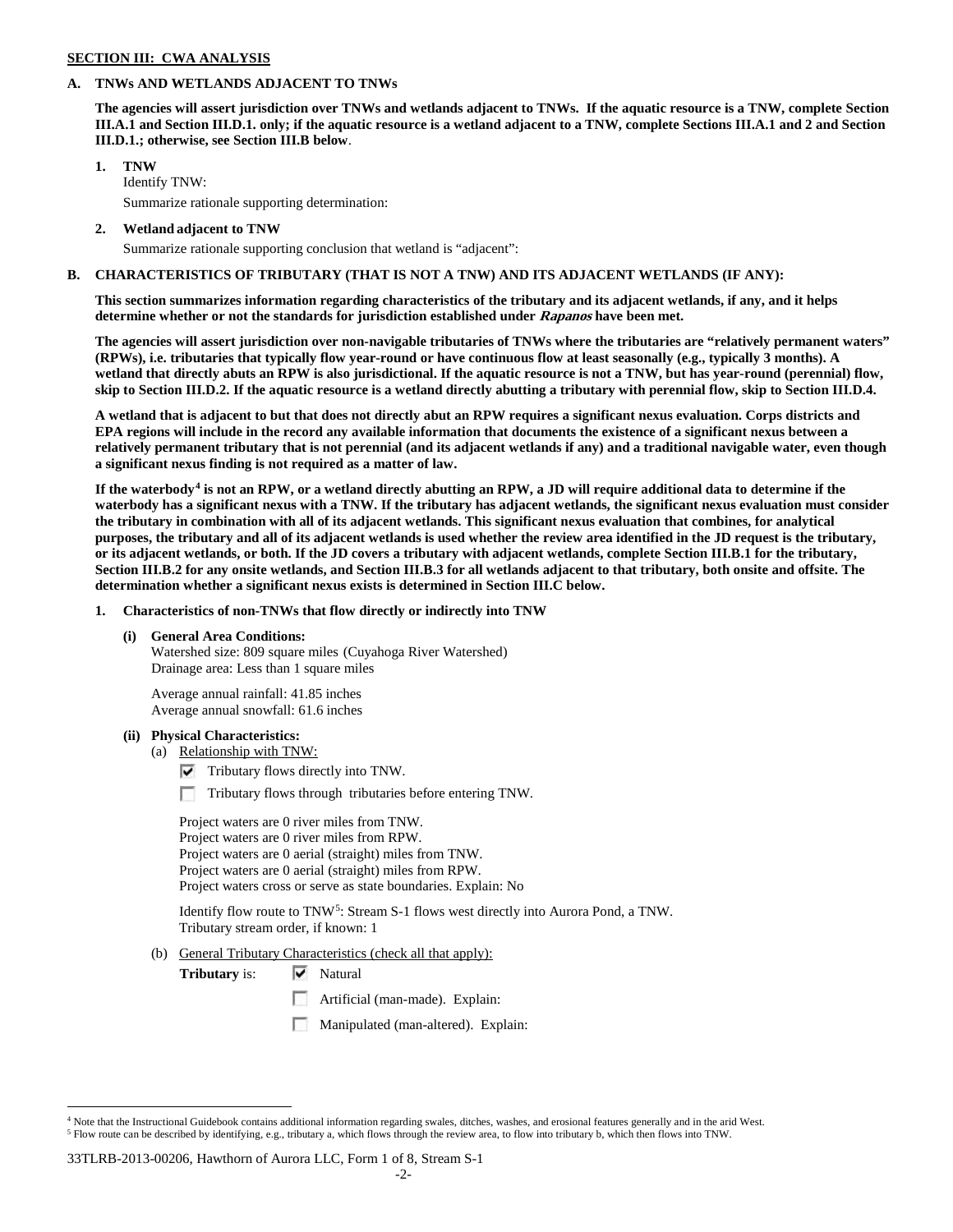**Tributary** properties with respect to top of bank (estimate): Average width: 1-3 feet Average depth: 1-3 feet Average side slopes: 2:1 Primary tributary substrate composition (check all that apply): ⊽ Silts **v** Sands Concrete To 1 Cobbles Gravel Gravel Muck Bedrock Vegetation. Type/% cover: Other. Explain: Tributary condition/stability [e.g., highly eroding, sloughing banks]. Explain: Tributary has some erosion/incision due to being on a slope. Presence of run/riffle/pool complexes. Explain: None observed. Tributary geometry: Relatively Straight Tributary gradient (approximate average slope): Less than 2% (c) Flow: Tributary provides for: Ephemeral Flow Estimate average number of flow events in review area/year: 11-20 Describe flow regime: Tributary flows ephemerally during and after rain events, during periods of snowmelt, and during periods of overland sheetflow. Other information on duration and volume: Unknown Surface flow is: Confined Characteristics: Surface flow is confined to a defined bed and banks. Subsurface flow: Unknown Explain findings: Unknown Dye (or other) test performed: Tributary has (check all that apply):  $\triangleright$  Bed and banks  $\triangleright$  OHWM<sup>[6](#page-2-0)</sup> (check all indicators that apply):  $\Box$  clear, natural line impressed on the bank  $\Box$  the presence of litter and debris  $\Box$  changes in the character of soil  $\Box$  destruction of terrestrial vegetation  $\Box$  shelving the presence of wrack line vegetation matted down, bent, or absent  $\vert \cdot \vert$  sediment sorting  $\Box$  leaf litter disturbed or washed away  $\Box$  scour  $\Box$  sediment deposition  $\Box$  multiple observed or predicted flow events **abrupt change in plant community** abrupt change in plant community  $\Box$  other (list):  $\Box$  Discontinuous OHWM.<sup>7</sup> Explain: If factors other than the OHWM were used to determine lateral extent of CWA jurisdiction (check all that apply):  $\Box$  High Tide Line indicated by:  $\Box$  Mean High Water Mark indicated by: oil or scum line along shore objects  $\Box$  survey to available datum;  $\Box$  fine shell or debris deposits (foreshore)  $\Box$  physical markings;  $\Box$  physical markings/characteristics  $\Box$  vegetation lines/changes in vegetation types.  $\Box$  tidal gauges  $\Box$  other (list): **(iii) Chemical Characteristics:** Characterize tributary (e.g., water color is clear, discolored, oily film; water quality; general watershed characteristics, etc.).

Explain: Tributary was not flowing during site visit. The stream and receving TNW are part of the Tinkers Creek Watershed, a subwatershed of the Cuyahoga River. "The Tinkers Creek watershed has experienced a high rate of population growth and development expansion. This trend has become particularly apparent in the last twenty years, largely due to the outward migration of people from the traditional urban population centers in the region. One result of this development and growth has been the destruction and degradation of natural areas within the watershed, as land is developed with little regard to the long-term

<span id="page-2-0"></span> <sup>6</sup> <sup>6</sup>A natural or man-made discontinuity in the OHWM does not necessarily sever jurisdiction (e.g., where the stream temporarily flows underground, or where the OHWM has been removed by development or agricultural practices). Where there is a break in the OHWM that is unrelated to the waterbody's flow regime (e.g., flow over a rock outcrop or through a culvert), the agencies will look for indicators of flow above and below the break. 7 Ibid.

<span id="page-2-1"></span><sup>33</sup>TLRB-2013-00206, Hawthorn of Aurora LLC, Form 1 of 8, Stream S-1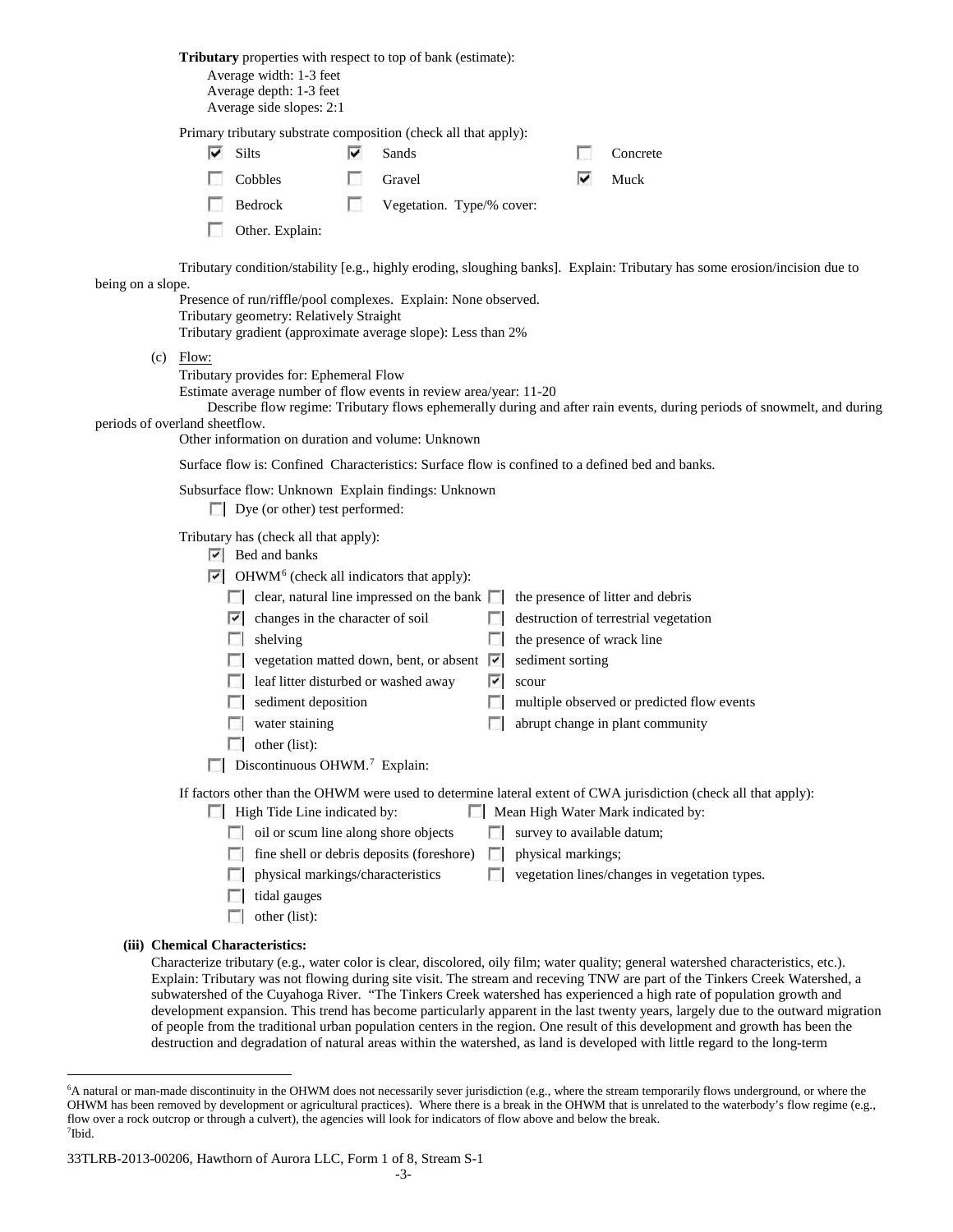consequences and detrimental impacts that are taking place. Degradation of the watershed and water resources is generally not the result of any single activity taking place on or near water bodies. Instead it is more often related to the cumulative result of many individual activities and impacts throughout an entire natural drainage area, or watershed" (Source: Tinkers Creek Land Conservancy, 2005). The Tinkers Creek Watershed has known impairments including low in-stream dissolved oygen, toxicity, sedimentation, habitat degradation, and bacteria (Tinkers Creek Watershed Partner, 2009). The Cuyahoga River Watershed has impairments including increasing urbanization bringing impervious surfaces, construction at headwaters reducing stream function, increased erosion, sediment which impairs aquatic life and widens flood areas, habitat loss, and loss of wetlands (Cuyahoga River Community Planning Organization).

Identify specific pollutants, if known: No known pollutants within the Stream S-1 drainage area.

#### **(iv) Biological Characteristics. Channel supports (check all that apply):**

- Riparian corridor. Characteristics (type, average width): Stream S-1 has a forested riparian corridor ranging from ~150' to 800'+ in width.
- Wetland fringe. Characteristics:
- $\blacktriangleright$  Habitat for:
	- Federally Listed species. Explain findings:
	- Fish/spawn areas. Explain findings:
	- Other environmentally-sensitive species. Explain findings:
	- Aquatic/wildlife diversity. Explain findings: Stream S-1 provides habitat for aquatic flora and fauna.

#### **2. Characteristics of wetlands adjacent to non-TNW that flow directly or indirectly into TNW**

#### **(i) Physical Characteristics:**

- (a) General Wetland Characteristics:
	- Properties:

Wetland size: acres Wetland type. Explain: Wetland quality. Explain: Project wetlands cross or serve as state boundaries. Explain:

(b) General Flow Relationship with Non-TNW:

Flow is: Explain:

Surface flow is:

Characteristics:

Subsurface flow: Explain findings:

Dye (or other) test performed:

## (c) Wetland Adjacency Determination with Non-TNW:

- Directly abutting
- Not directly abutting
	- Discrete wetland hydrologic connection. Explain:
	- **Explain:** Ecological connection. Explain:
	- Separated by berm/barrier. Explain:
- (d) Proximity (Relationship) to TNW

Project wetlands are river miles from TNW. Project waters are aerial (straight) miles from TNW. Flow is from: Estimate approximate location of wetland as within the floodplain.

#### **(ii) Chemical Characteristics:**

Characterize wetland system (e.g., water color is clear, brown, oil film on surface; water quality; general watershed characteristics; etc.). Explain:

Identify specific pollutants, if known:

# **(iii) Biological Characteristics. Wetland supports (check all that apply):**

Riparian buffer. Characteristics (type, average width):

**Vegetation type/percent cover.** Explain:

 $\Box$  Habitat for:

- F Federally Listed species. Explain findings:
- Fish/spawn areas. Explain findings:
- Other environmentally-sensitive species. Explain findings:

#### 33TLRB-2013-00206, Hawthorn of Aurora LLC, Form 1 of 8, Stream S-1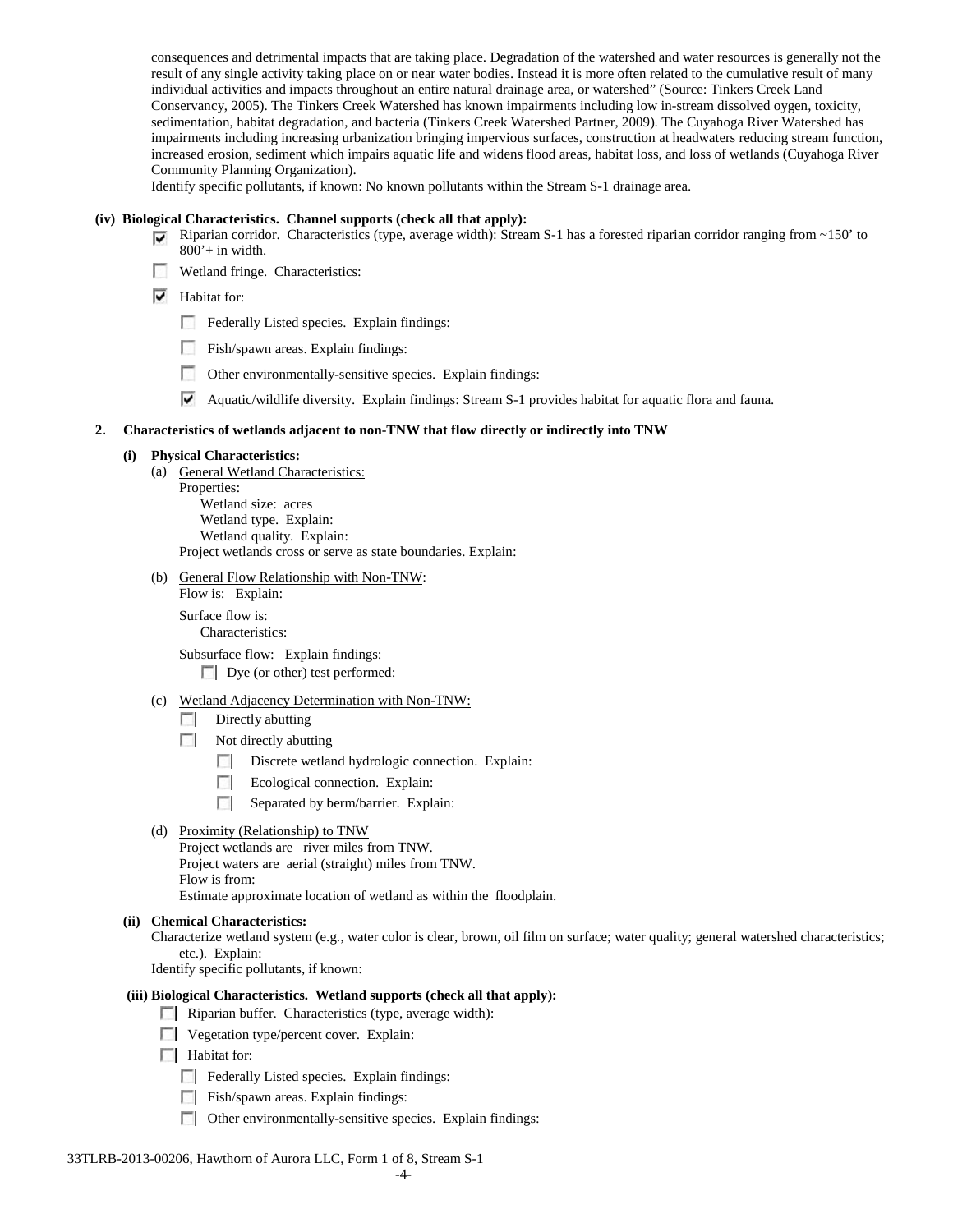Aquatic/wildlife diversity. Explain findings:

### **3. Characteristics of all wetlands adjacent to the tributary (if any)**

All wetland(s) being considered in the cumulative analysis: Approximately () acres in total are being considered in the cumulative analysis. For each wetland, specify the following:

|  | Directly abuts? $(Y/N)$ | Size (in acres) | Directly abuts? $(Y/N)$ | Size (in acres) |
|--|-------------------------|-----------------|-------------------------|-----------------|
|--|-------------------------|-----------------|-------------------------|-----------------|

Summarize overall biological, chemical and physical functions being performed:

## **C. SIGNIFICANT NEXUS DETERMINATION**

**A significant nexus analysis will assess the flow characteristics and functions of the tributary itself and the functions performed by any wetlands adjacent to the tributary to determine if they significantly affect the chemical, physical, and biological integrity of a TNW. For each of the following situations, a significant nexus exists if the tributary, in combination with all of its adjacent wetlands, has more than a speculative or insubstantial effect on the chemical, physical and/or biological integrity of a TNW. Considerations when evaluating significant nexus include, but are not limited to the volume, duration, and frequency of the flow of water in the tributary and its proximity to a TNW, and the functions performed by the tributary and all its adjacent wetlands. It is not appropriate to determine significant nexus based solely on any specific threshold of distance (e.g. between a tributary and its adjacent wetland or between a tributary and the TNW). Similarly, the fact an adjacent wetland lies within or outside of a floodplain is not solely determinative of significant nexus.** 

#### **Draw connections between the features documented and the effects on the TNW, as identified in the** *Rapanos* **Guidance and discussed in the Instructional Guidebook. Factors to consider include, for example:**

- Does the tributary, in combination with its adjacent wetlands (if any), have the capacity to carry pollutants or flood waters to TNWs, or to reduce the amount of pollutants or flood waters reaching a TNW?
- Does the tributary, in combination with its adjacent wetlands (if any), provide habitat and lifecycle support functions for fish and other species, such as feeding, nesting, spawning, or rearing young for species that are present in the TNW?
- Does the tributary, in combination with its adjacent wetlands (if any), have the capacity to transfer nutrients and organic carbon that support downstream foodwebs?
- Does the tributary, in combination with its adjacent wetlands (if any), have other relationships to the physical, chemical, or biological integrity of the TNW?

#### *Note: the above list of considerations is not inclusive and other functions observed or known to occur should be documented below:*

**1. Significant nexus findings for non-RPW that has no adjacent wetlands and flows directly or indirectly into TNWs.** Explain findings of presence or absence of significant nexus below, based on the tributary itself, then go to Section III.D: Stream S-1 has a surface water connection to a downstream TNW, Aurora Pond. Stream S-1 flows west directly into Aurora Pond and has a clear, traceable hydrologic connection.

Stream S-1 has direct hydrologic connectivity to Aurora Pond, thereby providing a significant nexus between the stream and the downstream TNW. Hydrologic connectivity refers to the flow that transports organic matter and nutrients, energy, and aquatic organisms throughout the system (Freeman et al., 2006). Stream S-1 influences the chemistry and physical conditions of the downstream TNW through its hydrologic input, storage, and transport of sediments and energy. Rainfall, snowmelt, and stormwater runoff within the drainage area of Stream S-1 provides hydrology to the downstream receiving waters. The stream contributes to the chemical and physical make-up of Aurora Pond through its ability to convey sediments, chemicals, nutrients, and contaminants downstream to Aurora Pond.

The Cuyahoga River Watershed, in which Aurora Pond is located, has impairments including increasing urbanization bringing impervious surfaces, construction at headwaters reducing stream function, increased erosion, sediment which impairs aquatic life and widens flood areas, habitat loss, and loss of wetlands (Cuyahoga River Community Planning Organization). In its current natural state, Stream S-1 is maintaining stream functions that affect the downstream TNW and is not contributing to the urbanization, increasing impervious surfaces, and erosion that contribute to downstream impairments therefor it is aiding in reducing known watershed impairments. A great deal of the surrounding land use around Aurora Pond and its tributaries include development (residential commercial, industrial, roadways, etc.) and residential development is currently occurring and is proposed within the areas adjacent to Stream S-1. The unaltered Stream S-1, which receives the majority of its hydrologic input via precipitation and runoff from relatively undeveloped forested land, is aiding in preventing further water quality impairments by providing Aurora Pond with a relatively clean water source free of the typical human-development-related contaminants (nutrients, stormwater, sediment, road salt, lawn fertilizers, etc.) impairing the watershed. Additionally, maintenance of Stream S-1 also accomplishes numerous priorities set forth by the Tinkers Creek Watershed Land Conservation Priority Plan including protecting water quality, maximizing the recharge of streams, and protecting aquatic habitats (Tinkers Creek Lake Conservancy, 2005).

According to the USEPA (2015), "scientific literature unequivocally demonstrates that streams, individually or cumulatively, exert a strong influence on the integrity of downstream waters" and that "all tributary streams, including perennial, intermittent, and ephemeral streams, are physically, chemically, and biologically connected to downstream" waters. Due to the physical, biological, and chemical connectivity of Stream S-1 as described above, it has been determined that Stream S-1 has a significant nexus with the downstream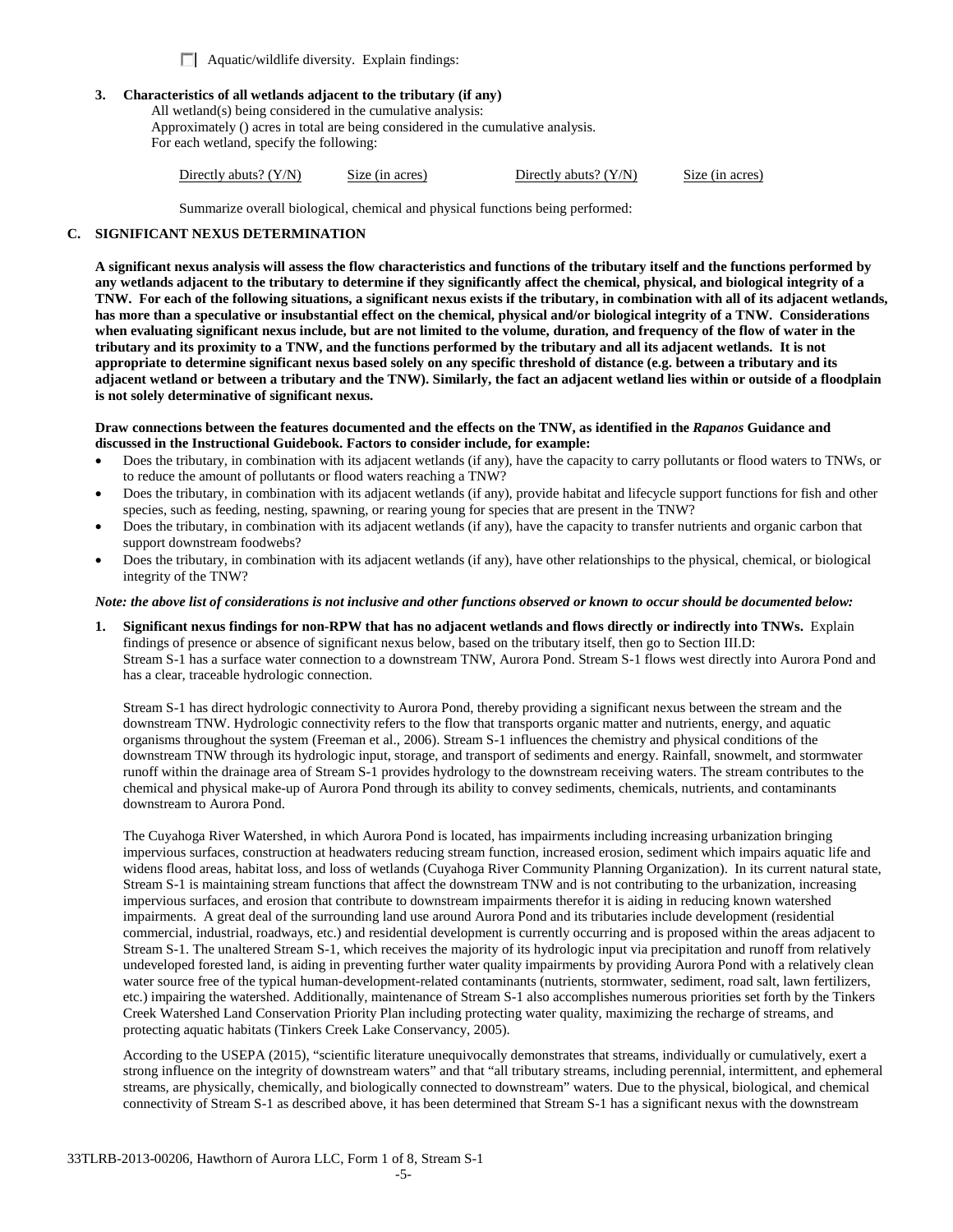TNW, Aurora Pond as the functions and services provided by the stream provides more than a speculative effect on the physical integrity of Aurora Pond.

- **2. Significant nexus findings for non-RPW and its adjacent wetlands, where the non-RPW flows directly or indirectly into TNWs.**  Explain findings of presence or absence of significant nexus below, based on the tributary in combination with all of its adjacent wetlands, then go to Section III.D:
- **3. Significant nexus findings for wetlands adjacent to an RPW but that do not directly abut the RPW.** Explain findings of presence or absence of significant nexus below, based on the tributary in combination with all of its adjacent wetlands, then go to Section III.D:

# **D. DETERMINATIONS OF JURISDICTIONAL FINDINGS. THE SUBJECT WATERS/WETLANDS ARE (CHECK ALL THAT APPLY):**

- **1. TNWs and Adjacent Wetlands.** Check all that apply and provide size estimates in review area:
	- TNWs: linear feet width (ft), Or, acres.
	- **Wetlands adjacent to TNWs: acres.**

## **2. RPWs that flow directly or indirectly into TNWs.**

- Tributaries of TNWs where tributaries typically flow year-round are jurisdictional. Provide data and rationale indicating that tributary is perennial: .
- $\sim$ Tributaries of TNW where tributaries have continuous flow "seasonally" (e.g., typically three months each year) are jurisdictional. Data supporting this conclusion is provided at Section III.B. Provide rationale indicating that tributary flows seasonally: .

Provide estimates for jurisdictional waters in the review area (check all that apply):

- $\Box$  Tributary waters: linear feet width (ft).
- **DE Other non-wetland waters: acres.**
- Identify type(s) of waters:

## **3. Non-RPWs[8](#page-5-0) that flow directly or indirectly into TNWs.**

 $\triangledown$  Waterbody that is not a TNW or an RPW, but flows directly or indirectly into a TNW, and it has a significant nexus with a TNW is jurisdictional. Data supporting this conclusion is provided at Section III.C.

Provide estimates for jurisdictional waters within the review area (check all that apply):

- $\triangledown$  Tributary waters: 323.7 linear feet 1-3 width (ft).
- **DET** Other non-wetland waters: acres.

Identify type(s) of waters:

# **4. Wetlands directly abutting an RPW that flow directly or indirectly into TNWs.**

Wetlands directly abut RPW and thus are jurisdictional as adjacent wetlands.

- Wetlands directly abutting an RPW where tributaries typically flow year-round. Provide data and rationale  $\sim$ indicating that tributary is perennial in Section III.D.2, above. Provide rationale indicating that wetland is directly abutting an RPW:
- Wetlands directly abutting an RPW where tributaries typically flow "seasonally." Provide data indicating that tributary is seasonal in Section III.B and rationale in Section III.D.2, above. Provide rationale indicating that wetland is directly abutting an RPW:

Provide acreage estimates for jurisdictional wetlands in the review area: acres.

#### **5. Wetlands adjacent to but not directly abutting an RPW that flow directly or indirectly into TNWs.**

Wetlands that do not directly abut an RPW, but when considered in combination with the tributary to which they are **TT** adjacent and with similarly situated adjacent wetlands, have a significant nexus with a TNW are jurisidictional. Data supporting this conclusion is provided at Section III.C.

Provide acreage estimates for jurisdictional wetlands in the review area: acres.

## **6. Wetlands adjacent to non-RPWs that flow directly or indirectly into TNWs.**

Wetlands adjacent to such waters, and have when considered in combination with the tributary to which they are adjacent  $\mathcal{L}$ and with similarly situated adjacent wetlands, have a significant nexus with a TNW are jurisdictional. Data supporting this conclusion is provided at Section III.C.

Provide estimates for jurisdictional wetlands in the review area: acres.

## **7. Impoundments of jurisdictional waters. [9](#page-5-1)**

- As a general rule, the impoundment of a jurisdictional tributary remains jurisdictional.
- Demonstrate that impoundment was created from "waters of the U.S.," or
- n Demonstrate that water meets the criteria for one of the categories presented above (1-6), or

 $\frac{1}{8}$ See Footnote # 3.

<span id="page-5-1"></span><span id="page-5-0"></span><sup>&</sup>lt;sup>9</sup> To complete the analysis refer to the key in Section III.D.6 of the Instructional Guidebook.

<sup>33</sup>TLRB-2013-00206, Hawthorn of Aurora LLC, Form 1 of 8, Stream S-1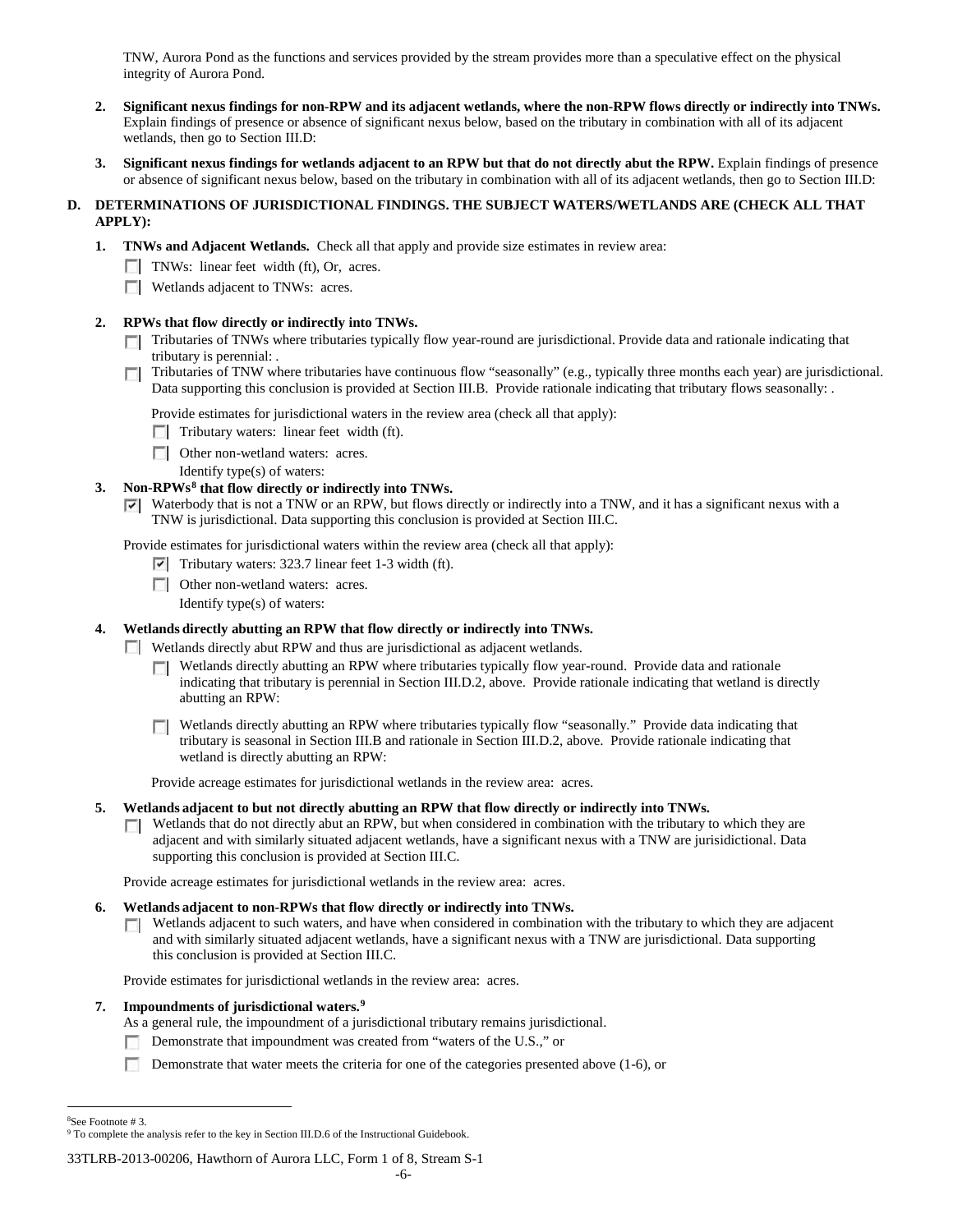| E. |                          | ISOLATED [INTERSTATE OR INTRA-STATE] WATERS, INCLUDING ISOLATED WETLANDS, THE USE, DEGRADATION<br>OR DESTRUCTION OF WHICH COULD AFFECT INTERSTATE COMMERCE, INCLUDING ANY SUCH WATERS (CHECK<br>ALL THAT APPLY): <sup>10</sup>                                                                                            |
|----|--------------------------|---------------------------------------------------------------------------------------------------------------------------------------------------------------------------------------------------------------------------------------------------------------------------------------------------------------------------|
|    |                          | which are or could be used by interstate or foreign travelers for recreational or other purposes.                                                                                                                                                                                                                         |
|    |                          | from which fish or shellfish are or could be taken and sold in interstate or foreign commerce.                                                                                                                                                                                                                            |
|    |                          | which are or could be used for industrial purposes by industries in interstate commerce.                                                                                                                                                                                                                                  |
|    |                          | Interstate isolated waters. Explain:                                                                                                                                                                                                                                                                                      |
|    | L.                       | Other factors. Explain:                                                                                                                                                                                                                                                                                                   |
|    |                          | Identify water body and summarize rationale supporting determination:                                                                                                                                                                                                                                                     |
|    |                          | Provide estimates for jurisdictional waters in the review area (check all that apply):                                                                                                                                                                                                                                    |
|    |                          | Tributary waters: linear feet width (ft).                                                                                                                                                                                                                                                                                 |
|    |                          | Other non-wetland waters: acres.                                                                                                                                                                                                                                                                                          |
|    |                          | Identify type(s) of waters:                                                                                                                                                                                                                                                                                               |
|    |                          | Wetlands: acres.                                                                                                                                                                                                                                                                                                          |
|    |                          |                                                                                                                                                                                                                                                                                                                           |
| F. |                          | NON-JURISDICTIONAL WATERS, INCLUDING WETLANDS (CHECK ALL THAT APPLY):<br>If potential wetlands were assessed within the review area, these areas did not meet the criteria in the 1987 Corps of Engineers<br>Wetland Delineation Manual and/or appropriate Regional Supplements.                                          |
|    | $\sim$                   | Review area included isolated waters with no substantial nexus to interstate (or foreign) commerce.                                                                                                                                                                                                                       |
|    |                          | Prior to the Jan 2001 Supreme Court decision in "SWANCC," the review area would have been regulated based solely on the<br>"Migratory Bird Rule" (MBR).                                                                                                                                                                   |
|    |                          | Waters do not meet the "Significant Nexus" standard, where such a finding is required for jurisdiction. Explain:                                                                                                                                                                                                          |
|    | n                        | Other: (explain, if not covered above):                                                                                                                                                                                                                                                                                   |
|    |                          | Provide acreage estimates for non-jurisdictional waters in the review area, where the sole potential basis of jurisdiction is the MBR factors<br>(i.e., presence of migratory birds, presence of endangered species, use of water for irrigated agriculture), using best professional judgment<br>(check all that apply): |
|    |                          | Non-wetland waters (i.e., rivers, streams): linear feet width (ft).                                                                                                                                                                                                                                                       |
|    |                          | Lakes/ponds: acres.                                                                                                                                                                                                                                                                                                       |
|    |                          | Other non-wetland waters: acres. List type of aquatic resource: .                                                                                                                                                                                                                                                         |
|    |                          | Wetlands: acres.                                                                                                                                                                                                                                                                                                          |
|    |                          | Provide acreage estimates for non-jurisdictional waters in the review area that do not meet the "Significant Nexus" standard, where such a<br>finding is required for jurisdiction (check all that apply):                                                                                                                |
|    |                          | Non-wetland waters (i.e., rivers, streams): linear feet width (ft).                                                                                                                                                                                                                                                       |
|    |                          | Lakes/ponds: acres.                                                                                                                                                                                                                                                                                                       |
|    |                          | Other non-wetland waters: acres. List type of aquatic resource: .                                                                                                                                                                                                                                                         |
|    |                          | Wetlands: acres.                                                                                                                                                                                                                                                                                                          |
|    |                          |                                                                                                                                                                                                                                                                                                                           |
|    |                          | <u>SECTION IV:  DATA SOURCES.</u>                                                                                                                                                                                                                                                                                         |
|    |                          | A. SUPPORTING DATA. Data reviewed for JD (check all that apply - checked items shall be included in case file and, where checked and                                                                                                                                                                                      |
|    | ▿                        | requested, appropriately reference sources below):<br>Maps, plans, plots or plat submitted by or on behalf of the applicant/consultant: Delineation Map and Location Map                                                                                                                                                  |
|    | ▿                        | Data sheets prepared/submitted by or on behalf of the applicant/consultant.                                                                                                                                                                                                                                               |
|    |                          | Office concurs with data sheets/delineation report and subequest updates.<br>▽                                                                                                                                                                                                                                            |
|    |                          | Office does not concur with data sheets/delineation report.<br>г                                                                                                                                                                                                                                                          |
|    |                          | Data sheets prepared by the Corps:                                                                                                                                                                                                                                                                                        |
|    |                          | Corps navigable waters' study:                                                                                                                                                                                                                                                                                            |
|    | <b>The Second Second</b> | ILS. Geological Survey Hydrologic Atlas: HS ACE ODM NUD Detects                                                                                                                                                                                                                                                           |

- U.S. Geological Survey Hydrologic Atlas: USACE ORM NHD Datasets
	- USGS NHD data.

<span id="page-6-0"></span><sup>10</sup> Prior to asserting or declining CWA jurisdiction based solely on this category, Corps Districts will elevate the action to Corps and EPA HQ for review consistent with the process described in the Corps/EPA *Memorandum Regarding CWA Act Jurisdiction Following Rapanos.*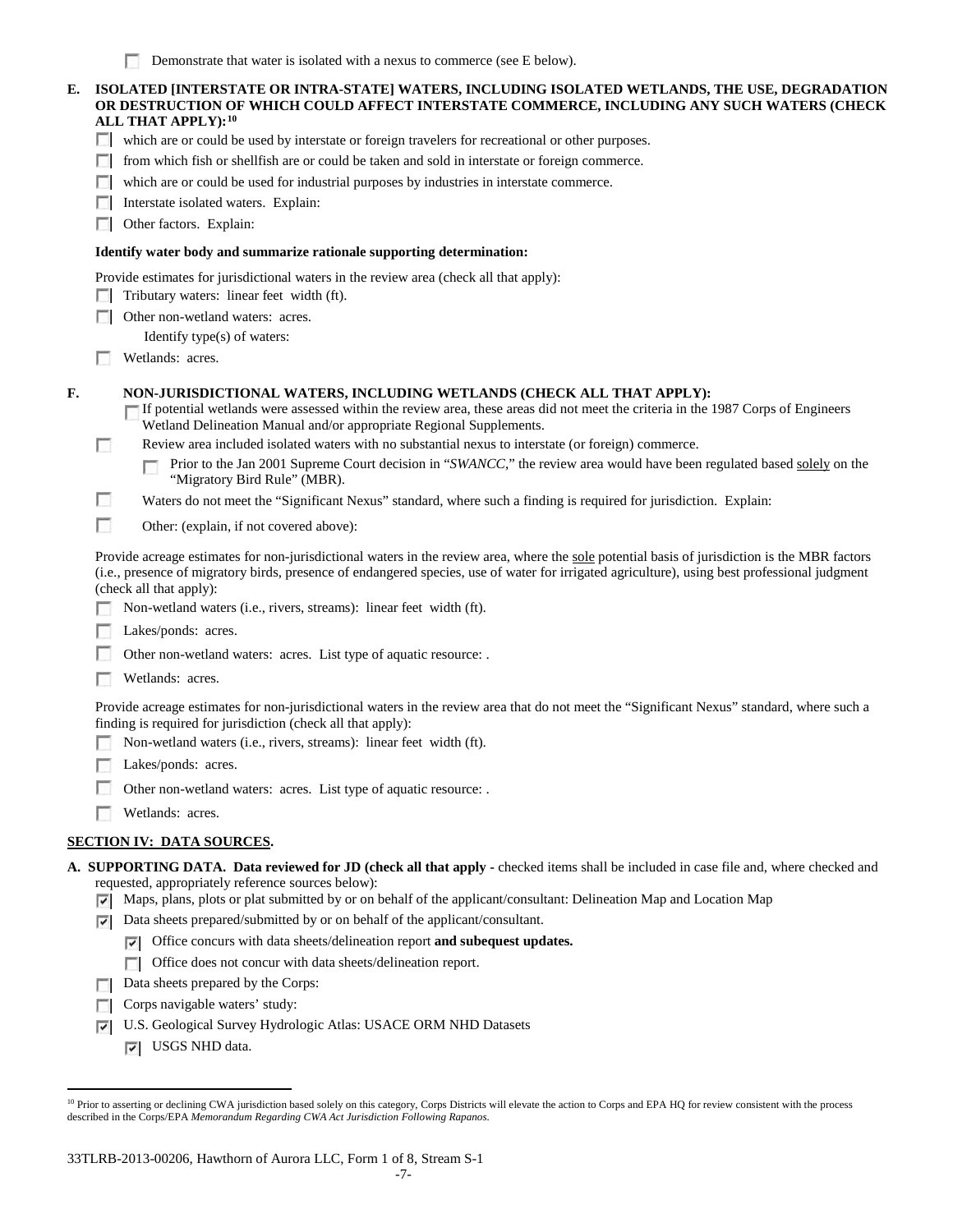- USGS 8 and 12 digit HUC maps.
- $\nabla$  U.S. Geological Survey map(s). Cite scale & quad name: 7.5 Minute Twinsburg & Aurora Quadrangles
- USDA Natural Resources Conservation Service Soil Survey. Citation: NRCS Web Soil Survey
- National wetlands inventory map(s). Cite name: USACE ORM USFWS NWI Dataset
- State/Local wetland inventory map(s):
- FEMA/FIRM maps: USACE ORM FEMA Floodzone Dataset ☞
- 100-year Floodplain Elevation is: (National Geodectic Vertical Datum of 1929) п
	- Photographs:  $\sqrt{\phantom{a}}$  Aerial (Name & Date): Google Earth (SEP2015, JUN2014, APR2012, OCT2011, DEC2009, MAY2010, JUN2009, JUN2006), Bing Maps Aerial, Bing Maps Bird's Eye, Portage County Auditor Aerials (2011, 2010, 2006)
		- or  $\overline{V}$  Other (Name & Date): Photographs contained in 2010 Delineation Report and May 2015 Delineation Report Update

**Previous determination(s).** File no. and date of response letter: LRB-2013-00206 12 August 2015 PJD (Phase 5 adjacent subject parcel), LRB-2004-00951 30 June 2008 (Aurora Pond TNW designation)

 $\Box$  Applicable/supporting case law:

⊽

 $\overline{\mathcal{L}}$ 

- **Applicable/supporting scientific literature:**
- Other information (Citations/Sources for IIIB1iii and IIIC1):
	- **1.** Alexander, R.B., E.W. Boyer, R.A. Smith, G.E. Schwartz, and R.B. Moore, 2007. The Role of Headwater Streams in Downstream Water Quality. Journal of the American Water Resources Association 43.
	- **2.** Cuyahoga River Community Planning Organization. Tinkers Creek. http://cuyahogariver.org/tinker-s-creek-watershed.html Accessed 10 April 2015.
	- **3.** Freeman, M.C., C.M. Pringle, and C.R. Jackson. 2007. Hydrologic Connectivity and the Contribution of Stream Headwaters to Ecological Integrity at Regional Scales. Journal of the American Water Resources Association. 43:5-14.
	- **4.** Meyer, J.L., D.L. Strayer, J.B. Wallace, S.L. Eggert, G.S. Helfman, and N.E. Leonard. 2007. The Contribution of Headwater Streams to Biodiversity in River Networks. Journal of the American Water Resources Association. 43: 86-103.
	- **5.** Tinkers Creek Land Conservancy. 2005. Tinkers Creek Watershed Plan: Tinkers Creek Watershed Land Conservation Priority Plan[. http://www.tinkerscreekwatershed.org/TCLC\\_final\\_report.pdf](http://www.tinkerscreekwatershed.org/TCLC_final_report.pdf) Accessed 5 January 2016.
	- **6.** Tinkers Creek Watershed Partners. 2009. Tinkers Creek Wateshed Action Plan.<http://www.tinkerscreekwatershed.org/documents/Tinkers%20Creek%20WAP%20Final.pdf> Accessed 5 January 2016. Stream S-1 flows west directly into Aurora Pond, a TNW.
	- **7.** USEPA. 2013. Streams[. http://water.epa.gov/type/rsl/streams.cfm. Accessed 6 February 2013.](http://water.epa.gov/type/rsl/streams.cfm.%20Accessed%206%20February%202013)
	- **8.** USEPA. 2015. Connectivity of Streams and Wetlands to Downstream Waters: A Review and Synthesis of the Scientific Evidence (Final Report). U.S. Environmental Protection Agency, Washington, DC, EPA/600/R-14/475F.

# **B. ADDITIONAL COMMENTS TO SUPPORT JD:**

Susan L. Baker Date Date of the U.S. and the U.S. of the U.S. of the U.S. of the U.S. of the U.S. of the U.S. of the U.S. of the U.S. of the U.S. of the U.S. of the U.S. of the U.S. of the U.S. of the U.S. of the U.S. of t Project Manager

February 10, 2016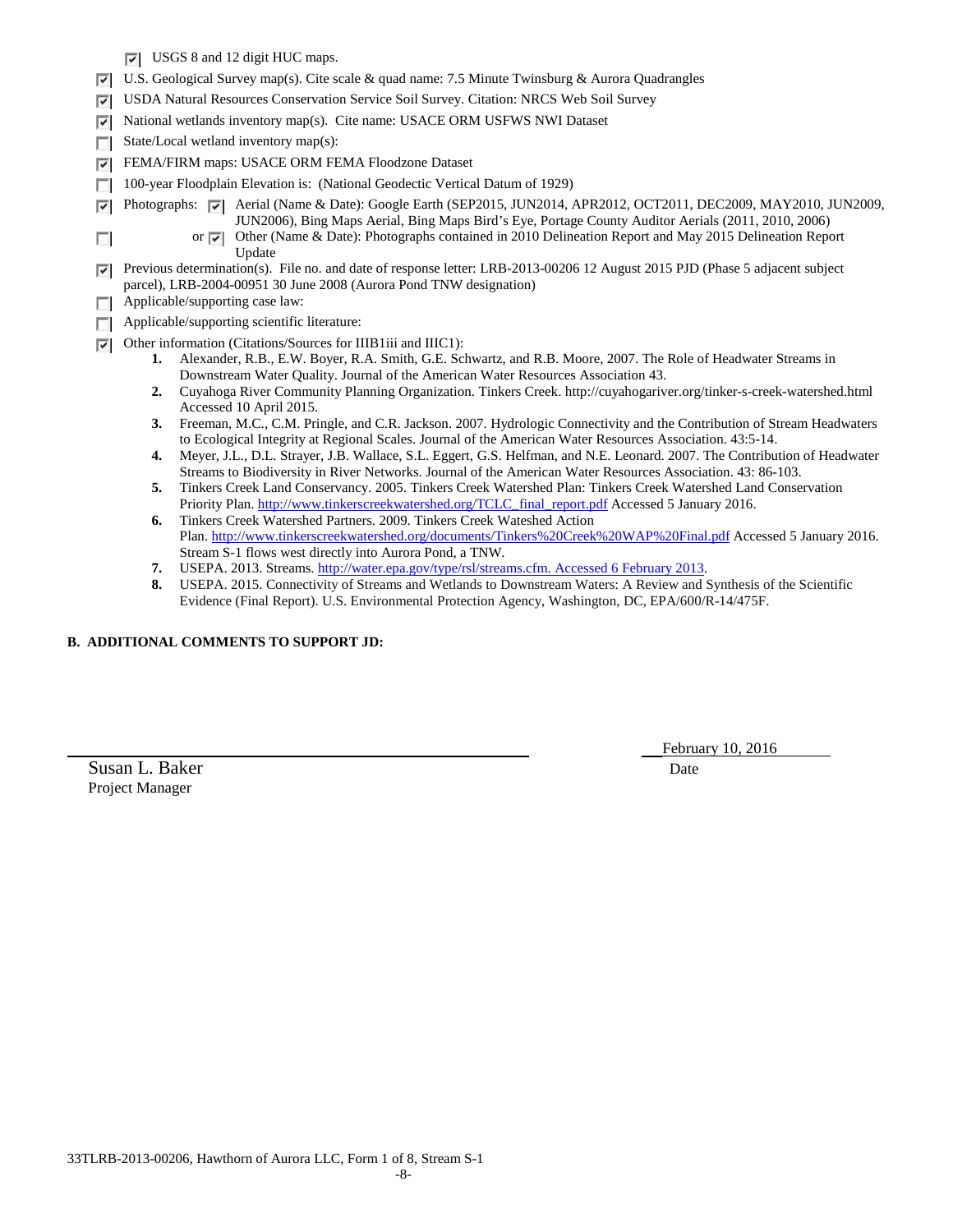## **APPROVED JURISDICTIONAL DETERMINATION FORM U.S. Army Corps of Engineers**

This form should be completed by following the instructions provided in Section IV of the JD Form Instructional Guidebook.

# **SECTION I: BACKGROUND INFORMATION**

# **A. REPORT COMPLETION DATE FOR APPROVED JURISDICTIONAL DETERMINATION (JD): February 10, 2016**

**B. DISTRICT OFFICE, FILE NAME, AND NUMBER:** LRB-2013-00206, Hawthorn of Aurora LLC, Form 2 of 8, Stream S-2, Wetlands N and O

# **C. PROJECT LOCATION AND BACKGROUND INFORMATION:**

State: Ohio County/parish/borough: Portage City: Aurora Center coordinates of site (lat/long in degree decimal format): Lat. 41.33622°, Long. -81.37972° Universal Transverse Mercator: 17

Name of nearest waterbody: Aurora Pond

Name of nearest Traditional Navigable Water (TNW) into which the aquatic resource flows: Aurora Pond Name of watershed or Hydrologic Unit Code (HUC): 04110002

- ⊽ Check if map/diagram of review area and/or potential jurisdictional areas is/are available upon request.
- Check if other sites (e.g., offsite mitigation sites, disposal sites, etc…) are associated with this action and are recorded on a different ⊽ JD form (Phase 5 Preliminary Jurisdictional Determination Dated 12 August 2015)

# **D. REVIEW PERFORMED FOR SITE EVALUATION (CHECK ALL THAT APPLY):**

- ⊽ Office (Desk) Determination. Date: January 6, 2016
- ⊽ Field Determination. Date(s): 22 April 2014, 25 April 2014, 28 April 2015

# **SECTION II: SUMMARY OF FINDINGS**

# **A. RHA SECTION 10 DETERMINATION OF JURISDICTION.**

There are no "*navigable waters of the U.S.*" within Rivers and Harbors Act (RHA) jurisdiction (as defined by 33 CFR part 329) in the review area. [*Required*]

- n Waters subject to the ebb and flow of the tide.
- Waters are presently used, or have been used in the past, or may be susceptible for use to transport interstate or foreign commerce. Г Explain:

# **B. CWA SECTION 404 DETERMINATION OF JURISDICTION.**

There are "*waters of the U.S.*" within Clean Water Act (CWA) jurisdiction (as defined by 33 CFR part 328) in the review area. *[Required]*

- **1. Waters of the U.S.**
	- **a. Indicate presence of waters of U.S. in review area (check all that apply): [1](#page-8-0)**
- п TNWs, including territorial seas
- Wetlands adjacent to TNWs п
- Relatively permanent waters<sup>[2](#page-8-1)</sup> (RPWs) that flow directly or indirectly into TNWs п
- ⊽ Non-RPWs that flow directly or indirectly into TNWs
- Wetlands directly abutting RPWs that flow directly or indirectly into TNWs
- п Wetlands adjacent to but not directly abutting RPWs that flow directly or indirectly into TNWs
- ⊽ Wetlands adjacent to non-RPWs that flow directly or indirectly into TNWs
- г Impoundments of jurisdictional waters
- Isolated (interstate or intrastate) waters, including isolated wetlands n.
	- **b. Identify (estimate) size of waters of the U.S. in the review area:** Non-wetland waters: 302.2 linear feet: 2-3 width (ft) and/or acres. Wetlands: Wetland N (0.461 acre), Wetland O (0.124 acre)
	- **c. Limits (boundaries) of jurisdiction** based on: 1987 Delineation Manual
	- Elevation of established OHWM (if known): Unknown
- **2. Non-regulated waters/wetlands (check if applicable):[3](#page-8-2)**

Potentially jurisdictional waters and/or wetlands were assessed within the review area and determined to be not jurisdictional. T. Explain:

#### 33TLRB-2013-00206, Hawthorn of Aurora LLC, Form 2 of 8, Stream S-2, Wetlands N and O

<span id="page-8-0"></span> <sup>1</sup> Boxes checked below shall be supported by completing the appropriate sections in Section III below.

<span id="page-8-2"></span><span id="page-8-1"></span><sup>&</sup>lt;sup>2</sup> For purposes of this form, an RPW is defined as a tributary that is not a TNW and that typically flows year-round or has continuous flow at least "seasonally" (e.g., typically 3 months). <sup>3</sup> Supporting documentation is presented in Section III.F.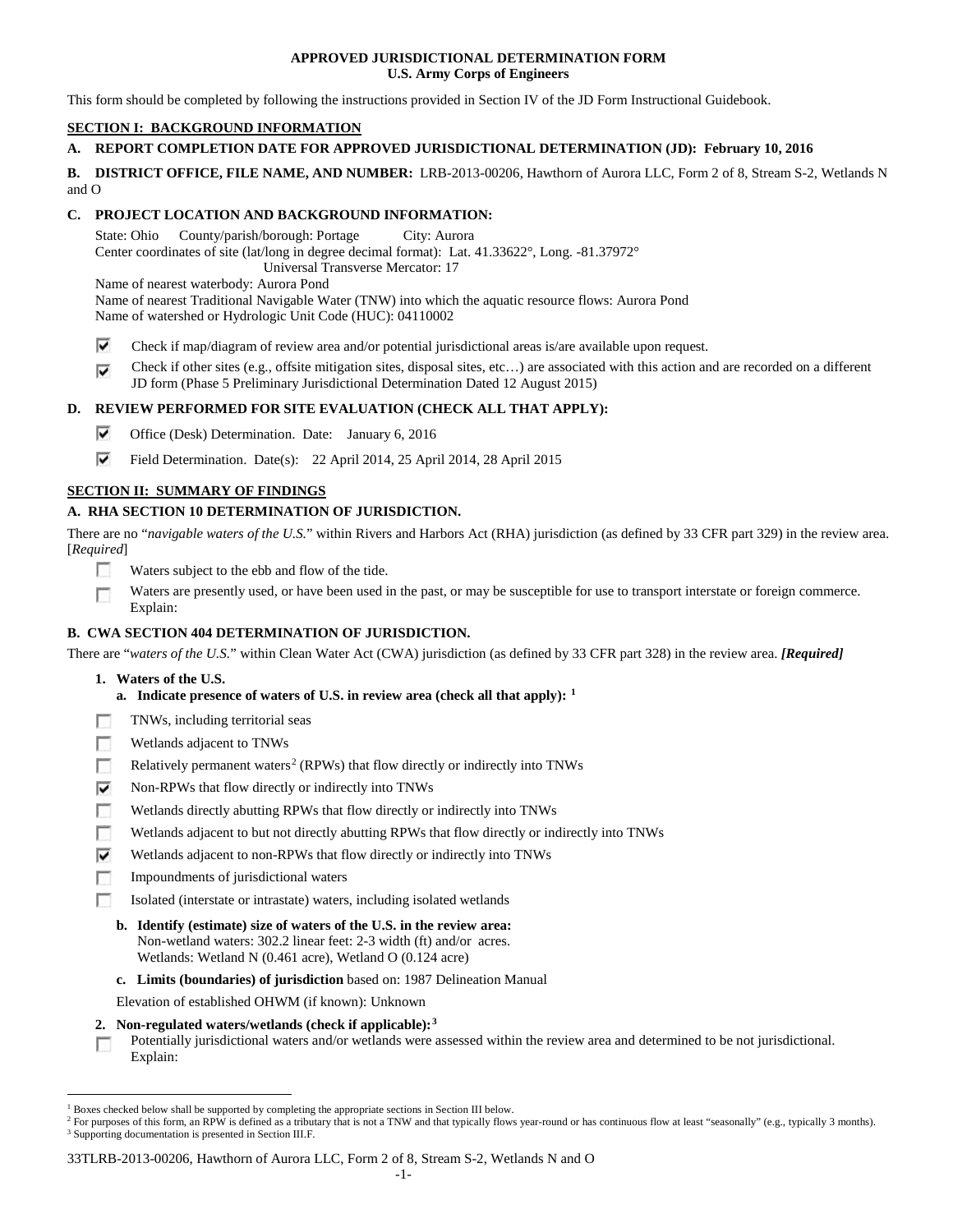### **SECTION III: CWA ANALYSIS**

### **A. TNWs AND WETLANDS ADJACENT TO TNWs**

**The agencies will assert jurisdiction over TNWs and wetlands adjacent to TNWs. If the aquatic resource is a TNW, complete Section III.A.1 and Section III.D.1. only; if the aquatic resource is a wetland adjacent to a TNW, complete Sections III.A.1 and 2 and Section III.D.1.; otherwise, see Section III.B below**.

## **1. TNW**

Identify TNW: Summarize rationale supporting determination:

**2. Wetland adjacent to TNW**

Summarize rationale supporting conclusion that wetland is "adjacent":

## **B. CHARACTERISTICS OF TRIBUTARY (THAT IS NOT A TNW) AND ITS ADJACENT WETLANDS (IF ANY):**

**This section summarizes information regarding characteristics of the tributary and its adjacent wetlands, if any, and it helps determine whether or not the standards for jurisdiction established under Rapanos have been met.** 

**The agencies will assert jurisdiction over non-navigable tributaries of TNWs where the tributaries are "relatively permanent waters" (RPWs), i.e. tributaries that typically flow year-round or have continuous flow at least seasonally (e.g., typically 3 months). A wetland that directly abuts an RPW is also jurisdictional. If the aquatic resource is not a TNW, but has year-round (perennial) flow, skip to Section III.D.2. If the aquatic resource is a wetland directly abutting a tributary with perennial flow, skip to Section III.D.4.**

**A wetland that is adjacent to but that does not directly abut an RPW requires a significant nexus evaluation. Corps districts and EPA regions will include in the record any available information that documents the existence of a significant nexus between a relatively permanent tributary that is not perennial (and its adjacent wetlands if any) and a traditional navigable water, even though a significant nexus finding is not required as a matter of law.**

**If the waterbody[4](#page-9-0) is not an RPW, or a wetland directly abutting an RPW, a JD will require additional data to determine if the waterbody has a significant nexus with a TNW. If the tributary has adjacent wetlands, the significant nexus evaluation must consider the tributary in combination with all of its adjacent wetlands. This significant nexus evaluation that combines, for analytical purposes, the tributary and all of its adjacent wetlands is used whether the review area identified in the JD request is the tributary, or its adjacent wetlands, or both. If the JD covers a tributary with adjacent wetlands, complete Section III.B.1 for the tributary, Section III.B.2 for any onsite wetlands, and Section III.B.3 for all wetlands adjacent to that tributary, both onsite and offsite. The determination whether a significant nexus exists is determined in Section III.C below.**

**1. Characteristics of non-TNWs that flow directly or indirectly into TNW**

## **(i) General Area Conditions:**

Watershed size: 809 square miles (Cuyahoga River Watershed) Drainage area: Less than 1 square mile

Average annual rainfall: 41.85 inches Average annual snowfall: 61.6 inches

#### **(ii) Physical Characteristics:**

- (a) Relationship with TNW:
	- Tributary flows directly into TNW.

 $\triangledown$  Tributary flows through 2 tributaries before entering TNW.

Project waters are 1 (or less) river miles from TNW. Project waters are 1 (or less) river miles from RPW. Project waters are 1 (or less) aerial (straight) miles from TNW. Project waters are 1 (or less) aerial (straight) miles from RPW. Project waters cross or serve as state boundaries. Explain: No

Identify flow route to TNW[5:](#page-9-1) Stream S-2 flows southwest into Wetland Q where it then loses bed and banks, is then conveyed through Wetland Q for approximately 50 feet, and then flows into Aurora Pond. Tributary stream order, if known: 1

(b) General Tributary Characteristics (check all that apply):

**Tributary** is:  $\overline{\mathbf{v}}$  Natural

- **Artificial (man-made). Explain:**
- Manipulated (man-altered). Explain:

33TLRB-2013-00206, Hawthorn of Aurora LLC, Form 2 of 8, Stream S-2, Wetlands N and O

<span id="page-9-1"></span><span id="page-9-0"></span> $4$  Note that the Instructional Guidebook contains additional information regarding swales, ditches, washes, and erosional features generally and in the arid West. <sup>5</sup> Flow route can be described by identifying, e.g., tributary a, which flows through the review area, to flow into tributary b, which then flows into TNW.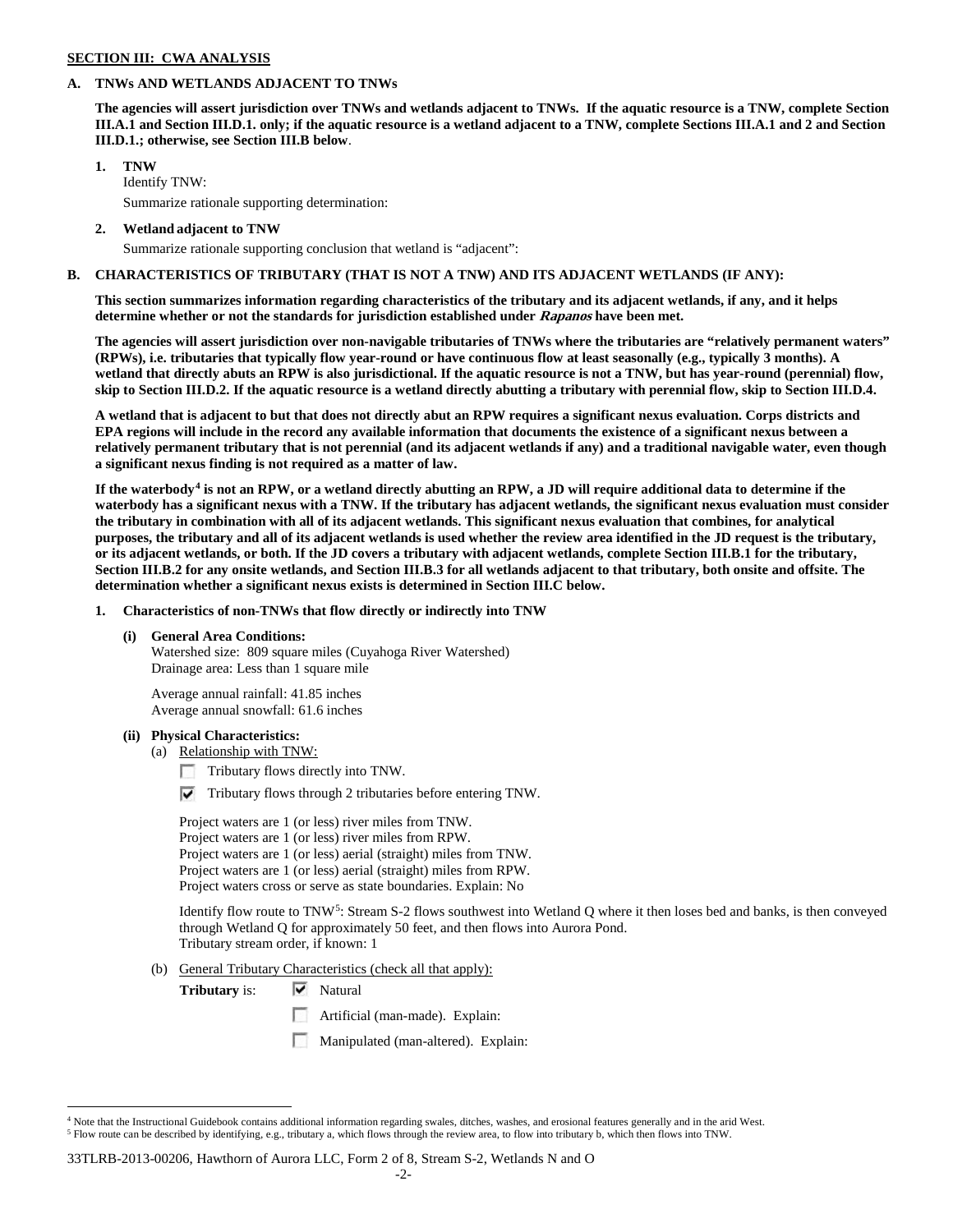|                                |                                                                                             | Average width: 2-3 feet<br>Average depth: 1-3 feet<br>Average side slopes: 3:1                                                                                                                                                            | <b>Tributary</b> properties with respect to top of bank (estimate):                                                                                                                                                                                              |                                    |  |                                                                                                                                                              |  |  |
|--------------------------------|---------------------------------------------------------------------------------------------|-------------------------------------------------------------------------------------------------------------------------------------------------------------------------------------------------------------------------------------------|------------------------------------------------------------------------------------------------------------------------------------------------------------------------------------------------------------------------------------------------------------------|------------------------------------|--|--------------------------------------------------------------------------------------------------------------------------------------------------------------|--|--|
|                                |                                                                                             |                                                                                                                                                                                                                                           | Primary tributary substrate composition (check all that apply):                                                                                                                                                                                                  |                                    |  |                                                                                                                                                              |  |  |
|                                | ⊽                                                                                           | Silts                                                                                                                                                                                                                                     | ⊽<br>Sands                                                                                                                                                                                                                                                       |                                    |  | Concrete                                                                                                                                                     |  |  |
|                                |                                                                                             | Cobbles                                                                                                                                                                                                                                   | Gravel                                                                                                                                                                                                                                                           |                                    |  | Muck                                                                                                                                                         |  |  |
|                                |                                                                                             | Bedrock                                                                                                                                                                                                                                   | п<br>Vegetation. Type/% cover:                                                                                                                                                                                                                                   |                                    |  |                                                                                                                                                              |  |  |
|                                | ⋉                                                                                           | Other. Explain: Leaves/detritus                                                                                                                                                                                                           |                                                                                                                                                                                                                                                                  |                                    |  |                                                                                                                                                              |  |  |
|                                |                                                                                             | Tributary geometry: Relatively Straight                                                                                                                                                                                                   | Presence of run/riffle/pool complexes. Explain: None observed<br>Tributary gradient (approximate average slope): Less than 2%                                                                                                                                    |                                    |  | Tributary condition/stability [e.g., highly eroding, sloughing banks]. Explain: Tributary appeared stable                                                    |  |  |
| periods of overland sheetflow. | $(c)$ Flow:                                                                                 | Tributary provides for: Ephemeral Flow                                                                                                                                                                                                    | Estimate average number of flow events in review area/year: 11-20<br>Other information on duration and volume: Unknown                                                                                                                                           |                                    |  | Describe flow regime: Tributary flows ephemerally during and after rain events, during periods of snowmelt, and during                                       |  |  |
|                                |                                                                                             |                                                                                                                                                                                                                                           | Q where it loses bed and bank and is conveyed through Wetland Q into Aurora Pond.                                                                                                                                                                                |                                    |  | Surface flow is: Confined Characteristics: Surface flow is confined to a defined bed and banks. Stream S-2 flow into Wetland                                 |  |  |
|                                | Subsurface flow: Unknown Explain findings: Unknown<br>$\Box$ Dye (or other) test performed: |                                                                                                                                                                                                                                           |                                                                                                                                                                                                                                                                  |                                    |  |                                                                                                                                                              |  |  |
|                                |                                                                                             | Tributary has (check all that apply):<br>$ \nabla $ Bed and banks<br>$\triangleright$ changes in the character of soil<br>shelving<br>sediment deposition<br>water staining<br>other (list):<br>Discontinuous OHWM. <sup>7</sup> Explain: | $\triangleright$ OHWM <sup>6</sup> (check all indicators that apply):<br>$\Box$ clear, natural line impressed on the bank $\Box$ the presence of litter and debris<br>vegetation matted down, bent, or absent $ \nabla $<br>leaf litter disturbed or washed away | sediment sorting<br>IY.<br>scour   |  | $\Box$ destruction of terrestrial vegetation<br>the presence of wrack line<br>multiple observed or predicted flow events<br>abrupt change in plant community |  |  |
|                                |                                                                                             | $\Box$ High Tide Line indicated by:                                                                                                                                                                                                       |                                                                                                                                                                                                                                                                  |                                    |  | If factors other than the OHWM were used to determine lateral extent of CWA jurisdiction (check all that apply):<br>Mean High Water Mark indicated by:       |  |  |
|                                |                                                                                             |                                                                                                                                                                                                                                           | oil or scum line along shore objects                                                                                                                                                                                                                             | $\Box$ survey to available datum;  |  |                                                                                                                                                              |  |  |
|                                |                                                                                             |                                                                                                                                                                                                                                           | fine shell or debris deposits (foreshore)                                                                                                                                                                                                                        | physical markings;<br>$\mathbf{L}$ |  |                                                                                                                                                              |  |  |
|                                |                                                                                             |                                                                                                                                                                                                                                           | physical markings/characteristics                                                                                                                                                                                                                                | L.                                 |  | vegetation lines/changes in vegetation types.                                                                                                                |  |  |
|                                |                                                                                             | tidal gauges<br>other (list):                                                                                                                                                                                                             |                                                                                                                                                                                                                                                                  |                                    |  |                                                                                                                                                              |  |  |
|                                |                                                                                             |                                                                                                                                                                                                                                           |                                                                                                                                                                                                                                                                  |                                    |  |                                                                                                                                                              |  |  |
|                                |                                                                                             | (iii) Chemical Characteristics:                                                                                                                                                                                                           |                                                                                                                                                                                                                                                                  |                                    |  | Characterize tributary (e.g., water color is clear, discolored, oily film; water quality; general watershed characteristics, etc.).                          |  |  |
|                                |                                                                                             |                                                                                                                                                                                                                                           |                                                                                                                                                                                                                                                                  |                                    |  | Explain: Tributary was not flowing during site visit. The stream and receving TNW are part of the Tinkers Creek Watershed, a                                 |  |  |

Explain: Tributary was not flowing during site visit. The stream and receving TNW are part of the Tinkers Creek Watershed, a subwatershed of the Cuyahoga River. "The Tinkers Creek watershed has experienced a high rate of population growth and development expansion. This trend has become particularly apparent in the last twenty years, largely due to the outward migration of people from the traditional urban population centers in the region. One result of this development and growth has been the destruction and degradation of natural areas within the watershed, as land is developed with little regard to the long-term

<span id="page-10-1"></span>33TLRB-2013-00206, Hawthorn of Aurora LLC, Form 2 of 8, Stream S-2, Wetlands N and O

<span id="page-10-0"></span> <sup>6</sup> <sup>6</sup>A natural or man-made discontinuity in the OHWM does not necessarily sever jurisdiction (e.g., where the stream temporarily flows underground, or where the OHWM has been removed by development or agricultural practices). Where there is a break in the OHWM that is unrelated to the waterbody's flow regime (e.g., flow over a rock outcrop or through a culvert), the agencies will look for indicators of flow above and below the break. 7 Ibid.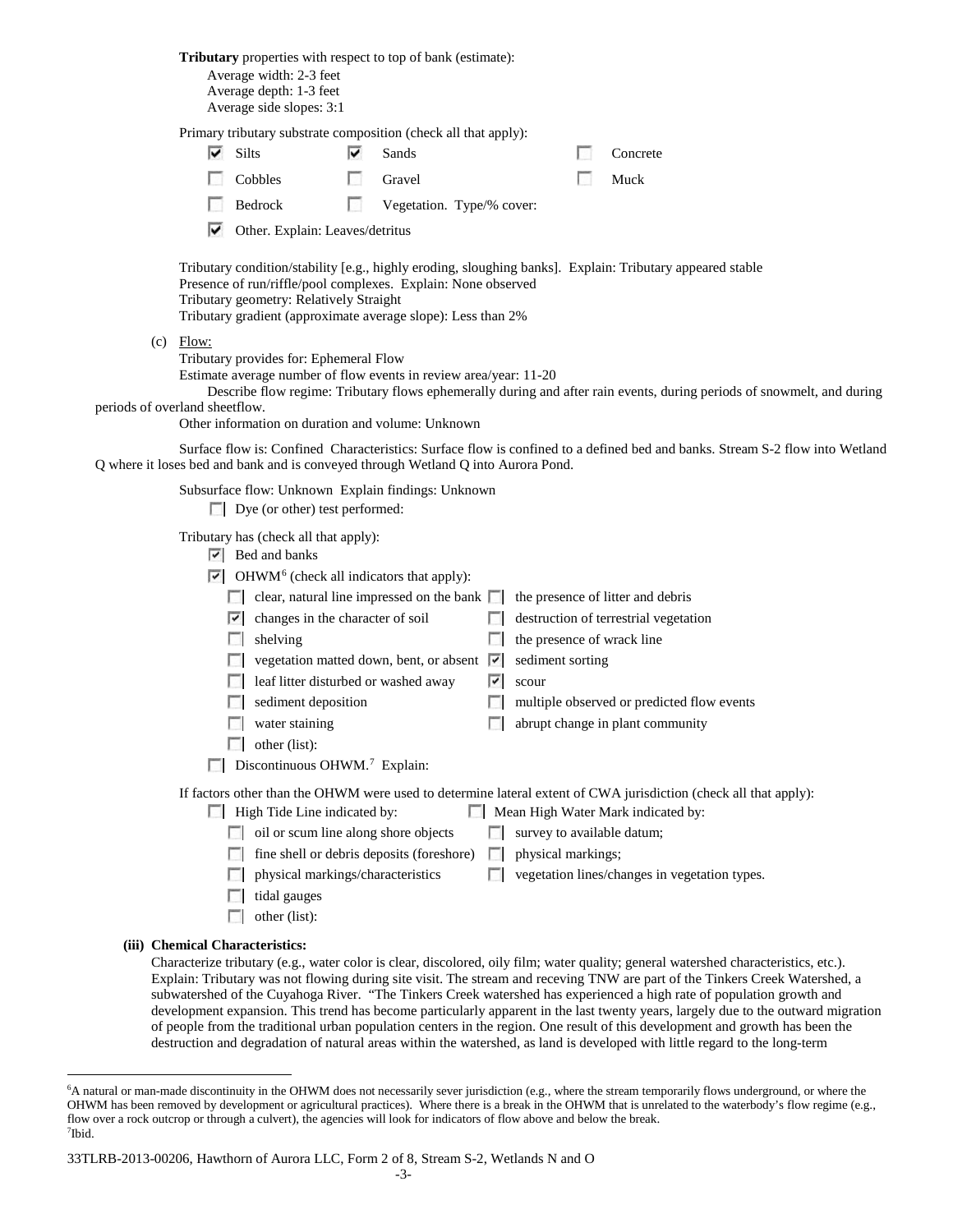consequences and detrimental impacts that are taking place. Degradation of the watershed and water resources is generally not the result of any single activity taking place on or near water bodies. Instead it is more often related to the cumulative result of many individual activities and impacts throughout an entire natural drainage area, or watershed" (Source: Tinkers Creek Land Conservancy, 2005). The Tinkers Creek Watershed has known impairments including low in-stream dissolved oygen, toxicity, sedimentation, habitat degradation, and bacteria (Tinkers Creek Watershed Partner, 2009). The Cuyahoga River Watershed has impairments including increasing urbanization bringing impervious surfaces, construction at headwaters reducing stream function, increased erosion, sediment which impairs aquatic life and widens flood areas, habitat loss, and loss of wetlands (Cuyahoga River Community Planning Organization).

Identify specific pollutants, if known: No known pollutants within the Stream S-2 drainage area.

#### **(iv) Biological Characteristics. Channel supports (check all that apply):**

- Riparian corridor. Characteristics (type, average width): Stream S-2 has a predominantly forested riparian width of  $~600+$ feet.
- Wetland fringe. Characteristics: Wetlands O and Q/R directly abut Stream S-2.
- $\blacktriangleright$  Habitat for:
	- Federally Listed species. Explain findings:
	- Fish/spawn areas. Explain findings:
	- Other environmentally-sensitive species. Explain findings:
	- Aquatic/wildlife diversity. Explain findings: Stream S-2 provides habitat for aquatic flora and fauna.

#### **2. Characteristics of wetlands adjacent to non-TNW that flow directly or indirectly into TNW**

#### **(i) Physical Characteristics:**

- (a) General Wetland Characteristics:
	- Properties:

Wetland size: Wetland N (0.461 acre), Wetland O (0.124 acre) Wetland type. Explain: Wetland N (PFO), Wetland O (predominantly PFO, some PEM component) Wetland quality. Explain: Wetlands N and O are of low to moderate quality (scored using Ohio Rapid Assessment

Method).

Project wetlands cross or serve as state boundaries. Explain: No

(b) General Flow Relationship with Non-TNW:

Flow is: Ephemeral Flow Explain: Wetlands N and O flow during and after precipitation, during snowmelt, and during periods of overland sheet flow to the TNW.

Surface flow is: Confined

Characteristics: Wetlands N and O are one wetland connected by a culvert; Wetlands N and O drain downslope southwest into Stream S-2. Wetlands N and O drain to stream S-2 via Wetland O which is linear in nature; the flow path is confined to the Wetland N limits and connection point to Stream S-2.

Subsurface flow: Unknown Explain findings: Unknown

Dye (or other) test performed:

- (c) Wetland Adjacency Determination with Non-TNW:
	- Directly abutting- Wetland N and O are a single wetland conencted by a culvert and have been separated historically by a  $\overline{\phantom{a}}$ road.
	- $\sim$ Not directly abutting
		- **The Contract of the Contract of the Contract of the Contract of the Contract of the Contract of the Contract of the Contract of the Contract of the Contract of the Contract of the Contract of the Contract of the Contract** Discrete wetland hydrologic connection. Explain:
		- n Ecological connection. Explain:
		- $\overline{a}$ Separated by berm/barrier. Explain:
- (d) Proximity (Relationship) to TNW

Project wetlands are 1 (or less) river miles from TNW. Project waters are 1 (or less) aerial (straight) miles from TNW. Flow is from: Wetland to Navigable Waters Estimate approximate location of wetland as within the 100 - 500-year floodplain.

#### **(ii) Chemical Characteristics:**

Characterize wetland system (e.g., water color is clear, brown, oil film on surface; water quality; general watershed characteristics; etc.). Explain: No standing water observed in wetlands at time of visit. See IIB1iii for watershed description. Identify specific pollutants, if known: Unknown

# **(iii) Biological Characteristics. Wetland supports (check all that apply):**

Riparian buffer. Characteristics (type, average width): Wetlands N and O have a riparian buffer of generally forested vegetation ranging up to 700+ feet in width.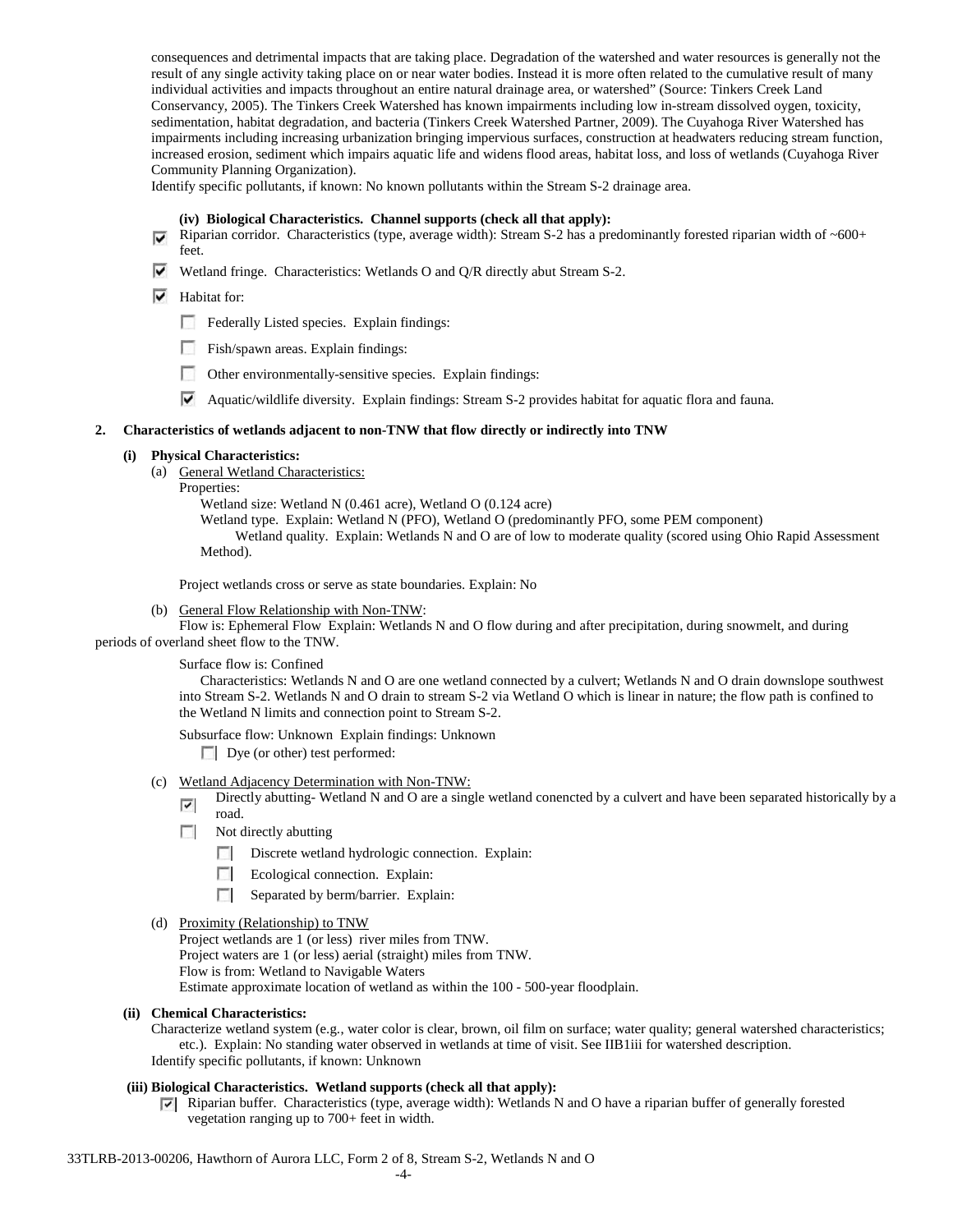- Vegetation type/percent cover. Explain: Wetland N (PFO), Wetland O (PEM/PFO)
- $\overline{\triangledown}$  Habitat for:
	- F Federally Listed species. Explain findings:
	- $\Box$  Fish/spawn areas. Explain findings:
	- $\Box$  Other environmentally-sensitive species. Explain findings:
	- $\triangledown$  Aquatic/wildlife diversity. Explain findings: Wetlands N and O provide habitat for aquatic flora and fauna.

## **3. Characteristics of all wetlands adjacent to the tributary (if any)**

All wetland(s) being considered in the cumulative analysis: 2 Approximately (0.585) acres in total are being considered in the cumulative analysis. For each wetland, specify the following:

| Directly abuts? $(Y/N)$ | Size (in acres) | Directly abuts? $(Y/N)$ | Size (in acres) |
|-------------------------|-----------------|-------------------------|-----------------|
| Wetland N Y             | 0.461           |                         |                 |
| Wetland O Y             | 0.124           |                         |                 |

Summarize overall biological, chemical and physical functions being performed: The wetlands provides the following functions and services: hydrologic flux and storage including floodwater and runoff attenuation and release; sediment and nutrient transport and retention; pollutant attenuation and release; biogeochemical cycling and storage; stream channel stability via serving as a natural buffer; biological productivity of micro/macro flora and fauna, decomposition, and community structure; and wildlife support including providing habitat.

## **C. SIGNIFICANT NEXUS DETERMINATION**

**A significant nexus analysis will assess the flow characteristics and functions of the tributary itself and the functions performed by any wetlands adjacent to the tributary to determine if they significantly affect the chemical, physical, and biological integrity of a TNW. For each of the following situations, a significant nexus exists if the tributary, in combination with all of its adjacent wetlands, has more than a speculative or insubstantial effect on the chemical, physical and/or biological integrity of a TNW. Considerations when evaluating significant nexus include, but are not limited to the volume, duration, and frequency of the flow of water in the tributary and its proximity to a TNW, and the functions performed by the tributary and all its adjacent wetlands. It is not appropriate to determine significant nexus based solely on any specific threshold of distance (e.g. between a tributary and its adjacent wetland or between a tributary and the TNW). Similarly, the fact an adjacent wetland lies within or outside of a floodplain is not solely determinative of significant nexus.** 

**Draw connections between the features documented and the effects on the TNW, as identified in the** *Rapanos* **Guidance and discussed in the Instructional Guidebook. Factors to consider include, for example:**

• Does the tributary, in combination with its adjacent wetlands (if any), have the capacity to carry pollutants or flood waters to TNWs, or to reduce the amount of pollutants or flood waters reaching a TNW?

**Does the tributary, in combination with its adjacent wetlands (if any), provide habitat and lifecycle support functions for fish and other species, such as feeding, nesting, spawning, or rearing young for species that are present in the TNW?** 

- Does the tributary, in combination with its adjacent wetlands (if any), have the capacity to transfer nutrients and organic carbon that support downstream foodwebs?
- Does the tributary, in combination with its adjacent wetlands (if any), have other relationships to the physical, chemical, or biological integrity of the TNW?

#### *Note: the above list of considerations is not inclusive and other functions observed or known to occur should be documented below:*

- **1. Significant nexus findings for non-RPW that has no adjacent wetlands and flows directly or indirectly into TNWs.** Explain findings of presence or absence of significant nexus below, based on the tributary itself, then go to Section III.D:
- **2. Significant nexus findings for non-RPW and its adjacent wetlands, where the non-RPW flows directly or indirectly into TNWs.**  Explain findings of presence or absence of significant nexus below, based on the tributary in combination with all of its adjacent wetlands, then go to Section III.D:

Wetlands N and O, being considered one single wetland as they are separated only by a road/culvert, directly abut drain downslope to, and are within the the floodplain Stream S-2. A hydrologic surface connection is visible and traceable between the Stream S-2 and Wetlands N and O. The stream and its adjacent wetlands have hydrologic connectivity to Aurora Pond, thereby providing a significant nexus between the stream and its adjacent wetlands and the downstream TNW. Stream S-2 flows downslope southwest into Wetland Q/R which directly abuts and drains into Aurora Pond, a TNW. S-2 has a traceable surface hydrologic connection to Aurora Pond. Stream S-2 and its adjacent wetlands, Wetland N and O, are in close proximity to Aurora Pond (less than 800 linear feet).

Hydrologic connectivity refers to the flow that transports organic matter and nutrients, energy, and aquatic organisms throughout the system (Freeman et al., 2006). Stream S-2 influences the chemistry and physical conditions of the downstream TNW through its hydrologic input, storage, and transport of sediments and energy. Rainfall, snowmelt, and stormwater runoff within the drainage area of Stream S-2 provides hydrology to the downstream receiving waters. The stream contributes to the chemical and physical make-up of Aurora Pond through its ability to convey sediments, chemicals, nutrients, and contaminants downstream to Aurora Pond.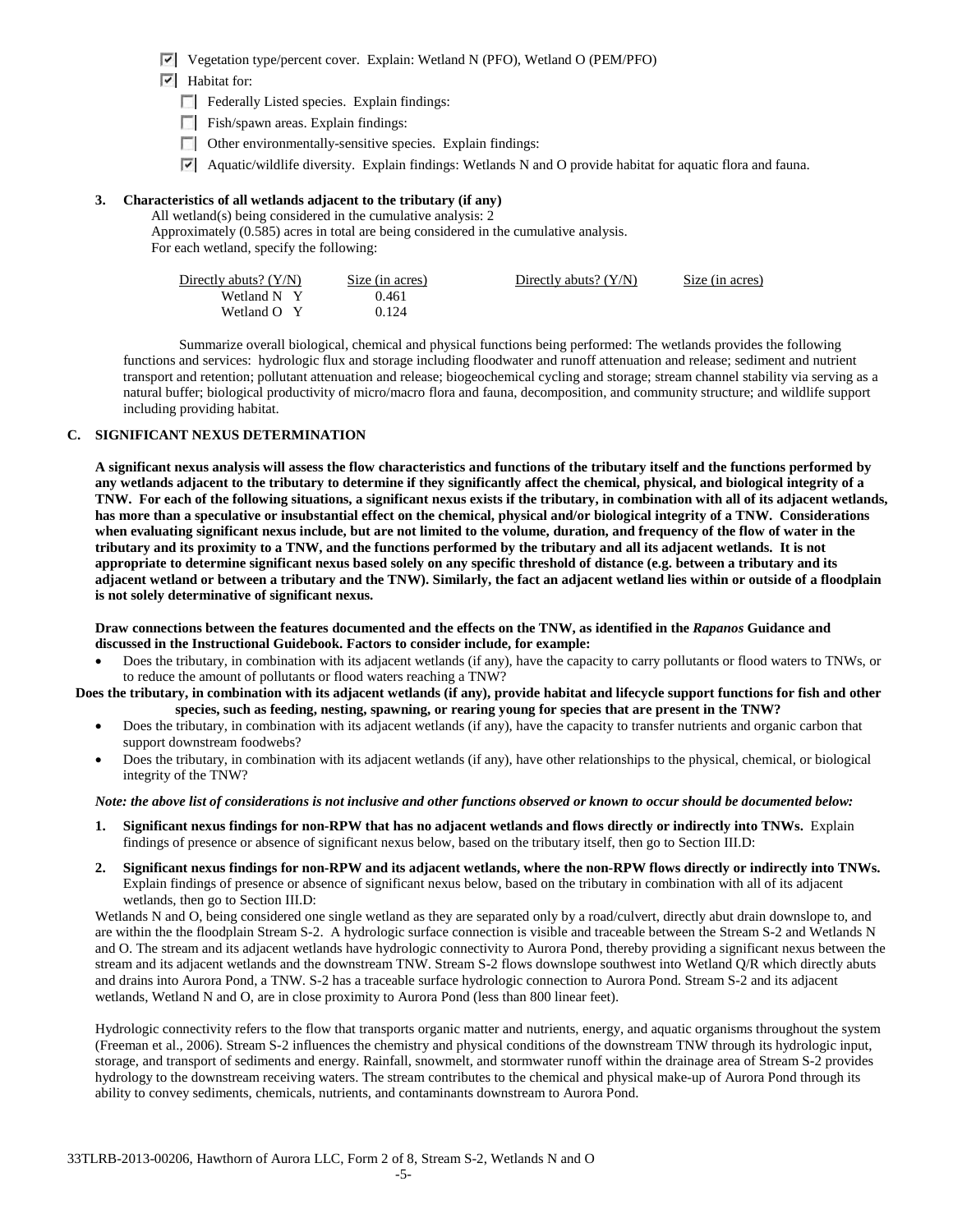Wetlands N and O directly affect the nature of the water entering Stream S-2 and its downstream receiving waters, both in quantity and chemical/physical attributes. This occurs through the reduction of runoff rates of water received by Stream S-2 resulting from attenuation and storage of floodwaters; capture of water through evapotranspiration; storage of runoff; and filtering and/or storage of nutrients, chemicals, and sediments contained in rainfall, runoff, or other hydrologic inputs. Ultimately, this affects the downstream TNW, Aurora Pond, as the wetlands alter the amount of flow reaching the TNW and furthermore, any additional matter such as nutrients, chemicals, sediments, and pollutants carried in that flow.

The Cuyahoga River Watershed, in which Aurora Pond is located, has impairments including increasing urbanization bringing impervious surfaces, construction at headwaters reducing stream function, increased erosion, sediment which impairs aquatic life and widens flood areas, habitat loss, and loss of wetlands (Cuyahoga River Community Planning Organization). In its current natural state, Stream S-2 is maintaining stream functions that affect the downstream TNW and is not contributing to the urbanization, increasing impervious surfaces, and erosion that contribute to downstream impairments therefor it is aiding in reducing known watershed impairments. A great deal of the surrounding land use around Aurora Pond and its tributaries include development (residential commercial, industrial, roadways, etc.) and residential development is currently occurring and is proposed within the areas adjacent to Stream S-2 and Wetlands N and O. The unaltered Stream S-2 and its adjacent wetlands, which receive the majority of their hydrologic input via precipitation and runoff from relatively undeveloped forested land, are aiding in preventing further water quality impairments by providing Aurora Pond with a relatively clean water source free of the typical human-development-related contaminants (nutrients, stormwater, sediment, road salt, lawn fertilizers, etc.) impairing the watershed. Additionally, maintenance of Stream S-2 and its adjacent wetlands also accomplishes numerous priorities set forth by the Tinkers Creek Watershed Land Conservation Priority Plan including protecting water quality, maximizing the recharge of streams, and protecting aquatic habitats (Tinkers Creek Lake Conservancy, 2005).

According to the USEPA (2015), "scientific literature unequivocally demonstrates that streams, individually or cumulatively, exert a strong influence on the integrity of downstream waters" and that "all tributary streams, including perennial, intermittent, and ephemeral streams, are physically, chemically, and biologically connected to downstream" waters. Due to the physical, biological, and chemical connectivity of Stream S-2 and its adjacent wetlands as described above, it has been determined that Stream S-2 and its adjacent wetlands have a significant nexus with the downstream TNW, Aurora Pond as the functions and services provided by the stream provides more than a speculative effect on the physical integrity of Aurora Pond.

**3. Significant nexus findings for wetlands adjacent to an RPW but that do not directly abut the RPW.** Explain findings of presence or absence of significant nexus below, based on the tributary in combination with all of its adjacent wetlands, then go to Section III.D:

# **D. DETERMINATIONS OF JURISDICTIONAL FINDINGS. THE SUBJECT WATERS/WETLANDS ARE (CHECK ALL THAT APPLY):**

- **1. TNWs and Adjacent Wetlands.** Check all that apply and provide size estimates in review area:
	- TNWs: linear feet width (ft), Or, acres.
	- **Wetlands adjacent to TNWs: acres.**

# **2. RPWs that flow directly or indirectly into TNWs.**

- Tributaries of TNWs where tributaries typically flow year-round are jurisdictional. Provide data and rationale indicating that tributary is perennial: .
- Tributaries of TNW where tributaries have continuous flow "seasonally" (e.g., typically three months each year) are jurisdictional. Data supporting this conclusion is provided at Section III.B. Provide rationale indicating that tributary flows seasonally: .

Provide estimates for jurisdictional waters in the review area (check all that apply):

- $\Box$  Tributary waters: linear feet width (ft).
- **Other non-wetland waters: acres.** 
	- Identify type(s) of waters:

# **3. Non-RPWs[8](#page-13-0) that flow directly or indirectly into TNWs.**

 $\triangledown$  Waterbody that is not a TNW or an RPW, but flows directly or indirectly into a TNW, and it has a significant nexus with a TNW is jurisdictional. Data supporting this conclusion is provided at Section III.C.

Provide estimates for jurisdictional waters within the review area (check all that apply):

- $\triangledown$  Tributary waters: 302.2 linear feet 2-3 width (ft).
- **Other non-wetland waters: acres.** 
	- Identify type(s) of waters:

#### **4. Wetlands directly abutting an RPW that flow directly or indirectly into TNWs.**

- Wetlands directly abut RPW and thus are jurisdictional as adjacent wetlands.
	- $\Box$ Wetlands directly abutting an RPW where tributaries typically flow year-round. Provide data and rationale indicating that tributary is perennial in Section III.D.2, above. Provide rationale indicating that wetland is directly abutting an RPW:

<span id="page-13-0"></span> $\frac{1}{8}$ See Footnote # 3.

<sup>33</sup>TLRB-2013-00206, Hawthorn of Aurora LLC, Form 2 of 8, Stream S-2, Wetlands N and O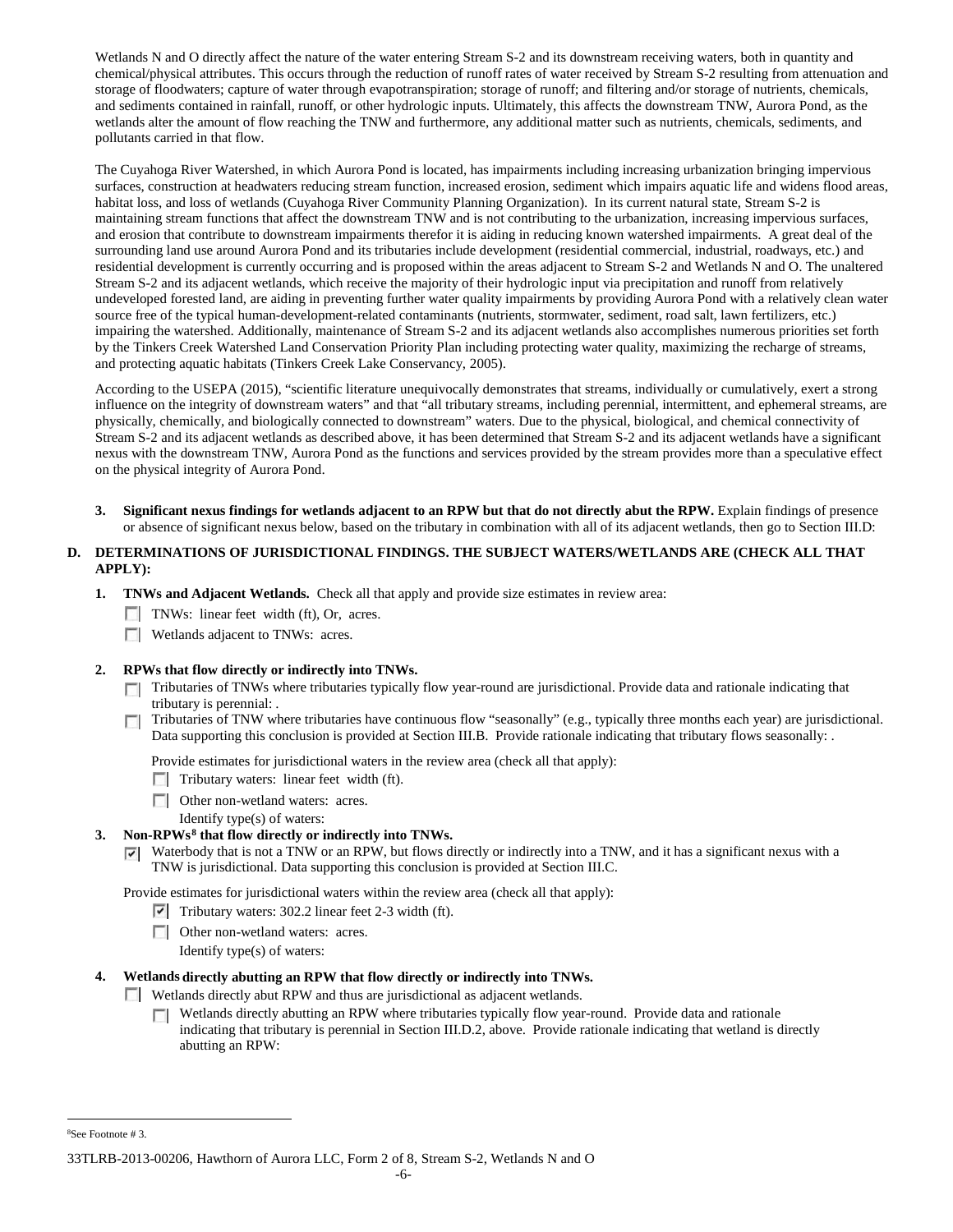**T** Wetlands directly abutting an RPW where tributaries typically flow "seasonally." Provide data indicating that tributary is seasonal in Section III.B and rationale in Section III.D.2, above. Provide rationale indicating that wetland is directly abutting an RPW:

Provide acreage estimates for jurisdictional wetlands in the review area: acres.

# **5. Wetlands adjacent to but not directly abutting an RPW that flow directly or indirectly into TNWs.**

 $\Box$  Wetlands that do not directly abut an RPW, but when considered in combination with the tributary to which they are adjacent and with similarly situated adjacent wetlands, have a significant nexus with a TNW are jurisidictional. Data supporting this conclusion is provided at Section III.C.

Provide acreage estimates for jurisdictional wetlands in the review area: acres.

### **6. Wetlands adjacent to non-RPWs that flow directly or indirectly into TNWs.**

- $\nabla$  Wetlands adjacent to such waters, and have when considered in combination with the tributary to which they are adjacent and with similarly situated adjacent wetlands, have a significant nexus with a TNW are jurisdictional. Data supporting this conclusion is provided at Section III.C.
- Provide estimates for jurisdictional wetlands in the review area: Wetland N (0.461 acre), Wetland O (0.124 acre)

## **7. Impoundments of jurisdictional waters. [9](#page-14-0)**

- As a general rule, the impoundment of a jurisdictional tributary remains jurisdictional.
- Demonstrate that impoundment was created from "waters of the U.S.," or
- n Demonstrate that water meets the criteria for one of the categories presented above (1-6), or
- $\sim$ Demonstrate that water is isolated with a nexus to commerce (see E below).

## **E. ISOLATED [INTERSTATE OR INTRA-STATE] WATERS, INCLUDING ISOLATED WETLANDS, THE USE, DEGRADATION OR DESTRUCTION OF WHICH COULD AFFECT INTERSTATE COMMERCE, INCLUDING ANY SUCH WATERS (CHECK ALL THAT APPLY):[10](#page-14-1)**

- which are or could be used by interstate or foreign travelers for recreational or other purposes.
- from which fish or shellfish are or could be taken and sold in interstate or foreign commerce.
- which are or could be used for industrial purposes by industries in interstate commerce.
- **Interstate isolated waters. Explain:**
- **Other factors.** Explain:

## **Identify water body and summarize rationale supporting determination:**

Provide estimates for jurisdictional waters in the review area (check all that apply):

 $\Box$  Tributary waters: linear feet width (ft).

**Other non-wetland waters: acres.** 

Identify type(s) of waters:

**Wetlands:** acres.

**Tale** 

# **F. NON-JURISDICTIONAL WATERS, INCLUDING WETLANDS (CHECK ALL THAT APPLY):**

- If potential wetlands were assessed within the review area, these areas did not meet the criteria in the 1987 Corps of Engineers Wetland Delineation Manual and/or appropriate Regional Supplements.
- Review area included isolated waters with no substantial nexus to interstate (or foreign) commerce.
	- Prior to the Jan 2001 Supreme Court decision in "*SWANCC*," the review area would have been regulated based solely on the п "Migratory Bird Rule" (MBR).
- г Waters do not meet the "Significant Nexus" standard, where such a finding is required for jurisdiction. Explain:
- П Other: (explain, if not covered above):

Provide acreage estimates for non-jurisdictional waters in the review area, where the sole potential basis of jurisdiction is the MBR factors (i.e., presence of migratory birds, presence of endangered species, use of water for irrigated agriculture), using best professional judgment (check all that apply):

Non-wetland waters (i.e., rivers, streams): linear feet width (ft).

Lakes/ponds: acres.

Other non-wetland waters: acres. List type of aquatic resource: .

**Wetlands: acres.** 

<span id="page-14-0"></span><sup>&</sup>lt;sup>9</sup> To complete the analysis refer to the key in Section III.D.6 of the Instructional Guidebook.

<span id="page-14-1"></span><sup>&</sup>lt;sup>10</sup> Prior to asserting or declining CWA jurisdiction based solely on this category, Corps Districts will elevate the action to Corps and EPA HQ for review consistent with the process described in the Corps/EPA *Memorandum Regarding CWA Act Jurisdiction Following Rapanos.*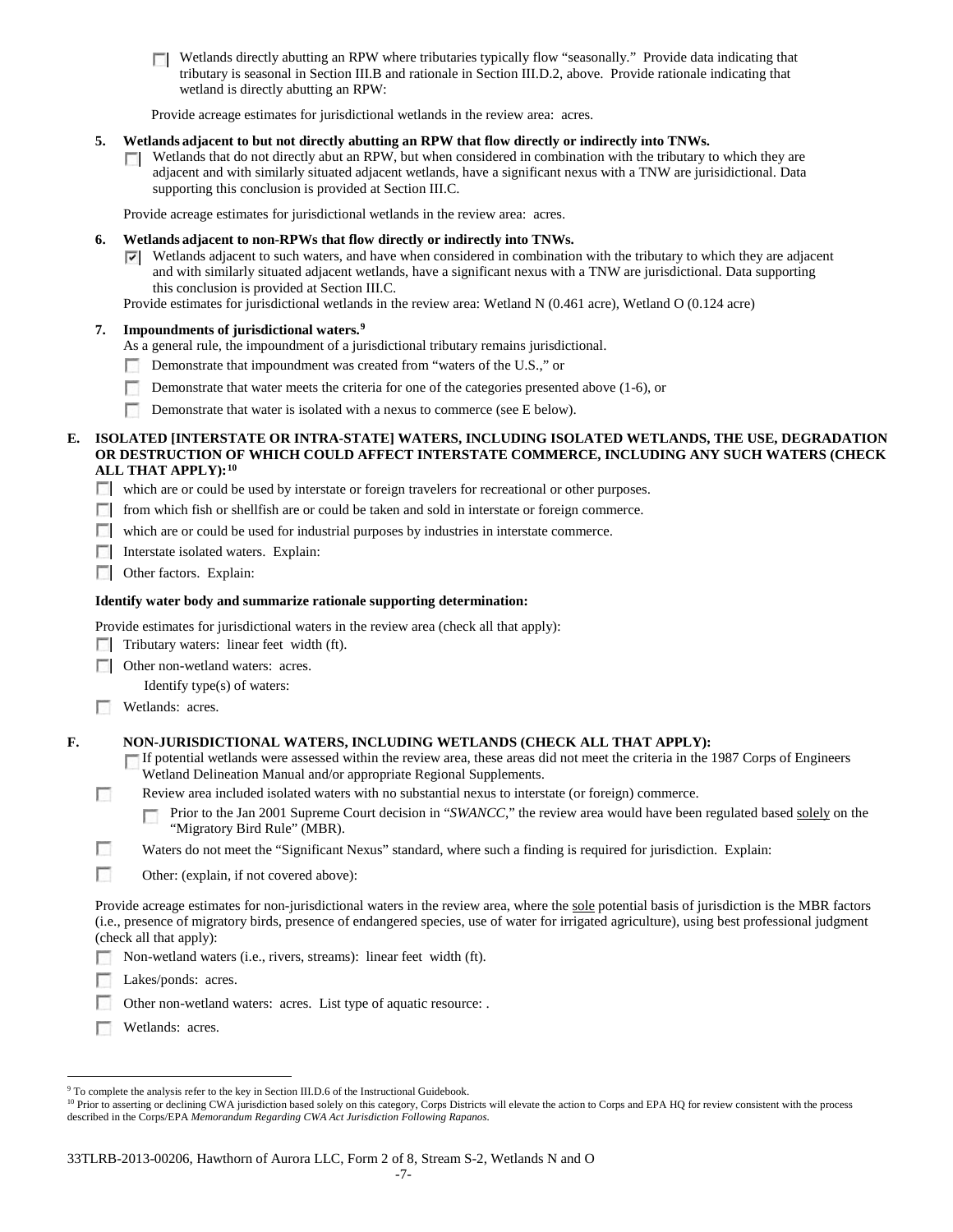Provide acreage estimates for non-jurisdictional waters in the review area that do not meet the "Significant Nexus" standard, where such a finding is required for jurisdiction (check all that apply):

Non-wetland waters (i.e., rivers, streams): linear feet width (ft).

Lakes/ponds: acres.

Other non-wetland waters: acres. List type of aquatic resource: .

Wetlands: acres.

# **SECTION IV: DATA SOURCES.**

| A. SUPPORTING DATA. Data reviewed for JD (check all that apply - checked items shall be included in case file and, where checked and |  |
|--------------------------------------------------------------------------------------------------------------------------------------|--|
| requested, appropriately reference sources below):                                                                                   |  |

- $\triangledown$  Maps, plans, plots or plat submitted by or on behalf of the applicant/consultant: Delineation Map and Location Map
- $\triangleright$  Data sheets prepared/submitted by or on behalf of the applicant/consultant.
	- Office concurs with data sheets/delineation report **and subequest updates.**
	- Office does not concur with data sheets/delineation report.
- Data sheets prepared by the Corps:
- $\Box$  Corps navigable waters' study:
- U.S. Geological Survey Hydrologic Atlas: USACE ORM NHD Datasets
	- **V** USGS NHD data.
	- USGS 8 and 12 digit HUC maps.
- $\triangledown$  U.S. Geological Survey map(s). Cite scale & quad name: 7.5 Minute Twinsburg & Aurora Quadrangles
- USDA Natural Resources Conservation Service Soil Survey. Citation: NRCS Web Soil Survey
- National wetlands inventory map(s). Cite name: USACE ORM USFWS NWI Dataset
- State/Local wetland inventory map(s):
- FEMA/FIRM maps: USACE ORM FEMA Floodzone Dataset
- 100-year Floodplain Elevation is: (National Geodectic Vertical Datum of 1929)
- Photographs: Aerial (Name & Date): Google Earth (SEP2015, JUN2014, APR2012, OCT2011, DEC2009, MAY2010, JUN2009, JUN2006), Bing Maps Aerial, Bing Maps Bird's Eye, Portage County Auditor Aerials (2011, 2010, 2006)
	- or  $\blacktriangledown$  Other (Name & Date): Photographs contained in 2010 Delineation Report and May 2015 Delineation Report Update
- Previous determination(s). File no. and date of response letter: LRB-2013-00206 12 August 2015 PJD (Phase 5 adjacent subject parcel), LRB-2004-00951 30 June 2008 (Aurora Pond TNW designation)
- **Applicable/supporting case law:**

 $\sim$ 

- **Applicable/supporting scientific literature:**
- Other information (Citations/Sources for IIIB1iii and IIIC2):
	- **1.** Alexander, R.B., E.W. Boyer, R.A. Smith, G.E. Schwartz, and R.B. Moore, 2007. The Role of Headwater Streams in Downstream Water Quality. Journal of the American Water Resources Association 43.
	- **2.** Cuyahoga River Community Planning Organization. Tinkers Creek. http://cuyahogariver.org/tinker-s-creek-watershed.html Accessed 10 April 2015.
	- **3.** Freeman, M.C., C.M. Pringle, and C.R. Jackson. 2007. Hydrologic Connectivity and the Contribution of Stream Headwaters to Ecological Integrity at Regional Scales. Journal of the American Water Resources Association. 43:5-14.
	- **4.** Meyer, J.L., D.L. Strayer, J.B. Wallace, S.L. Eggert, G.S. Helfman, and N.E. Leonard. 2007. The Contribution of Headwater Streams to Biodiversity in River Networks. Journal of the American Water Resources Association. 43: 86-103.
	- **5.** Tinkers Creek Land Conservancy. 2005. Tinkers Creek Watershed Plan: Tinkers Creek Watershed Land Conservation Priority Plan[. http://www.tinkerscreekwatershed.org/TCLC\\_final\\_report.pdf](http://www.tinkerscreekwatershed.org/TCLC_final_report.pdf) Accessed 5 January 2016.
	- **6.** Tinkers Creek Watershed Partners. 2009. Tinkers Creek Wateshed Action Plan.<http://www.tinkerscreekwatershed.org/documents/Tinkers%20Creek%20WAP%20Final.pdf> Accessed 5 January 2016. Stream S-1 flows west directly into Aurora Pond, a TNW.
	- **7.** USEPA. 2013. Streams[. http://water.epa.gov/type/rsl/streams.cfm. Accessed 6 February 2013.](http://water.epa.gov/type/rsl/streams.cfm.%20Accessed%206%20February%202013)
	- **8.** USEPA. 2015. Connectivity of Streams and Wetlands to Downstream Waters: A Review and Synthesis of the Scientific Evidence (Final Report). U.S. Environmental Protection Agency, Washington, DC, EPA/600/R-14/475F.

# **B. ADDITIONAL COMMENTS TO SUPPORT JD:**

| Susan L. Baker  | Date |
|-----------------|------|
| Project Manager |      |

February 10, 2016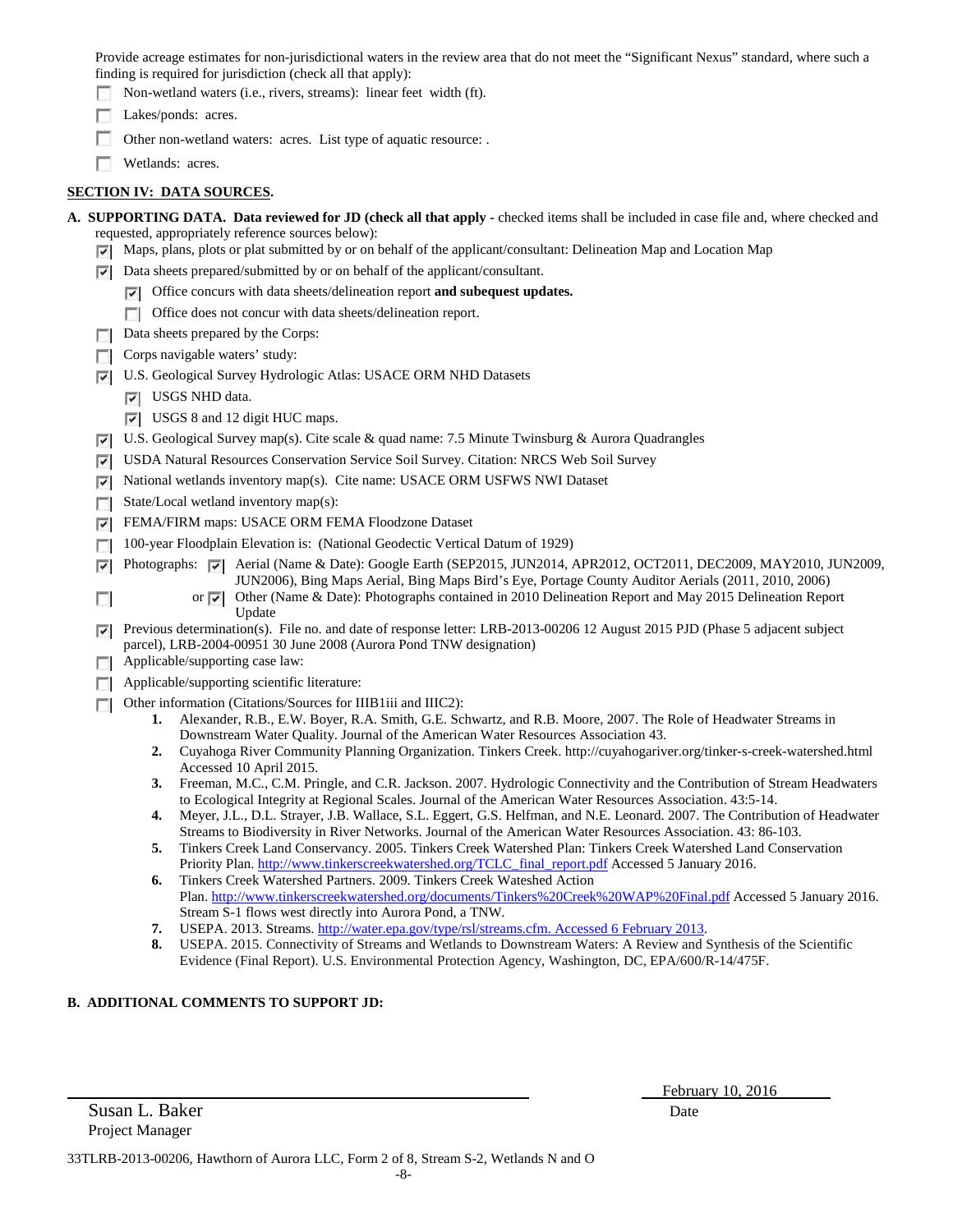## **APPROVED JURISDICTIONAL DETERMINATION FORM U.S. Army Corps of Engineers**

This form should be completed by following the instructions provided in Section IV of the JD Form Instructional Guidebook.

# **SECTION I: BACKGROUND INFORMATION**

- **A. REPORT COMPLETION DATE FOR APPROVED JURISDICTIONAL DETERMINATION (JD): February 10, 2016**
- **B. DISTRICT OFFICE, FILE NAME, AND NUMBER:** LRB-2013-00206, Hawthorn of Aurora LLC, Form 3 of 8, Stream S-3, Wetland P

## **C. PROJECT LOCATION AND BACKGROUND INFORMATION:**

State: Ohio County/parish/borough: Portage City: Aurora Center coordinates of site (lat/long in degree decimal format): Lat. 41.33622°, Long. -81.37972° Universal Transverse Mercator: 17

Name of nearest waterbody: Aurora Pond

Name of nearest Traditional Navigable Water (TNW) into which the aquatic resource flows: Aurora Pond Name of watershed or Hydrologic Unit Code (HUC): 04110002

- ⊽ Check if map/diagram of review area and/or potential jurisdictional areas is/are available upon request.
- Check if other sites (e.g., offsite mitigation sites, disposal sites, etc…) are associated with this action and are recorded on a different ⊽ JD form (Phase 5 Preliminary Jurisdictional Determination Dated 12 August 2015)

# **D. REVIEW PERFORMED FOR SITE EVALUATION (CHECK ALL THAT APPLY):**

- ⊽ Office (Desk) Determination. Date: January 7, 2016
- ⊽ Field Determination. Date(s): 22 April 2014, 25 April 2014, 28 April 2015

# **SECTION II: SUMMARY OF FINDINGS**

# **A. RHA SECTION 10 DETERMINATION OF JURISDICTION.**

There are no "*navigable waters of the U.S.*" within Rivers and Harbors Act (RHA) jurisdiction (as defined by 33 CFR part 329) in the review area. [*Required*]

- n Waters subject to the ebb and flow of the tide.
- Waters are presently used, or have been used in the past, or may be susceptible for use to transport interstate or foreign commerce. п Explain:

# **B. CWA SECTION 404 DETERMINATION OF JURISDICTION.**

There are "*waters of the U.S.*" within Clean Water Act (CWA) jurisdiction (as defined by 33 CFR part 328) in the review area. *[Required]*

- **1. Waters of the U.S.**
	- **a. Indicate presence of waters of U.S. in review area (check all that apply): [1](#page-16-0)**
- F TNWs, including territorial seas
- п Wetlands adjacent to TNWs
- Relatively permanent waters<sup>[2](#page-16-1)</sup> (RPWs) that flow directly or indirectly into TNWs п
- ⊽ Non-RPWs that flow directly or indirectly into TNWs
- п Wetlands directly abutting RPWs that flow directly or indirectly into TNWs
- Wetlands adjacent to but not directly abutting RPWs that flow directly or indirectly into TNWs n
- ⊽ Wetlands adjacent to non-RPWs that flow directly or indirectly into TNWs
- Impoundments of jurisdictional waters
- Isolated (interstate or intrastate) waters, including isolated wetlands
	- **b. Identify (estimate) size of waters of the U.S. in the review area:** Non-wetland waters: 82.8 linear feet: 1 width (ft) and/or acres. Wetlands: Wetland P (0.098 acre)
	- **c. Limits (boundaries) of jurisdiction** based on: 1987 Delineation Manual

Elevation of established OHWM (if known): Unknown

- **2. Non-regulated waters/wetlands (check if applicable):[3](#page-16-2)**
- Potentially jurisdictional waters and/or wetlands were assessed within the review area and determined to be not jurisdictional. п Explain:

#### 33TLRB-2013-00206, Hawthorn of Aurora LLC, Form 3 of 8, Stream S-3, Wetland P

<span id="page-16-0"></span><sup>&</sup>lt;sup>1</sup> Boxes checked below shall be supported by completing the appropriate sections in Section III below.

<span id="page-16-2"></span><span id="page-16-1"></span><sup>&</sup>lt;sup>2</sup> For purposes of this form, an RPW is defined as a tributary that is not a TNW and that typically flows year-round or has continuous flow at least "seasonally" (e.g., typically 3 months). <sup>3</sup> Supporting documentation is presented in Section III.F.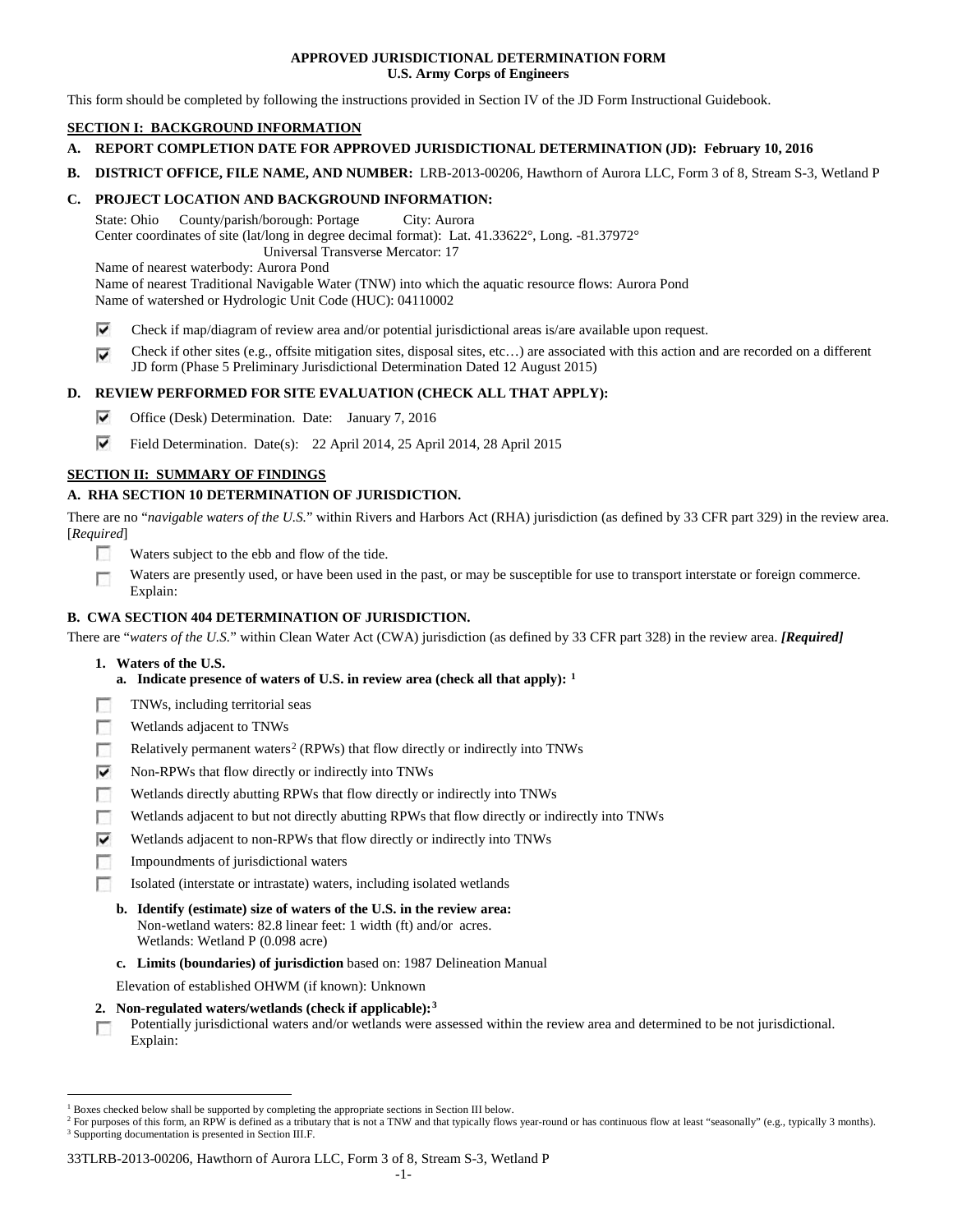#### **SECTION III: CWA ANALYSIS**

### **A. TNWs AND WETLANDS ADJACENT TO TNWs**

**The agencies will assert jurisdiction over TNWs and wetlands adjacent to TNWs. If the aquatic resource is a TNW, complete Section III.A.1 and Section III.D.1. only; if the aquatic resource is a wetland adjacent to a TNW, complete Sections III.A.1 and 2 and Section III.D.1.; otherwise, see Section III.B below**.

## **1. TNW**

Identify TNW: Summarize rationale supporting determination:

**2. Wetland adjacent to TNW**

Summarize rationale supporting conclusion that wetland is "adjacent":

## **B. CHARACTERISTICS OF TRIBUTARY (THAT IS NOT A TNW) AND ITS ADJACENT WETLANDS (IF ANY):**

**This section summarizes information regarding characteristics of the tributary and its adjacent wetlands, if any, and it helps determine whether or not the standards for jurisdiction established under Rapanos have been met.** 

**The agencies will assert jurisdiction over non-navigable tributaries of TNWs where the tributaries are "relatively permanent waters" (RPWs), i.e. tributaries that typically flow year-round or have continuous flow at least seasonally (e.g., typically 3 months). A wetland that directly abuts an RPW is also jurisdictional. If the aquatic resource is not a TNW, but has year-round (perennial) flow, skip to Section III.D.2. If the aquatic resource is a wetland directly abutting a tributary with perennial flow, skip to Section III.D.4.**

**A wetland that is adjacent to but that does not directly abut an RPW requires a significant nexus evaluation. Corps districts and EPA regions will include in the record any available information that documents the existence of a significant nexus between a relatively permanent tributary that is not perennial (and its adjacent wetlands if any) and a traditional navigable water, even though a significant nexus finding is not required as a matter of law.**

**If the waterbody[4](#page-17-0) is not an RPW, or a wetland directly abutting an RPW, a JD will require additional data to determine if the waterbody has a significant nexus with a TNW. If the tributary has adjacent wetlands, the significant nexus evaluation must consider the tributary in combination with all of its adjacent wetlands. This significant nexus evaluation that combines, for analytical purposes, the tributary and all of its adjacent wetlands is used whether the review area identified in the JD request is the tributary, or its adjacent wetlands, or both. If the JD covers a tributary with adjacent wetlands, complete Section III.B.1 for the tributary, Section III.B.2 for any onsite wetlands, and Section III.B.3 for all wetlands adjacent to that tributary, both onsite and offsite. The determination whether a significant nexus exists is determined in Section III.C below.**

**1. Characteristics of non-TNWs that flow directly or indirectly into TNW**

## **(i) General Area Conditions:**

Watershed size: 809 square miles (Cuyahoga River Watershed) Drainage area: Less than 1 square mile

Average annual rainfall: 41.85 inches Average annual snowfall: 61.6 inches

#### **(ii) Physical Characteristics:**

- (a) Relationship with TNW:
	- Tributary flows directly into TNW.

 $\triangledown$  Tributary flows through 2 tributaries before entering TNW.

Project waters are 1 (or less) river miles from TNW. Project waters are 1 (or less) river miles from RPW. Project waters are 1 (or less) aerial (straight) miles from TNW. Project waters are 1 (or less) aerial (straight) miles from RPW. Project waters cross or serve as state boundaries. Explain: No

Identify flow route to TNW[5:](#page-17-1) Stream S-3 flows south into Wetland Q/R where it then loses bed and banks, is then conveyed through Wetland Q for approximately 300 feet, and then flows into Aurora Pond. Tributary stream order, if known: 1

(b) General Tributary Characteristics (check all that apply):

**Tributary** is:  $\overline{\mathbf{v}}$  Natural

- **Artificial (man-made). Explain:**
- Manipulated (man-altered). Explain:

#### 33TLRB-2013-00206, Hawthorn of Aurora LLC, Form 3 of 8, Stream S-3, Wetland P

<span id="page-17-1"></span><span id="page-17-0"></span> $4$  Note that the Instructional Guidebook contains additional information regarding swales, ditches, washes, and erosional features generally and in the arid West. <sup>5</sup> Flow route can be described by identifying, e.g., tributary a, which flows through the review area, to flow into tributary b, which then flows into TNW.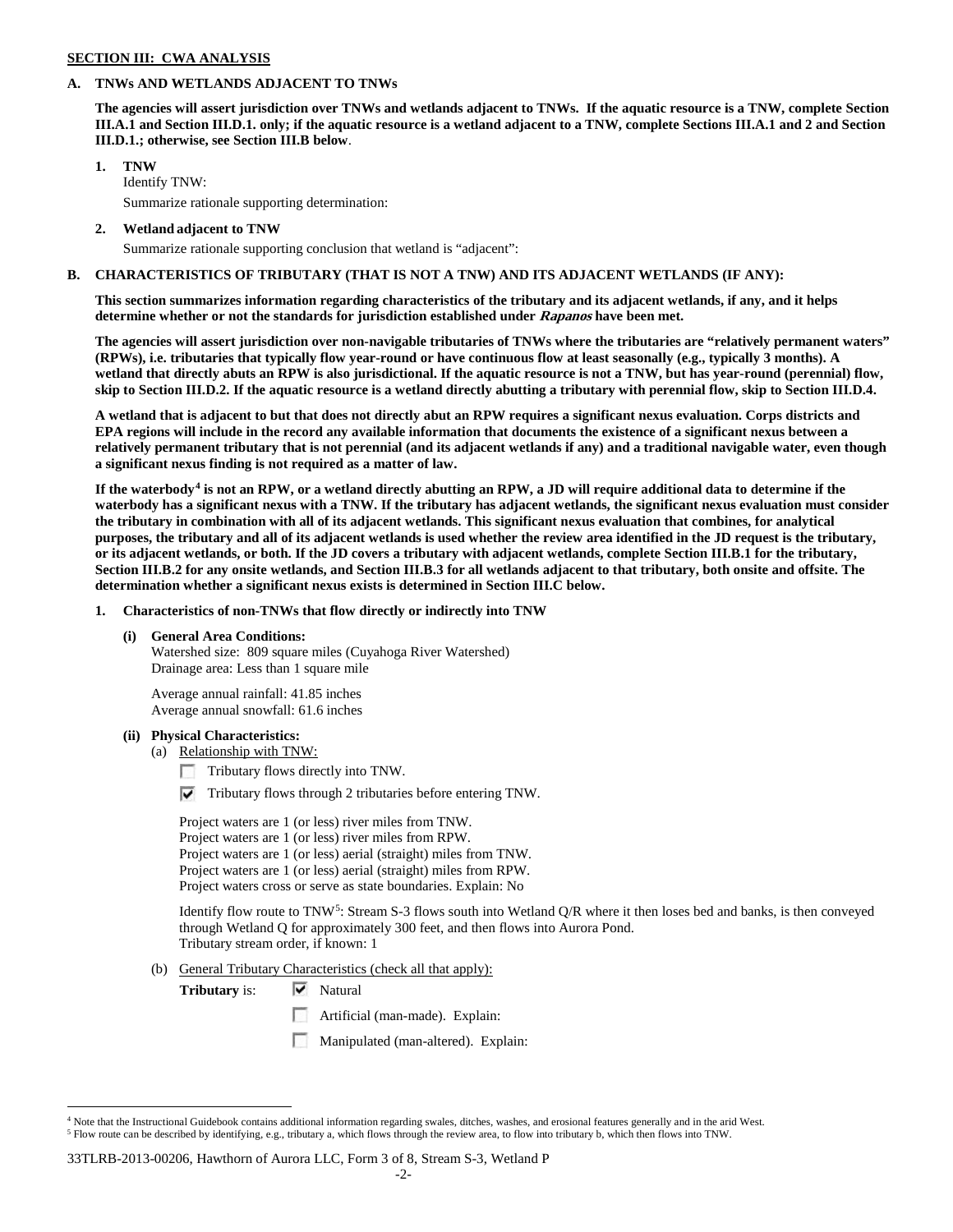**Tributary** properties with respect to top of bank (estimate): Average width: 1 feet Average depth: 1 feet Average side slopes: 3:1 Primary tributary substrate composition (check all that apply): ⊽ Silts **v** Sands Concrete  $\sim$ Cobbles Gravel Gravel Muck  $\sim$ Bedrock Vegetation. Type/% cover: ⊽ Other. Explain: Leaves/detritus Tributary condition/stability [e.g., highly eroding, sloughing banks]. Explain: Tributary appeared stable Presence of run/riffle/pool complexes. Explain: None observed Tributary geometry: Relatively Straight Tributary gradient (approximate average slope): Less than 2%  $(c)$  Flow: Tributary provides for: Ephemeral Flow Estimate average number of flow events in review area/year: 11-20 Describe flow regime: Tributary flows ephemerally during and after rain events, during periods of snowmelt, and during periods of overland sheetflow. Other information on duration and volume: Unknown Surface flow is: Confined Characteristics: Surface flow is confined to a defined bed and banks. Stream S-3 flow into Wetland Q where it loses bed and bank and is conveyed through Wetland Q into Aurora Pond. Subsurface flow: Unknown Explain findings: Unknown Dye (or other) test performed: Tributary has (check all that apply):  $\triangleright$  Bed and banks  $\triangleright$  OHWM<sup>[6](#page-18-0)</sup> (check all indicators that apply):  $\Box$  clear, natural line impressed on the bank  $\Box$  the presence of litter and debris  $\Box$  changes in the character of soil  $\Box$  destruction of terrestrial vegetation  $\Box$  shelving the presence of wrack line vegetation matted down, bent, or absent  $\vert \cdot \vert$  sediment sorting  $\Box$  leaf litter disturbed or washed away  $\Box$  scour  $\Box$  sediment deposition  $\Box$  multiple observed or predicted flow events **abrupt change in plant community** abrupt change in plant community  $\Box$  other (list):  $\Box$  Discontinuous OHWM.<sup>7</sup> Explain: If factors other than the OHWM were used to determine lateral extent of CWA jurisdiction (check all that apply): High Tide Line indicated by: Mean High Water Mark indicated by:  $\Box$  oil or scum line along shore objects  $\Box$  survey to available datum;  $\Box$  fine shell or debris deposits (foreshore)  $\Box$  physical markings;  $\Box$  physical markings/characteristics  $\Box$  vegetation lines/changes in vegetation types.  $\Box$  tidal gauges  $\Box$  other (list): **(iii) Chemical Characteristics:** Characterize tributary (e.g., water color is clear, discolored, oily film; water quality; general watershed characteristics, etc.).

Explain: Tributary was not flowing during site visit. The stream and receving TNW are part of the Tinkers Creek Watershed, a subwatershed of the Cuyahoga River. "The Tinkers Creek watershed has experienced a high rate of population growth and development expansion. This trend has become particularly apparent in the last twenty years, largely due to the outward migration of people from the traditional urban population centers in the region. One result of this development and growth has been the destruction and degradation of natural areas within the watershed, as land is developed with little regard to the long-term

<span id="page-18-0"></span> <sup>6</sup> <sup>6</sup>A natural or man-made discontinuity in the OHWM does not necessarily sever jurisdiction (e.g., where the stream temporarily flows underground, or where the OHWM has been removed by development or agricultural practices). Where there is a break in the OHWM that is unrelated to the waterbody's flow regime (e.g., flow over a rock outcrop or through a culvert), the agencies will look for indicators of flow above and below the break. 7 Ibid.

<span id="page-18-1"></span><sup>33</sup>TLRB-2013-00206, Hawthorn of Aurora LLC, Form 3 of 8, Stream S-3, Wetland P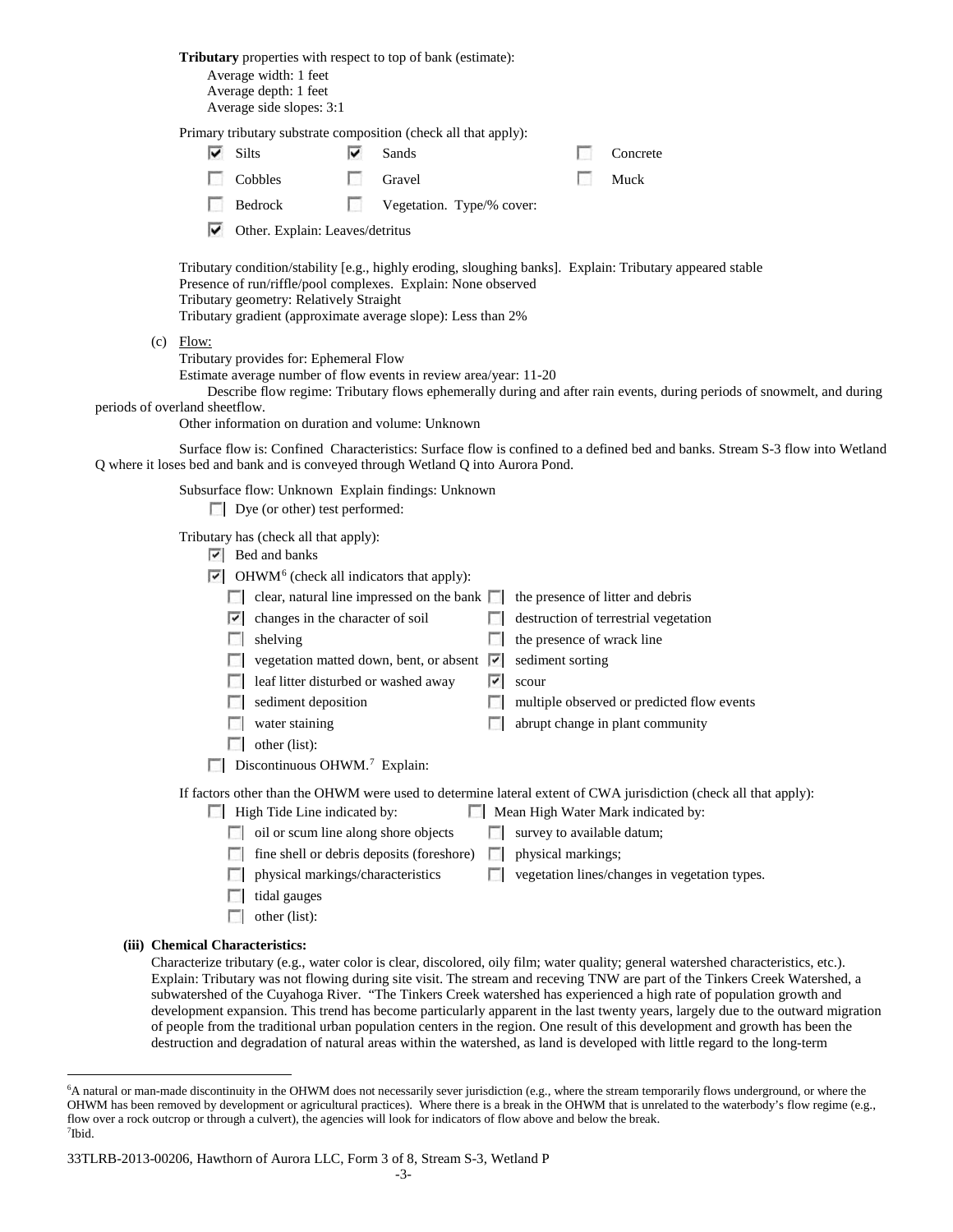consequences and detrimental impacts that are taking place. Degradation of the watershed and water resources is generally not the result of any single activity taking place on or near water bodies. Instead it is more often related to the cumulative result of many individual activities and impacts throughout an entire natural drainage area, or watershed" (Source: Tinkers Creek Land Conservancy, 2005). The Tinkers Creek Watershed has known impairments including low in-stream dissolved oygen, toxicity, sedimentation, habitat degradation, and bacteria (Tinkers Creek Watershed Partner, 2009). The Cuyahoga River Watershed has impairments including increasing urbanization bringing impervious surfaces, construction at headwaters reducing stream function, increased erosion, sediment which impairs aquatic life and widens flood areas, habitat loss, and loss of wetlands (Cuyahoga River Community Planning Organization).

Identify specific pollutants, if known: No known pollutants within the Stream S-3 drainage area.

#### **(iv) Biological Characteristics. Channel supports (check all that apply):**

- Riparian corridor. Characteristics (type, average width): Stream S-3 has a predominantly forested riparian width of  $~600+$ feet.
- Wetland fringe. Characteristics: Wetlands P and  $Q/R$  directly abut Stream S-3.
- $\blacktriangleright$  Habitat for:
	- Federally Listed species. Explain findings:
	- Fish/spawn areas. Explain findings:
	- Other environmentally-sensitive species. Explain findings:
	- Aquatic/wildlife diversity. Explain findings: Stream S-3 provides habitat for aquatic flora and fauna.

#### **2. Characteristics of wetlands adjacent to non-TNW that flow directly or indirectly into TNW**

#### **(i) Physical Characteristics:**

- (a) General Wetland Characteristics:
	- Properties:

Wetland size: Wetland P (0.098 acre) Wetland type. Explain: Wetland P (PSS/PFO) Wetland quality. Explain: Wetland P is moderate quality (scored using Ohio Rapid Assessment Method). Project wetlands cross or serve as state boundaries. Explain: No

(b) General Flow Relationship with Non-TNW:

Flow is: Ephemeral Flow Explain: Wetlands P flows during and after precipitation, during snowmelt, and during periods of overland sheet flow to the TNW.

Surface flow is: Confined

Characteristics: Wetland P abuts and drains downslope south into Stream S-3 confined to the area in which the wetland abuts the stream.

Subsurface flow: Unknown Explain findings: Unknown

Dye (or other) test performed:

- (c) Wetland Adjacency Determination with Non-TNW:
	- $\triangledown$  Directly abutting
	- $\Box$  Not directly abutting
		- Discrete wetland hydrologic connection. Explain:
		- **The Contract of the Contract of the Contract of the Contract of the Contract of the Contract of the Contract of the Contract of the Contract of the Contract of the Contract of the Contract of the Contract of the Contract** Ecological connection. Explain:
		- Separated by berm/barrier. Explain:
- (d) Proximity (Relationship) to TNW

Project wetlands are 1 (or less) river miles from TNW. Project waters are 1 (or less) aerial (straight) miles from TNW.

Flow is from: Wetland to Navigable Waters

Estimate approximate location of wetland as within the 100 - 500-year floodplain.

**(ii) Chemical Characteristics:**

Characterize wetland system (e.g., water color is clear, brown, oil film on surface; water quality; general watershed characteristics; etc.). Explain: No standing water observed in wetlands at time of visit. See IIB1iii for watershed description. Identify specific pollutants, if known: Unknown

## **(iii) Biological Characteristics. Wetland supports (check all that apply):**

- Riparian buffer. Characteristics (type, average width): Wetland P has a riparian buffer of generally scrub-shrub and forested vegetation ranging up to 700+ feet in width.
- Vegetation type/percent cover. Explain: 100% forested and/or scrub-shrub
- $\overline{\triangledown}$  Habitat for:
	- Federally Listed species. Explain findings: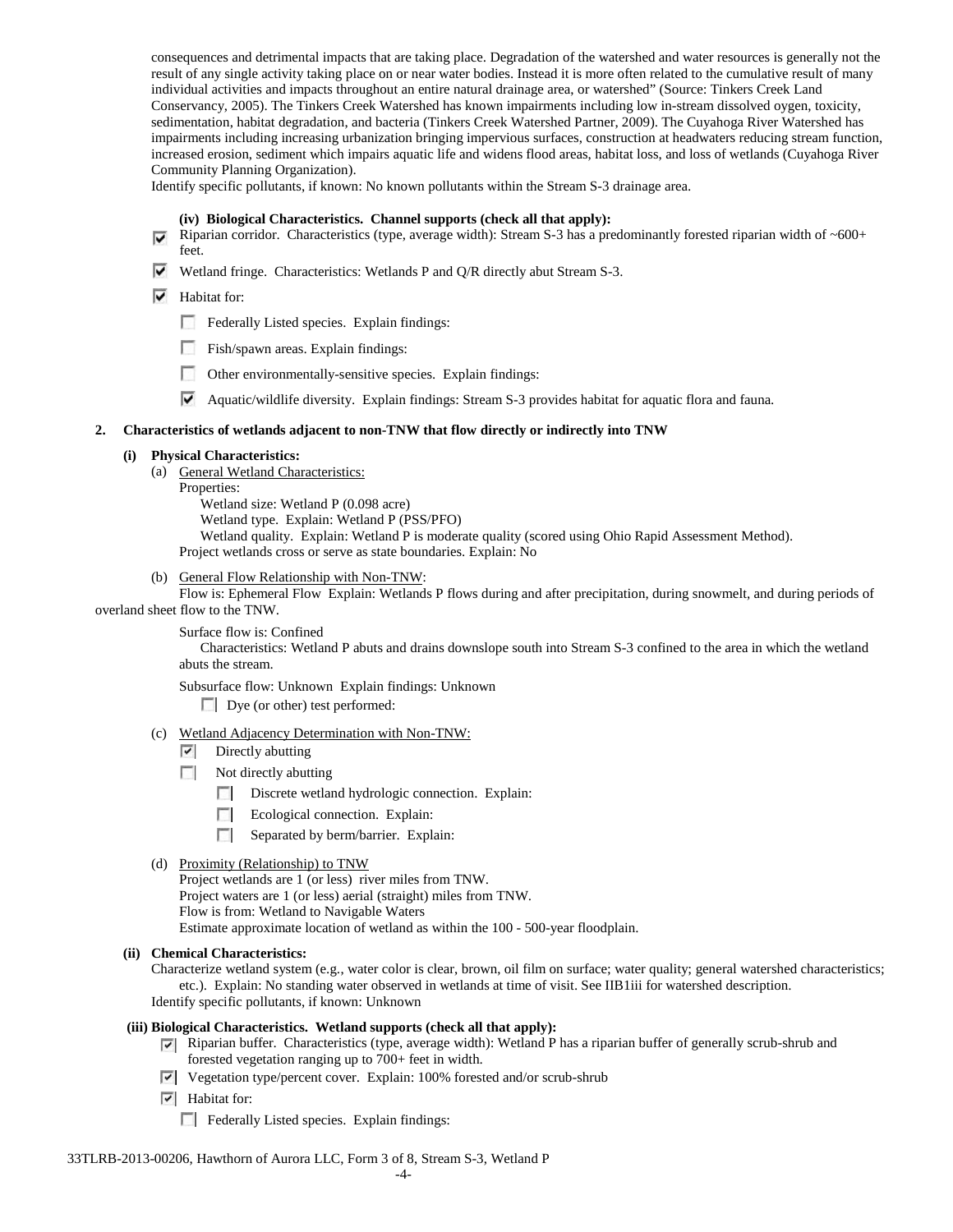Fish/spawn areas. Explain findings:

- $\Box$  Other environmentally-sensitive species. Explain findings:
- Aquatic/wildlife diversity. Explain findings: Wetland provides habitat for aquatic flora and fauna.

# **3. Characteristics of all wetlands adjacent to the tributary (if any)**

All wetland(s) being considered in the cumulative analysis: 2

Approximately (0.098) acres in total are being considered in the cumulative analysis. For each wetland, specify the following:

| Directly abuts? $(Y/N)$ | Size (in acres) | Directly abuts? $(Y/N)$ | Size (in acres) |
|-------------------------|-----------------|-------------------------|-----------------|
| Wetland P Y             | 0.098           |                         |                 |

Summarize overall biological, chemical and physical functions being performed: The wetland provides the following functions and services: hydrologic flux and storage including floodwater and runoff attenuation and release; sediment and nutrient transport and retention; pollutant attenuation and release; biogeochemical cycling and storage; stream channel stability via serving as a natural buffer; biological productivity of micro/macro flora and fauna, decomposition, and community structure; and wildlife support including providing habitat.

## **C. SIGNIFICANT NEXUS DETERMINATION**

**A significant nexus analysis will assess the flow characteristics and functions of the tributary itself and the functions performed by any wetlands adjacent to the tributary to determine if they significantly affect the chemical, physical, and biological integrity of a TNW. For each of the following situations, a significant nexus exists if the tributary, in combination with all of its adjacent wetlands, has more than a speculative or insubstantial effect on the chemical, physical and/or biological integrity of a TNW. Considerations when evaluating significant nexus include, but are not limited to the volume, duration, and frequency of the flow of water in the tributary and its proximity to a TNW, and the functions performed by the tributary and all its adjacent wetlands. It is not appropriate to determine significant nexus based solely on any specific threshold of distance (e.g. between a tributary and its adjacent wetland or between a tributary and the TNW). Similarly, the fact an adjacent wetland lies within or outside of a floodplain is not solely determinative of significant nexus.** 

**Draw connections between the features documented and the effects on the TNW, as identified in the** *Rapanos* **Guidance and discussed in the Instructional Guidebook. Factors to consider include, for example:**

• Does the tributary, in combination with its adjacent wetlands (if any), have the capacity to carry pollutants or flood waters to TNWs, or to reduce the amount of pollutants or flood waters reaching a TNW?

**Does the tributary, in combination with its adjacent wetlands (if any), provide habitat and lifecycle support functions for fish and other species, such as feeding, nesting, spawning, or rearing young for species that are present in the TNW?** 

- Does the tributary, in combination with its adjacent wetlands (if any), have the capacity to transfer nutrients and organic carbon that support downstream foodwebs?
- Does the tributary, in combination with its adjacent wetlands (if any), have other relationships to the physical, chemical, or biological integrity of the TNW?

#### *Note: the above list of considerations is not inclusive and other functions observed or known to occur should be documented below:*

- **1. Significant nexus findings for non-RPW that has no adjacent wetlands and flows directly or indirectly into TNWs.** Explain findings of presence or absence of significant nexus below, based on the tributary itself, then go to Section III.D:
- **2. Significant nexus findings for non-RPW and its adjacent wetlands, where the non-RPW flows directly or indirectly into TNWs.**  Explain findings of presence or absence of significant nexus below, based on the tributary in combination with all of its adjacent wetlands, then go to Section III.D:

Wetland P directly abuts and is within the the floodplain Stream S-3. A hydrologic surface connection is visible and traceable between the Stream S-3 and Wetland P. The stream and its adjacent wetland have hydrologic connectivity to Aurora Pond, thereby providing a significant nexus between the stream and its adjacent wetland and the downstream TNW. Stream S-3 flows downslope south into Wetland Q/R which directly abuts and drains into Aurora Pond, a TNW. S-3 has a traceable surface hydrologic connection to Aurora Pond. Stream S-3 and its adjacent wetland, are in close proximity to Aurora Pond (less than 800 linear feet).

Hydrologic connectivity refers to the flow that transports organic matter and nutrients, energy, and aquatic organisms throughout the system (Freeman et al., 2006). Stream S-3 influences the chemistry and physical conditions of the downstream TNW through its hydrologic input, storage, and transport of sediments and energy. Rainfall, snowmelt, and stormwater runoff within the drainage area of Stream S-3 provides hydrology to the downstream receiving waters. The stream contributes to the chemical and physical make-up of Aurora Pond through its ability to convey sediments, chemicals, nutrients, and contaminants downstream to Aurora Pond.

Wetland P directly affects the nature of the water entering Stream S-3 and its downstream receiving waters, both in quantity and chemical/physical attributes. This occurs through the reduction of runoff rates of water received by Stream S-3 resulting from attenuation and storage of floodwaters; capture of water through evapotranspiration; storage of runoff; and filtering and/or storage of nutrients, chemicals, and sediments contained in rainfall, runoff, or other hydrologic inputs. Ultimately, this affects the downstream TNW, Aurora Pond, as the wetland alters the amount of flow reaching the TNW and furthermore, any additional matter such as nutrients, chemicals, sediments, and pollutants carried in that flow.

33TLRB-2013-00206, Hawthorn of Aurora LLC, Form 3 of 8, Stream S-3, Wetland P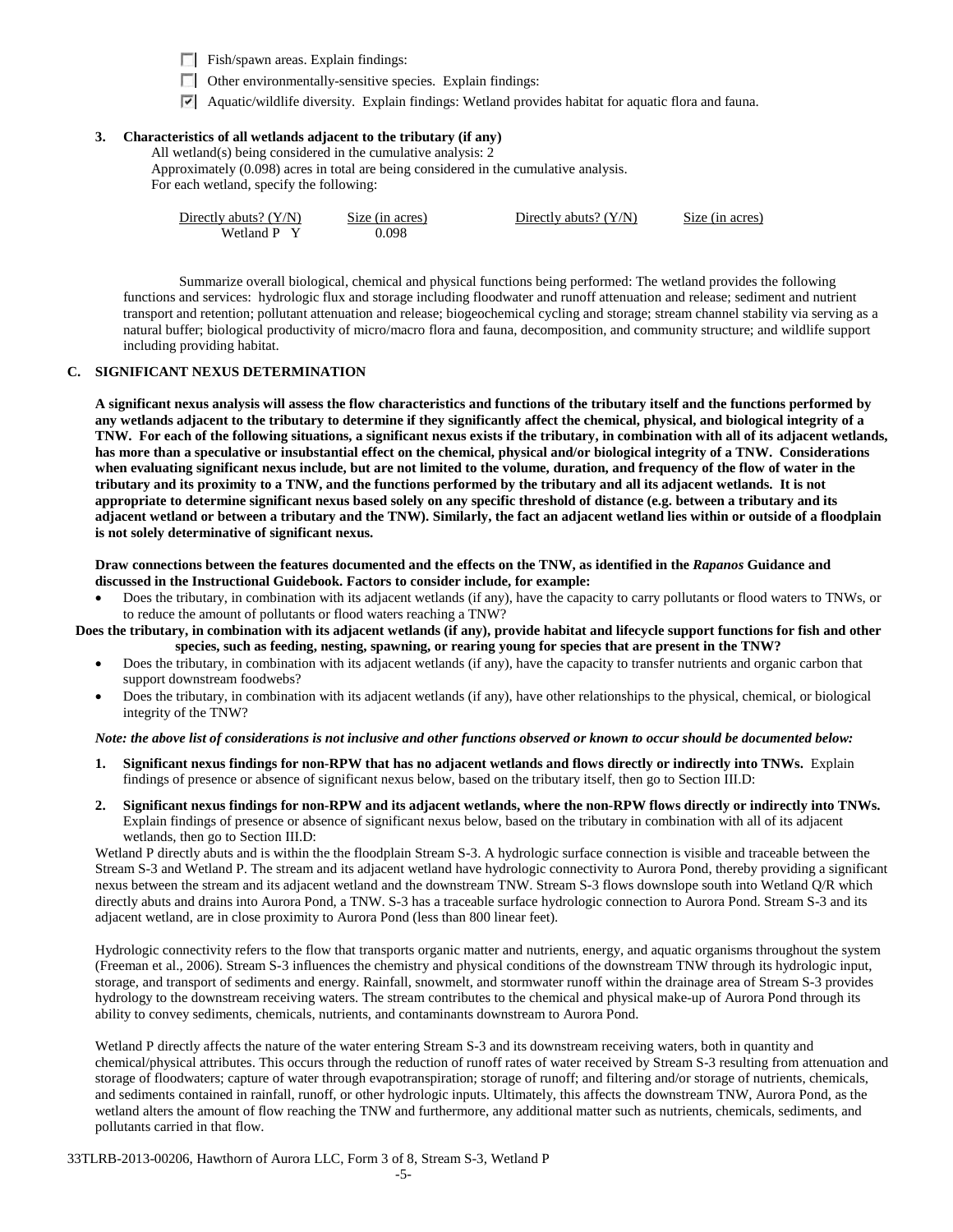The Cuyahoga River Watershed, in which Aurora Pond is located, has impairments including increasing urbanization bringing impervious surfaces, construction at headwaters reducing stream function, increased erosion, sediment which impairs aquatic life and widens flood areas, habitat loss, and loss of wetlands (Cuyahoga River Community Planning Organization). In its current natural state, Stream S-3 is maintaining stream functions that affect the downstream TNW and is not contributing to the urbanization, increasing impervious surfaces, and erosion that contribute to downstream impairments therefor it is aiding in reducing known watershed impairments. A great deal of the surrounding land use around Aurora Pond and its tributaries include development (residential commercial, industrial, roadways, etc.) and residential development is currently occurring and is proposed within the areas adjacent to Stream S-3 and Wetland P. The unaltered Stream S-3 and its adjacent wetland, which receive the majority of their hydrologic input via precipitation and runoff from relatively undeveloped forested land, are aiding in preventing further water quality impairments by providing Aurora Pond with a relatively clean water source free of the typical human-development-related contaminants (nutrients, stormwater, sediment, road salt, lawn fertilizers, etc.) impairing the watershed. Additionally, maintenance of Stream S-3 and its adjacent wetland also accomplishes numerous priorities set forth by the Tinkers Creek Watershed Land Conservation Priority Plan including protecting water quality, maximizing the recharge of streams, and protecting aquatic habitats (Tinkers Creek Lake Conservancy, 2005).

According to the USEPA (2015), "scientific literature unequivocally demonstrates that streams, individually or cumulatively, exert a strong influence on the integrity of downstream waters" and that "all tributary streams, including perennial, intermittent, and ephemeral streams, are physically, chemically, and biologically connected to downstream" waters. Due to the physical, biological, and chemical connectivity of Stream S-3 and its adjacent wetland as described above, it has been determined that Stream S-3 and its adjacent wetland have a significant nexus with the downstream TNW, Aurora Pond as the functions and services provided by the stream provides more than a speculative effect on the physical integrity of Aurora Pond.

**3. Significant nexus findings for wetlands adjacent to an RPW but that do not directly abut the RPW.** Explain findings of presence or absence of significant nexus below, based on the tributary in combination with all of its adjacent wetlands, then go to Section III.D:

# **D. DETERMINATIONS OF JURISDICTIONAL FINDINGS. THE SUBJECT WATERS/WETLANDS ARE (CHECK ALL THAT APPLY):**

- **1. TNWs and Adjacent Wetlands.** Check all that apply and provide size estimates in review area:
	- $\Box$  TNWs: linear feet width (ft), Or, acres.
	- **Wetlands adjacent to TNWs: acres.**

## **2. RPWs that flow directly or indirectly into TNWs.**

- Tributaries of TNWs where tributaries typically flow year-round are jurisdictional. Provide data and rationale indicating that tributary is perennial: .
- Tributaries of TNW where tributaries have continuous flow "seasonally" (e.g., typically three months each year) are jurisdictional.  $\sim$ Data supporting this conclusion is provided at Section III.B. Provide rationale indicating that tributary flows seasonally: .

Provide estimates for jurisdictional waters in the review area (check all that apply):

- $\Box$  Tributary waters: linear feet width (ft).
- **Other non-wetland waters: acres.** 
	- Identify type(s) of waters:

#### **3. Non-RPWs[8](#page-21-0) that flow directly or indirectly into TNWs.**

Waterbody that is not a TNW or an RPW, but flows directly or indirectly into a TNW, and it has a significant nexus with a TNW is jurisdictional. Data supporting this conclusion is provided at Section III.C.

Provide estimates for jurisdictional waters within the review area (check all that apply):

 $\triangledown$  Tributary waters: 82.8 linear feet 1 width (ft).

- **Other non-wetland waters: acres.** 
	- Identify type(s) of waters:

## **4. Wetlands directly abutting an RPW that flow directly or indirectly into TNWs.**

Wetlands directly abut RPW and thus are jurisdictional as adjacent wetlands.

- Wetlands directly abutting an RPW where tributaries typically flow year-round. Provide data and rationale  $\Box$ indicating that tributary is perennial in Section III.D.2, above. Provide rationale indicating that wetland is directly abutting an RPW:
- Wetlands directly abutting an RPW where tributaries typically flow "seasonally." Provide data indicating that tributary is seasonal in Section III.B and rationale in Section III.D.2, above. Provide rationale indicating that wetland is directly abutting an RPW:

Provide acreage estimates for jurisdictional wetlands in the review area: acres.

**5. Wetlands adjacent to but not directly abutting an RPW that flow directly or indirectly into TNWs.**

<span id="page-21-0"></span> $\frac{1}{8}$ See Footnote # 3.

<sup>33</sup>TLRB-2013-00206, Hawthorn of Aurora LLC, Form 3 of 8, Stream S-3, Wetland P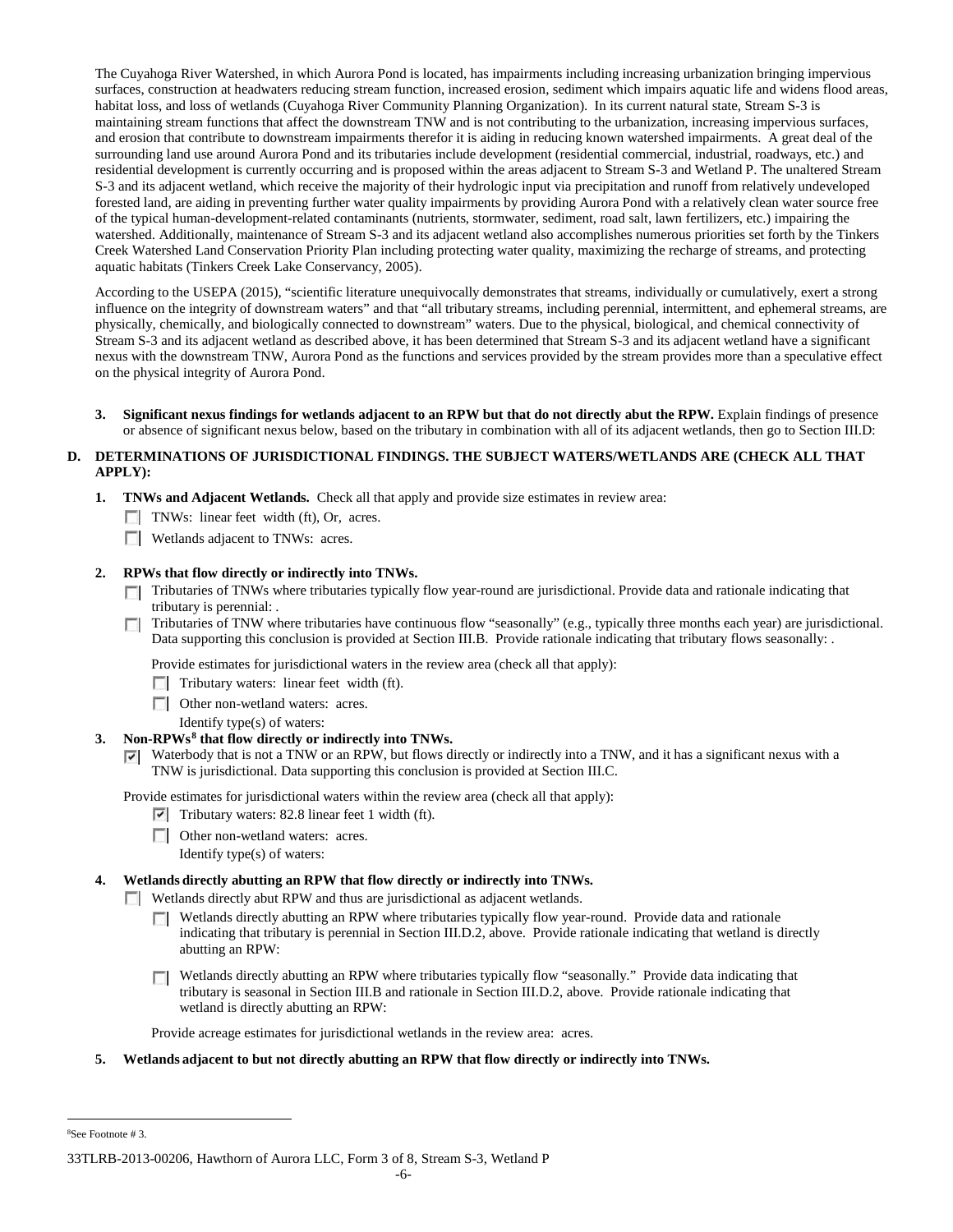$\Box$  Wetlands that do not directly abut an RPW, but when considered in combination with the tributary to which they are adjacent and with similarly situated adjacent wetlands, have a significant nexus with a TNW are jurisidictional. Data supporting this conclusion is provided at Section III.C.

Provide acreage estimates for jurisdictional wetlands in the review area: acres.

## **6. Wetlands adjacent to non-RPWs that flow directly or indirectly into TNWs.**

Wetlands adjacent to such waters, and have when considered in combination with the tributary to which they are adjacent and with similarly situated adjacent wetlands, have a significant nexus with a TNW are jurisdictional. Data supporting this conclusion is provided at Section III.C.

Provide estimates for jurisdictional wetlands in the review area: Wetland P (0.098 acre)

# **7. Impoundments of jurisdictional waters. [9](#page-22-0)**

- As a general rule, the impoundment of a jurisdictional tributary remains jurisdictional.
- Demonstrate that impoundment was created from "waters of the U.S.," or
- Demonstrate that water meets the criteria for one of the categories presented above (1-6), or m.
- $\sim$ Demonstrate that water is isolated with a nexus to commerce (see E below).

#### **E. ISOLATED [INTERSTATE OR INTRA-STATE] WATERS, INCLUDING ISOLATED WETLANDS, THE USE, DEGRADATION OR DESTRUCTION OF WHICH COULD AFFECT INTERSTATE COMMERCE, INCLUDING ANY SUCH WATERS (CHECK ALL THAT APPLY):[10](#page-22-1)**

- which are or could be used by interstate or foreign travelers for recreational or other purposes.
- from which fish or shellfish are or could be taken and sold in interstate or foreign commerce.
- which are or could be used for industrial purposes by industries in interstate commerce.
- **Interstate isolated waters. Explain:**
- **C** Other factors. Explain:

#### **Identify water body and summarize rationale supporting determination:**

Provide estimates for jurisdictional waters in the review area (check all that apply):

- $\Box$  Tributary waters: linear feet width (ft).
- □ Other non-wetland waters: acres.
	- Identify type(s) of waters:
- п Wetlands: acres.

**F. NON-JURISDICTIONAL WATERS, INCLUDING WETLANDS (CHECK ALL THAT APPLY):**

If potential wetlands were assessed within the review area, these areas did not meet the criteria in the 1987 Corps of Engineers Wetland Delineation Manual and/or appropriate Regional Supplements.

T. Review area included isolated waters with no substantial nexus to interstate (or foreign) commerce.

T Prior to the Jan 2001 Supreme Court decision in "*SWANCC*," the review area would have been regulated based solely on the "Migratory Bird Rule" (MBR).

- г Waters do not meet the "Significant Nexus" standard, where such a finding is required for jurisdiction. Explain:
- г Other: (explain, if not covered above):

Provide acreage estimates for non-jurisdictional waters in the review area, where the sole potential basis of jurisdiction is the MBR factors (i.e., presence of migratory birds, presence of endangered species, use of water for irrigated agriculture), using best professional judgment (check all that apply):

- Non-wetland waters (i.e., rivers, streams): linear feet width (ft).
- Lakes/ponds: acres.

Other non-wetland waters: acres. List type of aquatic resource: .

п. Wetlands: acres.

Provide acreage estimates for non-jurisdictional waters in the review area that do not meet the "Significant Nexus" standard, where such a finding is required for jurisdiction (check all that apply):

- Non-wetland waters (i.e., rivers, streams): linear feet width (ft).
- л Lakes/ponds: acres.
- n. Other non-wetland waters: acres. List type of aquatic resource: .

<span id="page-22-0"></span><sup>&</sup>lt;sup>9</sup> To complete the analysis refer to the key in Section III.D.6 of the Instructional Guidebook.

<span id="page-22-1"></span><sup>&</sup>lt;sup>10</sup> Prior to asserting or declining CWA jurisdiction based solely on this category, Corps Districts will elevate the action to Corps and EPA HQ for review consistent with the process described in the Corps/EPA *Memorandum Regarding CWA Act Jurisdiction Following Rapanos.*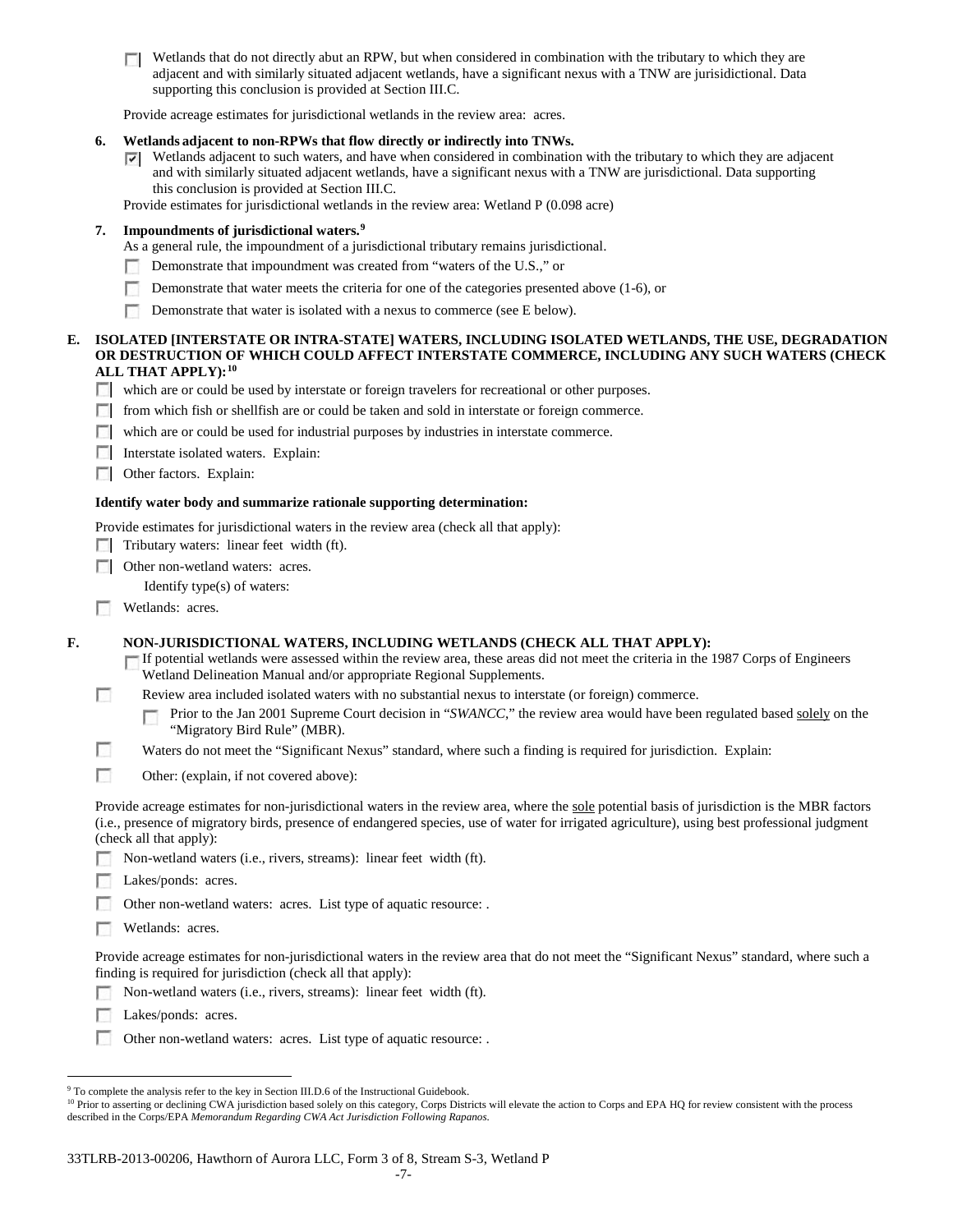# **SECTION IV: DATA SOURCES.**

|        | A. SUPPORTING DATA. Data reviewed for JD (check all that apply - checked items shall be included in case file and, where checked and                                                                                                          |
|--------|-----------------------------------------------------------------------------------------------------------------------------------------------------------------------------------------------------------------------------------------------|
|        | requested, appropriately reference sources below):                                                                                                                                                                                            |
| ⊡      | Maps, plans, plots or plat submitted by or on behalf of the applicant/consultant: Delineation Map and Location Map                                                                                                                            |
| ⊽      | Data sheets prepared/submitted by or on behalf of the applicant/consultant.                                                                                                                                                                   |
|        | $\triangledown$ Office concurs with data sheets/delineation report and subequest updates.                                                                                                                                                     |
|        | Office does not concur with data sheets/delineation report.<br>$\mathcal{L}$                                                                                                                                                                  |
|        | Data sheets prepared by the Corps:                                                                                                                                                                                                            |
|        | Corps navigable waters' study:                                                                                                                                                                                                                |
| ⊽      | U.S. Geological Survey Hydrologic Atlas: USACE ORM NHD Datasets                                                                                                                                                                               |
|        | $ \nabla $ USGS NHD data.                                                                                                                                                                                                                     |
|        | $\triangledown$ USGS 8 and 12 digit HUC maps.                                                                                                                                                                                                 |
| ⊽      | U.S. Geological Survey map(s). Cite scale & quad name: 7.5 Minute Twinsburg & Aurora Quadrangles                                                                                                                                              |
| ⊽      | USDA Natural Resources Conservation Service Soil Survey. Citation: NRCS Web Soil Survey                                                                                                                                                       |
| ⊽      | National wetlands inventory map(s). Cite name: USACE ORM USFWS NWI Dataset                                                                                                                                                                    |
|        | State/Local wetland inventory map(s):                                                                                                                                                                                                         |
| ⊽      | FEMA/FIRM maps: USACE ORM FEMA Floodzone Dataset                                                                                                                                                                                              |
|        | 100-year Floodplain Elevation is: (National Geodectic Vertical Datum of 1929)                                                                                                                                                                 |
| ⊽      | Photographs: $\overline{\check{e}}$ Aerial (Name & Date): Google Earth (SEP2015, JUN2014, APR2012, OCT2011, DEC2009, MAY2010, JUN2009,<br>JUN2006), Bing Maps Aerial, Bing Maps Bird's Eye, Portage County Auditor Aerials (2011, 2010, 2006) |
| П      | Other (Name & Date): Photographs contained in 2010 Delineation Report and May 2015 Delineation Report<br>or $ \nabla $<br>Update                                                                                                              |
| ⊽      | Previous determination(s). File no. and date of response letter: LRB-2013-00206 12 August 2015 PJD (Phase 5 adjacent subject                                                                                                                  |
|        | parcel), LRB-2004-00951 30 June 2008 (Aurora Pond TNW designation)                                                                                                                                                                            |
| $\sim$ | Applicable/supporting case law:                                                                                                                                                                                                               |
|        | Applicable/supporting scientific literature:                                                                                                                                                                                                  |
|        | Other information (Citations/Sources for IIIB1iii and IIIC2):                                                                                                                                                                                 |
|        | Alexander, R.B., E.W. Boyer, R.A. Smith, G.E. Schwartz, and R.B. Moore, 2007. The Role of Headwater Streams in<br>1.<br>Downstream Water Quality. Journal of the American Water Resources Association 43.                                     |
|        | Cuyahoga River Community Planning Organization. Tinkers Creek. http://cuyahogariver.org/tinker-s-creek-watershed.html<br>2.                                                                                                                   |
|        | Accessed 10 April 2015.<br>Freeman, M.C., C.M. Pringle, and C.R. Jackson. 2007. Hydrologic Connectivity and the Contribution of Stream Headwaters<br>3.                                                                                       |
|        | to Ecological Integrity at Regional Scales. Journal of the American Water Resources Association. 43:5-14.                                                                                                                                     |
|        | Meyer, J.L., D.L. Strayer, J.B. Wallace, S.L. Eggert, G.S. Helfman, and N.E. Leonard. 2007. The Contribution of Headwater<br>4.                                                                                                               |
|        | Streams to Biodiversity in River Networks. Journal of the American Water Resources Association. 43: 86-103.<br>Tinkers Creek Land Conservancy. 2005. Tinkers Creek Watershed Plan: Tinkers Creek Watershed Land Conservation<br>5.            |
|        | Priority Plan. http://www.tinkerscreekwatershed.org/TCLC_final_report.pdf Accessed 5 January 2016.                                                                                                                                            |
|        | Tinkers Creek Watershed Partners. 2009. Tinkers Creek Wateshed Action<br>6.                                                                                                                                                                   |
|        | Plan. http://www.tinkerscreekwatershed.org/documents/Tinkers%20Creek%20WAP%20Final.pdf Accessed 5 January 2016.                                                                                                                               |
|        | Stream S-1 flows west directly into Aurora Pond, a TNW.<br>USEPA. 2013. Streams. http://water.epa.gov/type/rsl/streams.cfm. Accessed 6 February 2013.<br>7.                                                                                   |
|        | 8.<br>USEPA. 2015. Connectivity of Streams and Wetlands to Downstream Waters: A Review and Synthesis of the Scientific                                                                                                                        |
|        | Evidence (Final Report). U.S. Environmental Protection Agency, Washington, DC, EPA/600/R-14/475F.                                                                                                                                             |
|        |                                                                                                                                                                                                                                               |

# **B. ADDITIONAL COMMENTS TO SUPPORT JD:**

Susan L. Baker Date Project Manager

February 10, 2016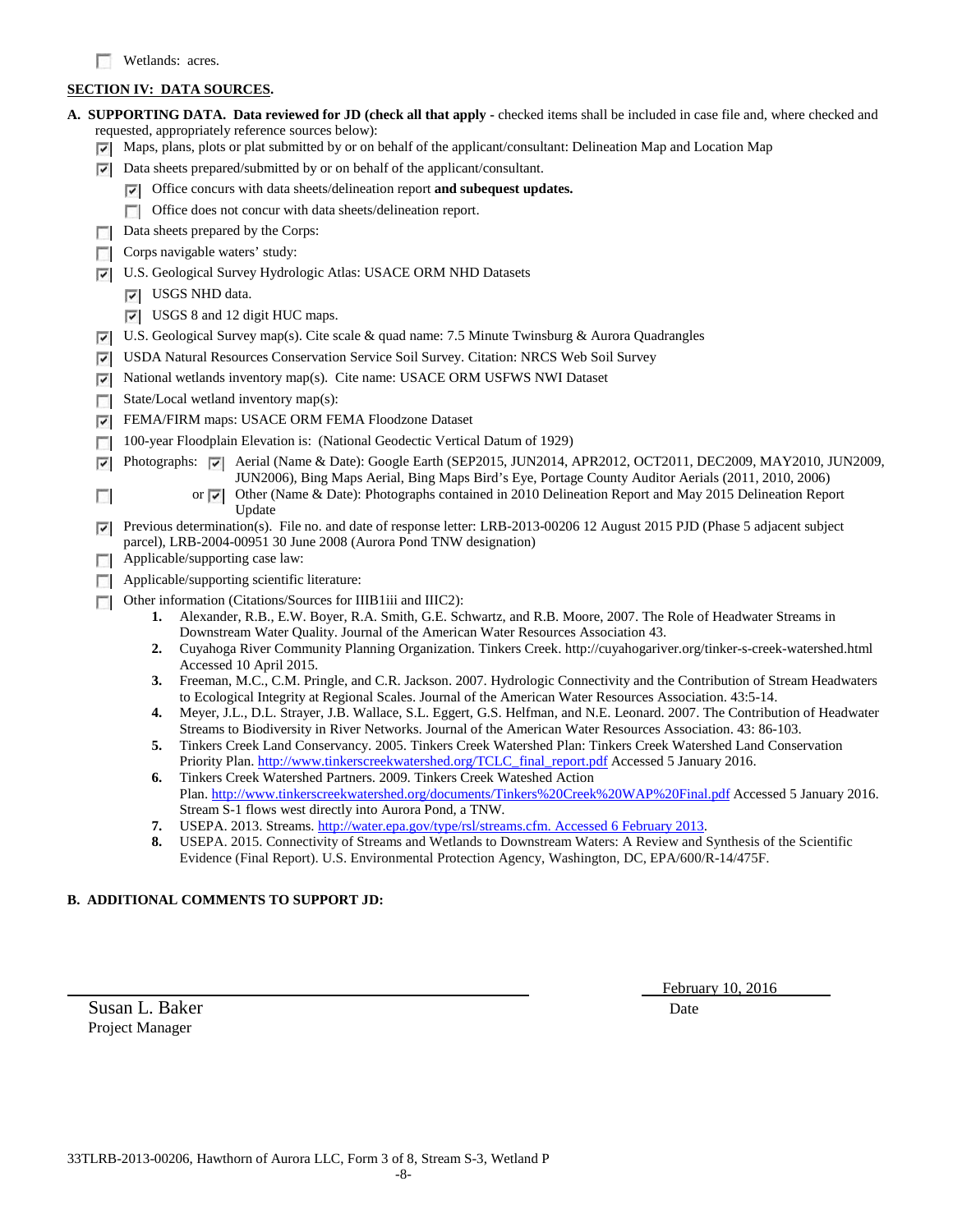## **APPROVED JURISDICTIONAL DETERMINATION FORM U.S. Army Corps of Engineers**

This form should be completed by following the instructions provided in Section IV of the JD Form Instructional Guidebook.

# **SECTION I: BACKGROUND INFORMATION**

# **A. REPORT COMPLETION DATE FOR APPROVED JURISDICTIONAL DETERMINATION (JD): February 10, 2016**

**B. DISTRICT OFFICE, FILE NAME, AND NUMBER:** LRB-2013-00206, Hawthorn of Aurora LLC, Form 4 of 8, Stream S-4, Wetlands E/M and L

# **C. PROJECT LOCATION AND BACKGROUND INFORMATION:**

State: Ohio County/parish/borough: Portage City: Aurora Center coordinates of site (lat/long in degree decimal format): Lat. 41.33622°, Long. -81.37972° Universal Transverse Mercator: 17

Name of nearest waterbody: Aurora Pond

Name of nearest Traditional Navigable Water (TNW) into which the aquatic resource flows: Aurora Pond Name of watershed or Hydrologic Unit Code (HUC): 04110002

- ⊽ Check if map/diagram of review area and/or potential jurisdictional areas is/are available upon request.
- Check if other sites (e.g., offsite mitigation sites, disposal sites, etc…) are associated with this action and are recorded on a different ⊽ JD form (Phase 5 Preliminary Jurisdictional Determination Dated 12 August 2015)

# **D. REVIEW PERFORMED FOR SITE EVALUATION (CHECK ALL THAT APPLY):**

- ⊽ Office (Desk) Determination. Date: January 7, 2016
- ⊽ Field Determination. Date(s): 22 April 2014, 25 April 2014, 28 April 2015

# **SECTION II: SUMMARY OF FINDINGS**

# **A. RHA SECTION 10 DETERMINATION OF JURISDICTION.**

There are no "*navigable waters of the U.S.*" within Rivers and Harbors Act (RHA) jurisdiction (as defined by 33 CFR part 329) in the review area. [*Required*]

- **IST** Waters subject to the ebb and flow of the tide.
- Waters are presently used, or have been used in the past, or may be susceptible for use to transport interstate or foreign commerce. Г Explain:

# **B. CWA SECTION 404 DETERMINATION OF JURISDICTION.**

There are "*waters of the U.S.*" within Clean Water Act (CWA) jurisdiction (as defined by 33 CFR part 328) in the review area. *[Required]*

- **1. Waters of the U.S.**
	- **a. Indicate presence of waters of U.S. in review area (check all that apply): [1](#page-24-0)**
- п TNWs, including territorial seas
- Wetlands adjacent to TNWs п
- ⊽ Relatively permanent waters<sup>[2](#page-24-1)</sup> (RPWs) that flow directly or indirectly into TNWs
- г Non-RPWs that flow directly or indirectly into TNWs
- ⊽ Wetlands directly abutting RPWs that flow directly or indirectly into TNWs
- ⊽ Wetlands adjacent to but not directly abutting RPWs that flow directly or indirectly into TNWs
- г Wetlands adjacent to non-RPWs that flow directly or indirectly into TNWs
- n Impoundments of jurisdictional waters
- Isolated (interstate or intrastate) waters, including isolated wetlands n.
	- **b. Identify (estimate) size of waters of the U.S. in the review area:** Non-wetland waters: 601.4 linear feet: 3-4 width (ft) and/or acres. Wetlands: Wetland E/M (0.175 acre), Wetland L (1.468 acres)
	- **c. Limits (boundaries) of jurisdiction** based on: 1987 Delineation Manual
	- Elevation of established OHWM (if known): Unknown
- **2. Non-regulated waters/wetlands (check if applicable):[3](#page-24-2)**

Potentially jurisdictional waters and/or wetlands were assessed within the review area and determined to be not jurisdictional. T. Explain:

<span id="page-24-0"></span> <sup>1</sup> Boxes checked below shall be supported by completing the appropriate sections in Section III below.

<span id="page-24-2"></span><span id="page-24-1"></span><sup>&</sup>lt;sup>2</sup> For purposes of this form, an RPW is defined as a tributary that is not a TNW and that typically flows year-round or has continuous flow at least "seasonally" (e.g., typically 3 months). <sup>3</sup> Supporting documentation is presented in Section III.F.

<sup>33</sup>TLRB-2013-00206, Hawthorn of Aurora LLC, Form 4 of 8, Stream S-4, Wetlands E/M and L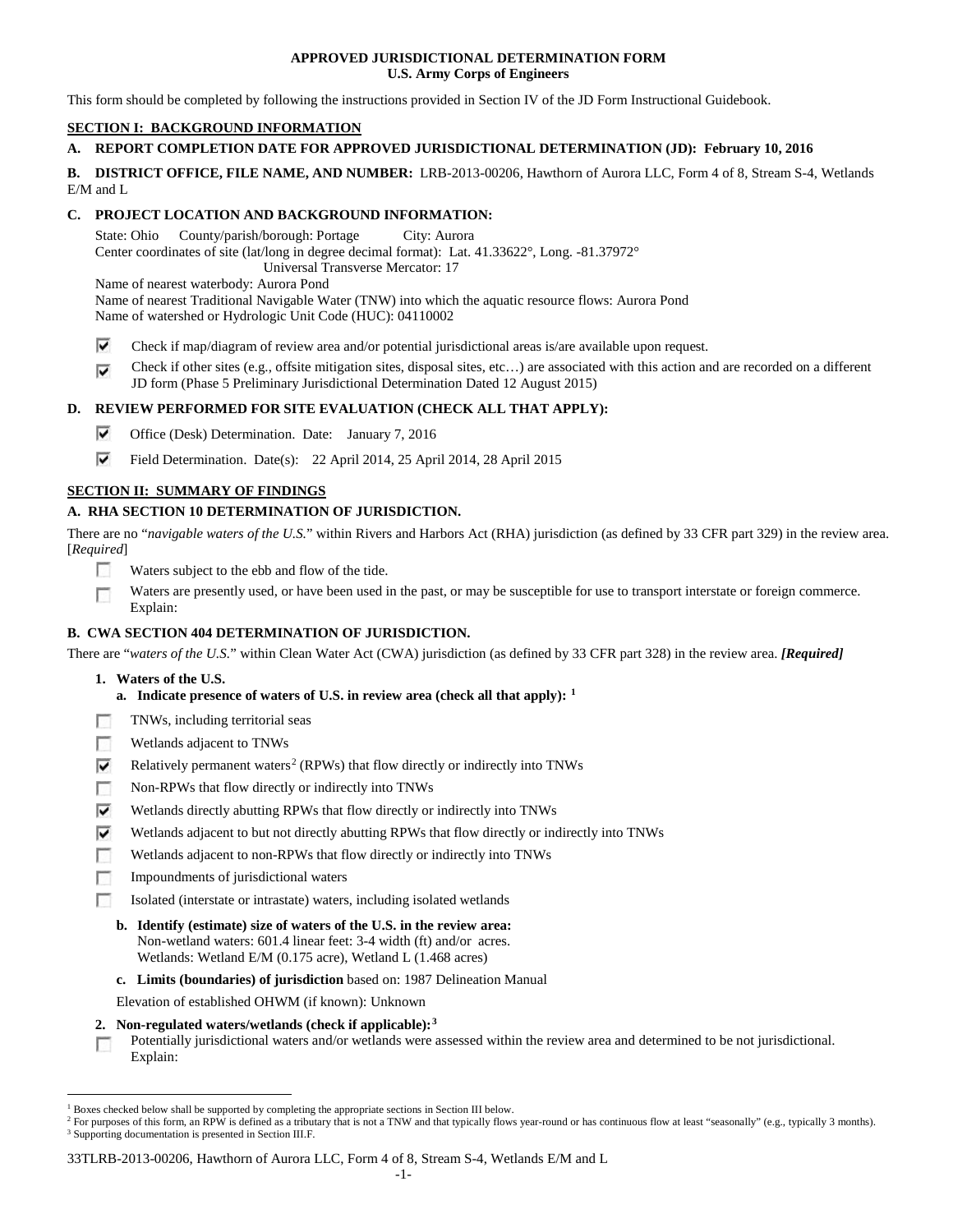#### **SECTION III: CWA ANALYSIS**

## **A. TNWs AND WETLANDS ADJACENT TO TNWs**

**The agencies will assert jurisdiction over TNWs and wetlands adjacent to TNWs. If the aquatic resource is a TNW, complete Section III.A.1 and Section III.D.1. only; if the aquatic resource is a wetland adjacent to a TNW, complete Sections III.A.1 and 2 and Section III.D.1.; otherwise, see Section III.B below**.

## **1. TNW**

Identify TNW: Summarize rationale supporting determination:

**2. Wetland adjacent to TNW**

Summarize rationale supporting conclusion that wetland is "adjacent":

### **B. CHARACTERISTICS OF TRIBUTARY (THAT IS NOT A TNW) AND ITS ADJACENT WETLANDS (IF ANY):**

**This section summarizes information regarding characteristics of the tributary and its adjacent wetlands, if any, and it helps determine whether or not the standards for jurisdiction established under Rapanos have been met.** 

**The agencies will assert jurisdiction over non-navigable tributaries of TNWs where the tributaries are "relatively permanent waters" (RPWs), i.e. tributaries that typically flow year-round or have continuous flow at least seasonally (e.g., typically 3 months). A wetland that directly abuts an RPW is also jurisdictional. If the aquatic resource is not a TNW, but has year-round (perennial) flow, skip to Section III.D.2. If the aquatic resource is a wetland directly abutting a tributary with perennial flow, skip to Section III.D.4.**

**A wetland that is adjacent to but that does not directly abut an RPW requires a significant nexus evaluation. Corps districts and EPA regions will include in the record any available information that documents the existence of a significant nexus between a relatively permanent tributary that is not perennial (and its adjacent wetlands if any) and a traditional navigable water, even though a significant nexus finding is not required as a matter of law.**

**If the waterbody[4](#page-25-0) is not an RPW, or a wetland directly abutting an RPW, a JD will require additional data to determine if the waterbody has a significant nexus with a TNW. If the tributary has adjacent wetlands, the significant nexus evaluation must consider the tributary in combination with all of its adjacent wetlands. This significant nexus evaluation that combines, for analytical purposes, the tributary and all of its adjacent wetlands is used whether the review area identified in the JD request is the tributary, or its adjacent wetlands, or both. If the JD covers a tributary with adjacent wetlands, complete Section III.B.1 for the tributary, Section III.B.2 for any onsite wetlands, and Section III.B.3 for all wetlands adjacent to that tributary, both onsite and offsite. The determination whether a significant nexus exists is determined in Section III.C below.**

**1. Characteristics of non-TNWs that flow directly or indirectly into TNW**

#### **(i) General Area Conditions:**

Watershed size: 809 square miles (Cuyahoga River Watershed) Drainage area: Less than 1 square mile

Average annual rainfall: 41.85 inches Average annual snowfall: 61.6 inches

#### **(ii) Physical Characteristics:**

- (a) Relationship with TNW:
	- $\triangledown$  Tributary flows directly into TNW.
	- Tributary flows through tributaries before entering TNW.

Project waters are 1 (or less) river miles from TNW. Project waters are 1 (or less) river miles from RPW. Project waters are 1 (or less) aerial (straight) miles from TNW. Project waters are 1 (or less) aerial (straight) miles from RPW. Project waters cross or serve as state boundaries. Explain: No

Identify flow route to TNW[5:](#page-25-1) Stream 4 flows southwest directly into Aurora Pond. Tributary stream order, if known: 1

(b) General Tributary Characteristics (check all that apply):

**Tributary is:**  $\overline{\mathbf{V}}$  Natural

- Artificial (man-made). Explain:
- Manipulated (man-altered). Explain: The upper limit of Stream S-4 is culverted under the dirt road.

<span id="page-25-1"></span><span id="page-25-0"></span> $4$  Note that the Instructional Guidebook contains additional information regarding swales, ditches, washes, and erosional features generally and in the arid West. <sup>5</sup> Flow route can be described by identifying, e.g., tributary a, which flows through the review area, to flow into tributary b, which then flows into TNW.

<sup>33</sup>TLRB-2013-00206, Hawthorn of Aurora LLC, Form 4 of 8, Stream S-4, Wetlands E/M and L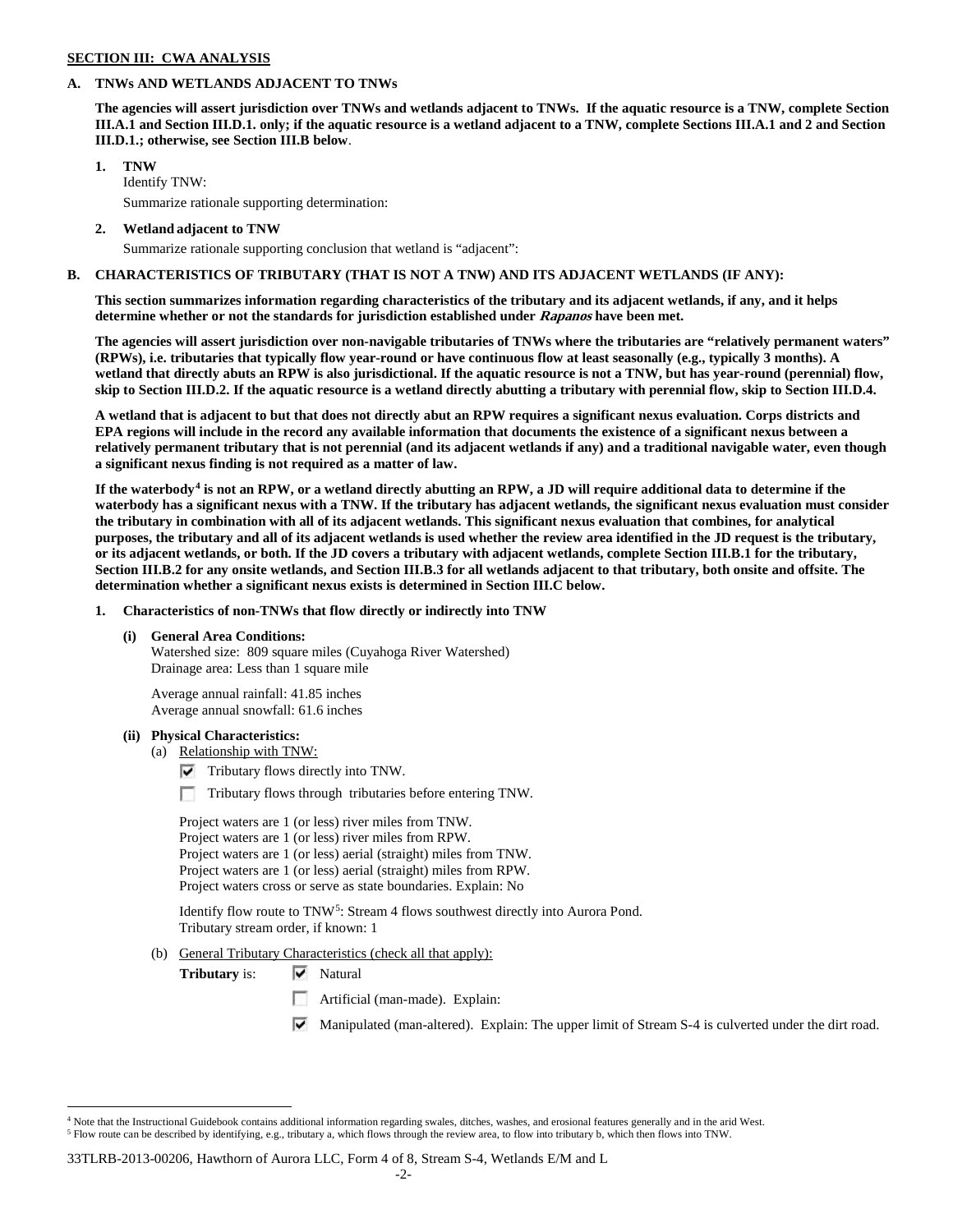**Tributary** properties with respect to top of bank (estimate): Average width: 3-4 feet Average depth: 1-3 feet Average side slopes: 3:1 Primary tributary substrate composition (check all that apply): ⊽ Silts **v** Sands Concrete  $\sim$ Cobbles **V** Gravel Muck Bedrock Vegetation. Type/% cover: Other. Explain: Tributary condition/stability [e.g., highly eroding, sloughing banks]. Explain: Tributary appeared stable Presence of run/riffle/pool complexes. Explain: None observed Tributary geometry: Relatively Straight Tributary gradient (approximate average slope): Less than 2%  $(c)$  Flow: Tributary provides for: Seasonal Flow Estimate average number of flow events in review area/year: 11-20 Describe flow regime: Tributary flows during and after rain events, during periods of snowmelt, during periods of overland sheetflow, during wet seasons, and during periods of high groundwater. Stream ceases to flow during dry periods. Other information on duration and volume: Unknown Surface flow is: Confined Characteristics: Surface flow is confined to a defined bed and banks. Subsurface flow: Unknown Explain findings: Unknown Dye (or other) test performed: Tributary has (check all that apply): **Bed** and banks  $\triangleright$  OHWM<sup>[6](#page-26-0)</sup> (check all indicators that apply): clear, natural line impressed on the bank  $\|\cdot\|$  the presence of litter and debris changes in the character of soil destruction of terrestrial vegetation  $\Box$  shelving the presence of wrack line  $\Box$  vegetation matted down, bent, or absent  $\Box$  sediment sorting  $\Box$  leaf litter disturbed or washed away  $\Box$  scour  $\Box$  sediment deposition  $\Box$  multiple observed or predicted flow events **abrupt change in plant community** abrupt change in plant community  $\Box$  other (list):  $\Box$  Discontinuous OHWM.<sup>7</sup> Explain: If factors other than the OHWM were used to determine lateral extent of CWA jurisdiction (check all that apply):  $\Box$  High Tide Line indicated by:  $\Box$  Mean High Water Mark indicated by: oil or scum line along shore objects  $\Box$  survey to available datum;  $\Box$  fine shell or debris deposits (foreshore)  $\Box$  physical markings; physical markings/characteristics  $\Box$  vegetation lines/changes in vegetation types.  $\Box$  tidal gauges  $\Box$  other (list): **(iii) Chemical Characteristics:** Characterize tributary (e.g., water color is clear, discolored, oily film; water quality; general watershed characteristics, etc.).

Explain: Tributary was flowing during site visit but water discoloration was not noted. The stream and receving TNW are part of the Tinkers Creek Watershed, a subwatershed of the Cuyahoga River. "The Tinkers Creek watershed has experienced a high rate of population growth and development expansion. This trend has become particularly apparent in the last twenty years, largely due to the outward migration of people from the traditional urban population centers in the region. One result of this development and growth has been the destruction and degradation of natural areas within the watershed, as land is developed with little regard to the long-term consequences and detrimental impacts that are taking place. Degradation of the watershed and water resources is

<span id="page-26-0"></span> <sup>6</sup> <sup>6</sup>A natural or man-made discontinuity in the OHWM does not necessarily sever jurisdiction (e.g., where the stream temporarily flows underground, or where the OHWM has been removed by development or agricultural practices). Where there is a break in the OHWM that is unrelated to the waterbody's flow regime (e.g., flow over a rock outcrop or through a culvert), the agencies will look for indicators of flow above and below the break. 7 Ibid.

<span id="page-26-1"></span><sup>33</sup>TLRB-2013-00206, Hawthorn of Aurora LLC, Form 4 of 8, Stream S-4, Wetlands E/M and L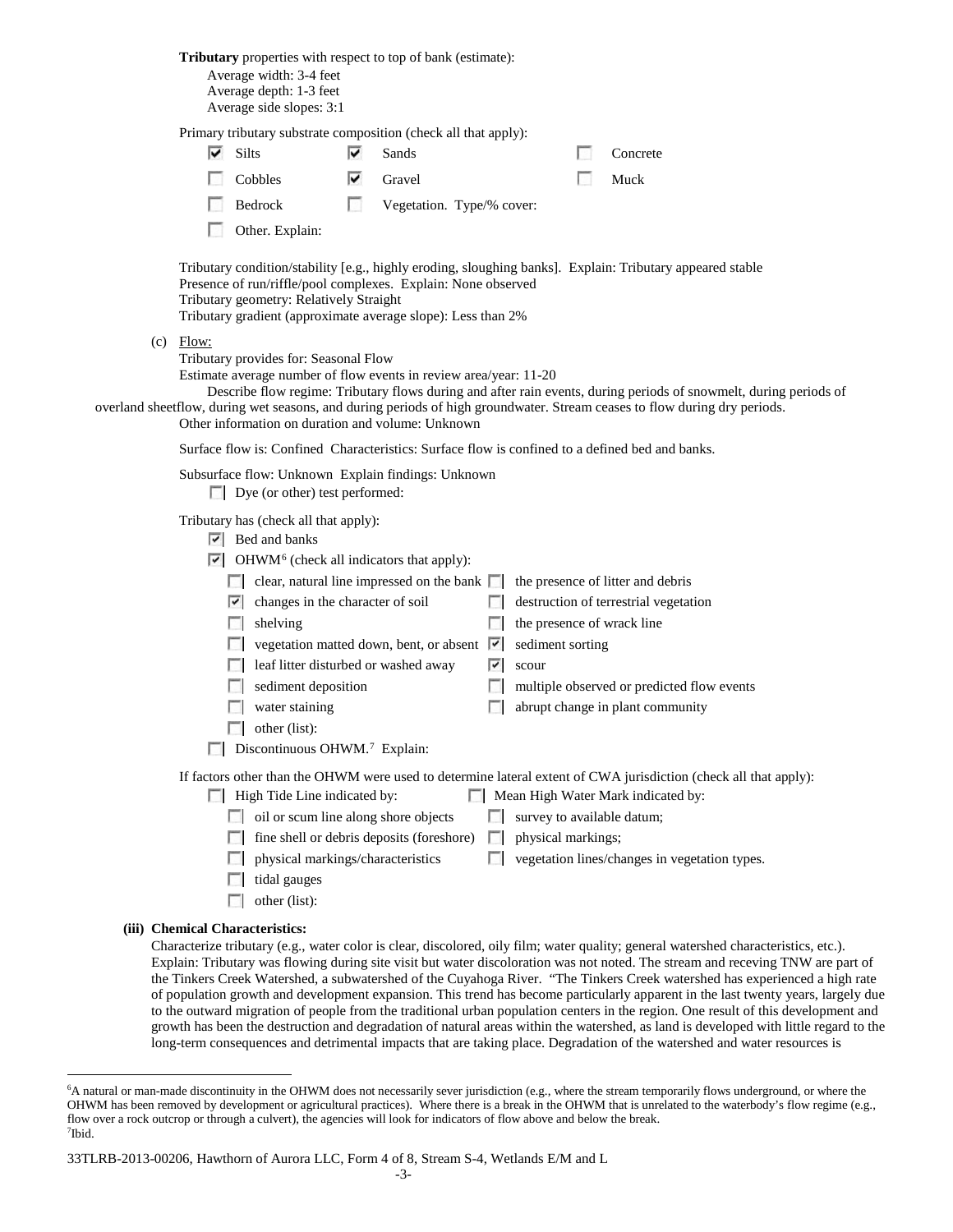generally not the result of any single activity taking place on or near water bodies. Instead it is more often related to the cumulative result of many individual activities and impacts throughout an entire natural drainage area, or watershed" (Source: Tinkers Creek Land Conservancy, 2005). The Tinkers Creek Watershed has known impairments including low in-stream dissolved oygen, toxicity, sedimentation, habitat degradation, and bacteria (Tinkers Creek Watershed Partner, 2009). The Cuyahoga River Watershed has impairments including increasing urbanization bringing impervious surfaces, construction at headwaters reducing stream function, increased erosion, sediment which impairs aquatic life and widens flood areas, habitat loss, and loss of wetlands (Cuyahoga River Community Planning Organization).

Identify specific pollutants, if known: No known pollutants within the Stream S-4 drainage area.

#### **(iv) Biological Characteristics. Channel supports (check all that apply):**

- Riparian corridor. Characteristics (type, average width): Stream S-4 has a predominantly forested riparian width of  $~600+$ feet.
- Wetland fringe. Characteristics: Wetland E/M directly abuts Stream S-4.
- $\blacktriangleright$  Habitat for:
	- Federally Listed species. Explain findings:
	- Fish/spawn areas. Explain findings:
	- Other environmentally-sensitive species. Explain findings:
	- Aquatic/wildlife diversity. Explain findings: Stream S-4 provides habitat for aquatic flora and fauna.

#### **2. Characteristics of wetlands adjacent to non-TNW that flow directly or indirectly into TNW**

#### **(i) Physical Characteristics:**

- (a) General Wetland Characteristics:
	- Properties:
		- Wetland size: Wetland E/M (0.175 acre), Wetland L (4.468 acres)
		- Wetland type. Explain: Wetland E/M (PEM/PFO), Wetland L (PEM/PSS/PFO)
		- Wetland quality. Explain: Wetlands E/M and L are of moderate quality (scored using Ohio Rapid Assessment Method). Project wetlands cross or serve as state boundaries. Explain: No
- (b) General Flow Relationship with Non-TNW:

Flow is: Intermittent/Ephemeral Flow Explain: Wetland L drains seasonally to Stream S-4 during wet seasons and during/after precipitation events. Wetland E/M drains ephemerally to Stream 4 via Wetland E/M during and after precipitation events.

## Surface flow is: Confined/Overland Sheetflow

Characteristics: Wetland L drains to Stream S-4 confined to the area in which Wetland L abuts Stream S-4. Wetland E/M drains downslope via overland sheetflow into Wetland L and is conveyed into Stream S-4 via Wetland L.

Subsurface flow: Unknown Explain findings: Unknown

Dye (or other) test performed:

- (c) Wetland Adjacency Determination with Non-TNW:
	- Directly abutting-Wetland L directly abuts Stream S-4 via a culvert.
	- ⊡ Not directly abutting
		- $\overline{\mathbf{v}}$ Discrete wetland hydrologic connection. Explain: Wetland E/M drains downslope via overland sheetflow into Wetland L, and is then conveyed discretely into Stream S-4 via Wetland L.
		- $\sim$ Ecological connection. Explain:
		- $\sim$ Separated by berm/barrier. Explain:
- (d) Proximity (Relationship) to TNW
	- Project wetlands are 1 (or less) river miles from TNW.
	- Project waters are 1 (or less) aerial (straight) miles from TNW.
	- Flow is from: Wetland to Navigable Waters

Estimate approximate location of wetland as within the 100 - 500-year floodplain.

**(ii) Chemical Characteristics:**

Characterize wetland system (e.g., water color is clear, brown, oil film on surface; water quality; general watershed characteristics; etc.). Explain: No standing water observed in wetlands at time of visit. See IIB1iii for watershed description. Identify specific pollutants, if known: Unknown

#### **(iii) Biological Characteristics. Wetland supports (check all that apply):**

- Riparian buffer. Characteristics (type, average width): Wetlands E/M and L have a riparian buffer of emergent, scrubshrub, and forested vegetation ranging from 0-700+ feet in width.
- Vegetation type/percent cover. Explain: Wetland E/M (PEM/PFO), Wetland L (PEM/PSS/PFO)
- $\boxed{\checkmark}$  Habitat for:
	- Federally Listed species. Explain findings: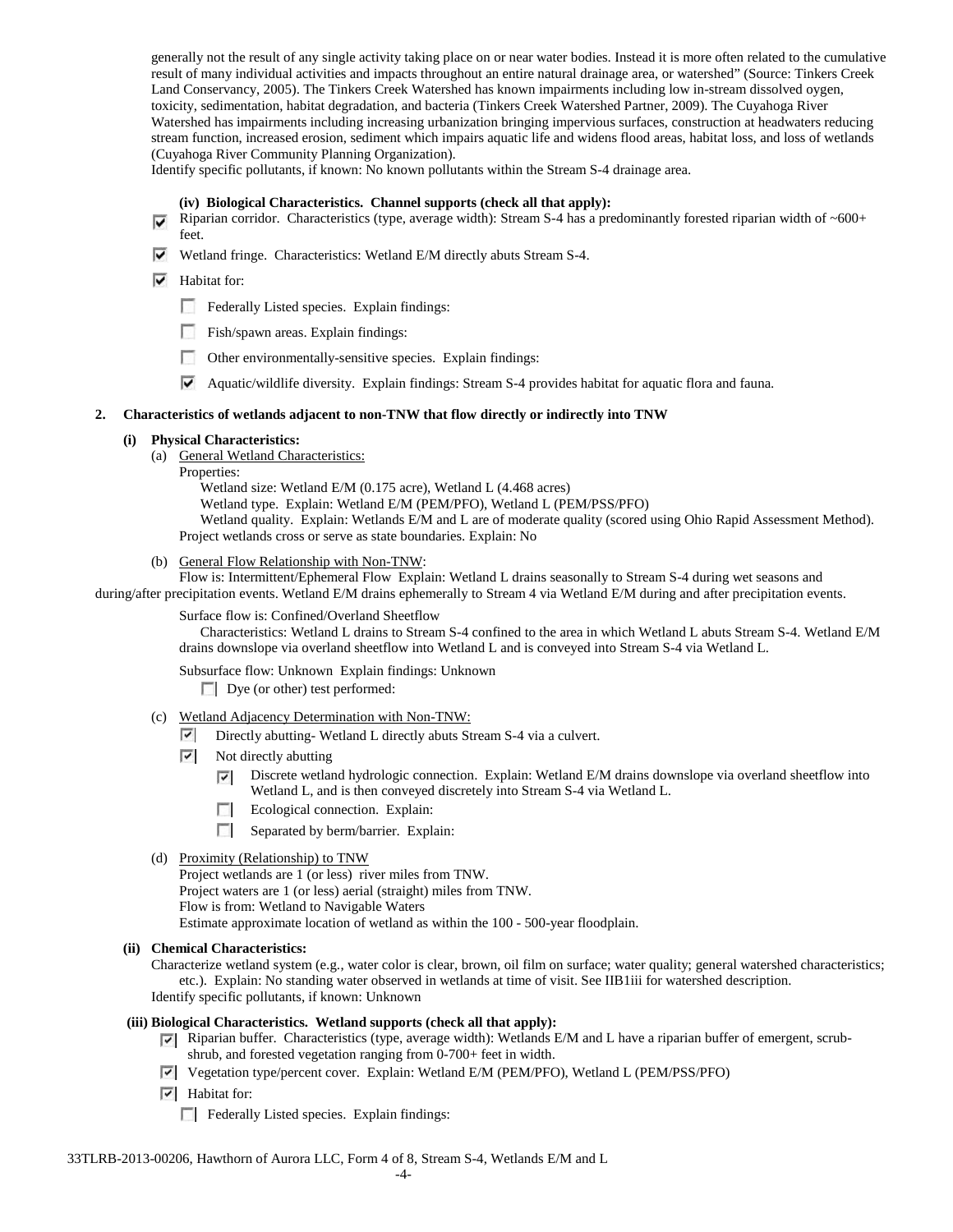Fish/spawn areas. Explain findings:

- $\Box$  Other environmentally-sensitive species. Explain findings:
- Aquatic/wildlife diversity. Explain findings: Wetlands E/M and L provide habitat for aquatic flora and fauna.

# **3. Characteristics of all wetlands adjacent to the tributary (if any)**

All wetland(s) being considered in the cumulative analysis: 2

Approximately (0.585) acres in total are being considered in the cumulative analysis. For each wetland, specify the following:

| Directly abuts? $(Y/N)$ | Size (in acres) | Directly abuts? $(Y/N)$ | Size (in acres) |
|-------------------------|-----------------|-------------------------|-----------------|
| Wetland E/M N           | 0.175           |                         |                 |
| Wetland L               | 1.468           |                         |                 |

Summarize overall biological, chemical and physical functions being performed: The wetlands provide the following functions and services: hydrologic flux and storage including floodwater and runoff attenuation and release; sediment and nutrient transport and retention; pollutant attenuation and release; biogeochemical cycling and storage; stream channel stability via serving as a natural buffer; biological productivity of micro/macro flora and fauna, decomposition, and community structure; and wildlife support including providing habitat.

## **C. SIGNIFICANT NEXUS DETERMINATION**

**A significant nexus analysis will assess the flow characteristics and functions of the tributary itself and the functions performed by any wetlands adjacent to the tributary to determine if they significantly affect the chemical, physical, and biological integrity of a TNW. For each of the following situations, a significant nexus exists if the tributary, in combination with all of its adjacent wetlands, has more than a speculative or insubstantial effect on the chemical, physical and/or biological integrity of a TNW. Considerations when evaluating significant nexus include, but are not limited to the volume, duration, and frequency of the flow of water in the tributary and its proximity to a TNW, and the functions performed by the tributary and all its adjacent wetlands. It is not appropriate to determine significant nexus based solely on any specific threshold of distance (e.g. between a tributary and its adjacent wetland or between a tributary and the TNW). Similarly, the fact an adjacent wetland lies within or outside of a floodplain is not solely determinative of significant nexus.** 

**Draw connections between the features documented and the effects on the TNW, as identified in the** *Rapanos* **Guidance and discussed in the Instructional Guidebook. Factors to consider include, for example:**

• Does the tributary, in combination with its adjacent wetlands (if any), have the capacity to carry pollutants or flood waters to TNWs, or to reduce the amount of pollutants or flood waters reaching a TNW?

**Does the tributary, in combination with its adjacent wetlands (if any), provide habitat and lifecycle support functions for fish and other species, such as feeding, nesting, spawning, or rearing young for species that are present in the TNW?** 

- Does the tributary, in combination with its adjacent wetlands (if any), have the capacity to transfer nutrients and organic carbon that support downstream foodwebs?
- Does the tributary, in combination with its adjacent wetlands (if any), have other relationships to the physical, chemical, or biological integrity of the TNW?

#### *Note: the above list of considerations is not inclusive and other functions observed or known to occur should be documented below:*

- **1. Significant nexus findings for non-RPW that has no adjacent wetlands and flows directly or indirectly into TNWs.** Explain findings of presence or absence of significant nexus below, based on the tributary itself, then go to Section III.D:
- **2. Significant nexus findings for non-RPW and its adjacent wetlands, where the non-RPW flows directly or indirectly into TNWs.**  Explain findings of presence or absence of significant nexus below, based on the tributary in combination with all of its adjacent wetlands, then go to Section III.D:
- **3. Significant nexus findings for wetlands adjacent to an RPW but that do not directly abut the RPW.** Explain findings of presence or absence of significant nexus below, based on the tributary in combination with all of its adjacent wetlands, then go to Section III.D:

A hydrologic surface connection is traceable between the Stream S-4 and Wetlands E/M and L. The stream and its adjacent wetlands have hydrologic connectivity to Aurora Pond, thereby providing a significant nexus between the stream and its adjacent wetlands and the downstream TNW. Wetland E/M flows south downslope into Wetland L and is conveyed through Wetland L to Stream S-4. Wetland L directly abuts Stream 4 via a culvert. Stream S-4 flows downslope directly into Aurora Pond. Wetlands E/M and L are less than 1200 linear feet from Aurora Pond. Stream S-4 is within the mapped FEMA 100-year flood zone.

Hydrologic connectivity refers to the flow that transports organic matter and nutrients, energy, and aquatic organisms throughout the system (Freeman et al., 2006). Stream S-4 influences the chemistry and physical conditions of the downstream TNW through its hydrologic input, storage, and transport of sediments and energy. Rainfall, snowmelt, and stormwater runoff within the drainage area of Stream S-4 provides hydrology to the downstream receiving waters. The stream contributes to the chemical and physical make-up of Aurora Pond through its ability to convey sediments, chemicals, nutrients, and contaminants downstream to Aurora Pond.

Wetlands E/M and L directly affect the nature of the water entering Stream S-4 and its downstream receiving waters, both in quantity and chemical/physical attributes. This occurs through the reduction of runoff rates of water received by Stream S-4 resulting from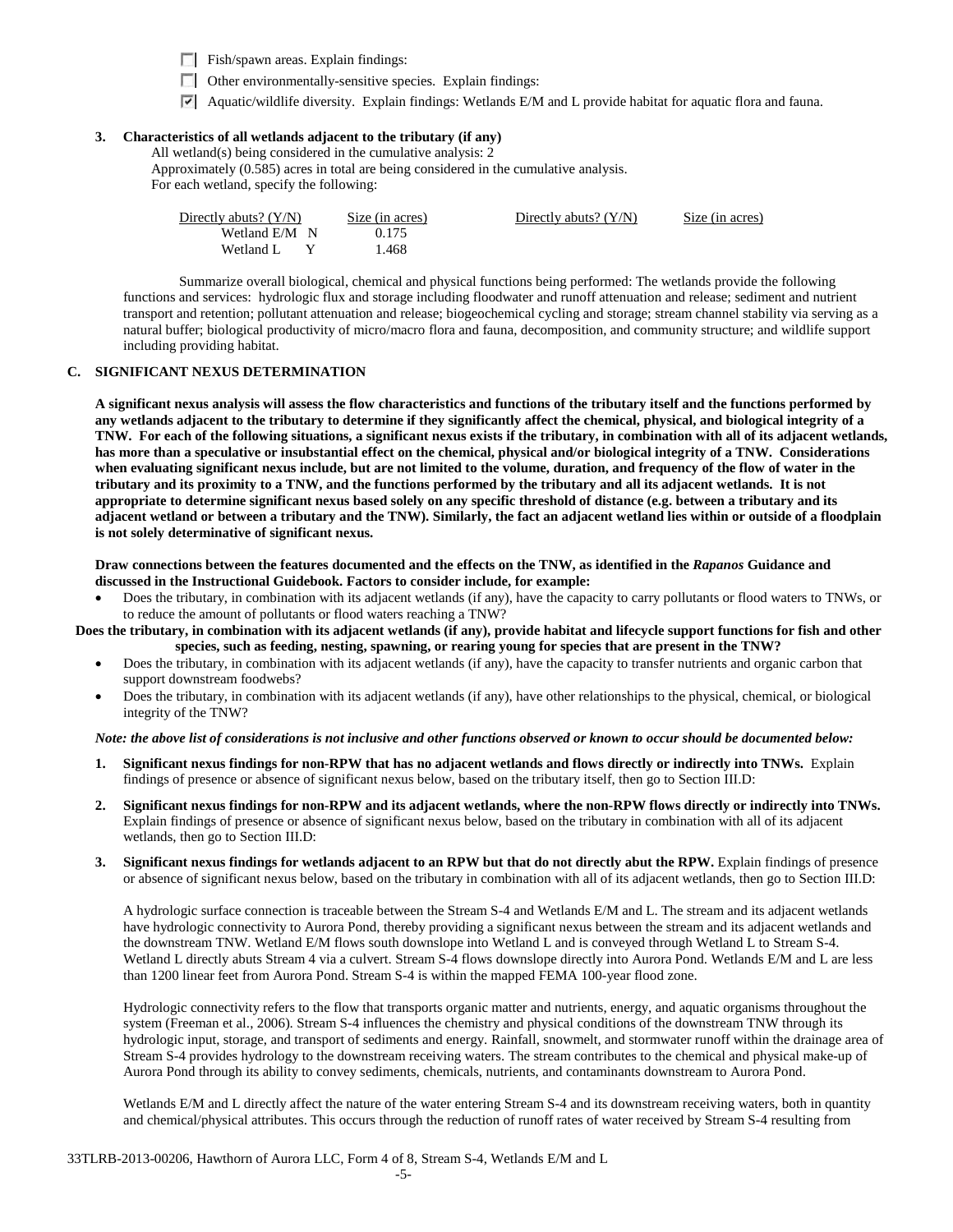attenuation and storage of floodwaters; capture of water through evapotranspiration; storage of runoff; and filtering and/or storage of nutrients, chemicals, and sediments contained in rainfall, runoff, or other hydrologic inputs. Ultimately, this affects the downstream TNW, Aurora Pond, as the wetlands alter the amount of flow reaching the TNW and furthermore, any additional matter such as nutrients, chemicals, sediments, and pollutants carried in that flow.

The Cuyahoga River Watershed, in which Aurora Pond is located, has impairments including increasing urbanization bringing impervious surfaces, construction at headwaters reducing stream function, increased erosion, sediment which impairs aquatic life and widens flood areas, habitat loss, and loss of wetlands (Cuyahoga River Community Planning Organization). In its current natural state, Stream S-4 is maintaining stream functions that affect the downstream TNW and is not contributing to the urbanization, increasing impervious surfaces, and erosion that contribute to downstream impairments therefor it is aiding in reducing known watershed impairments. A great deal of the surrounding land use around Aurora Pond and its tributaries include development (residential commercial, industrial, roadways, etc.) and residential development is currently occurring and is proposed within the areas adjacent to Stream S-4 and Wetlands E/M and L. The unaltered Stream S-4 and its adjacent wetlands, which receive the majority of their hydrologic input via precipitation and runoff from relatively undeveloped forested land, are aiding in preventing further water quality impairments by providing Aurora Pond with a relatively clean water source free of the typical human-development-related contaminants (nutrients, stormwater, sediment, road salt, lawn fertilizers, etc.) impairing the watershed. Additionally, maintenance of Stream S-4 and its adjacent wetlands also accomplishes numerous priorities set forth by the Tinkers Creek Watershed Land Conservation Priority Plan including protecting water quality, maximizing the recharge of streams, and protecting aquatic habitats (Tinkers Creek Lake Conservancy, 2005).

According to the USEPA (2015), "scientific literature unequivocally demonstrates that streams, individually or cumulatively, exert a strong influence on the integrity of downstream waters" and that "all tributary streams, including perennial, intermittent, and ephemeral streams, are physically, chemically, and biologically connected to downstream" waters. Due to the physical, biological, and chemical connectivity of Stream S-4 and its adjacent wetlands as described above, it has been determined that Stream S-4 and its adjacent wetlands have a significant nexus with the downstream TNW, Aurora Pond as the functions and services provided by the stream provides more than a speculative effect on the physical integrity of Aurora Pond.

# **D. DETERMINATIONS OF JURISDICTIONAL FINDINGS. THE SUBJECT WATERS/WETLANDS ARE (CHECK ALL THAT APPLY):**

- **1. TNWs and Adjacent Wetlands.** Check all that apply and provide size estimates in review area:
	- TNWs: linear feet width (ft), Or, acres.
	- **Wetlands adjacent to TNWs: acres.**

# **2. RPWs that flow directly or indirectly into TNWs.**

- Tributaries of TNWs where tributaries typically flow year-round are jurisdictional. Provide data and rationale indicating that tributary is perennial: .
- $\nabla$  Tributaries of TNW where tributaries have continuous flow "seasonally" (e.g., typically three months each year) are jurisdictional. Data supporting this conclusion is provided at Section III.B. Provide rationale indicating that tributary flows seasonally: Stream S-4 flows during and after rain events, during periods of snowmelt, during periods of overland sheetflow, during wet seasons, and during periods of high groundwater. Stream ceases to flow only during dry periods. Stream was flowing during April 2014 site visit. Flow is visible in the channel during leaf-off aerial photographs.

Provide estimates for jurisdictional waters in the review area (check all that apply):

- $\triangledown$  Tributary waters: 601.4 linear feet 3-4 width (ft).
- **Other non-wetland waters: acres.**

Identify type(s) of waters:

# **3. Non-RPWs[8](#page-29-0) that flow directly or indirectly into TNWs.**

 $\Box$  Waterbody that is not a TNW or an RPW, but flows directly or indirectly into a TNW, and it has a significant nexus with a TNW is jurisdictional. Data supporting this conclusion is provided at Section III.C.

Provide estimates for jurisdictional waters within the review area (check all that apply):

- $\Box$  Tributary waters: linear feet width (ft).
- **Other non-wetland waters: acres.**
- Identify type(s) of waters:

# **4. Wetlands directly abutting an RPW that flow directly or indirectly into TNWs.**

- Wetlands directly abut RPW and thus are jurisdictional as adjacent wetlands.
	- **Netlands directly abutting an RPW where tributaries typically flow year-round. Provide data and rationale** indicating that tributary is perennial in Section III.D.2, above. Provide rationale indicating that wetland is directly abutting an RPW:
	- Wetlands directly abutting an RPW where tributaries typically flow "seasonally." Provide data indicating that tributary is seasonal in Section III.B and rationale in Section III.D.2, above. Provide rationale indicating that wetland is directly abutting an RPW: Wetland L (1.468 acres)

<span id="page-29-0"></span> $\frac{1}{8}$ See Footnote # 3.

<sup>33</sup>TLRB-2013-00206, Hawthorn of Aurora LLC, Form 4 of 8, Stream S-4, Wetlands E/M and L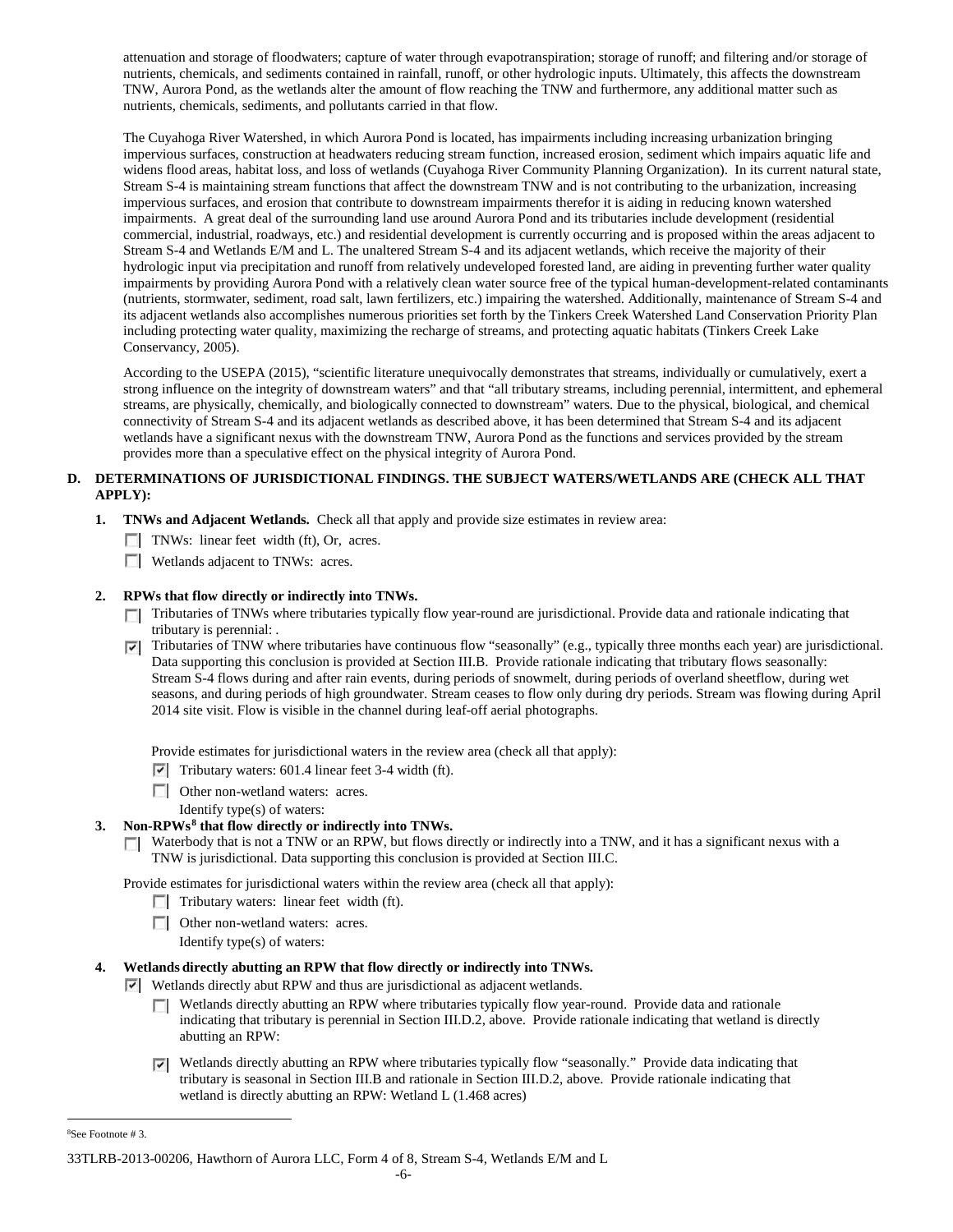Provide acreage estimates for jurisdictional wetlands in the review area: acres.

## **5. Wetlands adjacent to but not directly abutting an RPW that flow directly or indirectly into TNWs.**

 $\triangledown$  Wetlands that do not directly abut an RPW, but when considered in combination with the tributary to which they are adjacent and with similarly situated adjacent wetlands, have a significant nexus with a TNW are jurisidictional. Data supporting this conclusion is provided at Section III.C.

Provide acreage estimates for jurisdictional wetlands in the review area: Wetland E/M (0.175 acre)

### **6. Wetlands adjacent to non-RPWs that flow directly or indirectly into TNWs.**

Wetlands adjacent to such waters, and have when considered in combination with the tributary to which they are adjacent  $\Box$ and with similarly situated adjacent wetlands, have a significant nexus with a TNW are jurisdictional. Data supporting this conclusion is provided at Section III.C.

Provide estimates for jurisdictional wetlands in the review area:

## **7. Impoundments of jurisdictional waters. [9](#page-30-0)**

As a general rule, the impoundment of a jurisdictional tributary remains jurisdictional.

- Demonstrate that impoundment was created from "waters of the U.S.," or n.
- $\sim$ Demonstrate that water meets the criteria for one of the categories presented above (1-6), or
- **I** Demonstrate that water is isolated with a nexus to commerce (see E below).

## **E. ISOLATED [INTERSTATE OR INTRA-STATE] WATERS, INCLUDING ISOLATED WETLANDS, THE USE, DEGRADATION OR DESTRUCTION OF WHICH COULD AFFECT INTERSTATE COMMERCE, INCLUDING ANY SUCH WATERS (CHECK ALL THAT APPLY):[10](#page-30-1)**

which are or could be used by interstate or foreign travelers for recreational or other purposes.

- **F** from which fish or shellfish are or could be taken and sold in interstate or foreign commerce.
- which are or could be used for industrial purposes by industries in interstate commerce.

**Interstate isolated waters. Explain:** 

**Other factors. Explain:** 

#### **Identify water body and summarize rationale supporting determination:**

Provide estimates for jurisdictional waters in the review area (check all that apply):

- $\Box$  Tributary waters: linear feet width (ft).
- **DEL** Other non-wetland waters: acres.

Identify type(s) of waters:

**Wetlands:** acres.

п

n

#### **F. NON-JURISDICTIONAL WATERS, INCLUDING WETLANDS (CHECK ALL THAT APPLY):**

- If potential wetlands were assessed within the review area, these areas did not meet the criteria in the 1987 Corps of Engineers Wetland Delineation Manual and/or appropriate Regional Supplements.
- Review area included isolated waters with no substantial nexus to interstate (or foreign) commerce.
	- Prior to the Jan 2001 Supreme Court decision in "*SWANCC*," the review area would have been regulated based solely on the п "Migratory Bird Rule" (MBR).
- Waters do not meet the "Significant Nexus" standard, where such a finding is required for jurisdiction. Explain:
- П Other: (explain, if not covered above):

Provide acreage estimates for non-jurisdictional waters in the review area, where the sole potential basis of jurisdiction is the MBR factors (i.e., presence of migratory birds, presence of endangered species, use of water for irrigated agriculture), using best professional judgment (check all that apply):

Non-wetland waters (i.e., rivers, streams): linear feet width (ft).

Lakes/ponds: acres.

Other non-wetland waters: acres. List type of aquatic resource: .

Wetlands: acres.

Provide acreage estimates for non-jurisdictional waters in the review area that do not meet the "Significant Nexus" standard, where such a finding is required for jurisdiction (check all that apply):

Non-wetland waters (i.e., rivers, streams): linear feet width (ft).

<span id="page-30-0"></span><sup>&</sup>lt;sup>9</sup> To complete the analysis refer to the key in Section III.D.6 of the Instructional Guidebook.

<span id="page-30-1"></span><sup>&</sup>lt;sup>10</sup> Prior to asserting or declining CWA jurisdiction based solely on this category, Corps Districts will elevate the action to Corps and EPA HQ for review consistent with the process described in the Corps/EPA *Memorandum Regarding CWA Act Jurisdiction Following Rapanos.*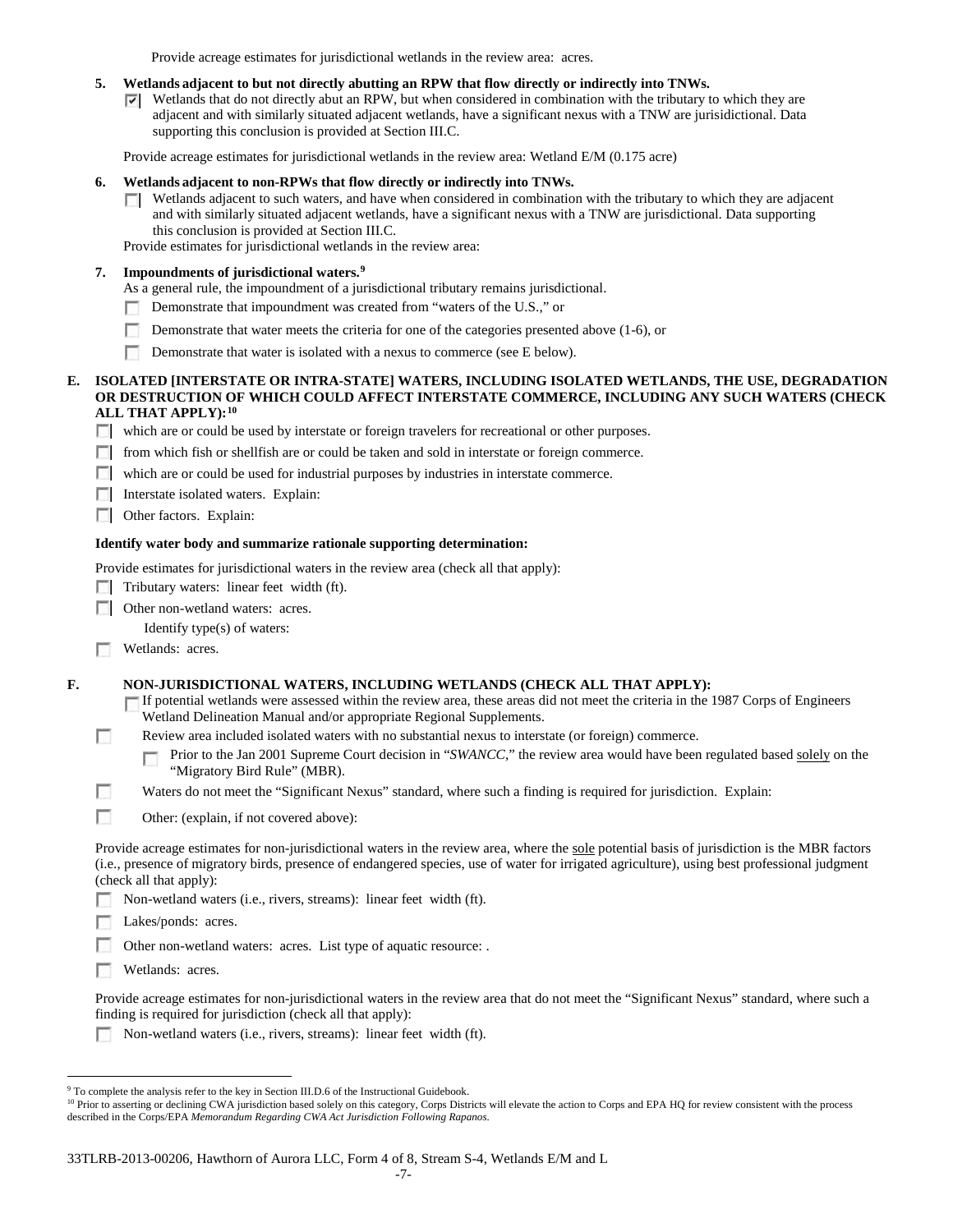- Lakes/ponds: acres.
- Other non-wetland waters: acres. List type of aquatic resource: .
- Wetlands: acres.

# **SECTION IV: DATA SOURCES.**

- **A. SUPPORTING DATA. Data reviewed for JD (check all that apply -** checked items shall be included in case file and, where checked and requested, appropriately reference sources below):
	- Maps, plans, plots or plat submitted by or on behalf of the applicant/consultant: Delineation Map and Location Map
	- Data sheets prepared/submitted by or on behalf of the applicant/consultant.
		- Office concurs with data sheets/delineation report **and subequest updates.**
		- Office does not concur with data sheets/delineation report.
	- Data sheets prepared by the Corps:
	- Corps navigable waters' study:
	- U.S. Geological Survey Hydrologic Atlas: USACE ORM NHD Datasets
		- USGS NHD data.
		- USGS 8 and 12 digit HUC maps.
	- U.S. Geological Survey map(s). Cite scale & quad name: 7.5 Minute Twinsburg & Aurora Quadrangles
	- USDA Natural Resources Conservation Service Soil Survey. Citation: NRCS Web Soil Survey
	- National wetlands inventory map(s). Cite name: USACE ORM USFWS NWI Dataset ⊽
	- State/Local wetland inventory map(s): E.
	- FEMA/FIRM maps: USACE ORM FEMA Floodzone Dataset ⊽
	- 100-year Floodplain Elevation is: (National Geodectic Vertical Datum of 1929)
	- Photographs:  $\blacktriangledown$  Aerial (Name & Date): Google Earth (SEP2015, JUN2014, APR2012, OCT2011, DEC2009, MAY2010, JUN2009, ☞
		- JUN2006), Bing Maps Aerial, Bing Maps Bird's Eye, Portage County Auditor Aerials (2011, 2010, 2006)
			- or Other (Name & Date): Photographs contained in 2010 Delineation Report and May 2015 Delineation Report Update
	- Previous determination(s). File no. and date of response letter: LRB-2013-00206 12 August 2015 PJD (Phase 5 adjacent subject parcel), LRB-2004-00951 30 June 2008 (Aurora Pond TNW designation)
	- **Applicable/supporting case law:**

 $\Box$ 

- **Applicable/supporting scientific literature:**
- Other information (Citations/Sources for IIIB1iii and IIIC2):
	- **1.** Alexander, R.B., E.W. Boyer, R.A. Smith, G.E. Schwartz, and R.B. Moore, 2007. The Role of Headwater Streams in Downstream Water Quality. Journal of the American Water Resources Association 43.
	- **2.** Cuyahoga River Community Planning Organization. Tinkers Creek. http://cuyahogariver.org/tinker-s-creek-watershed.html Accessed 10 April 2015.
	- **3.** Freeman, M.C., C.M. Pringle, and C.R. Jackson. 2007. Hydrologic Connectivity and the Contribution of Stream Headwaters to Ecological Integrity at Regional Scales. Journal of the American Water Resources Association. 43:5-14.
	- **4.** Meyer, J.L., D.L. Strayer, J.B. Wallace, S.L. Eggert, G.S. Helfman, and N.E. Leonard. 2007. The Contribution of Headwater Streams to Biodiversity in River Networks. Journal of the American Water Resources Association. 43: 86-103.
	- **5.** Tinkers Creek Land Conservancy. 2005. Tinkers Creek Watershed Plan: Tinkers Creek Watershed Land Conservation Priority Plan[. http://www.tinkerscreekwatershed.org/TCLC\\_final\\_report.pdf](http://www.tinkerscreekwatershed.org/TCLC_final_report.pdf) Accessed 5 January 2016.
	- **6.** Tinkers Creek Watershed Partners. 2009. Tinkers Creek Wateshed Action Plan.<http://www.tinkerscreekwatershed.org/documents/Tinkers%20Creek%20WAP%20Final.pdf> Accessed 5 January 2016. Stream S-1 flows west directly into Aurora Pond, a TNW.
	- **7.** USEPA. 2013. Streams[. http://water.epa.gov/type/rsl/streams.cfm. Accessed 6 February 2013.](http://water.epa.gov/type/rsl/streams.cfm.%20Accessed%206%20February%202013)
	- **8.** USEPA. 2015. Connectivity of Streams and Wetlands to Downstream Waters: A Review and Synthesis of the Scientific Evidence (Final Report). U.S. Environmental Protection Agency, Washington, DC, EPA/600/R-14/475F.

# **B. ADDITIONAL COMMENTS TO SUPPORT JD:**

Susan L. Baker Date Project Manager

February 10, 2016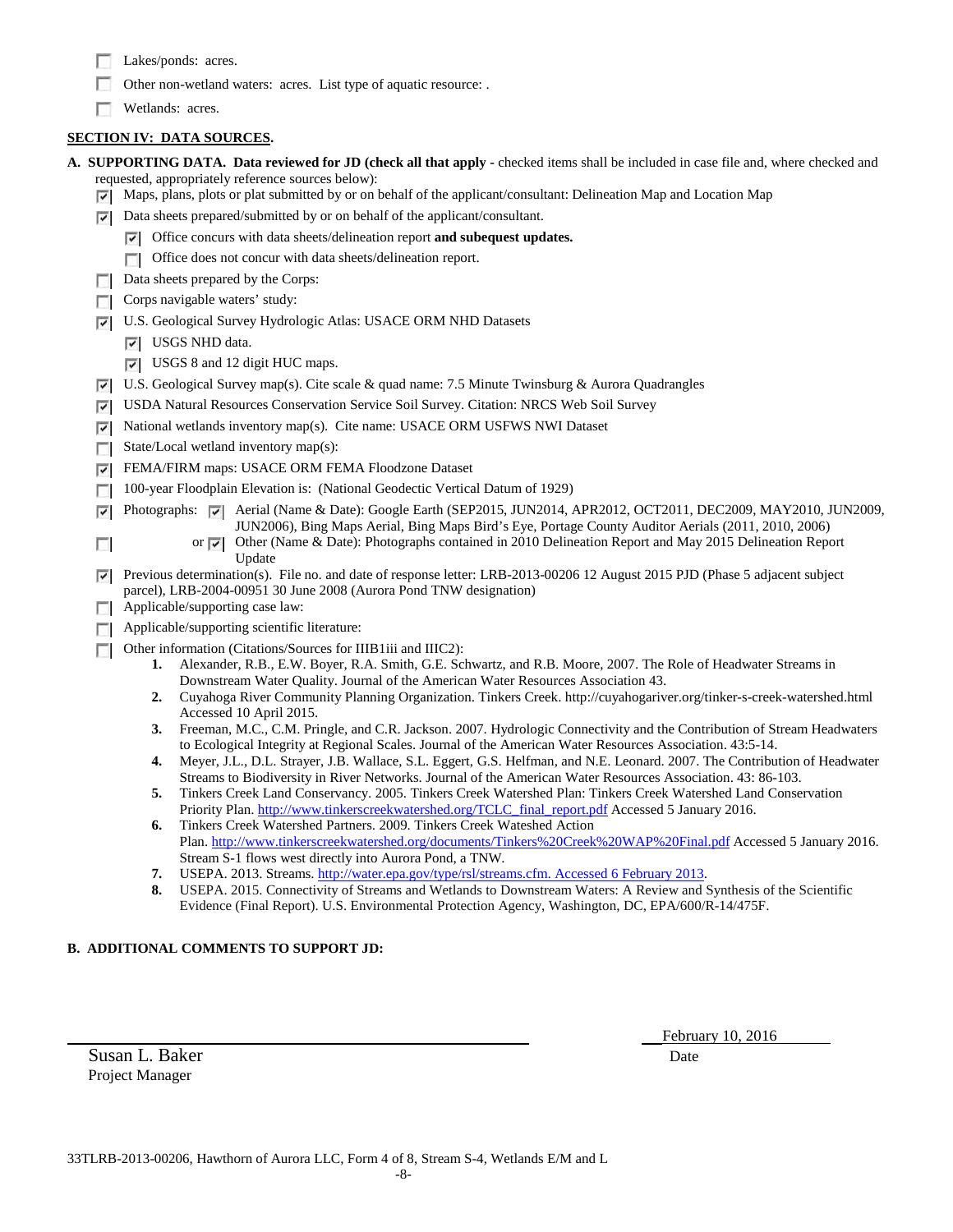## **PPROVED JURISDICTIONAL DETERMINATION FORM U.S. Army Corps of Engineers**

This form should be completed by following the instructions provided in Section IV of the JD Form Instructional Guidebook.

# **SECTION I: BACKGROUND INFORMATION**

- **A. REPORT COMPLETION DATE FOR APPROVED JURISDICTIONAL DETERMINATION (JD): February 10, 2016**
- **B. DISTRICT OFFICE, FILE NAME, AND NUMBER:** LRB-2013-00206, Hawthorn of Aurora LLC, Form 5 of 8, Stream S-6, Wetland F

## **C. PROJECT LOCATION AND BACKGROUND INFORMATION:**

State: Ohio County/parish/borough: Portage City: Aurora Center coordinates of site (lat/long in degree decimal format): Lat. 41.33622°, Long. -81.37972° Universal Transverse Mercator: 17

Name of nearest waterbody: Aurora Pond

Name of nearest Traditional Navigable Water (TNW) into which the aquatic resource flows: Aurora Pond Name of watershed or Hydrologic Unit Code (HUC): 04110002

- ⊽ Check if map/diagram of review area and/or potential jurisdictional areas is/are available upon request.
- Check if other sites (e.g., offsite mitigation sites, disposal sites, etc…) are associated with this action and are recorded on a different ⊽ JD form (Phase 5 Preliminary Jurisdictional Determination Dated 12 August 2015)

# **D. REVIEW PERFORMED FOR SITE EVALUATION (CHECK ALL THAT APPLY):**

- ⊽ Office (Desk) Determination. Date: January 7, 2016
- ⊽ Field Determination. Date(s): 22 April 2014, 25 April 2014, 28 April 2015

# **SECTION II: SUMMARY OF FINDINGS**

# **A. RHA SECTION 10 DETERMINATION OF JURISDICTION.**

There are no "*navigable waters of the U.S.*" within Rivers and Harbors Act (RHA) jurisdiction (as defined by 33 CFR part 329) in the review area. [*Required*]

- n Waters subject to the ebb and flow of the tide.
- Waters are presently used, or have been used in the past, or may be susceptible for use to transport interstate or foreign commerce. п Explain:

# **B. CWA SECTION 404 DETERMINATION OF JURISDICTION.**

There are "*waters of the U.S.*" within Clean Water Act (CWA) jurisdiction (as defined by 33 CFR part 328) in the review area. *[Required]*

- **1. Waters of the U.S.**
	- **a. Indicate presence of waters of U.S. in review area (check all that apply): [1](#page-32-0)**
- Е TNWs, including territorial seas
- п Wetlands adjacent to TNWs
- Relatively permanent waters<sup>[2](#page-32-1)</sup> (RPWs) that flow directly or indirectly into TNWs ⊽
- г Non-RPWs that flow directly or indirectly into TNWs
- ⊽ Wetlands directly abutting RPWs that flow directly or indirectly into TNWs
- Wetlands adjacent to but not directly abutting RPWs that flow directly or indirectly into TNWs г
- Wetlands adjacent to non-RPWs that flow directly or indirectly into TNWs г
- Impoundments of jurisdictional waters
- п Isolated (interstate or intrastate) waters, including isolated wetlands
	- **b. Identify (estimate) size of waters of the U.S. in the review area:** Non-wetland waters: 182.3 linear feet: 4-6 width (ft) and/or acres. Wetlands: 0.017 acre.
	- **c. Limits (boundaries) of jurisdiction** based on: 1987 Delineation Manual

Elevation of established OHWM (if known):

- **2. Non-regulated waters/wetlands (check if applicable):[3](#page-32-2)**
- Potentially jurisdictional waters and/or wetlands were assessed within the review area and determined to be not jurisdictional. п Explain:

#### 33TLRB-2013-00206, Hawthorn of Aurora LLC, Form 5 of 8, Stream S-6, Wetland F

<span id="page-32-0"></span><sup>&</sup>lt;sup>1</sup> Boxes checked below shall be supported by completing the appropriate sections in Section III below.

<span id="page-32-2"></span><span id="page-32-1"></span><sup>&</sup>lt;sup>2</sup> For purposes of this form, an RPW is defined as a tributary that is not a TNW and that typically flows year-round or has continuous flow at least "seasonally" (e.g., typically 3 months). <sup>3</sup> Supporting documentation is presented in Section III.F.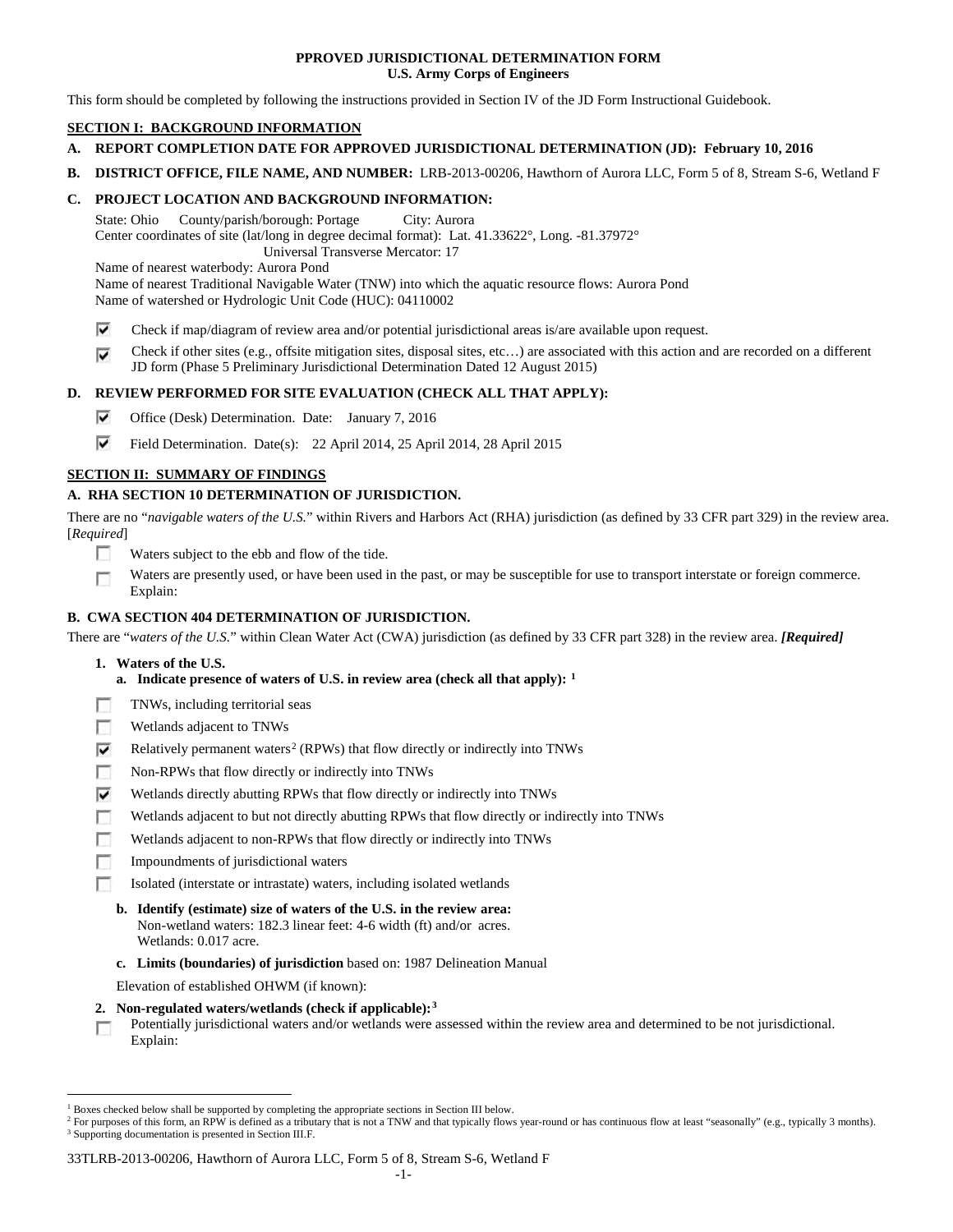### **SECTION III: CWA ANALYSIS**

## **A. TNWs AND WETLANDS ADJACENT TO TNWs**

**The agencies will assert jurisdiction over TNWs and wetlands adjacent to TNWs. If the aquatic resource is a TNW, complete Section III.A.1 and Section III.D.1. only; if the aquatic resource is a wetland adjacent to a TNW, complete Sections III.A.1 and 2 and Section III.D.1.; otherwise, see Section III.B below**.

## **1. TNW**

Identify TNW: Summarize rationale supporting determination:

**2. Wetland adjacent to TNW**

Summarize rationale supporting conclusion that wetland is "adjacent":

## **B. CHARACTERISTICS OF TRIBUTARY (THAT IS NOT A TNW) AND ITS ADJACENT WETLANDS (IF ANY):**

**This section summarizes information regarding characteristics of the tributary and its adjacent wetlands, if any, and it helps determine whether or not the standards for jurisdiction established under Rapanos have been met.** 

**The agencies will assert jurisdiction over non-navigable tributaries of TNWs where the tributaries are "relatively permanent waters" (RPWs), i.e. tributaries that typically flow year-round or have continuous flow at least seasonally (e.g., typically 3 months). A wetland that directly abuts an RPW is also jurisdictional. If the aquatic resource is not a TNW, but has year-round (perennial) flow, skip to Section III.D.2. If the aquatic resource is a wetland directly abutting a tributary with perennial flow, skip to Section III.D.4.**

**A wetland that is adjacent to but that does not directly abut an RPW requires a significant nexus evaluation. Corps districts and EPA regions will include in the record any available information that documents the existence of a significant nexus between a relatively permanent tributary that is not perennial (and its adjacent wetlands if any) and a traditional navigable water, even though a significant nexus finding is not required as a matter of law.**

**If the waterbody[4](#page-33-0) is not an RPW, or a wetland directly abutting an RPW, a JD will require additional data to determine if the waterbody has a significant nexus with a TNW. If the tributary has adjacent wetlands, the significant nexus evaluation must consider the tributary in combination with all of its adjacent wetlands. This significant nexus evaluation that combines, for analytical purposes, the tributary and all of its adjacent wetlands is used whether the review area identified in the JD request is the tributary, or its adjacent wetlands, or both. If the JD covers a tributary with adjacent wetlands, complete Section III.B.1 for the tributary, Section III.B.2 for any onsite wetlands, and Section III.B.3 for all wetlands adjacent to that tributary, both onsite and offsite. The determination whether a significant nexus exists is determined in Section III.C below.**

**1. Characteristics of non-TNWs that flow directly or indirectly into TNW**

#### **(i) General Area Conditions:**

Watershed size: Drainage area:

Average annual rainfall: inches Average annual snowfall: inches

## **(ii) Physical Characteristics:**

- (a) Relationship with TNW:
	- Tributary flows directly into TNW.
	- n Tributary flows through tributaries before entering TNW.

Project waters are river miles from TNW. Project waters are river miles from RPW. Project waters are aerial (straight) miles from TNW. Project waters are aerial (straight) miles from RPW. Project waters cross or serve as state boundaries. Explain:

Identify flow route to TNW[5:](#page-33-1) Tributary stream order, if known:

(b) General Tributary Characteristics (check all that apply):

**Tributary** is: Natural

- Artificial (man-made). Explain:
- Manipulated (man-altered). Explain:

#### 33TLRB-2013-00206, Hawthorn of Aurora LLC, Form 5 of 8, Stream S-6, Wetland F

<span id="page-33-1"></span><span id="page-33-0"></span><sup>&</sup>lt;sup>4</sup> Note that the Instructional Guidebook contains additional information regarding swales, ditches, washes, and erosional features generally and in the arid West. <sup>5</sup> Flow route can be described by identifying, e.g., tributary a, which flows through the review area, to flow into tributary b, which then flows into TNW.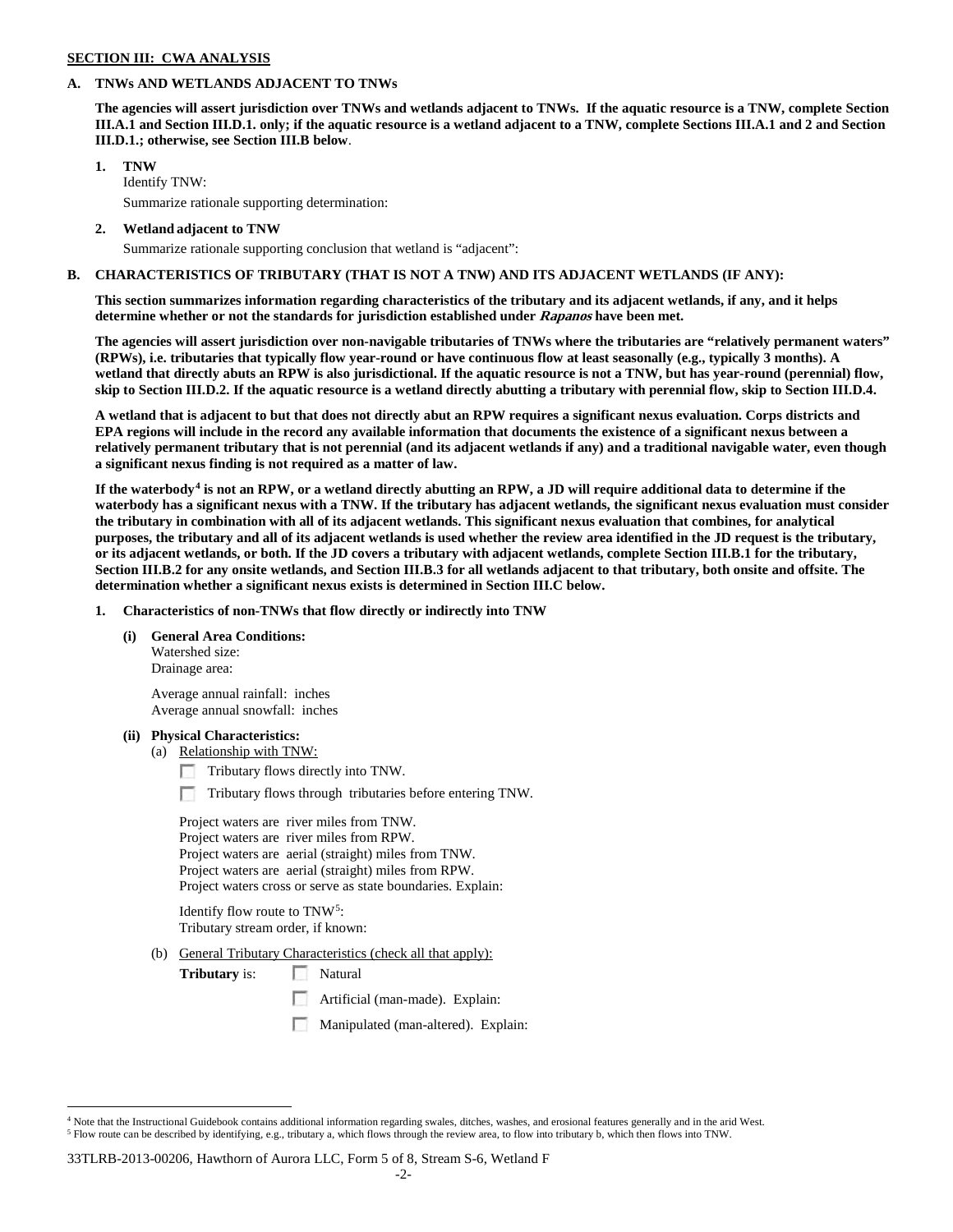|                                           |                               |                                                                                                                                                                                                                                                                              |                                                                |                                                                                                                                                                                                                                                                                                                                                                                                                           |                                                                                                                                                                                                                                                                                        |                                                                                                                                                                                                                                      | Concrete                                                                                                                                                                                                                                                                                                                                                                                                                                                               |  |
|-------------------------------------------|-------------------------------|------------------------------------------------------------------------------------------------------------------------------------------------------------------------------------------------------------------------------------------------------------------------------|----------------------------------------------------------------|---------------------------------------------------------------------------------------------------------------------------------------------------------------------------------------------------------------------------------------------------------------------------------------------------------------------------------------------------------------------------------------------------------------------------|----------------------------------------------------------------------------------------------------------------------------------------------------------------------------------------------------------------------------------------------------------------------------------------|--------------------------------------------------------------------------------------------------------------------------------------------------------------------------------------------------------------------------------------|------------------------------------------------------------------------------------------------------------------------------------------------------------------------------------------------------------------------------------------------------------------------------------------------------------------------------------------------------------------------------------------------------------------------------------------------------------------------|--|
|                                           |                               |                                                                                                                                                                                                                                                                              |                                                                |                                                                                                                                                                                                                                                                                                                                                                                                                           |                                                                                                                                                                                                                                                                                        |                                                                                                                                                                                                                                      | Muck                                                                                                                                                                                                                                                                                                                                                                                                                                                                   |  |
|                                           |                               |                                                                                                                                                                                                                                                                              |                                                                |                                                                                                                                                                                                                                                                                                                                                                                                                           |                                                                                                                                                                                                                                                                                        |                                                                                                                                                                                                                                      |                                                                                                                                                                                                                                                                                                                                                                                                                                                                        |  |
|                                           |                               |                                                                                                                                                                                                                                                                              |                                                                |                                                                                                                                                                                                                                                                                                                                                                                                                           |                                                                                                                                                                                                                                                                                        |                                                                                                                                                                                                                                      |                                                                                                                                                                                                                                                                                                                                                                                                                                                                        |  |
|                                           |                               |                                                                                                                                                                                                                                                                              |                                                                |                                                                                                                                                                                                                                                                                                                                                                                                                           |                                                                                                                                                                                                                                                                                        |                                                                                                                                                                                                                                      |                                                                                                                                                                                                                                                                                                                                                                                                                                                                        |  |
|                                           |                               |                                                                                                                                                                                                                                                                              |                                                                |                                                                                                                                                                                                                                                                                                                                                                                                                           |                                                                                                                                                                                                                                                                                        |                                                                                                                                                                                                                                      |                                                                                                                                                                                                                                                                                                                                                                                                                                                                        |  |
|                                           |                               |                                                                                                                                                                                                                                                                              |                                                                |                                                                                                                                                                                                                                                                                                                                                                                                                           |                                                                                                                                                                                                                                                                                        |                                                                                                                                                                                                                                      |                                                                                                                                                                                                                                                                                                                                                                                                                                                                        |  |
|                                           |                               |                                                                                                                                                                                                                                                                              |                                                                |                                                                                                                                                                                                                                                                                                                                                                                                                           |                                                                                                                                                                                                                                                                                        |                                                                                                                                                                                                                                      |                                                                                                                                                                                                                                                                                                                                                                                                                                                                        |  |
|                                           |                               |                                                                                                                                                                                                                                                                              |                                                                |                                                                                                                                                                                                                                                                                                                                                                                                                           |                                                                                                                                                                                                                                                                                        |                                                                                                                                                                                                                                      |                                                                                                                                                                                                                                                                                                                                                                                                                                                                        |  |
|                                           |                               |                                                                                                                                                                                                                                                                              |                                                                |                                                                                                                                                                                                                                                                                                                                                                                                                           |                                                                                                                                                                                                                                                                                        |                                                                                                                                                                                                                                      | destruction of terrestrial vegetation                                                                                                                                                                                                                                                                                                                                                                                                                                  |  |
|                                           |                               |                                                                                                                                                                                                                                                                              |                                                                | L.                                                                                                                                                                                                                                                                                                                                                                                                                        |                                                                                                                                                                                                                                                                                        |                                                                                                                                                                                                                                      |                                                                                                                                                                                                                                                                                                                                                                                                                                                                        |  |
|                                           |                               |                                                                                                                                                                                                                                                                              |                                                                |                                                                                                                                                                                                                                                                                                                                                                                                                           |                                                                                                                                                                                                                                                                                        |                                                                                                                                                                                                                                      |                                                                                                                                                                                                                                                                                                                                                                                                                                                                        |  |
|                                           |                               |                                                                                                                                                                                                                                                                              |                                                                |                                                                                                                                                                                                                                                                                                                                                                                                                           |                                                                                                                                                                                                                                                                                        |                                                                                                                                                                                                                                      |                                                                                                                                                                                                                                                                                                                                                                                                                                                                        |  |
|                                           |                               |                                                                                                                                                                                                                                                                              |                                                                |                                                                                                                                                                                                                                                                                                                                                                                                                           |                                                                                                                                                                                                                                                                                        |                                                                                                                                                                                                                                      |                                                                                                                                                                                                                                                                                                                                                                                                                                                                        |  |
|                                           |                               |                                                                                                                                                                                                                                                                              |                                                                |                                                                                                                                                                                                                                                                                                                                                                                                                           |                                                                                                                                                                                                                                                                                        |                                                                                                                                                                                                                                      |                                                                                                                                                                                                                                                                                                                                                                                                                                                                        |  |
| Discontinuous OHWM. <sup>7</sup> Explain: |                               |                                                                                                                                                                                                                                                                              |                                                                |                                                                                                                                                                                                                                                                                                                                                                                                                           |                                                                                                                                                                                                                                                                                        |                                                                                                                                                                                                                                      |                                                                                                                                                                                                                                                                                                                                                                                                                                                                        |  |
|                                           |                               |                                                                                                                                                                                                                                                                              |                                                                |                                                                                                                                                                                                                                                                                                                                                                                                                           |                                                                                                                                                                                                                                                                                        |                                                                                                                                                                                                                                      |                                                                                                                                                                                                                                                                                                                                                                                                                                                                        |  |
|                                           |                               |                                                                                                                                                                                                                                                                              |                                                                |                                                                                                                                                                                                                                                                                                                                                                                                                           |                                                                                                                                                                                                                                                                                        |                                                                                                                                                                                                                                      |                                                                                                                                                                                                                                                                                                                                                                                                                                                                        |  |
|                                           |                               |                                                                                                                                                                                                                                                                              |                                                                | L.                                                                                                                                                                                                                                                                                                                                                                                                                        |                                                                                                                                                                                                                                                                                        |                                                                                                                                                                                                                                      |                                                                                                                                                                                                                                                                                                                                                                                                                                                                        |  |
|                                           | tidal gauges<br>other (list): |                                                                                                                                                                                                                                                                              |                                                                | <b>Taratta</b>                                                                                                                                                                                                                                                                                                                                                                                                            |                                                                                                                                                                                                                                                                                        |                                                                                                                                                                                                                                      | vegetation lines/changes in vegetation types.                                                                                                                                                                                                                                                                                                                                                                                                                          |  |
|                                           | 1911<br>$(c)$ Flow:           | Average width: feet<br>Average depth: feet<br>Average side slopes:<br>Silts<br>Cobbles<br>Bedrock<br>Other. Explain:<br>Tributary geometry:<br>Tributary provides for:<br>Describe flow regime:<br>$\Box$ Bed and banks<br>shelving<br>L.<br>water staining<br>other (list): | L.<br>Surface flow is: Characteristics:<br>sediment deposition | Sands<br>Gravel<br>Presence of run/riffle/pool complexes. Explain:<br>Other information on duration and volume:<br>Subsurface flow: Explain findings:<br>Dye (or other) test performed:<br>Tributary has (check all that apply):<br>changes in the character of soil<br>leaf litter disturbed or washed away<br>High Tide Line indicated by:<br>oil or scum line along shore objects<br>physical markings/characteristics | Tributary gradient (approximate average slope): %<br>$\Box$ OHWM <sup>6</sup> (check all indicators that apply):<br>clear, natural line impressed on the bank $\Box$<br>$\Box$ vegetation matted down, bent, or absent $\Box$<br>L.<br>L.<br>fine shell or debris deposits (foreshore) | Tributary properties with respect to top of bank (estimate):<br>Primary tributary substrate composition (check all that apply):<br>Vegetation. Type/% cover:<br>Estimate average number of flow events in review area/year:<br>scour | Tributary condition/stability [e.g., highly eroding, sloughing banks]. Explain:<br>the presence of litter and debris<br>the presence of wrack line<br>sediment sorting<br>multiple observed or predicted flow events<br>abrupt change in plant community<br>If factors other than the OHWM were used to determine lateral extent of CWA jurisdiction (check all that apply):<br>Mean High Water Mark indicated by:<br>survey to available datum;<br>physical markings; |  |

## **(iii) Chemical Characteristics:**

Characterize tributary (e.g., water color is clear, discolored, oily film; water quality; general watershed characteristics, etc.). Explain:

Identify specific pollutants, if known:

<span id="page-34-0"></span> <sup>6</sup> <sup>6</sup>A natural or man-made discontinuity in the OHWM does not necessarily sever jurisdiction (e.g., where the stream temporarily flows underground, or where the OHWM has been removed by development or agricultural practices). Where there is a break in the OHWM that is unrelated to the waterbody's flow regime (e.g., flow over a rock outcrop or through a culvert), the agencies will look for indicators of flow above and below the break. 7 Ibid.

<span id="page-34-1"></span><sup>33</sup>TLRB-2013-00206, Hawthorn of Aurora LLC, Form 5 of 8, Stream S-6, Wetland F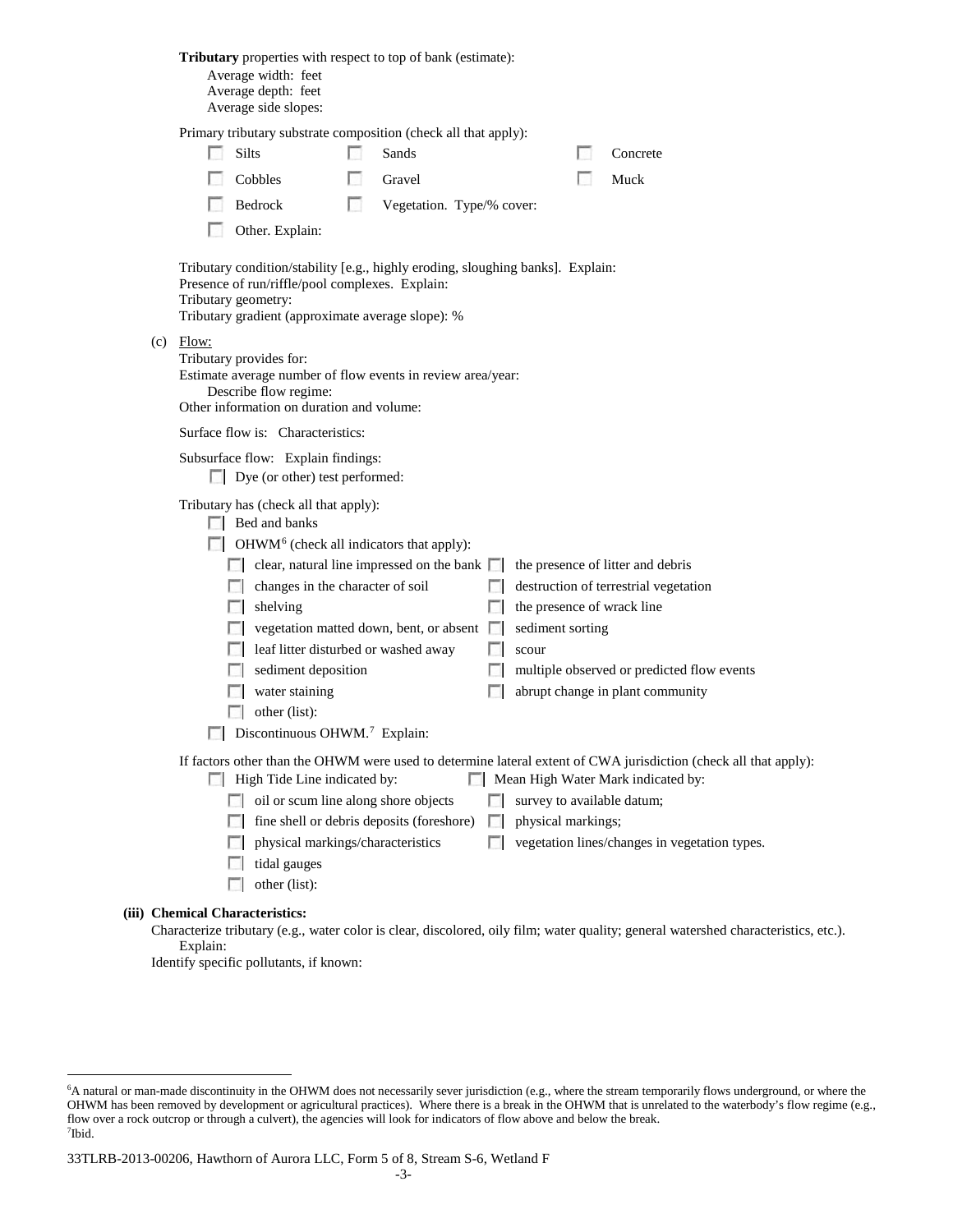#### **(iv) Biological Characteristics. Channel supports (check all that apply):**

- Riparian corridor. Characteristics (type, average width):
- Wetland fringe. Characteristics:
- Habitat for:
	- Federally Listed species. Explain findings:
	- Fish/spawn areas. Explain findings:
	- Other environmentally-sensitive species. Explain findings:
	- Aquatic/wildlife diversity. Explain findings:

#### **2. Characteristics of wetlands adjacent to non-TNW that flow directly or indirectly into TNW**

#### **(i) Physical Characteristics:**

- (a) General Wetland Characteristics:
- Properties: Wetland size: acres
	- Wetland type. Explain:
	- Wetland quality. Explain:

Project wetlands cross or serve as state boundaries. Explain:

(b) General Flow Relationship with Non-TNW:

Flow is: Explain: Surface flow is: Characteristics:

Subsurface flow: Explain findings:

Dye (or other) test performed:

#### (c) Wetland Adjacency Determination with Non-TNW:

- $\Box$  Directly abutting
- Not directly abutting
	- Discrete wetland hydrologic connection. Explain: 100
	- Ecological connection. Explain: **The Contract of the Contract of the Contract of the Contract of the Contract of the Contract of the Contract of the Contract of the Contract of the Contract of the Contract of the Contract of the Contract of the Contract**
	- $\sim$ Separated by berm/barrier. Explain:
- (d) Proximity (Relationship) to TNW

Project wetlands are river miles from TNW. Project waters are aerial (straight) miles from TNW.

Flow is from:

Estimate approximate location of wetland as within the floodplain.

#### **(ii) Chemical Characteristics:**

Characterize wetland system (e.g., water color is clear, brown, oil film on surface; water quality; general watershed characteristics; etc.). Explain:

Identify specific pollutants, if known:

## **(iii) Biological Characteristics. Wetland supports (check all that apply):**

- Riparian buffer. Characteristics (type, average width):
- **Vegetation type/percent cover.** Explain:
- $\Box$  Habitat for:
	- F Federally Listed species. Explain findings:
	- Fish/spawn areas. Explain findings:
	- Other environmentally-sensitive species. Explain findings:
	- **Aquatic/wildlife diversity. Explain findings:**

#### **3. Characteristics of all wetlands adjacent to the tributary (if any)**

All wetland(s) being considered in the cumulative analysis:

Approximately () acres in total are being considered in the cumulative analysis.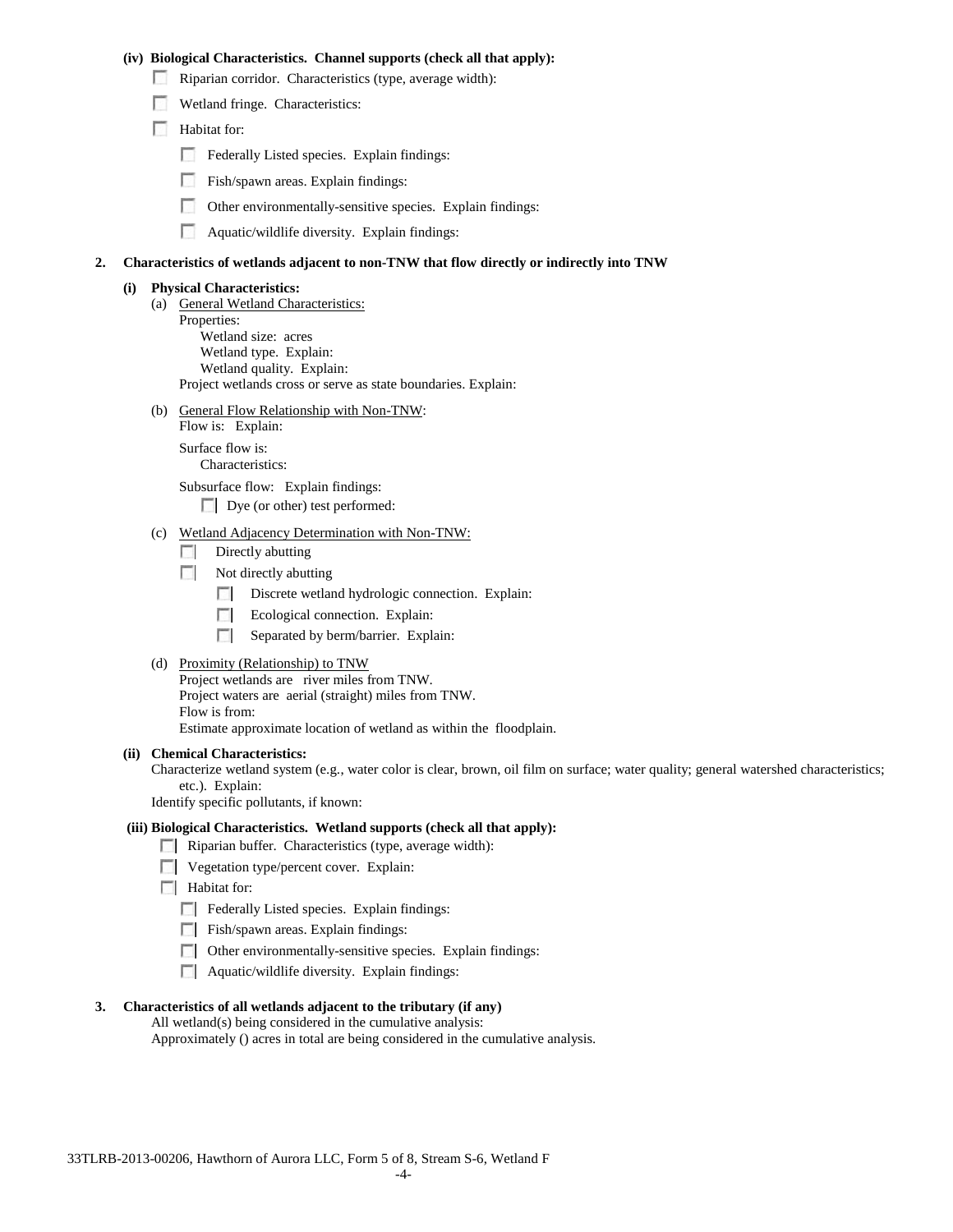For each wetland, specify the following:

Directly abuts? (Y/N) Size (in acres) Directly abuts? (Y/N) Size (in acres)

Summarize overall biological, chemical and physical functions being performed:

### **C. SIGNIFICANT NEXUS DETERMINATION**

**A significant nexus analysis will assess the flow characteristics and functions of the tributary itself and the functions performed by any wetlands adjacent to the tributary to determine if they significantly affect the chemical, physical, and biological integrity of a TNW. For each of the following situations, a significant nexus exists if the tributary, in combination with all of its adjacent wetlands, has more than a speculative or insubstantial effect on the chemical, physical and/or biological integrity of a TNW. Considerations when evaluating significant nexus include, but are not limited to the volume, duration, and frequency of the flow of water in the tributary and its proximity to a TNW, and the functions performed by the tributary and all its adjacent wetlands. It is not appropriate to determine significant nexus based solely on any specific threshold of distance (e.g. between a tributary and its adjacent wetland or between a tributary and the TNW). Similarly, the fact an adjacent wetland lies within or outside of a floodplain is not solely determinative of significant nexus.** 

#### **Draw connections between the features documented and the effects on the TNW, as identified in the** *Rapanos* **Guidance and discussed in the Instructional Guidebook. Factors to consider include, for example:**

- Does the tributary, in combination with its adjacent wetlands (if any), have the capacity to carry pollutants or flood waters to TNWs, or to reduce the amount of pollutants or flood waters reaching a TNW?
- Does the tributary, in combination with its adjacent wetlands (if any), provide habitat and lifecycle support functions for fish and other species, such as feeding, nesting, spawning, or rearing young for species that are present in the TNW?
- Does the tributary, in combination with its adjacent wetlands (if any), have the capacity to transfer nutrients and organic carbon that support downstream foodwebs?
- Does the tributary, in combination with its adjacent wetlands (if any), have other relationships to the physical, chemical, or biological integrity of the TNW?

## *Note: the above list of considerations is not inclusive and other functions observed or known to occur should be documented below:*

- **1. Significant nexus findings for non-RPW that has no adjacent wetlands and flows directly or indirectly into TNWs.** Explain findings of presence or absence of significant nexus below, based on the tributary itself, then go to Section III.D:
- **2. Significant nexus findings for non-RPW and its adjacent wetlands, where the non-RPW flows directly or indirectly into TNWs.**  Explain findings of presence or absence of significant nexus below, based on the tributary in combination with all of its adjacent wetlands, then go to Section III.D:
- **3. Significant nexus findings for wetlands adjacent to an RPW but that do not directly abut the RPW.** Explain findings of presence or absence of significant nexus below, based on the tributary in combination with all of its adjacent wetlands, then go to Section III.D:

# **D. DETERMINATIONS OF JURISDICTIONAL FINDINGS. THE SUBJECT WATERS/WETLANDS ARE (CHECK ALL THAT APPLY):**

- **1. TNWs and Adjacent Wetlands.** Check all that apply and provide size estimates in review area:
	- TNWs: linear feet width (ft), Or, acres.
	- **Wetlands adjacent to TNWs: acres.**

# **2. RPWs that flow directly or indirectly into TNWs.**

- Tributaries of TNWs where tributaries typically flow year-round are jurisdictional. Provide data and rationale indicating that tributary is perennial: Stream S-6 is a perennial tributary which flows year-round with no cessation in flow. Leaf-on and leaf-off aerial photographs indicate water in the channel. Water was observed in the channel during the April 2014 and 2015 site visits. Fish were observed in the channel during the site visits. The channel is identified on the USGS quadrangle as well as in the USGS NHD. Stream S-6 flows in a westerly direction directly into Aurora Pond.
- Tributaries of TNW where tributaries have continuous flow "seasonally" (e.g., typically three months each year) are jurisdictional.  $\Box$ Data supporting this conclusion is provided at Section III.B. Provide rationale indicating that tributary flows seasonally: .

Provide estimates for jurisdictional waters in the review area (check all that apply):

- $\triangledown$  Tributary waters: 182.3 linear feet 4-6 width (ft).
- **Other non-wetland waters: acres.**

Identify type(s) of waters: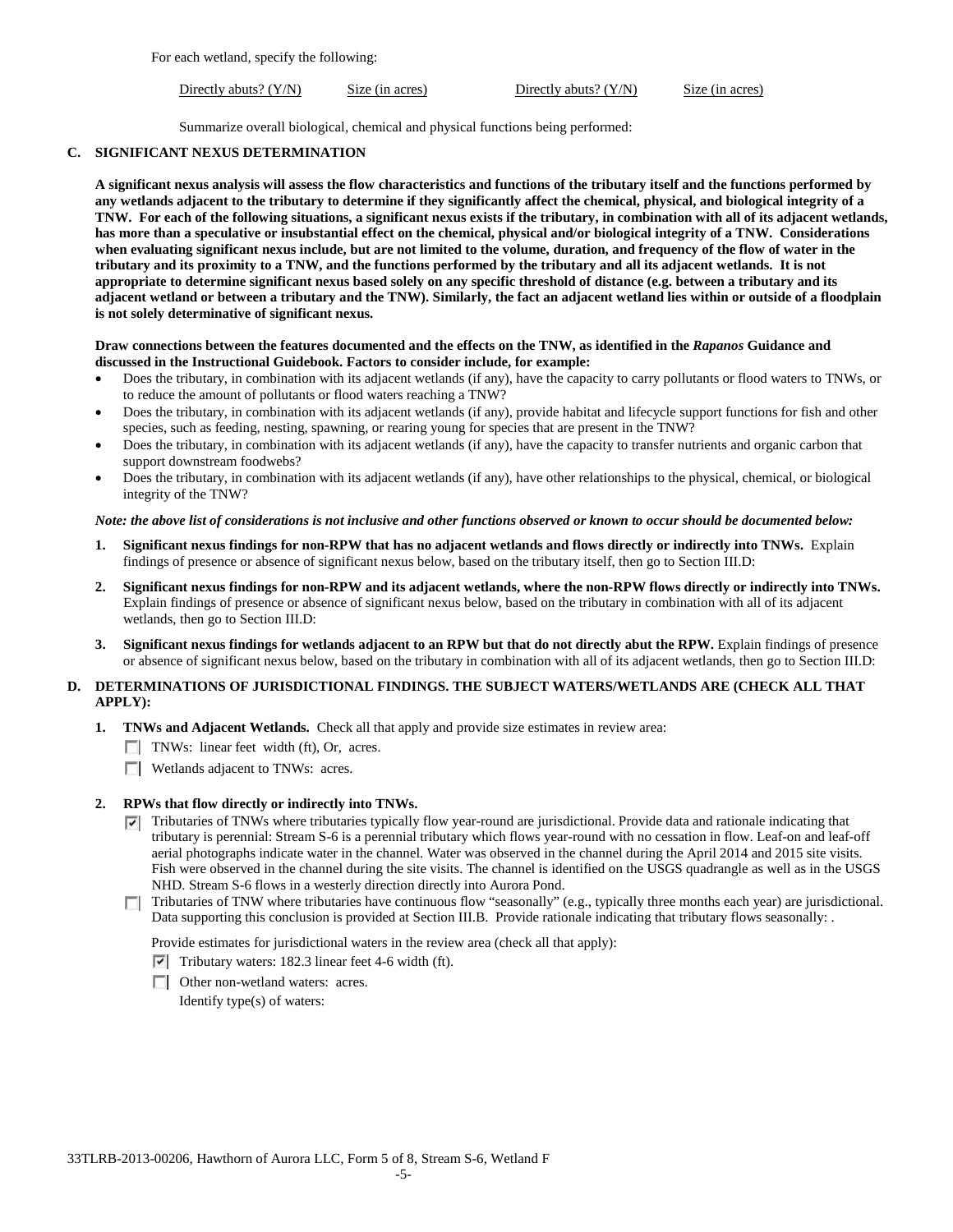## **3. Non-RPWs[8](#page-37-0) that flow directly or indirectly into TNWs.**

Waterbody that is not a TNW or an RPW, but flows directly or indirectly into a TNW, and it has a significant nexus with a TNW is jurisdictional. Data supporting this conclusion is provided at Section III.C.

Provide estimates for jurisdictional waters within the review area (check all that apply):

- $\Box$  Tributary waters: linear feet width (ft).
- **Other non-wetland waters: acres.** 
	- Identify type(s) of waters:

## **4. Wetlands directly abutting an RPW that flow directly or indirectly into TNWs.**

- Wetlands directly abut RPW and thus are jurisdictional as adjacent wetlands.
	- $\nabla$  Wetlands directly abutting an RPW where tributaries typically flow year-round. Provide data and rationale indicating that tributary is perennial in Section III.D.2, above. Provide rationale indicating that wetland is directly abutting an RPW: Wetland F physically touches and directly abuts Stream S-6 with no upland barrier, berm, or separation.
	- Wetlands directly abutting an RPW where tributaries typically flow "seasonally." Provide data indicating that tributary is seasonal in Section III.B and rationale in Section III.D.2, above. Provide rationale indicating that wetland is directly abutting an RPW:

Provide acreage estimates for jurisdictional wetlands in the review area: 0.017 acre

#### **5. Wetlands adjacent to but not directly abutting an RPW that flow directly or indirectly into TNWs.**

Wetlands that do not directly abut an RPW, but when considered in combination with the tributary to which they are **TT** adjacent and with similarly situated adjacent wetlands, have a significant nexus with a TNW are jurisidictional. Data supporting this conclusion is provided at Section III.C.

Provide acreage estimates for jurisdictional wetlands in the review area: acres.

#### **6. Wetlands adjacent to non-RPWs that flow directly or indirectly into TNWs.**

 $\Box$  Wetlands adjacent to such waters, and have when considered in combination with the tributary to which they are adjacent and with similarly situated adjacent wetlands, have a significant nexus with a TNW are jurisdictional. Data supporting this conclusion is provided at Section III.C.

Provide estimates for jurisdictional wetlands in the review area: acres.

### **7. Impoundments of jurisdictional waters. [9](#page-37-1)**

As a general rule, the impoundment of a jurisdictional tributary remains jurisdictional.

- Demonstrate that impoundment was created from "waters of the U.S.," or  $\sim$
- г Demonstrate that water meets the criteria for one of the categories presented above (1-6), or
- Demonstrate that water is isolated with a nexus to commerce (see E below).

## **E. ISOLATED [INTERSTATE OR INTRA-STATE] WATERS, INCLUDING ISOLATED WETLANDS, THE USE, DEGRADATION OR DESTRUCTION OF WHICH COULD AFFECT INTERSTATE COMMERCE, INCLUDING ANY SUCH WATERS (CHECK ALL THAT APPLY):[10](#page-37-2)**

- which are or could be used by interstate or foreign travelers for recreational or other purposes.
- from which fish or shellfish are or could be taken and sold in interstate or foreign commerce.
- which are or could be used for industrial purposes by industries in interstate commerce.
- Interstate isolated waters. Explain:
- **C** Other factors. Explain:

#### **Identify water body and summarize rationale supporting determination:**

Provide estimates for jurisdictional waters in the review area (check all that apply):

- Tributary waters: linear feet width (ft).
- □ Other non-wetland waters: acres.

Identify type(s) of waters:

**Wetlands:** acres.

 $\frac{1}{8}$ See Footnote # 3.

<span id="page-37-1"></span><span id="page-37-0"></span><sup>&</sup>lt;sup>9</sup> To complete the analysis refer to the key in Section III.D.6 of the Instructional Guidebook.

<span id="page-37-2"></span><sup>&</sup>lt;sup>10</sup> Prior to asserting or declining CWA jurisdiction based solely on this category, Corps Districts will elevate the action to Corps and EPA HQ for review consistent with the process described in the Corps/EPA *Memorandum Regarding CWA Act Jurisdiction Following Rapanos.*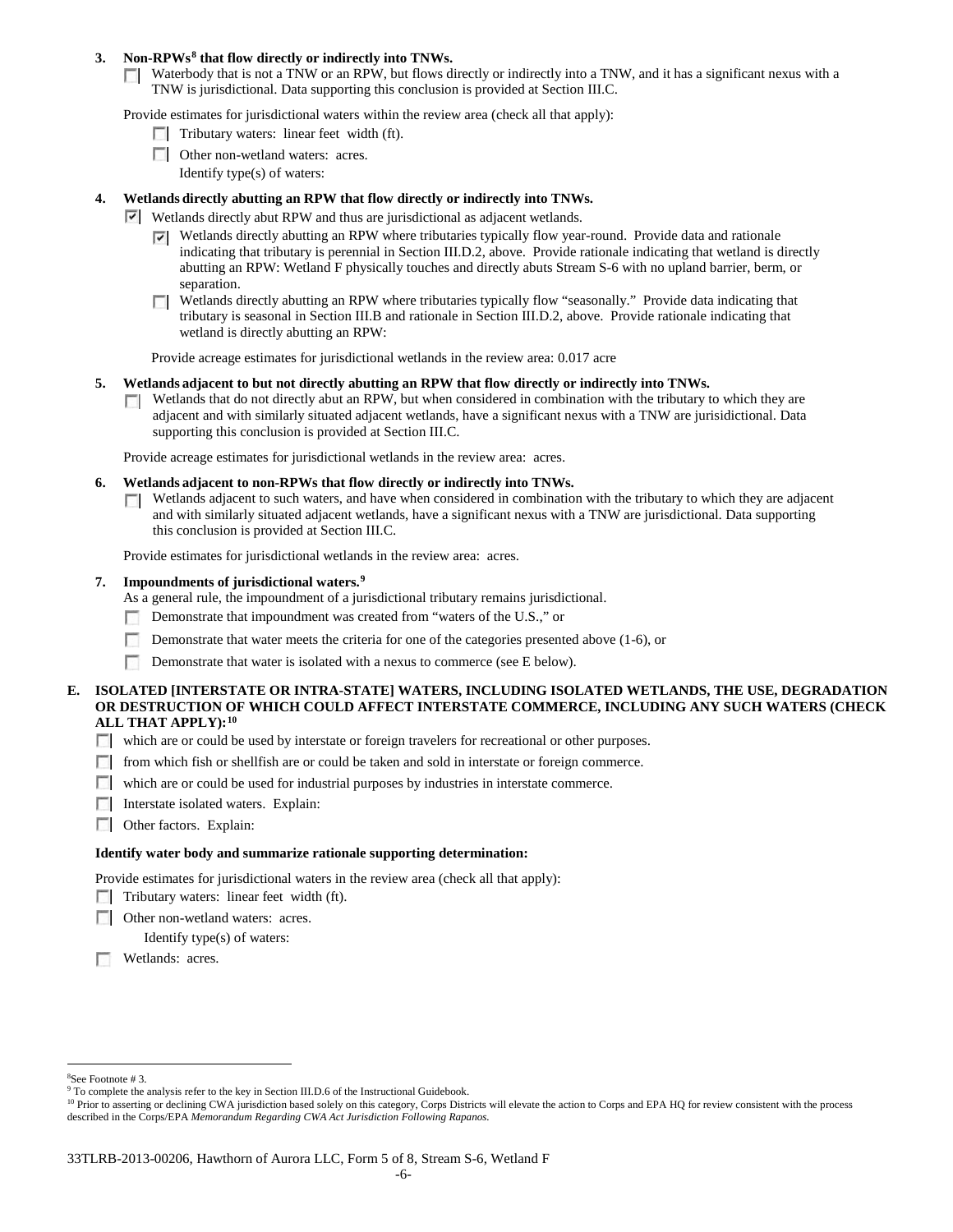## **F. NON-JURISDICTIONAL WATERS, INCLUDING WETLANDS (CHECK ALL THAT APPLY):**

| If potential wetlands were assessed within the review area, these areas did not meet the criteria in the 1987 Corps of Engineers |
|----------------------------------------------------------------------------------------------------------------------------------|
| Wetland Delineation Manual and/or appropriate Regional Supplements.                                                              |

- Review area included isolated waters with no substantial nexus to interstate (or foreign) commerce.
	- Prior to the Jan 2001 Supreme Court decision in "*SWANCC*," the review area would have been regulated based solely on the п "Migratory Bird Rule" (MBR).
- Waters do not meet the "Significant Nexus" standard, where such a finding is required for jurisdiction. Explain:
- F Other: (explain, if not covered above):

Provide acreage estimates for non-jurisdictional waters in the review area, where the sole potential basis of jurisdiction is the MBR factors (i.e., presence of migratory birds, presence of endangered species, use of water for irrigated agriculture), using best professional judgment (check all that apply):

- Non-wetland waters (i.e., rivers, streams): linear feet width (ft).
- Lakes/ponds: acres.
- Other non-wetland waters: acres. List type of aquatic resource: .
- **Wetlands:** acres.

П

г

Provide acreage estimates for non-jurisdictional waters in the review area that do not meet the "Significant Nexus" standard, where such a finding is required for jurisdiction (check all that apply):

- Non-wetland waters (i.e., rivers, streams): linear feet width (ft).
- Lakes/ponds: acres.
- **A** Other non-wetland waters: acres. List type of aquatic resource: .
- **Wetlands:** acres.

## **SECTION IV: DATA SOURCES.**

- **A. SUPPORTING DATA. Data reviewed for JD (check all that apply -** checked items shall be included in case file and, where checked and requested, appropriately reference sources below):
	- $\nabla$  Maps, plans, plots or plat submitted by or on behalf of the applicant/consultant: Delineation Map and Location Map
	- $\nabla$  Data sheets prepared/submitted by or on behalf of the applicant/consultant.
		- Office concurs with data sheets/delineation report **and subequest updates.**
		- Office does not concur with data sheets/delineation report.
	- Data sheets prepared by the Corps:
	- Corps navigable waters' study:
	- U.S. Geological Survey Hydrologic Atlas: USACE ORM NHD Datasets
		- **V** USGS NHD data.
		- USGS 8 and 12 digit HUC maps.
	- U.S. Geological Survey map(s). Cite scale & quad name: 7.5 Minute Twinsburg & Aurora Quadrangles
	- USDA Natural Resources Conservation Service Soil Survey. Citation: NRCS Web Soil Survey
	- National wetlands inventory map(s). Cite name: USACE ORM USFWS NWI Dataset ☞
	- State/Local wetland inventory map(s):
	- FEMA/FIRM maps: USACE ORM FEMA Floodzone Dataset ☞
	- 100-year Floodplain Elevation is: (National Geodectic Vertical Datum of 1929) L.

Photographs:  $\triangledown$  Aerial (Name & Date): Google Earth (SEP2015, JUN2014, APR2012, OCT2011, DEC2009, MAY2010, JUN2009, ⊽ JUN2006), Bing Maps Aerial, Bing Maps Bird's Eye, Portage County Auditor Aerials (2011, 2010, 2006)

- or  $\triangledown$  Other (Name & Date): Photographs contained in 2010 Delineation Report and May 2015 Delineation Report Update
- Previous determination(s). File no. and date of response letter: LRB-2013-00206 12 August 2015 PJD (Phase 5 adjacent subject ⊽ parcel), LRB-2004-00951 30 June 2008 (Aurora Pond TNW designation)
- **Applicable/supporting case law:**

П

- $\Box$  Applicable/supporting scientific literature:
- Other information (please specify):  $\overline{a}$

# **B. ADDITIONAL COMMENTS TO SUPPORT JD:**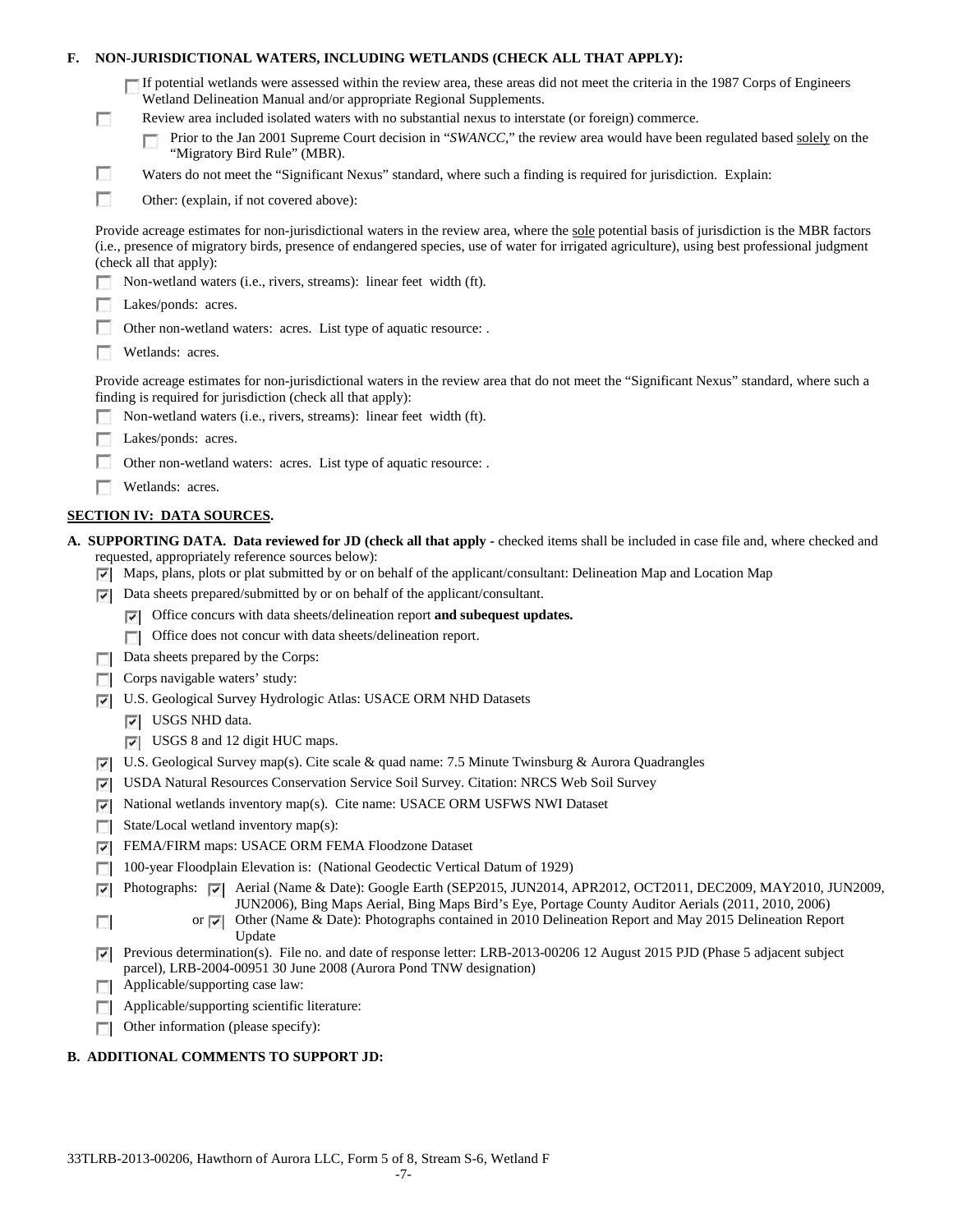February 10, 2016

Susan L. Baker Date Project Manager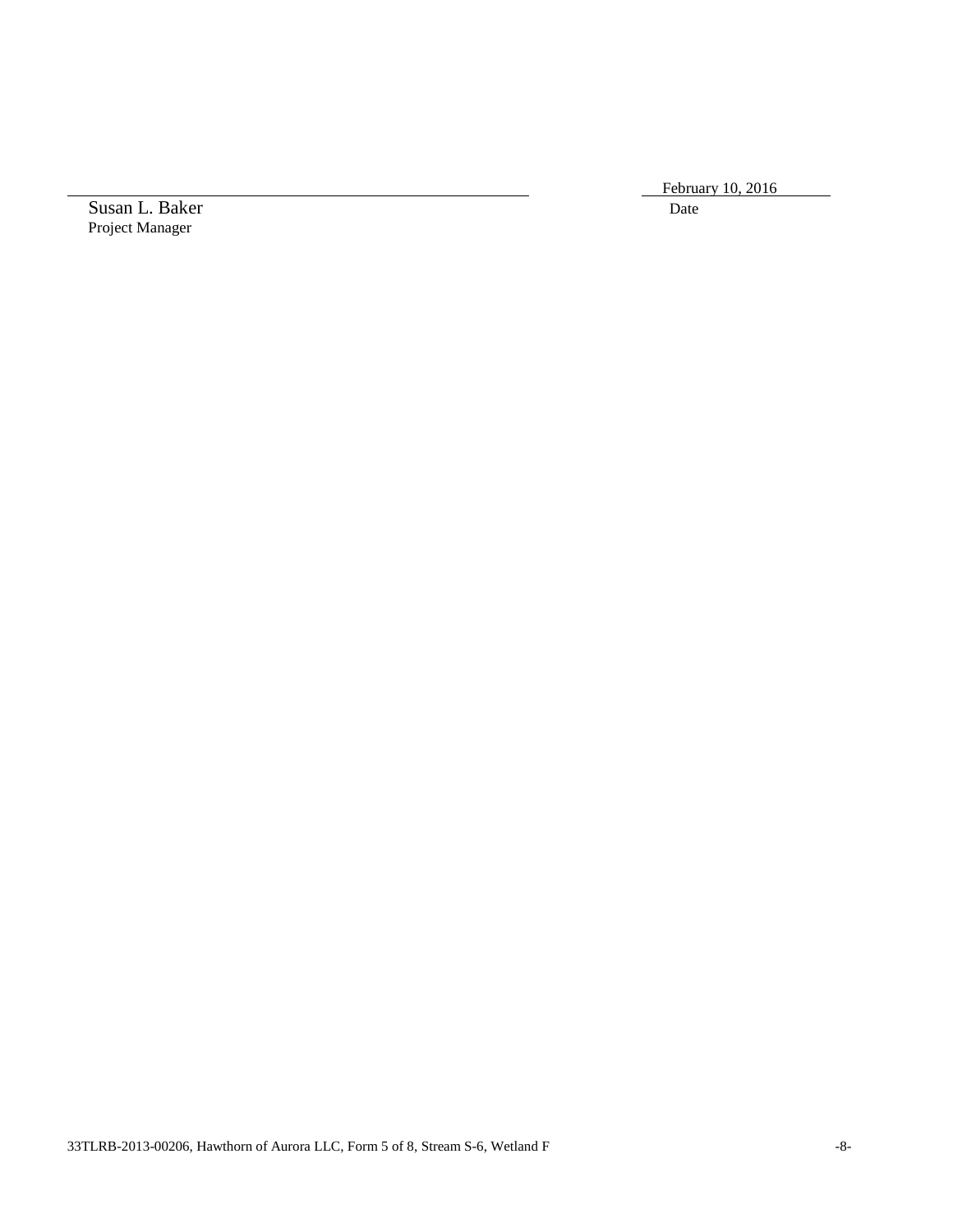#### **Islands APPROVED JURISDICTIONAL DETERMINATION FORM U.S. Army Corps of Engineers**

This form should be completed by following the instructions provided in Section IV of the JD Form Instructional Guidebook.

## **SECTION I: BACKGROUND INFORMATION**

- **A. REPORT COMPLETION DATE FOR APPROVED JURISDICTIONAL DETERMINATION (JD): February 10, 2016**
- **B. DISTRICT OFFICE, FILE NAME, AND NUMBER:** LRB-2013-00206, Hawthorn of Aurora LLC, Form 6 of 8, Stream S-12, Wetland B

### **C. PROJECT LOCATION AND BACKGROUND INFORMATION:**

State: Ohio County/parish/borough: Portage City: Aurora Center coordinates of site (lat/long in degree decimal format): Lat. 41.33622°, Long. -81.37972° Universal Transverse Mercator: 17

Name of nearest waterbody: Aurora Pond

Name of nearest Traditional Navigable Water (TNW) into which the aquatic resource flows: Aurora Pond Name of watershed or Hydrologic Unit Code (HUC): 04110002

- ⊽ Check if map/diagram of review area and/or potential jurisdictional areas is/are available upon request.
- Check if other sites (e.g., offsite mitigation sites, disposal sites, etc…) are associated with this action and are recorded on a different ⊽ JD form (Phase 5 Preliminary Jurisdictional Determination Dated 12 August 2015)

# **D. REVIEW PERFORMED FOR SITE EVALUATION (CHECK ALL THAT APPLY):**

- ⊽ Office (Desk) Determination. Date: January 7, 2016
- ⊽ Field Determination. Date(s): 22 April 2014, 25 April 2014, 28 April 2015

# **SECTION II: SUMMARY OF FINDINGS**

# **A. RHA SECTION 10 DETERMINATION OF JURISDICTION.**

There are no "*navigable waters of the U.S.*" within Rivers and Harbors Act (RHA) jurisdiction (as defined by 33 CFR part 329) in the review area. [*Required*]

- **IST** Waters subject to the ebb and flow of the tide.
- Waters are presently used, or have been used in the past, or may be susceptible for use to transport interstate or foreign commerce. Г Explain:

# **B. CWA SECTION 404 DETERMINATION OF JURISDICTION.**

There are "*waters of the U.S.*" within Clean Water Act (CWA) jurisdiction (as defined by 33 CFR part 328) in the review area. *[Required]*

- **1. Waters of the U.S.**
	- **a. Indicate presence of waters of U.S. in review area (check all that apply): [1](#page-40-0)**
- п TNWs, including territorial seas
- Wetlands adjacent to TNWs п
- П Relatively permanent waters<sup>[2](#page-40-1)</sup> (RPWs) that flow directly or indirectly into TNWs
- $\overline{\mathbf{v}}$ Non-RPWs that flow directly or indirectly into TNWs
- Wetlands directly abutting RPWs that flow directly or indirectly into TNWs п
- п Wetlands adjacent to but not directly abutting RPWs that flow directly or indirectly into TNWs
- ⊽ Wetlands adjacent to non-RPWs that flow directly or indirectly into TNWs
- в Impoundments of jurisdictional waters
- Isolated (interstate or intrastate) waters, including isolated wetlands n.
	- **b. Identify (estimate) size of waters of the U.S. in the review area:** Non-wetland waters: 163.8 linear feet: 1 width (ft) and/or acres. Wetlands: Wetland B (0.199 acre)
	- **c. Limits (boundaries) of jurisdiction** based on: 1987 Delineation Manual
	- Elevation of established OHWM (if known): Unknown
- **2. Non-regulated waters/wetlands (check if applicable):[3](#page-40-2)**

Potentially jurisdictional waters and/or wetlands were assessed within the review area and determined to be not jurisdictional.  $\sim$ Explain:

#### 33TLRB-2013-00206, Hawthorn of Aurora LLC, Form 6 of 8, Stream S-12, Wetland B

<span id="page-40-0"></span><sup>&</sup>lt;sup>1</sup> Boxes checked below shall be supported by completing the appropriate sections in Section III below.

<span id="page-40-2"></span><span id="page-40-1"></span><sup>&</sup>lt;sup>2</sup> For purposes of this form, an RPW is defined as a tributary that is not a TNW and that typically flows year-round or has continuous flow at least "seasonally" (e.g., typically 3 months). <sup>3</sup> Supporting documentation is presented in Section III.F.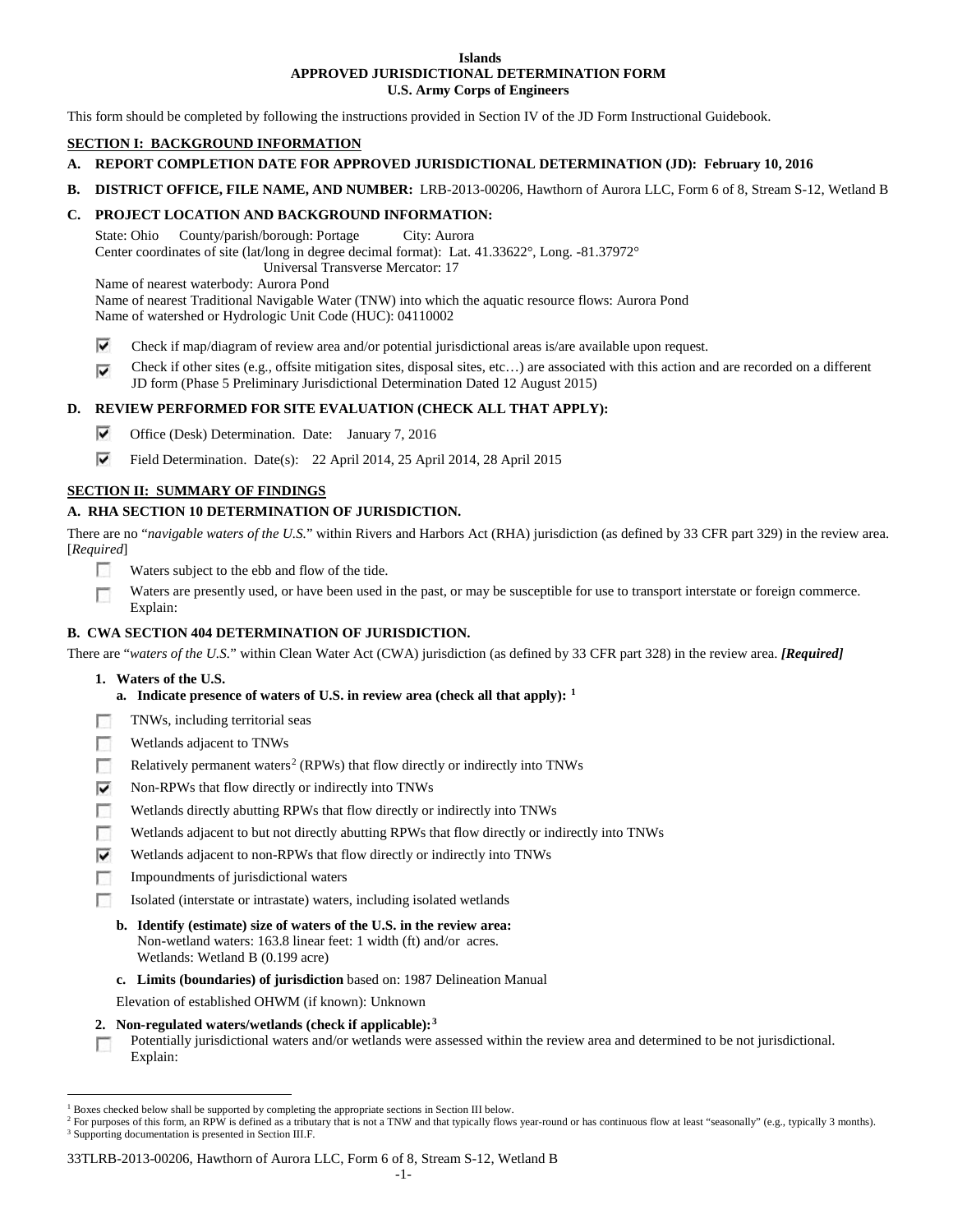### **SECTION III: CWA ANALYSIS**

### **A. TNWs AND WETLANDS ADJACENT TO TNWs**

**The agencies will assert jurisdiction over TNWs and wetlands adjacent to TNWs. If the aquatic resource is a TNW, complete Section III.A.1 and Section III.D.1. only; if the aquatic resource is a wetland adjacent to a TNW, complete Sections III.A.1 and 2 and Section III.D.1.; otherwise, see Section III.B below**.

## **1. TNW**

Identify TNW: Summarize rationale supporting determination:

**2. Wetland adjacent to TNW**

Summarize rationale supporting conclusion that wetland is "adjacent":

## **B. CHARACTERISTICS OF TRIBUTARY (THAT IS NOT A TNW) AND ITS ADJACENT WETLANDS (IF ANY):**

**This section summarizes information regarding characteristics of the tributary and its adjacent wetlands, if any, and it helps determine whether or not the standards for jurisdiction established under Rapanos have been met.** 

**The agencies will assert jurisdiction over non-navigable tributaries of TNWs where the tributaries are "relatively permanent waters" (RPWs), i.e. tributaries that typically flow year-round or have continuous flow at least seasonally (e.g., typically 3 months). A wetland that directly abuts an RPW is also jurisdictional. If the aquatic resource is not a TNW, but has year-round (perennial) flow, skip to Section III.D.2. If the aquatic resource is a wetland directly abutting a tributary with perennial flow, skip to Section III.D.4.**

**A wetland that is adjacent to but that does not directly abut an RPW requires a significant nexus evaluation. Corps districts and EPA regions will include in the record any available information that documents the existence of a significant nexus between a relatively permanent tributary that is not perennial (and its adjacent wetlands if any) and a traditional navigable water, even though a significant nexus finding is not required as a matter of law.**

**If the waterbody[4](#page-41-0) is not an RPW, or a wetland directly abutting an RPW, a JD will require additional data to determine if the waterbody has a significant nexus with a TNW. If the tributary has adjacent wetlands, the significant nexus evaluation must consider the tributary in combination with all of its adjacent wetlands. This significant nexus evaluation that combines, for analytical purposes, the tributary and all of its adjacent wetlands is used whether the review area identified in the JD request is the tributary, or its adjacent wetlands, or both. If the JD covers a tributary with adjacent wetlands, complete Section III.B.1 for the tributary, Section III.B.2 for any onsite wetlands, and Section III.B.3 for all wetlands adjacent to that tributary, both onsite and offsite. The determination whether a significant nexus exists is determined in Section III.C below.**

**1. Characteristics of non-TNWs that flow directly or indirectly into TNW**

## **(i) General Area Conditions:**

Watershed size: 809 square miles (Cuyahoga River Watershed) Drainage area: Less than 1 square mile

Average annual rainfall: 41.85 inches Average annual snowfall: 61.6 inches

#### **(ii) Physical Characteristics:**

- (a) Relationship with TNW:
	- Tributary flows directly into TNW.
	- $\triangledown$  Tributary flows through 2 tributaries before entering TNW.

Project waters are 1 (or less) river miles from TNW. Project waters are 1 (or less) river miles from RPW. Project waters are 1 (or less) aerial (straight) miles from TNW. Project waters are 1 (or less) aerial (straight) miles from RPW. Project waters cross or serve as state boundaries. Explain: No

Identify flow route to TNW[5:](#page-41-1) Stream S-12 flows north into an open roadside ditch which turns west flows for about 750 feet and then discharges into Aurora Pond.

Tributary stream order, if known: 1

(b) General Tributary Characteristics (check all that apply):

**Tributary** is:  $\overline{\mathbf{v}}$  Natural

- Artificial (man-made). Explain:
- Manipulated (man-altered). Explain: Stream 12 is culverted at Aurora Lake Road.

#### 33TLRB-2013-00206, Hawthorn of Aurora LLC, Form 6 of 8, Stream S-12, Wetland B

<span id="page-41-1"></span><span id="page-41-0"></span> $4$  Note that the Instructional Guidebook contains additional information regarding swales, ditches, washes, and erosional features generally and in the arid West. <sup>5</sup> Flow route can be described by identifying, e.g., tributary a, which flows through the review area, to flow into tributary b, which then flows into TNW.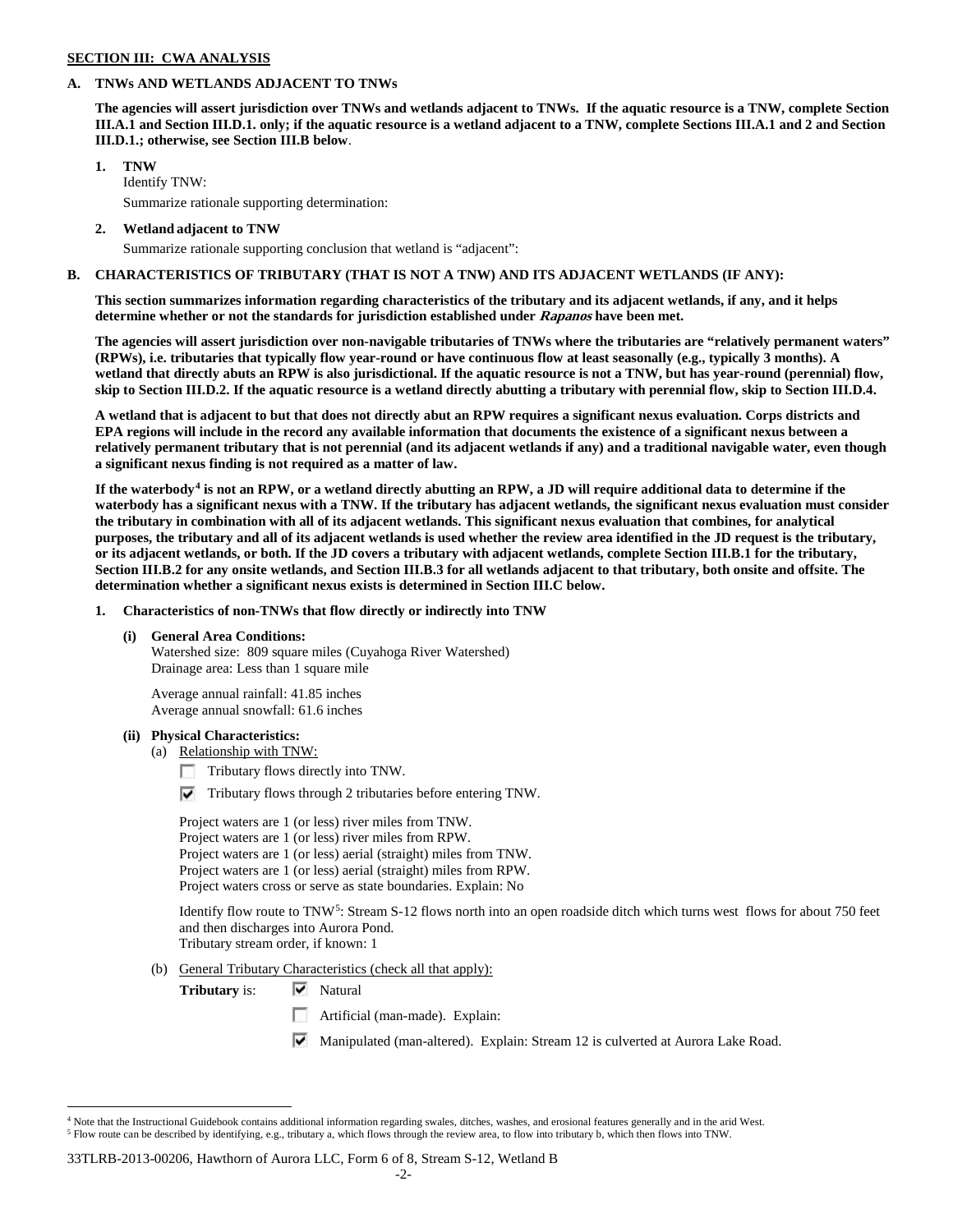|                                |             | Average width: 1 feet<br>Average depth: 1 feet<br>Average side slopes: 3:1                                                                                                                                                                                        | <b>Tributary</b> properties with respect to top of bank (estimate):                                                                                                                                          |                                                                   |                                                                                                                                                                                                         |
|--------------------------------|-------------|-------------------------------------------------------------------------------------------------------------------------------------------------------------------------------------------------------------------------------------------------------------------|--------------------------------------------------------------------------------------------------------------------------------------------------------------------------------------------------------------|-------------------------------------------------------------------|---------------------------------------------------------------------------------------------------------------------------------------------------------------------------------------------------------|
|                                |             |                                                                                                                                                                                                                                                                   | Primary tributary substrate composition (check all that apply):                                                                                                                                              |                                                                   |                                                                                                                                                                                                         |
|                                | ⊽           | Silts                                                                                                                                                                                                                                                             | է<br>Sands                                                                                                                                                                                                   |                                                                   | Concrete                                                                                                                                                                                                |
|                                |             | Cobbles                                                                                                                                                                                                                                                           | Gravel                                                                                                                                                                                                       |                                                                   | Muck                                                                                                                                                                                                    |
|                                |             | Bedrock                                                                                                                                                                                                                                                           | n<br>Vegetation. Type/% cover:                                                                                                                                                                               |                                                                   |                                                                                                                                                                                                         |
|                                | ⋉           | Other. Explain: Leaves/detritus                                                                                                                                                                                                                                   |                                                                                                                                                                                                              |                                                                   |                                                                                                                                                                                                         |
|                                |             | Tributary geometry: Relatively Straight                                                                                                                                                                                                                           | Presence of run/riffle/pool complexes. Explain: None observed<br>Tributary gradient (approximate average slope): Less than 2%                                                                                |                                                                   | Tributary condition/stability [e.g., highly eroding, sloughing banks]. Explain: Tributary appeared stable                                                                                               |
| periods of overland sheetflow. | $(c)$ Flow: | Tributary provides for: Ephemeral Flow                                                                                                                                                                                                                            | Estimate average number of flow events in review area/year: 11-20                                                                                                                                            |                                                                   | Describe flow regime: Tributary flows ephemerally during and after rain events, during periods of snowmelt, and during                                                                                  |
|                                |             |                                                                                                                                                                                                                                                                   | Other information on duration and volume: Unknown                                                                                                                                                            |                                                                   |                                                                                                                                                                                                         |
| roadside ditch.                |             |                                                                                                                                                                                                                                                                   |                                                                                                                                                                                                              |                                                                   | Surface flow is: Confined Characteristics: Surface flow is confined to a defined bed and banks through the tributary and the                                                                            |
|                                |             | $\Box$ Dye (or other) test performed:                                                                                                                                                                                                                             | Subsurface flow: Unknown Explain findings: Unknown                                                                                                                                                           |                                                                   |                                                                                                                                                                                                         |
|                                |             | Tributary has (check all that apply):<br>$\triangleright$ Bed and banks<br><b>COLLEGE</b><br>$\triangleright$ changes in the character of soil<br>shelving<br>sediment deposition<br>water staining<br>other (list):<br>Discontinuous OHWM. <sup>7</sup> Explain: | $\triangleright$ OHWM <sup>6</sup> (check all indicators that apply):<br>clear, natural line impressed on the bank $\Box$<br>vegetation matted down, bent, or absent<br>leaf litter disturbed or washed away | the presence of wrack line<br>sediment sorting<br>⊽<br>V<br>scour | the presence of litter and debris<br>$\Box$ destruction of terrestrial vegetation<br>multiple observed or predicted flow events<br>abrupt change in plant community                                     |
|                                | $\Box$      | High Tide Line indicated by:<br>H<br>tidal gauges<br>other (list):                                                                                                                                                                                                | oil or scum line along shore objects<br>fine shell or debris deposits (foreshore)<br>physical markings/characteristics                                                                                       | survey to available datum;<br>physical markings;<br>$\sim$        | If factors other than the OHWM were used to determine lateral extent of CWA jurisdiction (check all that apply):<br>Mean High Water Mark indicated by:<br>vegetation lines/changes in vegetation types. |
|                                |             | (iii) Chemical Characteristics:                                                                                                                                                                                                                                   |                                                                                                                                                                                                              |                                                                   | Characterize tributary (e.g., water color is clear, discolored, oily film; water quality; general watershed characteristics, etc.).                                                                     |

Explain: Tributary was flowing during site visit and water appeared clear. The stream and receving TNW are part of the Tinkers Creek Watershed, a subwatershed of the Cuyahoga River. "The Tinkers Creek watershed has experienced a high rate of population growth and development expansion. This trend has become particularly apparent in the last twenty years, largely due to the outward migration of people from the traditional urban population centers in the region. One result of this development and growth has been the destruction and degradation of natural areas within the watershed, as land is developed with little regard to the long-

<span id="page-42-0"></span> <sup>6</sup> <sup>6</sup>A natural or man-made discontinuity in the OHWM does not necessarily sever jurisdiction (e.g., where the stream temporarily flows underground, or where the OHWM has been removed by development or agricultural practices). Where there is a break in the OHWM that is unrelated to the waterbody's flow regime (e.g., flow over a rock outcrop or through a culvert), the agencies will look for indicators of flow above and below the break. 7 Ibid.

<span id="page-42-1"></span><sup>33</sup>TLRB-2013-00206, Hawthorn of Aurora LLC, Form 6 of 8, Stream S-12, Wetland B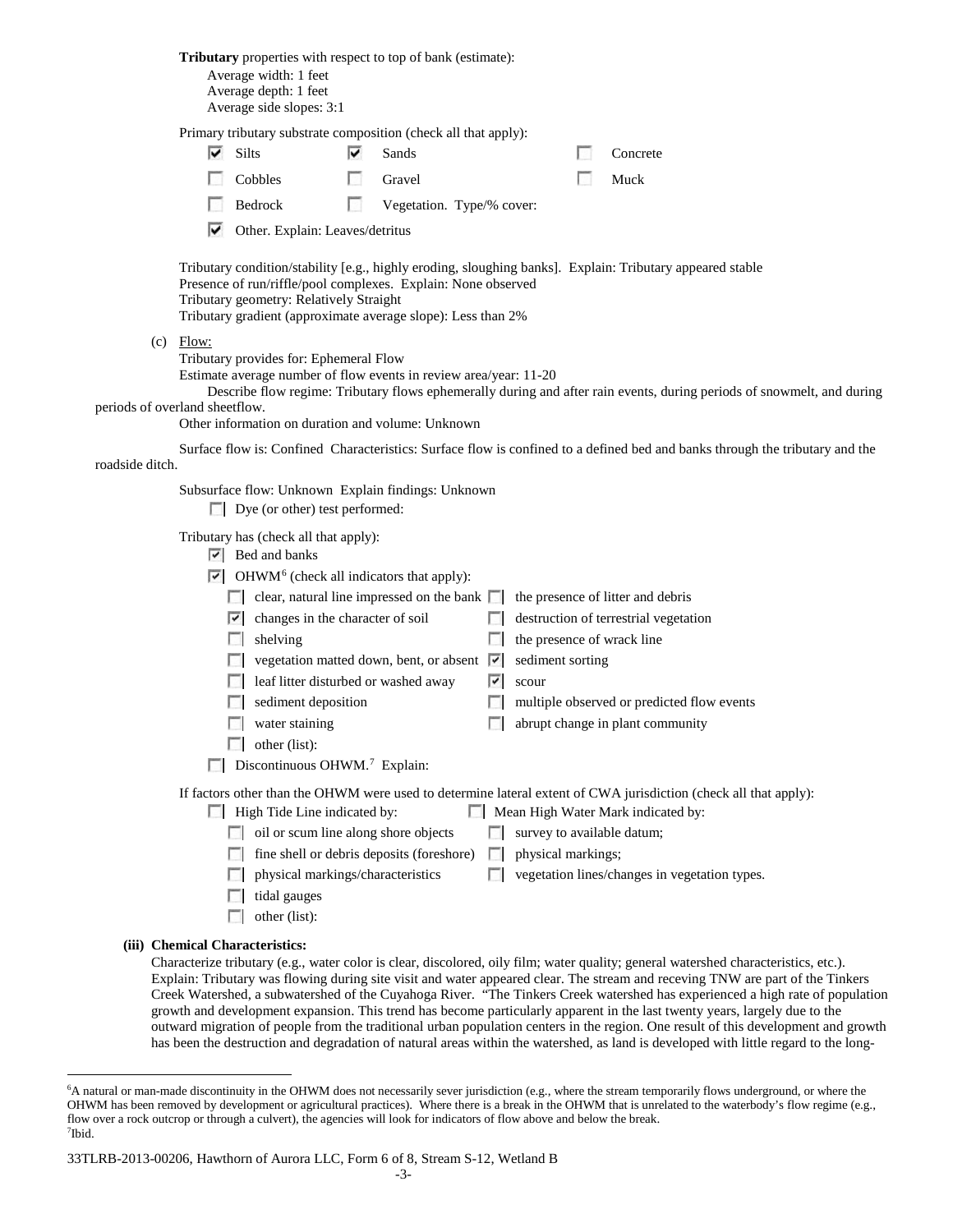term consequences and detrimental impacts that are taking place. Degradation of the watershed and water resources is generally not the result of any single activity taking place on or near water bodies. Instead it is more often related to the cumulative result of many individual activities and impacts throughout an entire natural drainage area, or watershed" (Source: Tinkers Creek Land Conservancy, 2005). The Tinkers Creek Watershed has known impairments including low in-stream dissolved oygen, toxicity, sedimentation, habitat degradation, and bacteria (Tinkers Creek Watershed Partner, 2009). The Cuyahoga River Watershed has impairments including increasing urbanization bringing impervious surfaces, construction at headwaters reducing stream function, increased erosion, sediment which impairs aquatic life and widens flood areas, habitat loss, and loss of wetlands (Cuyahoga River Community Planning Organization).

Identify specific pollutants, if known: Stream S-12 received road runoff which includes winter road sand and salt.

# **(iv) Biological Characteristics. Channel supports (check all that apply):**

- Riparian corridor. Characteristics (type, average width): Stream S-12 has a mixed forested, schrub-shrub, and emergent riparian width ranging from 0-500 feet.
- Wetland fringe. Characteristics: Wetland B directly abuts Stream S-12.

# $\overline{\triangledown}$  Habitat for:

- Federally Listed species. Explain findings:
- Fish/spawn areas. Explain findings:
- Other environmentally-sensitive species. Explain findings:
- Aquatic/wildlife diversity. Explain findings: Stream S-12 provides habitat for aquatic flora and fauna.

#### **2. Characteristics of wetlands adjacent to non-TNW that flow directly or indirectly into TNW**

#### **(i) Physical Characteristics:**

- (a) General Wetland Characteristics:
	- Properties:

Wetland size: Wetland B (0.199) Wetland type. Explain: Wetland B (PEM/PSS) Wetland quality. Explain: Wetland B is of moderate quality (scored using Ohio Rapid Assessment Method). Project wetlands cross or serve as state boundaries. Explain: No

(b) General Flow Relationship with Non-TNW:

Flow is: Ephemeral Flow Explain: Wetlands B flows during and after precipitation, during snowmelt, and during periods of overland sheet flow to the TNW.

Surface flow is: Confined

Characteristics: Wetland B abuts and drains downslope north into Stream S-12 confined to the area in which the wetland abuts the stream.

Subsurface flow: Unknown Explain findings: Unknown

Dye (or other) test performed:

- (c) Wetland Adjacency Determination with Non-TNW:
	- $\triangledown$  Directly abutting
	- $\Box$  Not directly abutting
		- Discrete wetland hydrologic connection. Explain:
		- **The Contract of the Contract of the Contract of the Contract of the Contract of the Contract of the Contract of the Contract of the Contract of the Contract of the Contract of the Contract of the Contract of the Contract** Ecological connection. Explain:
		- Separated by berm/barrier. Explain:
- (d) Proximity (Relationship) to TNW

Project wetlands are 1 (or less) river miles from TNW. Project waters are 1 (or less) aerial (straight) miles from TNW.

Flow is from: Wetland to Navigable Waters

Estimate approximate location of wetland as within the 100 - 500-year floodplain.

**(ii) Chemical Characteristics:**

Characterize wetland system (e.g., water color is clear, brown, oil film on surface; water quality; general watershed characteristics; etc.). Explain: No standing water observed in wetlands at time of visit. See IIB1iii for watershed description. Identify specific pollutants, if known: Unknown

#### **(iii) Biological Characteristics. Wetland supports (check all that apply):**

- Riparian buffer. Characteristics (type, average width): Wetland B has a riparian buffer of generally scrub-shrub and forested vegetation ranging up to 150-500+ feet in width.
- Vegetation type/percent cover. Explain: 100% emergent and/or scrub-shrub
- $\overline{\triangledown}$  Habitat for:
	- Federally Listed species. Explain findings: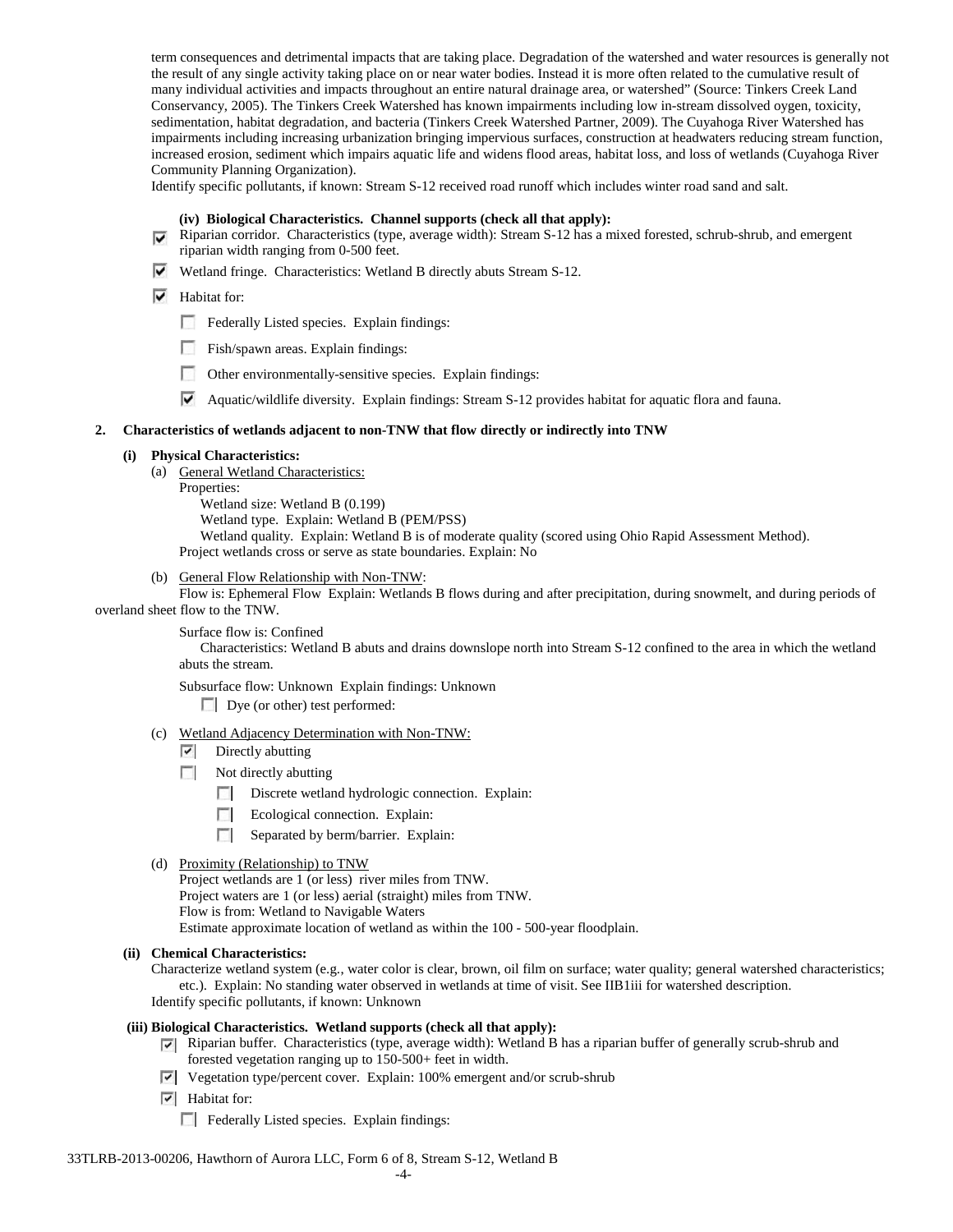Fish/spawn areas. Explain findings:

- $\Box$  Other environmentally-sensitive species. Explain findings:
- Aquatic/wildlife diversity. Explain findings: Wetland provides habitat for aquatic flora and fauna.

# **3. Characteristics of all wetlands adjacent to the tributary (if any)**

All wetland(s) being considered in the cumulative analysis: 2 Approximately (0.199) acres in total are being considered in the cumulative analysis.

For each wetland, specify the following:

| Directly abuts? $(Y/N)$ | Size (in acres) | Directly abuts? $(Y/N)$ | Size (in acres) |
|-------------------------|-----------------|-------------------------|-----------------|
| Wetland B Y             | 0.199           |                         |                 |

Summarize overall biological, chemical and physical functions being performed: The wetland provides the following functions and services: hydrologic flux and storage including floodwater and runoff attenuation and release; sediment and nutrient transport and retention; pollutant attenuation and release; biogeochemical cycling and storage; stream channel stability via serving as a natural buffer; biological productivity of micro/macro flora and fauna, decomposition, and community structure; and wildlife support including providing habitat.

## **C. SIGNIFICANT NEXUS DETERMINATION**

**A significant nexus analysis will assess the flow characteristics and functions of the tributary itself and the functions performed by any wetlands adjacent to the tributary to determine if they significantly affect the chemical, physical, and biological integrity of a TNW. For each of the following situations, a significant nexus exists if the tributary, in combination with all of its adjacent wetlands, has more than a speculative or insubstantial effect on the chemical, physical and/or biological integrity of a TNW. Considerations when evaluating significant nexus include, but are not limited to the volume, duration, and frequency of the flow of water in the tributary and its proximity to a TNW, and the functions performed by the tributary and all its adjacent wetlands. It is not appropriate to determine significant nexus based solely on any specific threshold of distance (e.g. between a tributary and its adjacent wetland or between a tributary and the TNW). Similarly, the fact an adjacent wetland lies within or outside of a floodplain is not solely determinative of significant nexus.** 

**Draw connections between the features documented and the effects on the TNW, as identified in the** *Rapanos* **Guidance and discussed in the Instructional Guidebook. Factors to consider include, for example:**

• Does the tributary, in combination with its adjacent wetlands (if any), have the capacity to carry pollutants or flood waters to TNWs, or to reduce the amount of pollutants or flood waters reaching a TNW?

**Does the tributary, in combination with its adjacent wetlands (if any), provide habitat and lifecycle support functions for fish and other species, such as feeding, nesting, spawning, or rearing young for species that are present in the TNW?** 

- Does the tributary, in combination with its adjacent wetlands (if any), have the capacity to transfer nutrients and organic carbon that support downstream foodwebs?
- Does the tributary, in combination with its adjacent wetlands (if any), have other relationships to the physical, chemical, or biological integrity of the TNW?

#### *Note: the above list of considerations is not inclusive and other functions observed or known to occur should be documented below:*

- **1. Significant nexus findings for non-RPW that has no adjacent wetlands and flows directly or indirectly into TNWs.** Explain findings of presence or absence of significant nexus below, based on the tributary itself, then go to Section III.D:
- **2. Significant nexus findings for non-RPW and its adjacent wetlands, where the non-RPW flows directly or indirectly into TNWs.**  Explain findings of presence or absence of significant nexus below, based on the tributary in combination with all of its adjacent wetlands, then go to Section III.D:

Wetland B directly abuts and is within the the floodplain Stream S-12. A hydrologic surface connection is visible and traceable between the Stream S-12 and Wetland B. The stream and its adjacent wetland have hydrologic connectivity to Aurora Pond, thereby providing a significant nexus between the stream and its adjacent wetland and the downstream TNW. Stream S-12 flows north downslope into Wetland a roadside ditch which outlets directly into Aurora Pond, a TNW. S-12 has a traceable surface hydrologic connection to Aurora Pond. Stream S-12 and its adjacent wetland, are in close proximity to Aurora Pond (less than 800 linear feet).

Hydrologic connectivity refers to the flow that transports organic matter and nutrients, energy, and aquatic organisms throughout the system (Freeman et al., 2006). Stream S-12 influences the chemistry and physical conditions of the downstream TNW through its hydrologic input, storage, and transport of sediments and energy. Rainfall, snowmelt, and stormwater runoff within the drainage area of Stream S-12 provides hydrology to the downstream receiving waters. The stream contributes to the chemical and physical make-up of Aurora Pond through its ability to convey sediments, chemicals, nutrients, and contaminants downstream to Aurora Pond.

Wetland B directly affects the nature of the water entering Stream S-12 and its downstream receiving waters, both in quantity and chemical/physical attributes. This occurs through the reduction of runoff rates of water received by Stream S-12 resulting from attenuation and storage of floodwaters; capture of water through evapotranspiration; storage of runoff; and filtering and/or storage of nutrients, chemicals, and sediments contained in rainfall, runoff, or other hydrologic inputs. Ultimately, this affects the downstream TNW, Aurora Pond, as the wetland alters the amount of flow reaching the TNW and furthermore, any additional matter such as nutrients, chemicals, sediments, and pollutants carried in that flow.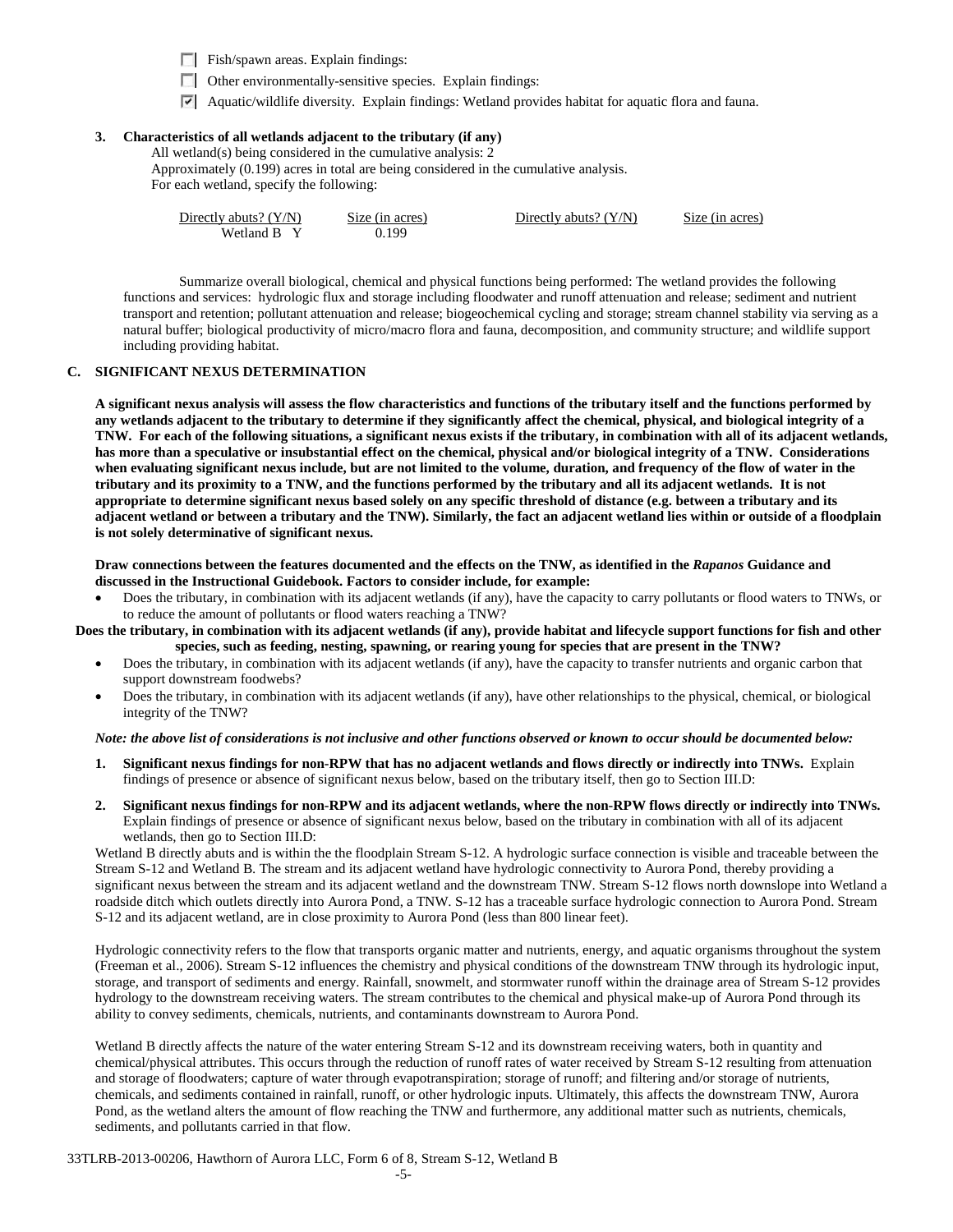The Cuyahoga River Watershed, in which Aurora Pond is located, has impairments including increasing urbanization bringing impervious surfaces, construction at headwaters reducing stream function, increased erosion, sediment which impairs aquatic life and widens flood areas, habitat loss, and loss of wetlands (Cuyahoga River Community Planning Organization). In its current natural state, Stream S-12 is maintaining stream functions that affect the downstream TNW and is not contributing to the urbanization, increasing impervious surfaces, and erosion that contribute to downstream impairments therefor it is aiding in reducing known watershed impairments. A great deal of the surrounding land use around Aurora Pond and its tributaries include development (residential commercial, industrial, roadways, etc.) and residential development is currently occurring and is proposed within the areas adjacent to Stream S-12 and Wetland B. The unaltered Stream S-12 and its adjacent wetland, which receive the majority of their hydrologic input via precipitation and runoff from relatively undeveloped forested land, are aiding in preventing further water quality impairments by providing Aurora Pond with a relatively clean water source free of the typical human-development-related contaminants (nutrients, stormwater, sediment, road salt, lawn fertilizers, etc.) impairing the watershed. Additionally, maintenance of Stream S-12 and its adjacent wetland also accomplishes numerous priorities set forth by the Tinkers Creek Watershed Land Conservation Priority Plan including protecting water quality, maximizing the recharge of streams, and protecting aquatic habitats (Tinkers Creek Lake Conservancy, 2005).

According to the USEPA (2015), "scientific literature unequivocally demonstrates that streams, individually or cumulatively, exert a strong influence on the integrity of downstream waters" and that "all tributary streams, including perennial, intermittent, and ephemeral streams, are physically, chemically, and biologically connected to downstream" waters. Due to the physical, biological, and chemical connectivity of Stream S-12 and its adjacent wetland as described above, it has been determined that Stream S-12 and its adjacent wetland have a significant nexus with the downstream TNW, Aurora Pond as the functions and services provided by the stream provides more than a speculative effect on the physical integrity of Aurora Pond.

**3. Significant nexus findings for wetlands adjacent to an RPW but that do not directly abut the RPW.** Explain findings of presence or absence of significant nexus below, based on the tributary in combination with all of its adjacent wetlands, then go to Section III.D:

# **D. DETERMINATIONS OF JURISDICTIONAL FINDINGS. THE SUBJECT WATERS/WETLANDS ARE (CHECK ALL THAT APPLY):**

- **1. TNWs and Adjacent Wetlands.** Check all that apply and provide size estimates in review area:
	- **TNWs:** linear feet width (ft), Or, acres.
	- **Wetlands adjacent to TNWs: acres.**

## **2. RPWs that flow directly or indirectly into TNWs.**

- Tributaries of TNWs where tributaries typically flow year-round are jurisdictional. Provide data and rationale indicating that tributary is perennial: .
- Tributaries of TNW where tributaries have continuous flow "seasonally" (e.g., typically three months each year) are jurisdictional.  $\sim$ Data supporting this conclusion is provided at Section III.B. Provide rationale indicating that tributary flows seasonally: .

Provide estimates for jurisdictional waters in the review area (check all that apply):

- $\Box$  Tributary waters: linear feet width (ft).
- **Other non-wetland waters: acres.** 
	- Identify type(s) of waters:

#### **3. Non-RPWs[8](#page-45-0) that flow directly or indirectly into TNWs.**

Waterbody that is not a TNW or an RPW, but flows directly or indirectly into a TNW, and it has a significant nexus with a TNW is jurisdictional. Data supporting this conclusion is provided at Section III.C.

Provide estimates for jurisdictional waters within the review area (check all that apply):

- $\triangledown$  Tributary waters: 163.8 linear feet 1 width (ft).
- **Other non-wetland waters: acres.** 
	- Identify type(s) of waters:

# **4. Wetlands directly abutting an RPW that flow directly or indirectly into TNWs.**

Wetlands directly abut RPW and thus are jurisdictional as adjacent wetlands.

- Wetlands directly abutting an RPW where tributaries typically flow year-round. Provide data and rationale  $\Box$ indicating that tributary is perennial in Section III.D.2, above. Provide rationale indicating that wetland is directly abutting an RPW:
- Wetlands directly abutting an RPW where tributaries typically flow "seasonally." Provide data indicating that tributary is seasonal in Section III.B and rationale in Section III.D.2, above. Provide rationale indicating that wetland is directly abutting an RPW:

Provide acreage estimates for jurisdictional wetlands in the review area: acres.

## **5. Wetlands adjacent to but not directly abutting an RPW that flow directly or indirectly into TNWs.**

<span id="page-45-0"></span> $\frac{1}{8}$ See Footnote # 3.

<sup>33</sup>TLRB-2013-00206, Hawthorn of Aurora LLC, Form 6 of 8, Stream S-12, Wetland B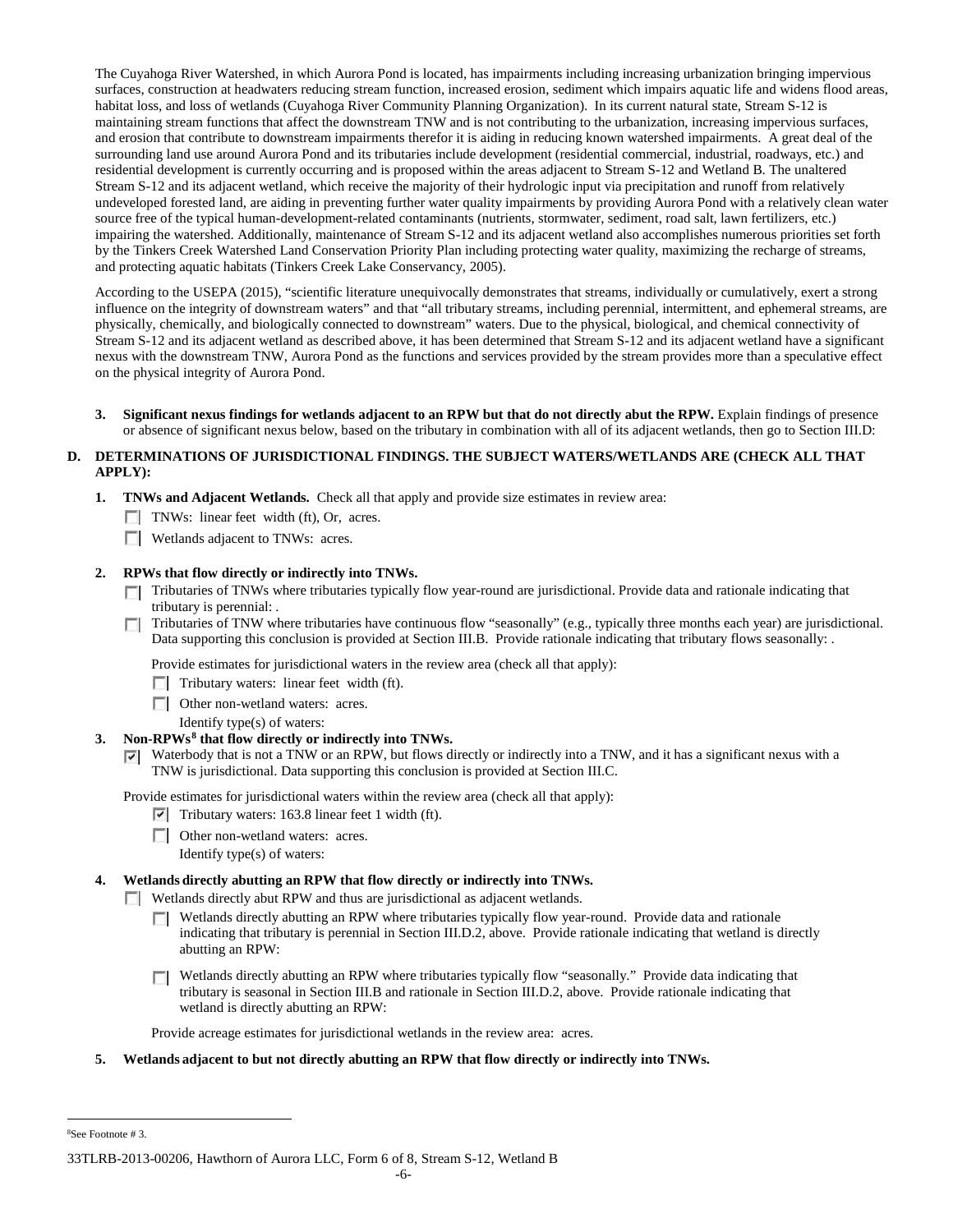$\Box$  Wetlands that do not directly abut an RPW, but when considered in combination with the tributary to which they are adjacent and with similarly situated adjacent wetlands, have a significant nexus with a TNW are jurisidictional. Data supporting this conclusion is provided at Section III.C.

Provide acreage estimates for jurisdictional wetlands in the review area: acres.

## **6. Wetlands adjacent to non-RPWs that flow directly or indirectly into TNWs.**

Wetlands adjacent to such waters, and have when considered in combination with the tributary to which they are adjacent and with similarly situated adjacent wetlands, have a significant nexus with a TNW are jurisdictional. Data supporting this conclusion is provided at Section III.C.

Provide estimates for jurisdictional wetlands in the review area: Wetland B (0.199 acre)

## **7. Impoundments of jurisdictional waters. [9](#page-46-0)**

- As a general rule, the impoundment of a jurisdictional tributary remains jurisdictional.
- Demonstrate that impoundment was created from "waters of the U.S.," or
- Demonstrate that water meets the criteria for one of the categories presented above (1-6), or m.
- $\sim$ Demonstrate that water is isolated with a nexus to commerce (see E below).

#### **E. ISOLATED [INTERSTATE OR INTRA-STATE] WATERS, INCLUDING ISOLATED WETLANDS, THE USE, DEGRADATION OR DESTRUCTION OF WHICH COULD AFFECT INTERSTATE COMMERCE, INCLUDING ANY SUCH WATERS (CHECK ALL THAT APPLY):[10](#page-46-1)**

- which are or could be used by interstate or foreign travelers for recreational or other purposes.
- from which fish or shellfish are or could be taken and sold in interstate or foreign commerce.
- which are or could be used for industrial purposes by industries in interstate commerce.
- Interstate isolated waters. Explain:
- **C** Other factors. Explain:

#### **Identify water body and summarize rationale supporting determination:**

Provide estimates for jurisdictional waters in the review area (check all that apply):

- $\Box$  Tributary waters: linear feet width (ft).
- □ Other non-wetland waters: acres.
	- Identify type(s) of waters:
- п Wetlands: acres.

**F. NON-JURISDICTIONAL WATERS, INCLUDING WETLANDS (CHECK ALL THAT APPLY):**

If potential wetlands were assessed within the review area, these areas did not meet the criteria in the 1987 Corps of Engineers Wetland Delineation Manual and/or appropriate Regional Supplements.

T. Review area included isolated waters with no substantial nexus to interstate (or foreign) commerce.

T Prior to the Jan 2001 Supreme Court decision in "*SWANCC*," the review area would have been regulated based solely on the "Migratory Bird Rule" (MBR).

- г Waters do not meet the "Significant Nexus" standard, where such a finding is required for jurisdiction. Explain:
- г Other: (explain, if not covered above):

Provide acreage estimates for non-jurisdictional waters in the review area, where the sole potential basis of jurisdiction is the MBR factors (i.e., presence of migratory birds, presence of endangered species, use of water for irrigated agriculture), using best professional judgment (check all that apply):

- Non-wetland waters (i.e., rivers, streams): linear feet width (ft).
- Lakes/ponds: acres.

Other non-wetland waters: acres. List type of aquatic resource: .

п. Wetlands: acres.

Provide acreage estimates for non-jurisdictional waters in the review area that do not meet the "Significant Nexus" standard, where such a finding is required for jurisdiction (check all that apply):

- Non-wetland waters (i.e., rivers, streams): linear feet width (ft).
- л Lakes/ponds: acres.
- n. Other non-wetland waters: acres. List type of aquatic resource: .

<span id="page-46-0"></span><sup>&</sup>lt;sup>9</sup> To complete the analysis refer to the key in Section III.D.6 of the Instructional Guidebook.

<span id="page-46-1"></span><sup>&</sup>lt;sup>10</sup> Prior to asserting or declining CWA jurisdiction based solely on this category, Corps Districts will elevate the action to Corps and EPA HQ for review consistent with the process described in the Corps/EPA *Memorandum Regarding CWA Act Jurisdiction Following Rapanos.*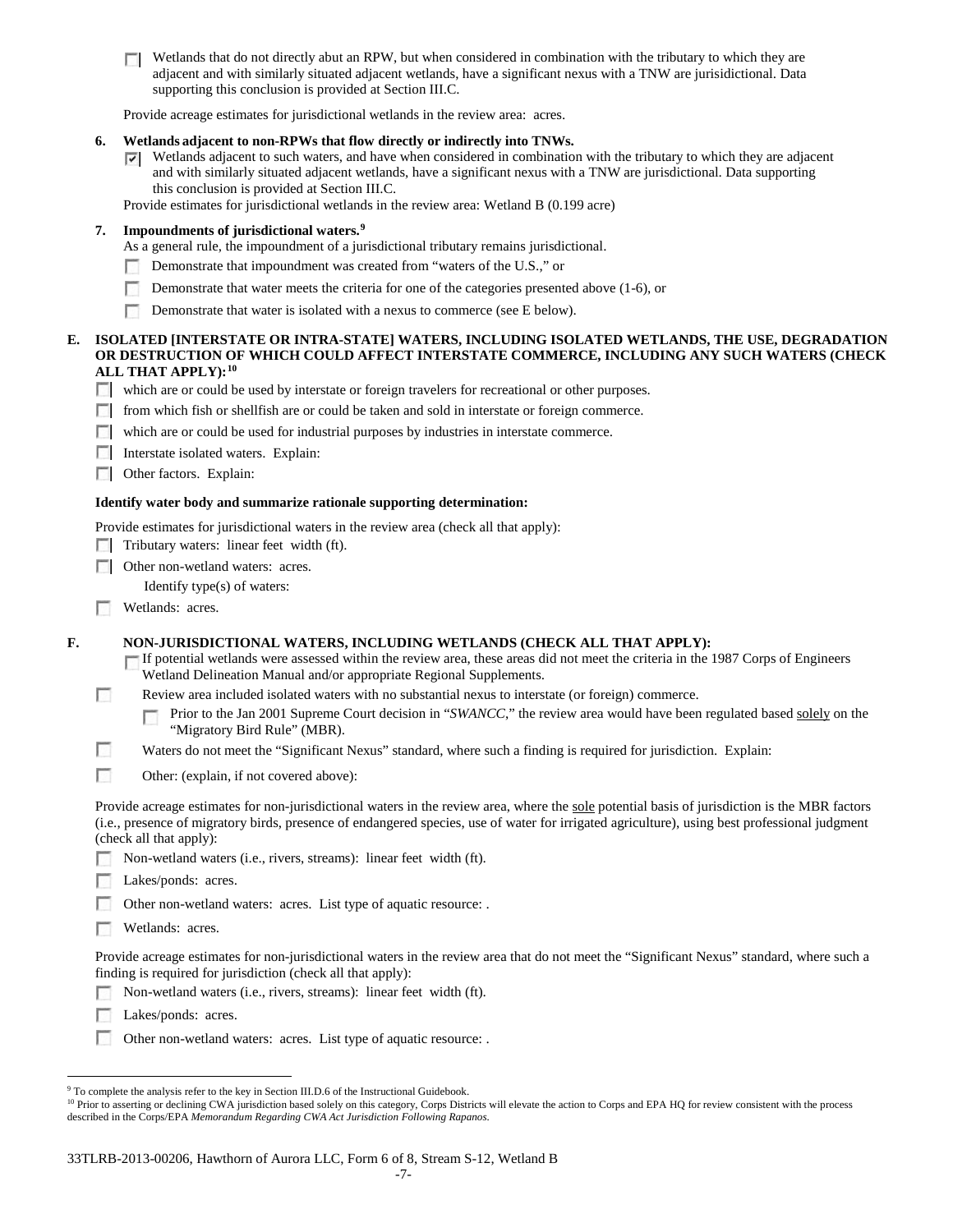# **SECTION IV: DATA SOURCES.**

|   | <b>A. SUPPORTING DATA. Data reviewed for JD (check all that apply -</b> checked items shall be included in case file and, where checked and                                                                                                    |  |  |  |  |  |
|---|------------------------------------------------------------------------------------------------------------------------------------------------------------------------------------------------------------------------------------------------|--|--|--|--|--|
|   | requested, appropriately reference sources below):                                                                                                                                                                                             |  |  |  |  |  |
| ⊽ | Maps, plans, plots or plat submitted by or on behalf of the applicant/consultant: Delineation Map and Location Map                                                                                                                             |  |  |  |  |  |
| ⊡ | Data sheets prepared/submitted by or on behalf of the applicant/consultant.                                                                                                                                                                    |  |  |  |  |  |
|   | $\triangledown$ Office concurs with data sheets/delineation report and subequest updates.                                                                                                                                                      |  |  |  |  |  |
|   | Office does not concur with data sheets/delineation report.                                                                                                                                                                                    |  |  |  |  |  |
|   | Data sheets prepared by the Corps:                                                                                                                                                                                                             |  |  |  |  |  |
|   | Corps navigable waters' study:                                                                                                                                                                                                                 |  |  |  |  |  |
| ⊽ | U.S. Geological Survey Hydrologic Atlas: USACE ORM NHD Datasets                                                                                                                                                                                |  |  |  |  |  |
|   | $ \nabla $ USGS NHD data.                                                                                                                                                                                                                      |  |  |  |  |  |
|   | $\triangledown$ USGS 8 and 12 digit HUC maps.                                                                                                                                                                                                  |  |  |  |  |  |
| ⊽ | U.S. Geological Survey map(s). Cite scale & quad name: 7.5 Minute Twinsburg & Aurora Quadrangles                                                                                                                                               |  |  |  |  |  |
| ⊽ | USDA Natural Resources Conservation Service Soil Survey. Citation: NRCS Web Soil Survey                                                                                                                                                        |  |  |  |  |  |
| ⊽ | National wetlands inventory map(s). Cite name: USACE ORM USFWS NWI Dataset                                                                                                                                                                     |  |  |  |  |  |
|   | State/Local wetland inventory map(s):                                                                                                                                                                                                          |  |  |  |  |  |
| ⊽ | FEMA/FIRM maps: USACE ORM FEMA Floodzone Dataset                                                                                                                                                                                               |  |  |  |  |  |
|   | 100-year Floodplain Elevation is: (National Geodectic Vertical Datum of 1929)                                                                                                                                                                  |  |  |  |  |  |
| ⊽ | Photographs: $\sqrt{\phantom{a}}$ Aerial (Name & Date): Google Earth (SEP2015, JUN2014, APR2012, OCT2011, DEC2009, MAY2010, JUN2009,<br>JUN2006), Bing Maps Aerial, Bing Maps Bird's Eye, Portage County Auditor Aerials (2011, 2010, 2006)    |  |  |  |  |  |
| п | Other (Name & Date): Photographs contained in 2010 Delineation Report and May 2015 Delineation Report<br>or $\overline{\mathbf{v}}$                                                                                                            |  |  |  |  |  |
| ⊽ | Update<br>Previous determination(s). File no. and date of response letter: LRB-2013-00206 12 August 2015 PJD (Phase 5 adjacent subject                                                                                                         |  |  |  |  |  |
|   | parcel), LRB-2004-00951 30 June 2008 (Aurora Pond TNW designation)                                                                                                                                                                             |  |  |  |  |  |
| п | Applicable/supporting case law:                                                                                                                                                                                                                |  |  |  |  |  |
|   | Applicable/supporting scientific literature:                                                                                                                                                                                                   |  |  |  |  |  |
|   | Other information (Citations/Sources for IIIB1iii and IIIC2):                                                                                                                                                                                  |  |  |  |  |  |
|   | Alexander, R.B., E.W. Boyer, R.A. Smith, G.E. Schwartz, and R.B. Moore, 2007. The Role of Headwater Streams in<br>1.                                                                                                                           |  |  |  |  |  |
|   | Downstream Water Quality. Journal of the American Water Resources Association 43.<br>Cuyahoga River Community Planning Organization. Tinkers Creek. http://cuyahogariver.org/tinker-s-creek-watershed.html<br>2.                               |  |  |  |  |  |
|   | Accessed 10 April 2015.                                                                                                                                                                                                                        |  |  |  |  |  |
|   | Freeman, M.C., C.M. Pringle, and C.R. Jackson. 2007. Hydrologic Connectivity and the Contribution of Stream Headwaters<br>3.                                                                                                                   |  |  |  |  |  |
|   | to Ecological Integrity at Regional Scales. Journal of the American Water Resources Association. 43:5-14.                                                                                                                                      |  |  |  |  |  |
|   | Meyer, J.L., D.L. Strayer, J.B. Wallace, S.L. Eggert, G.S. Helfman, and N.E. Leonard. 2007. The Contribution of Headwater<br>4.<br>Streams to Biodiversity in River Networks. Journal of the American Water Resources Association. 43: 86-103. |  |  |  |  |  |
|   | Tinkers Creek Land Conservancy. 2005. Tinkers Creek Watershed Plan: Tinkers Creek Watershed Land Conservation<br>5.                                                                                                                            |  |  |  |  |  |
|   | Priority Plan. http://www.tinkerscreekwatershed.org/TCLC_final_report.pdf Accessed 5 January 2016.                                                                                                                                             |  |  |  |  |  |
|   | Tinkers Creek Watershed Partners. 2009. Tinkers Creek Wateshed Action<br>6.<br>Plan. http://www.tinkerscreekwatershed.org/documents/Tinkers%20Creek%20WAP%20Final.pdf Accessed 5 January 2016.                                                 |  |  |  |  |  |
|   | Stream S-1 flows west directly into Aurora Pond, a TNW.                                                                                                                                                                                        |  |  |  |  |  |
|   | USEPA. 2013. Streams. http://water.epa.gov/type/rsl/streams.cfm. Accessed 6 February 2013.<br>7.                                                                                                                                               |  |  |  |  |  |
|   | 8.<br>USEPA. 2015. Connectivity of Streams and Wetlands to Downstream Waters: A Review and Synthesis of the Scientific                                                                                                                         |  |  |  |  |  |
|   | Evidence (Final Report). U.S. Environmental Protection Agency, Washington, DC, EPA/600/R-14/475F.                                                                                                                                              |  |  |  |  |  |

# **B. ADDITIONAL COMMENTS TO SUPPORT JD:**

Susan L. Baker Date Project Manager

February 10, 2016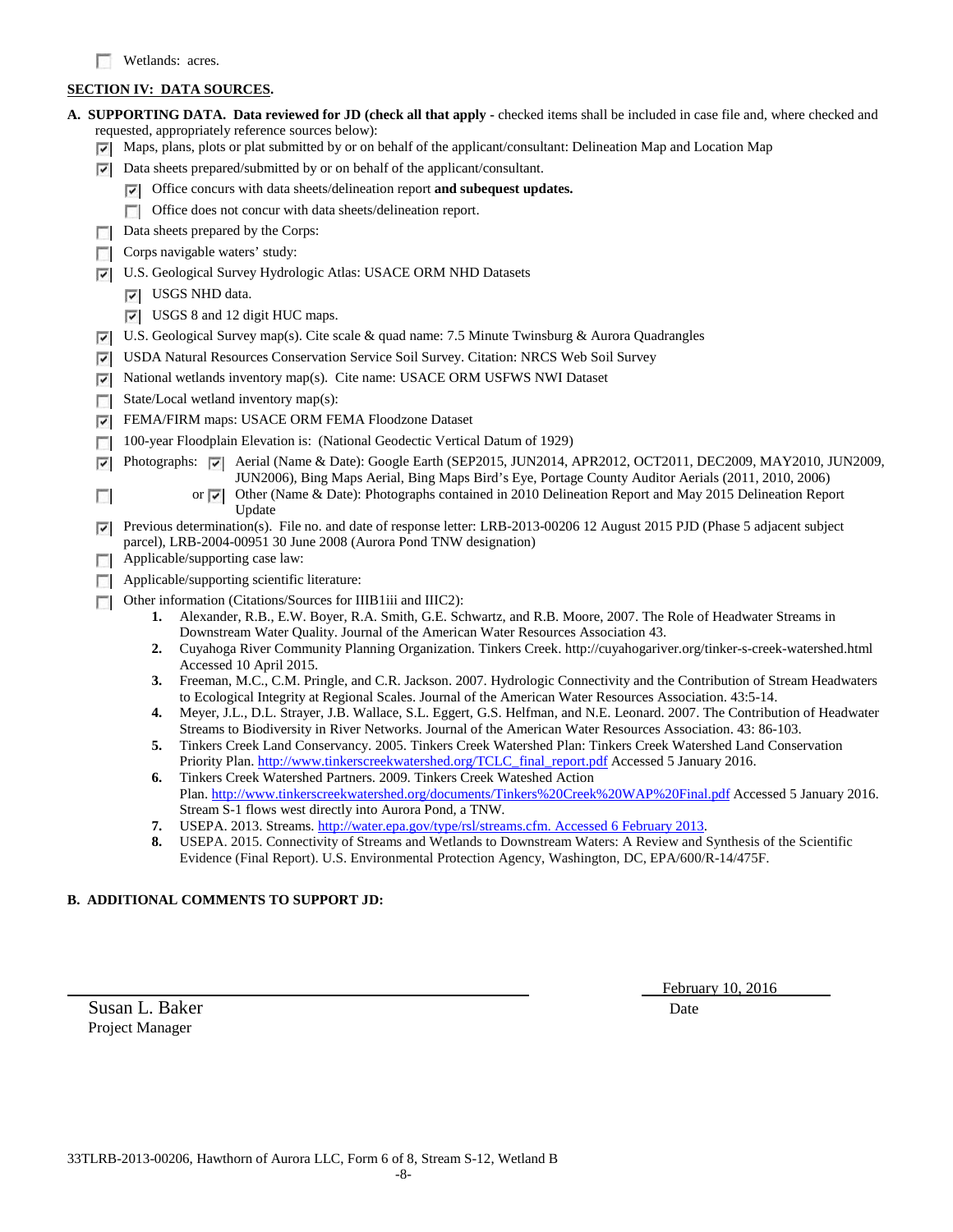## **APPROVED JURISDICTIONAL DETERMINATION FORM U.S. Army Corps of Engineers**

This form should be completed by following the instructions provided in Section IV of the JD Form Instructional Guidebook.

# **SECTION I: BACKGROUND INFORMATION**

- **A. REPORT COMPLETION DATE FOR APPROVED JURISDICTIONAL DETERMINATION (JD): February 10, 2016**
- **B. DISTRICT OFFICE, FILE NAME, AND NUMBER:** LRB-2013-00206, Hawthorn of Aurora LLC, Form 7 of 8, Wetland U

## **C. PROJECT LOCATION AND BACKGROUND INFORMATION:**

State: Ohio County/parish/borough: Portage City: Aurora Center coordinates of site (lat/long in degree decimal format): Lat. 41.33622°, Long. -81.37972° Universal Transverse Mercator: 17

Name of nearest waterbody: Aurora Pond

Name of nearest Traditional Navigable Water (TNW) into which the aquatic resource flows: Aurora Pond Name of watershed or Hydrologic Unit Code (HUC): 04110002

- ⊽ Check if map/diagram of review area and/or potential jurisdictional areas is/are available upon request.
- Check if other sites (e.g., offsite mitigation sites, disposal sites, etc…) are associated with this action and are recorded on a different ⊽ JD form (Phase 5 Preliminary Jurisdictional Determination Dated 12 August 2015)

# **D. REVIEW PERFORMED FOR SITE EVALUATION (CHECK ALL THAT APPLY):**

- ⊽ Office (Desk) Determination. Date: January 7, 2016
- ⊽ Field Determination. Date(s): 22 April 2014, 25 April 2014, 28 April 2015

# **SECTION II: SUMMARY OF FINDINGS**

# **A. RHA SECTION 10 DETERMINATION OF JURISDICTION.**

There are no "*navigable waters of the U.S.*" within Rivers and Harbors Act (RHA) jurisdiction (as defined by 33 CFR part 329) in the review area. [*Required*]

- n Waters subject to the ebb and flow of the tide.
- Waters are presently used, or have been used in the past, or may be susceptible for use to transport interstate or foreign commerce. п Explain:

## **B. CWA SECTION 404 DETERMINATION OF JURISDICTION.**

There are "*waters of the U.S.*" within Clean Water Act (CWA) jurisdiction (as defined by 33 CFR part 328) in the review area. *[Required]*

- **1. Waters of the U.S.**
	- **a. Indicate presence of waters of U.S. in review area (check all that apply): [1](#page-48-0)**
- F TNWs, including territorial seas
- п Wetlands adjacent to TNWs
- Relatively permanent waters<sup>[2](#page-48-1)</sup> (RPWs) that flow directly or indirectly into TNWs n
- г Non-RPWs that flow directly or indirectly into TNWs
- ⊽ Wetlands directly abutting RPWs that flow directly or indirectly into TNWs
- Wetlands adjacent to but not directly abutting RPWs that flow directly or indirectly into TNWs г
- Wetlands adjacent to non-RPWs that flow directly or indirectly into TNWs г
- Impoundments of jurisdictional waters
- n. Isolated (interstate or intrastate) waters, including isolated wetlands
	- **b. Identify (estimate) size of waters of the U.S. in the review area:** Non-wetland waters: linear feet: width (ft) and/or acres.
		- Wetlands: Wetland U 0.0002 acre.
	- **c. Limits (boundaries) of jurisdiction** based on: 1987 Delineation Manual

Elevation of established OHWM (if known):

- **2. Non-regulated waters/wetlands (check if applicable):[3](#page-48-2)**
- Potentially jurisdictional waters and/or wetlands were assessed within the review area and determined to be not jurisdictional. п Explain:

<span id="page-48-0"></span><sup>&</sup>lt;sup>1</sup> Boxes checked below shall be supported by completing the appropriate sections in Section III below.

<span id="page-48-2"></span><span id="page-48-1"></span><sup>&</sup>lt;sup>2</sup> For purposes of this form, an RPW is defined as a tributary that is not a TNW and that typically flows year-round or has continuous flow at least "seasonally" (e.g., typically 3 months). <sup>3</sup> Supporting documentation is presented in Section III.F.

<sup>33</sup>TLRB-2013-00206, Hawthorn of Aurora LLC, Form 7 of 8, Wetland U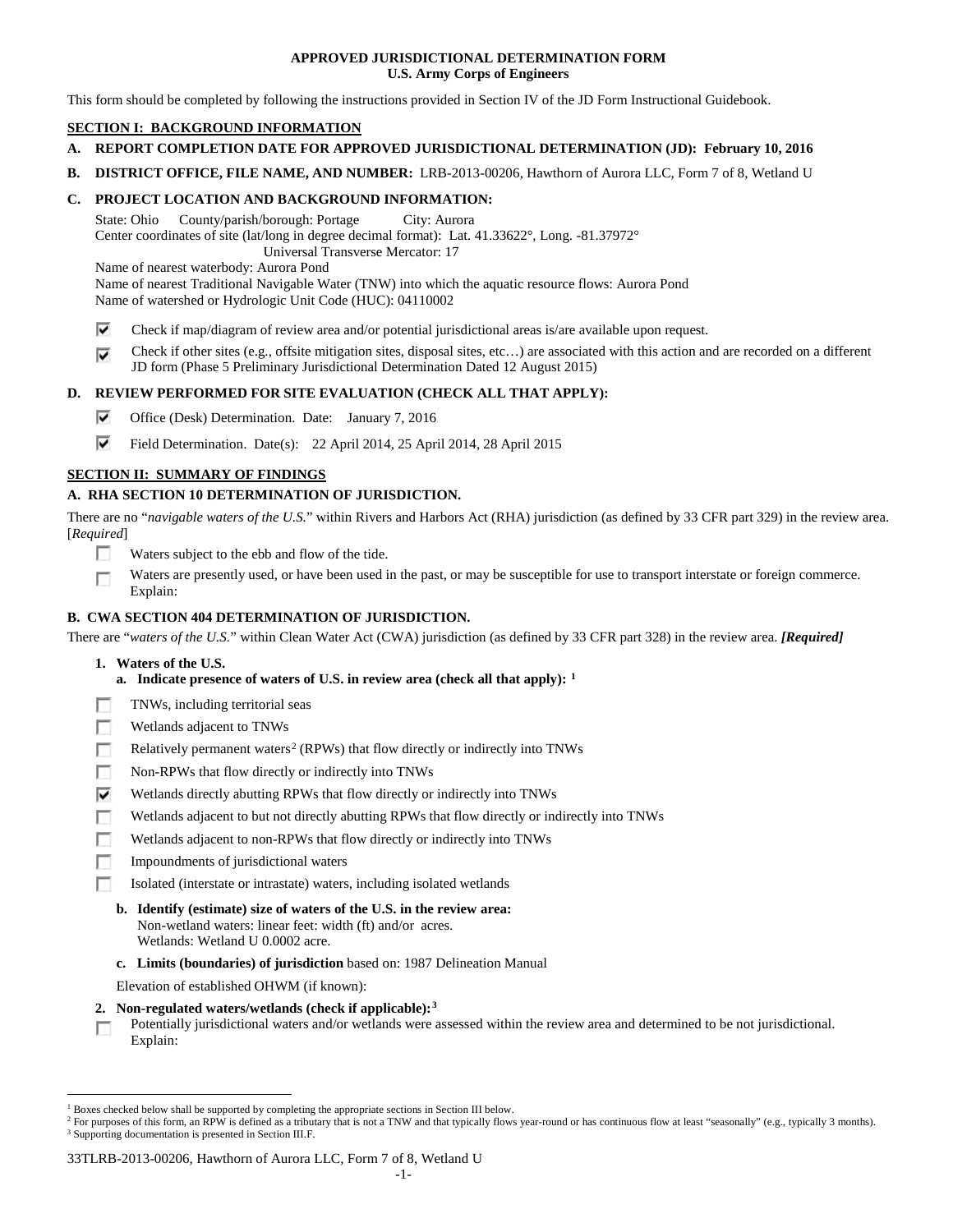### **SECTION III: CWA ANALYSIS**

### **A. TNWs AND WETLANDS ADJACENT TO TNWs**

**The agencies will assert jurisdiction over TNWs and wetlands adjacent to TNWs. If the aquatic resource is a TNW, complete Section III.A.1 and Section III.D.1. only; if the aquatic resource is a wetland adjacent to a TNW, complete Sections III.A.1 and 2 and Section III.D.1.; otherwise, see Section III.B below**.

## **1. TNW**

Identify TNW: Summarize rationale supporting determination:

**2. Wetland adjacent to TNW**

Summarize rationale supporting conclusion that wetland is "adjacent":

### **B. CHARACTERISTICS OF TRIBUTARY (THAT IS NOT A TNW) AND ITS ADJACENT WETLANDS (IF ANY):**

**This section summarizes information regarding characteristics of the tributary and its adjacent wetlands, if any, and it helps determine whether or not the standards for jurisdiction established under Rapanos have been met.** 

**The agencies will assert jurisdiction over non-navigable tributaries of TNWs where the tributaries are "relatively permanent waters" (RPWs), i.e. tributaries that typically flow year-round or have continuous flow at least seasonally (e.g., typically 3 months). A wetland that directly abuts an RPW is also jurisdictional. If the aquatic resource is not a TNW, but has year-round (perennial) flow, skip to Section III.D.2. If the aquatic resource is a wetland directly abutting a tributary with perennial flow, skip to Section III.D.4.**

**A wetland that is adjacent to but that does not directly abut an RPW requires a significant nexus evaluation. Corps districts and EPA regions will include in the record any available information that documents the existence of a significant nexus between a relatively permanent tributary that is not perennial (and its adjacent wetlands if any) and a traditional navigable water, even though a significant nexus finding is not required as a matter of law.**

**If the waterbody[4](#page-49-0) is not an RPW, or a wetland directly abutting an RPW, a JD will require additional data to determine if the waterbody has a significant nexus with a TNW. If the tributary has adjacent wetlands, the significant nexus evaluation must consider the tributary in combination with all of its adjacent wetlands. This significant nexus evaluation that combines, for analytical purposes, the tributary and all of its adjacent wetlands is used whether the review area identified in the JD request is the tributary, or its adjacent wetlands, or both. If the JD covers a tributary with adjacent wetlands, complete Section III.B.1 for the tributary, Section III.B.2 for any onsite wetlands, and Section III.B.3 for all wetlands adjacent to that tributary, both onsite and offsite. The determination whether a significant nexus exists is determined in Section III.C below.**

**1. Characteristics of non-TNWs that flow directly or indirectly into TNW**

#### **(i) General Area Conditions:**

Watershed size: Drainage area:

Average annual rainfall: inches Average annual snowfall: inches

## **(ii) Physical Characteristics:**

- (a) Relationship with TNW:
	- Tributary flows directly into TNW.
	- n Tributary flows through tributaries before entering TNW.

Project waters are river miles from TNW. Project waters are river miles from RPW. Project waters are aerial (straight) miles from TNW. Project waters are aerial (straight) miles from RPW. Project waters cross or serve as state boundaries. Explain:

Identify flow route to TNW[5:](#page-49-1) Tributary stream order, if known:

- (b) General Tributary Characteristics (check all that apply):
	- **Tributary** is: Natural
		- Artificial (man-made). Explain:
		- Manipulated (man-altered). Explain:

**Tributary** properties with respect to top of bank (estimate): Average width: feet

Average depth: feet

#### 33TLRB-2013-00206, Hawthorn of Aurora LLC, Form 7 of 8, Wetland U

<span id="page-49-1"></span><span id="page-49-0"></span><sup>&</sup>lt;sup>4</sup> Note that the Instructional Guidebook contains additional information regarding swales, ditches, washes, and erosional features generally and in the arid West. <sup>5</sup> Flow route can be described by identifying, e.g., tributary a, which flows through the review area, to flow into tributary b, which then flows into TNW.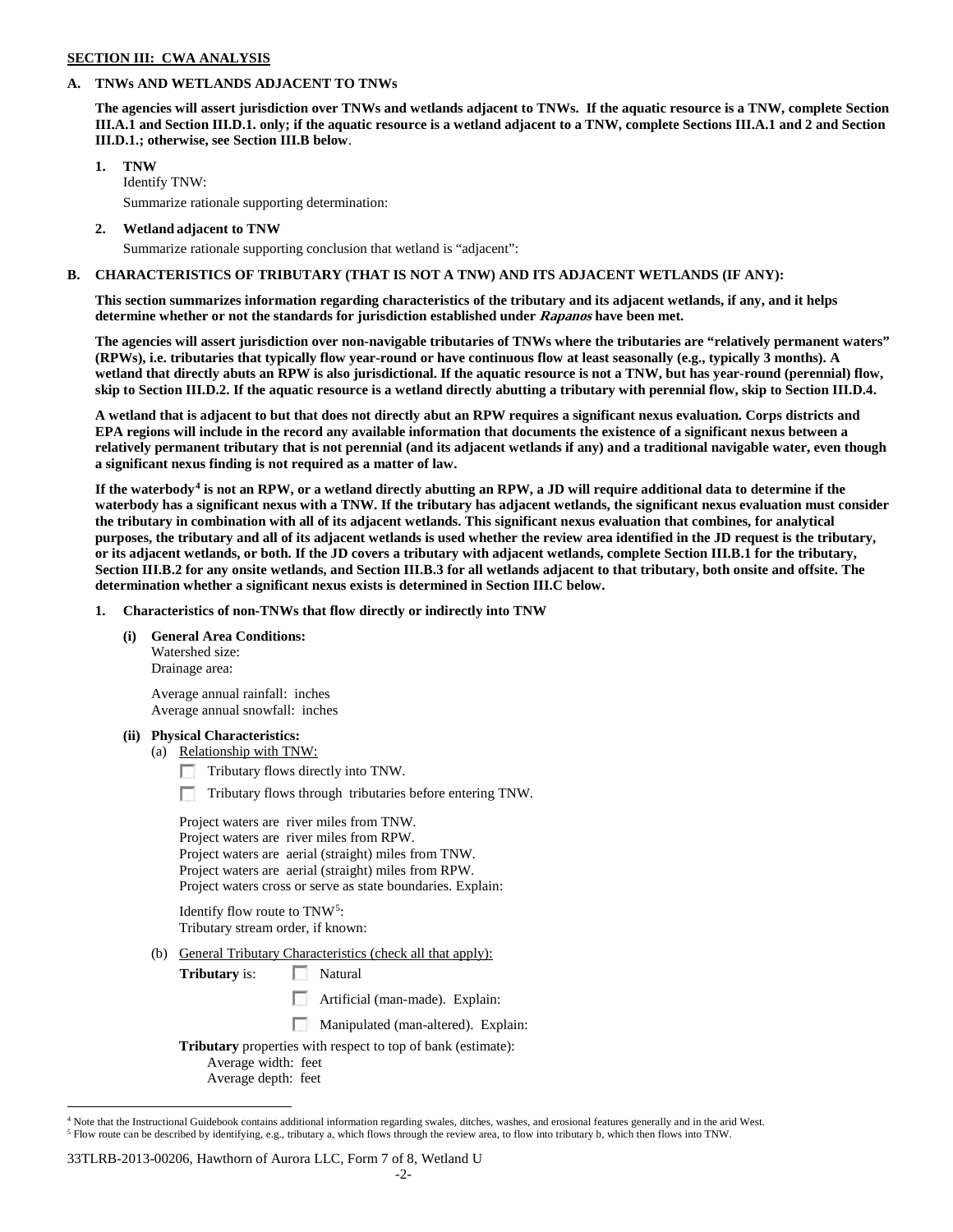Average side slopes:

|     |          | Primary tributary substrate composition (check all that apply):                                                                                                                                                                                                                                                                                                                                                                         |                           |    |                                                         |                                                                                                                                                                                                         |
|-----|----------|-----------------------------------------------------------------------------------------------------------------------------------------------------------------------------------------------------------------------------------------------------------------------------------------------------------------------------------------------------------------------------------------------------------------------------------------|---------------------------|----|---------------------------------------------------------|---------------------------------------------------------------------------------------------------------------------------------------------------------------------------------------------------------|
|     | L.       | Silts                                                                                                                                                                                                                                                                                                                                                                                                                                   | Sands                     |    |                                                         | Concrete                                                                                                                                                                                                |
|     |          | Cobbles                                                                                                                                                                                                                                                                                                                                                                                                                                 | Gravel                    |    |                                                         | Muck                                                                                                                                                                                                    |
|     |          | Bedrock                                                                                                                                                                                                                                                                                                                                                                                                                                 | Vegetation. Type/% cover: |    |                                                         |                                                                                                                                                                                                         |
|     |          | Other. Explain:                                                                                                                                                                                                                                                                                                                                                                                                                         |                           |    |                                                         |                                                                                                                                                                                                         |
|     |          | Tributary condition/stability [e.g., highly eroding, sloughing banks]. Explain:<br>Presence of run/riffle/pool complexes. Explain:<br>Tributary geometry:<br>Tributary gradient (approximate average slope): %                                                                                                                                                                                                                          |                           |    |                                                         |                                                                                                                                                                                                         |
| (c) | Flow:    | Tributary provides for:<br>Estimate average number of flow events in review area/year:<br>Describe flow regime:<br>Other information on duration and volume:                                                                                                                                                                                                                                                                            |                           |    |                                                         |                                                                                                                                                                                                         |
|     |          | Surface flow is: Characteristics:                                                                                                                                                                                                                                                                                                                                                                                                       |                           |    |                                                         |                                                                                                                                                                                                         |
|     |          | Subsurface flow: Explain findings:<br>Dye (or other) test performed:                                                                                                                                                                                                                                                                                                                                                                    |                           |    |                                                         |                                                                                                                                                                                                         |
|     |          | Tributary has (check all that apply):<br>$\Box$ Bed and banks<br>$\Box$ OHWM <sup>6</sup> (check all indicators that apply):<br>$\Box$ clear, natural line impressed on the bank $\Box$<br>changes in the character of soil<br>shelving<br>L.<br>vegetation matted down, bent, or absent<br>leaf litter disturbed or washed away<br>sediment deposition<br>water staining<br>other (list):<br>Discontinuous OHWM. <sup>7</sup> Explain: |                           | L. | the presence of wrack line<br>sediment sorting<br>scour | the presence of litter and debris<br>destruction of terrestrial vegetation<br>multiple observed or predicted flow events<br>abrupt change in plant community                                            |
|     |          | $\Box$ High Tide Line indicated by:<br>$\Box$ oil or scum line along shore objects<br>□ fine shell or debris deposits (foreshore) □ physical markings;<br>physical markings/characteristics<br>tidal gauges<br>n<br>other (list):                                                                                                                                                                                                       |                           |    | survey to available datum;                              | If factors other than the OHWM were used to determine lateral extent of CWA jurisdiction (check all that apply):<br>Mean High Water Mark indicated by:<br>vegetation lines/changes in vegetation types. |
|     | Explain: | (iii) Chemical Characteristics:<br>Identify specific pollutants, if known:                                                                                                                                                                                                                                                                                                                                                              |                           |    |                                                         | Characterize tributary (e.g., water color is clear, discolored, oily film; water quality; general watershed characteristics, etc.).                                                                     |
|     |          | (iv) Biological Characteristics. Channel supports (check all that apply):<br>Riparian corridor. Characteristics (type, average width):                                                                                                                                                                                                                                                                                                  |                           |    |                                                         |                                                                                                                                                                                                         |

- Wetland fringe. Characteristics:
- **Habitat for:** 
	- Federally Listed species. Explain findings:

<span id="page-50-0"></span> <sup>6</sup> <sup>6</sup>A natural or man-made discontinuity in the OHWM does not necessarily sever jurisdiction (e.g., where the stream temporarily flows underground, or where the OHWM has been removed by development or agricultural practices). Where there is a break in the OHWM that is unrelated to the waterbody's flow regime (e.g., flow over a rock outcrop or through a culvert), the agencies will look for indicators of flow above and below the break. 7 Ibid.

<span id="page-50-1"></span><sup>33</sup>TLRB-2013-00206, Hawthorn of Aurora LLC, Form 7 of 8, Wetland U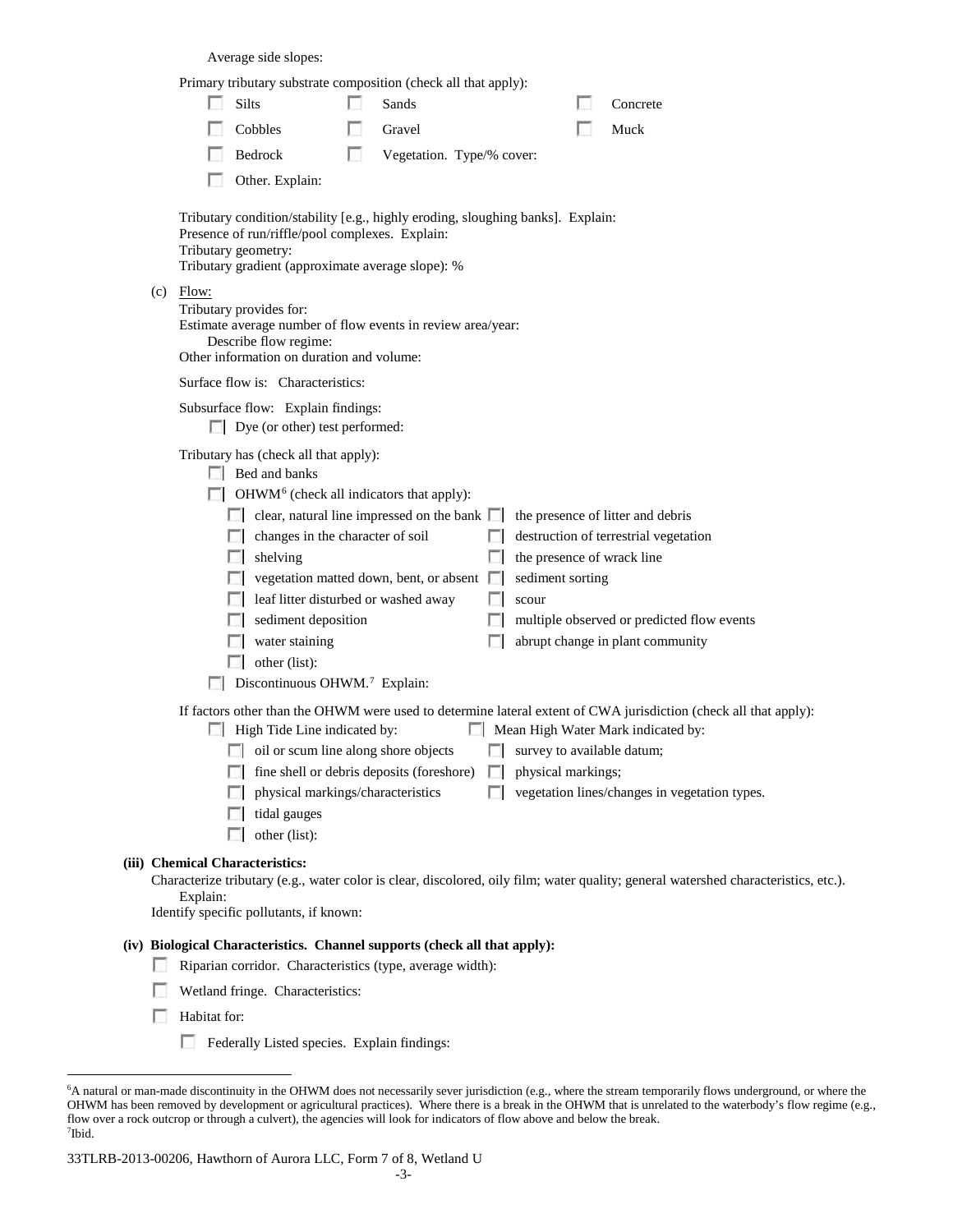$\Box$  Fish/spawn areas. Explain findings:

|  | Other environmentally-sensitive species. Explain findings: |  |  |
|--|------------------------------------------------------------|--|--|
|  |                                                            |  |  |

 $\Box$  Aquatic/wildlife diversity. Explain findings:

## **2. Characteristics of wetlands adjacent to non-TNW that flow directly or indirectly into TNW**

## **(i) Physical Characteristics:**

(a) General Wetland Characteristics:

Properties: Wetland size: acres Wetland type. Explain: Wetland quality. Explain: Project wetlands cross or serve as state boundaries. Explain:

(b) General Flow Relationship with Non-TNW:

Flow is: Explain: Surface flow is:

Characteristics:

Subsurface flow: Explain findings: Dye (or other) test performed:

- (c) Wetland Adjacency Determination with Non-TNW:
	- $\Box$  Directly abutting
	- Not directly abutting
		- Discrete wetland hydrologic connection. Explain:
		- $\mathcal{L}$ Ecological connection. Explain:
		- $\Box$  Separated by berm/barrier. Explain:
- (d) Proximity (Relationship) to TNW

Project wetlands are river miles from TNW. Project waters are aerial (straight) miles from TNW. Flow is from:

Estimate approximate location of wetland as within the floodplain.

#### **(ii) Chemical Characteristics:**

Characterize wetland system (e.g., water color is clear, brown, oil film on surface; water quality; general watershed characteristics; etc.). Explain:

Identify specific pollutants, if known:

#### **(iii) Biological Characteristics. Wetland supports (check all that apply):**

Riparian buffer. Characteristics (type, average width):

- **Vegetation type/percent cover.** Explain:
- **Habitat for:** 
	- F Federally Listed species. Explain findings:
	- Fish/spawn areas. Explain findings:
	- $\Box$  Other environmentally-sensitive species. Explain findings:
	- **Aquatic/wildlife diversity. Explain findings:**

# **3. Characteristics of all wetlands adjacent to the tributary (if any)**

All wetland(s) being considered in the cumulative analysis:

Approximately () acres in total are being considered in the cumulative analysis.

For each wetland, specify the following:

Directly abuts? (Y/N) Size (in acres) Directly abuts? (Y/N) Size (in acres)

Summarize overall biological, chemical and physical functions being performed:

## **C. SIGNIFICANT NEXUS DETERMINATION**

**A significant nexus analysis will assess the flow characteristics and functions of the tributary itself and the functions performed by any wetlands adjacent to the tributary to determine if they significantly affect the chemical, physical, and biological integrity of a TNW. For each of the following situations, a significant nexus exists if the tributary, in combination with all of its adjacent wetlands, has more than a speculative or insubstantial effect on the chemical, physical and/or biological integrity of a TNW. Considerations** 

33TLRB-2013-00206, Hawthorn of Aurora LLC, Form 7 of 8, Wetland U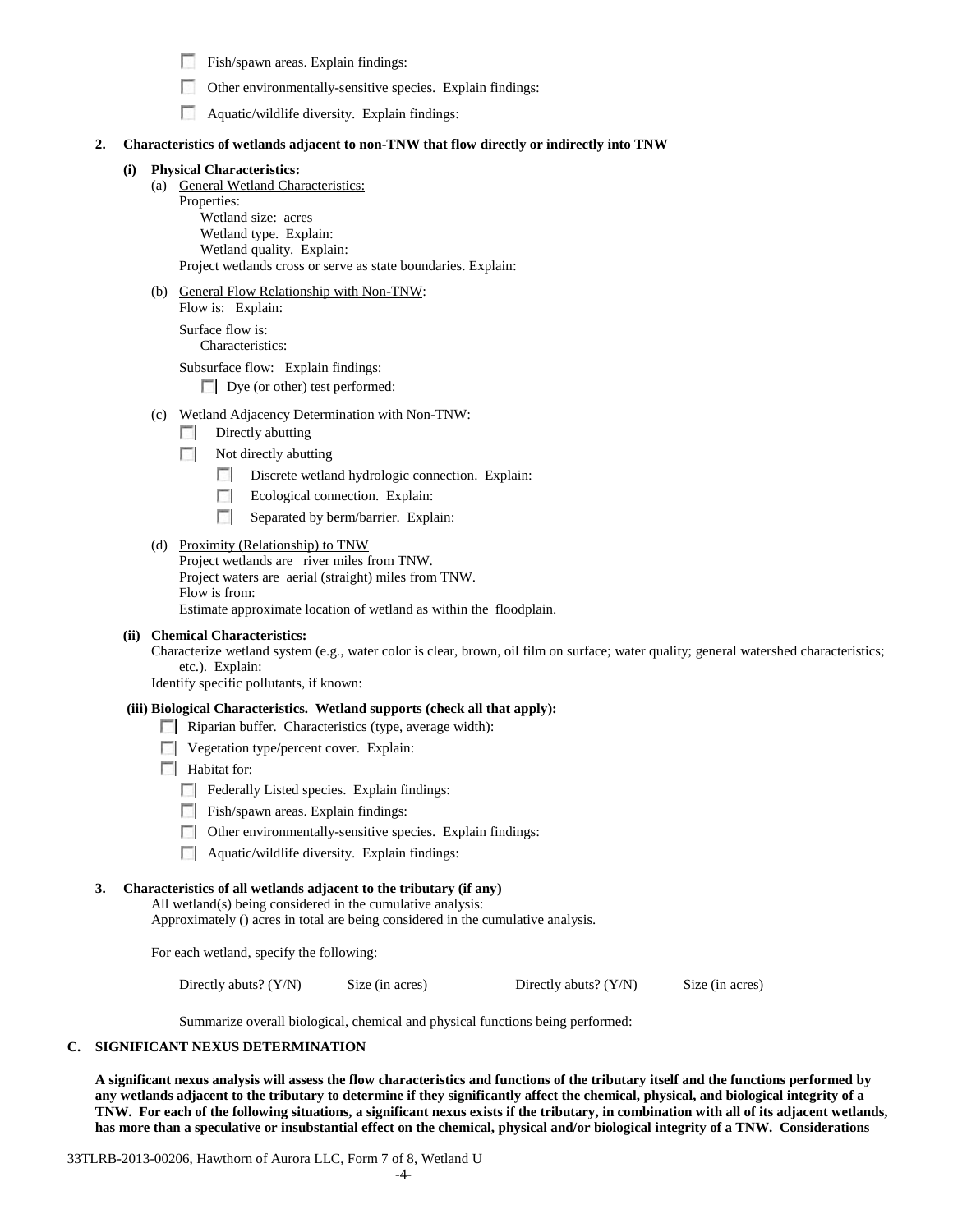**when evaluating significant nexus include, but are not limited to the volume, duration, and frequency of the flow of water in the tributary and its proximity to a TNW, and the functions performed by the tributary and all its adjacent wetlands. It is not appropriate to determine significant nexus based solely on any specific threshold of distance (e.g. between a tributary and its adjacent wetland or between a tributary and the TNW). Similarly, the fact an adjacent wetland lies within or outside of a floodplain is not solely determinative of significant nexus.** 

## **Draw connections between the features documented and the effects on the TNW, as identified in the** *Rapanos* **Guidance and discussed in the Instructional Guidebook. Factors to consider include, for example:**

- Does the tributary, in combination with its adjacent wetlands (if any), have the capacity to carry pollutants or flood waters to TNWs, or to reduce the amount of pollutants or flood waters reaching a TNW?
- Does the tributary, in combination with its adjacent wetlands (if any), provide habitat and lifecycle support functions for fish and other species, such as feeding, nesting, spawning, or rearing young for species that are present in the TNW?
- Does the tributary, in combination with its adjacent wetlands (if any), have the capacity to transfer nutrients and organic carbon that support downstream foodwebs?
- Does the tributary, in combination with its adjacent wetlands (if any), have other relationships to the physical, chemical, or biological integrity of the TNW?

# *Note: the above list of considerations is not inclusive and other functions observed or known to occur should be documented below:*

- **1. Significant nexus findings for non-RPW that has no adjacent wetlands and flows directly or indirectly into TNWs.** Explain findings of presence or absence of significant nexus below, based on the tributary itself, then go to Section III.D:
- **2. Significant nexus findings for non-RPW and its adjacent wetlands, where the non-RPW flows directly or indirectly into TNWs.**  Explain findings of presence or absence of significant nexus below, based on the tributary in combination with all of its adjacent wetlands, then go to Section III.D:
- **3. Significant nexus findings for wetlands adjacent to an RPW but that do not directly abut the RPW.** Explain findings of presence or absence of significant nexus below, based on the tributary in combination with all of its adjacent wetlands, then go to Section III.D:

# **D. DETERMINATIONS OF JURISDICTIONAL FINDINGS. THE SUBJECT WATERS/WETLANDS ARE (CHECK ALL THAT APPLY):**

- **1. TNWs and Adjacent Wetlands.** Check all that apply and provide size estimates in review area:
	- TNWs: linear feet width (ft), Or, acres.
	- **Wetlands adjacent to TNWs: acres.**

# **2. RPWs that flow directly or indirectly into TNWs.**

- Tributaries of TNWs where tributaries typically flow year-round are jurisdictional. Provide data and rationale indicating that tributary is perennial: Stream S-5 is a perennial tributary which flows year-round with no cessation in flow. Leaf-on and leaf-off aerial photographs indicate water in the channel. Water was observed in the channel during the April 2014 and 2015 site visits. Fish were observed in the channel during the site visits. The channel is identified on the USGS quadrangle as well as in the USGS NHD. Stream S-5 flows in a southwesterly direction directly into Aurora Pond.
- Tributaries of TNW where tributaries have continuous flow "seasonally" (e.g., typically three months each year) are jurisdictional. Data supporting this conclusion is provided at Section III.B. Provide rationale indicating that tributary flows seasonally: .

Provide estimates for jurisdictional waters in the review area (check all that apply):

- Tributary waters: Stream S-5 is off-site
- **Other non-wetland waters: acres.**

Identify type(s) of waters:

# **3. Non-RPWs[8](#page-52-0) that flow directly or indirectly into TNWs.**

**Number** Waterbody that is not a TNW or an RPW, but flows directly or indirectly into a TNW, and it has a significant nexus with a TNW is jurisdictional. Data supporting this conclusion is provided at Section III.C.

Provide estimates for jurisdictional waters within the review area (check all that apply):

- $\Box$  Tributary waters: linear feet width (ft).
- Other non-wetland waters: acres.

Identify type(s) of waters:

# **4. Wetlands directly abutting an RPW that flow directly or indirectly into TNWs.**

- Wetlands directly abut RPW and thus are jurisdictional as adjacent wetlands.
	- $\triangledown$  Wetlands directly abutting an RPW where tributaries typically flow year-round. Provide data and rationale indicating that tributary is perennial in Section III.D.2, above. Provide rationale indicating that wetland is directly abutting an RPW: Wetland U extends off-site where it physically touches and directly abuts Stream S-5 (Stream S-5 is also off-site) with no upland barrier, berm, or separation.

<span id="page-52-0"></span> $\frac{1}{8}$ See Footnote # 3.

<sup>33</sup>TLRB-2013-00206, Hawthorn of Aurora LLC, Form 7 of 8, Wetland U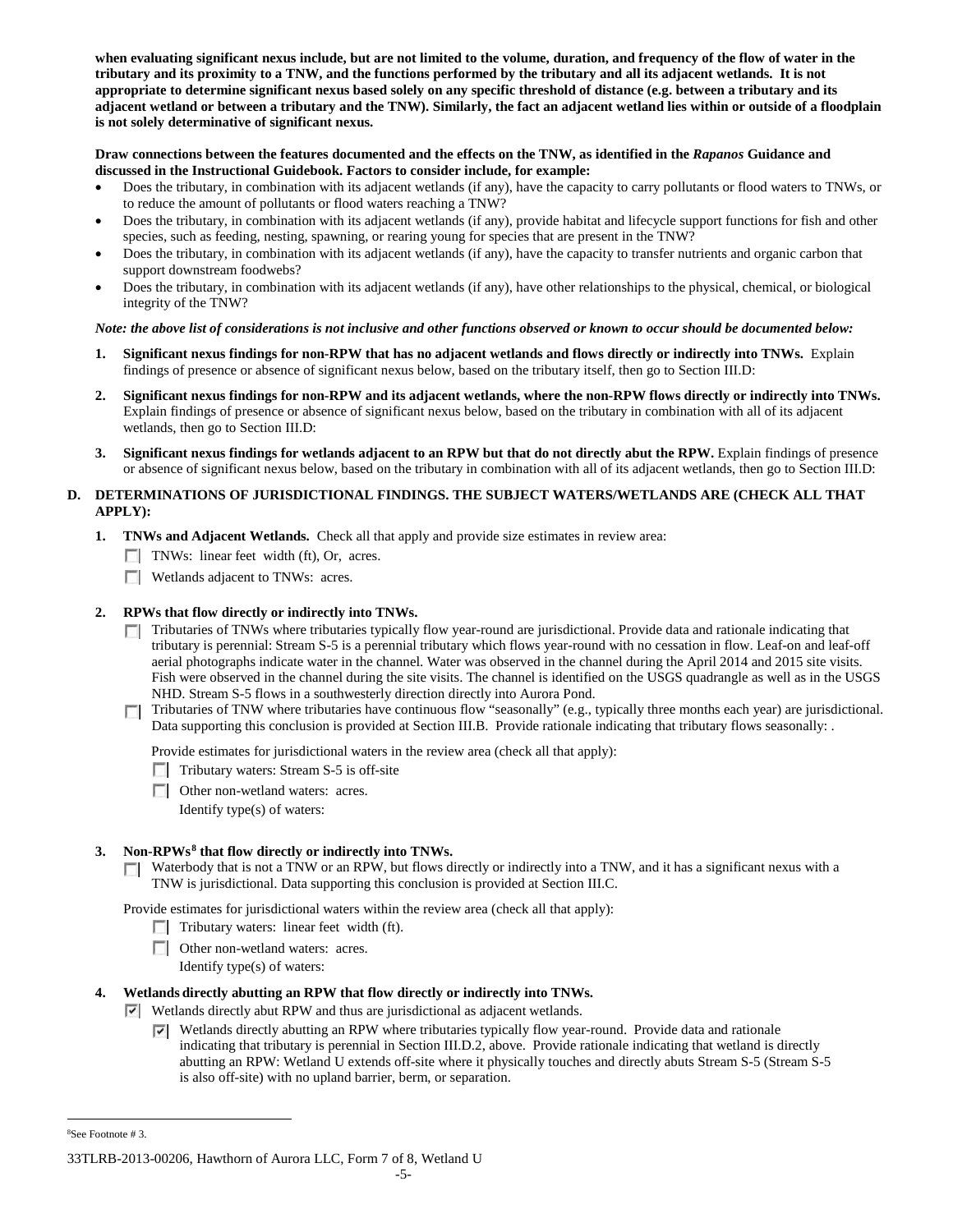**T** Wetlands directly abutting an RPW where tributaries typically flow "seasonally." Provide data indicating that tributary is seasonal in Section III.B and rationale in Section III.D.2, above. Provide rationale indicating that wetland is directly abutting an RPW:

Provide acreage estimates for jurisdictional wetlands in the review area: 0.0002 acre

#### **5. Wetlands adjacent to but not directly abutting an RPW that flow directly or indirectly into TNWs.**

 $\Box$  Wetlands that do not directly abut an RPW, but when considered in combination with the tributary to which they are adjacent and with similarly situated adjacent wetlands, have a significant nexus with a TNW are jurisidictional. Data supporting this conclusion is provided at Section III.C.

Provide acreage estimates for jurisdictional wetlands in the review area: acres.

#### **6. Wetlands adjacent to non-RPWs that flow directly or indirectly into TNWs.**

**Netlands adjacent to such waters, and have when considered in combination with the tributary to which they are adjacent** and with similarly situated adjacent wetlands, have a significant nexus with a TNW are jurisdictional. Data supporting this conclusion is provided at Section III.C.

Provide estimates for jurisdictional wetlands in the review area: acres.

#### **7. Impoundments of jurisdictional waters. [9](#page-53-0)**

- As a general rule, the impoundment of a jurisdictional tributary remains jurisdictional.
- Demonstrate that impoundment was created from "waters of the U.S.," or Г.
- n Demonstrate that water meets the criteria for one of the categories presented above (1-6), or
- Demonstrate that water is isolated with a nexus to commerce (see E below).

## **E. ISOLATED [INTERSTATE OR INTRA-STATE] WATERS, INCLUDING ISOLATED WETLANDS, THE USE, DEGRADATION OR DESTRUCTION OF WHICH COULD AFFECT INTERSTATE COMMERCE, INCLUDING ANY SUCH WATERS (CHECK ALL THAT APPLY):[10](#page-53-1)**

- which are or could be used by interstate or foreign travelers for recreational or other purposes.
- from which fish or shellfish are or could be taken and sold in interstate or foreign commerce.
- which are or could be used for industrial purposes by industries in interstate commerce.
- Interstate isolated waters.Explain:
- **Other factors. Explain:**

#### **Identify water body and summarize rationale supporting determination:**

Provide estimates for jurisdictional waters in the review area (check all that apply):

- $\Box$  Tributary waters: linear feet width (ft).
- **Other non-wetland waters: acres.**

Identify type(s) of waters:

**Wetlands:** acres.

#### **F. NON-JURISDICTIONAL WATERS, INCLUDING WETLANDS (CHECK ALL THAT APPLY):**

- If potential wetlands were assessed within the review area, these areas did not meet the criteria in the 1987 Corps of Engineers Wetland Delineation Manual and/or appropriate Regional Supplements.
- п Review area included isolated waters with no substantial nexus to interstate (or foreign) commerce.
	- Prior to the Jan 2001 Supreme Court decision in "*SWANCC*," the review area would have been regulated based solely on the "Migratory Bird Rule" (MBR).
- г Waters do not meet the "Significant Nexus" standard, where such a finding is required for jurisdiction. Explain:
- **In** Other: (explain, if not covered above):

Provide acreage estimates for non-jurisdictional waters in the review area, where the sole potential basis of jurisdiction is the MBR factors (i.e., presence of migratory birds, presence of endangered species, use of water for irrigated agriculture), using best professional judgment (check all that apply):

- Non-wetland waters (i.e., rivers, streams): linear feet width (ft).
- n. Lakes/ponds: acres.
- Other non-wetland waters: acres. List type of aquatic resource: .
- **Wetlands:** acres.

<span id="page-53-0"></span><sup>&</sup>lt;sup>9</sup> To complete the analysis refer to the key in Section III.D.6 of the Instructional Guidebook.

<span id="page-53-1"></span><sup>&</sup>lt;sup>10</sup> Prior to asserting or declining CWA jurisdiction based solely on this category, Corps Districts will elevate the action to Corps and EPA HQ for review consistent with the process described in the Corps/EPA *Memorandum Regarding CWA Act Jurisdiction Following Rapanos.*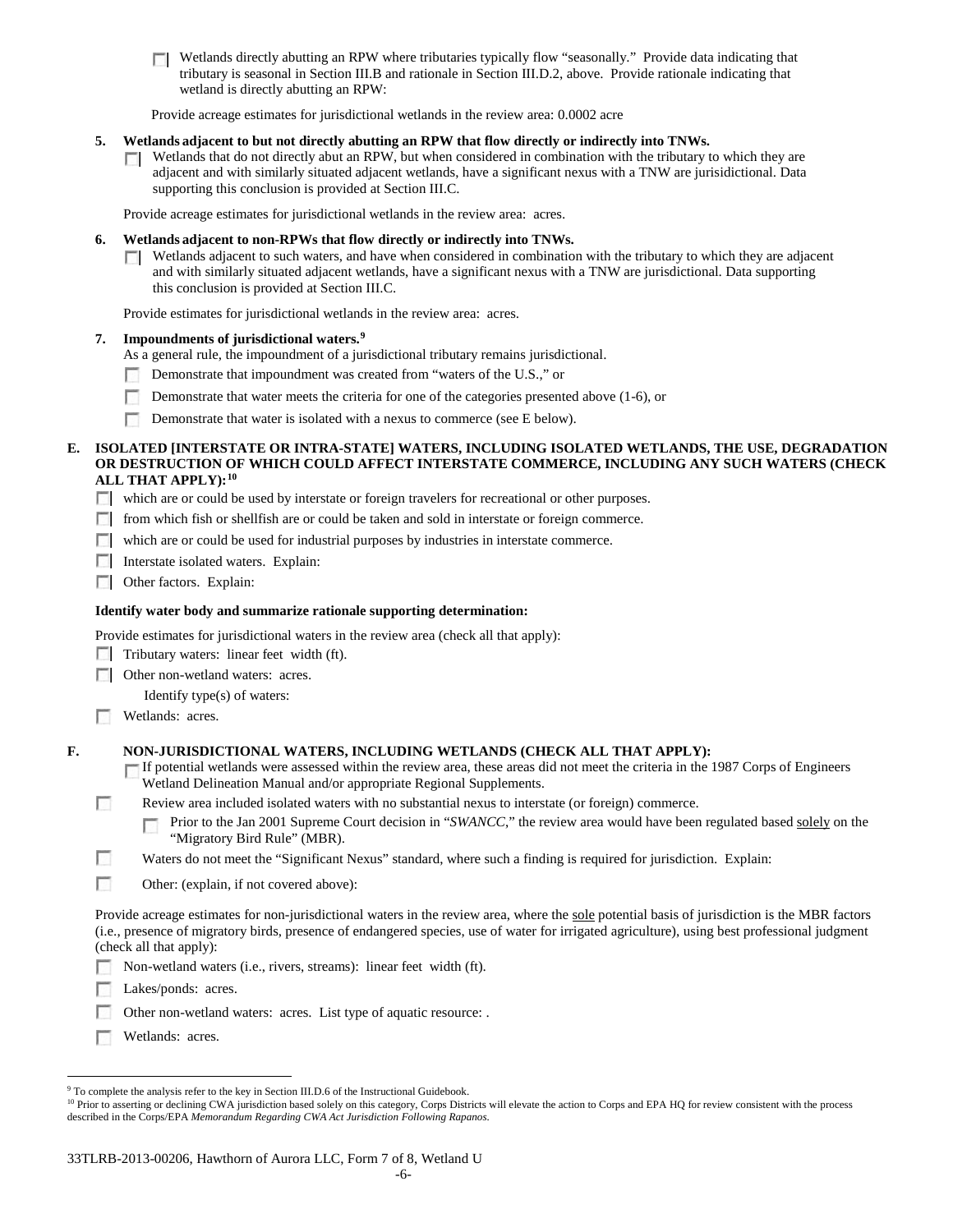Provide acreage estimates for non-jurisdictional waters in the review area that do not meet the "Significant Nexus" standard, where such a finding is required for jurisdiction (check all that apply):

Non-wetland waters (i.e., rivers, streams): linear feet width (ft).

Lakes/ponds: acres.

Г. Other non-wetland waters: acres. List type of aquatic resource: .

**Wetlands:** acres.

# **SECTION IV: DATA SOURCES.**

|  | A. SUPPORTING DATA. Data reviewed for JD (check all that apply - checked items shall be included in case file and, where checked and |  |
|--|--------------------------------------------------------------------------------------------------------------------------------------|--|
|  | requested, appropriately reference sources below):                                                                                   |  |

- $\triangledown$  Maps, plans, plots or plat submitted by or on behalf of the applicant/consultant: Delineation Map and Location Map
- $\triangleright$  Data sheets prepared/submitted by or on behalf of the applicant/consultant.
	- Office concurs with data sheets/delineation report **and subequest updates.**
	- Office does not concur with data sheets/delineation report.
- Data sheets prepared by the Corps:
- $\Box$  Corps navigable waters' study:
- U.S. Geological Survey Hydrologic Atlas: USACE ORM NHD Datasets
	- **V** USGS NHD data.
	- USGS 8 and 12 digit HUC maps.
- $\triangledown$  U.S. Geological Survey map(s). Cite scale & quad name: 7.5 Minute Twinsburg & Aurora Quadrangles
- USDA Natural Resources Conservation Service Soil Survey. Citation: NRCS Web Soil Survey
- National wetlands inventory map(s). Cite name: USACE ORM USFWS NWI Dataset
- State/Local wetland inventory map(s):
- FEMA/FIRM maps: USACE ORM FEMA Floodzone Dataset
- 100-year Floodplain Elevation is: (National Geodectic Vertical Datum of 1929)
- Photographs: Aerial (Name & Date): Google Earth (SEP2015, JUN2014, APR2012, OCT2011, DEC2009, MAY2010, JUN2009, JUN2006), Bing Maps Aerial, Bing Maps Bird's Eye, Portage County Auditor Aerials (2011, 2010, 2006)
	- or  $\overline{z}$  Other (Name & Date): Photographs contained in 2010 Delineation Report and May 2015 Delineation Report Update
- Previous determination(s). File no. and date of response letter: LRB-2013-00206 12 August 2015 PJD (Phase 5 adjacent subject parcel), LRB-2004-00951 30 June 2008 (Aurora Pond TNW designation)
- **Applicable/supporting case law:**
- **Applicable/supporting scientific literature:**
- $\Box$  Other information (please specify):

# **B. ADDITIONAL COMMENTS TO SUPPORT JD:**

February 10, 2016

Susan L. Baker Date Project Manager

 $\sim$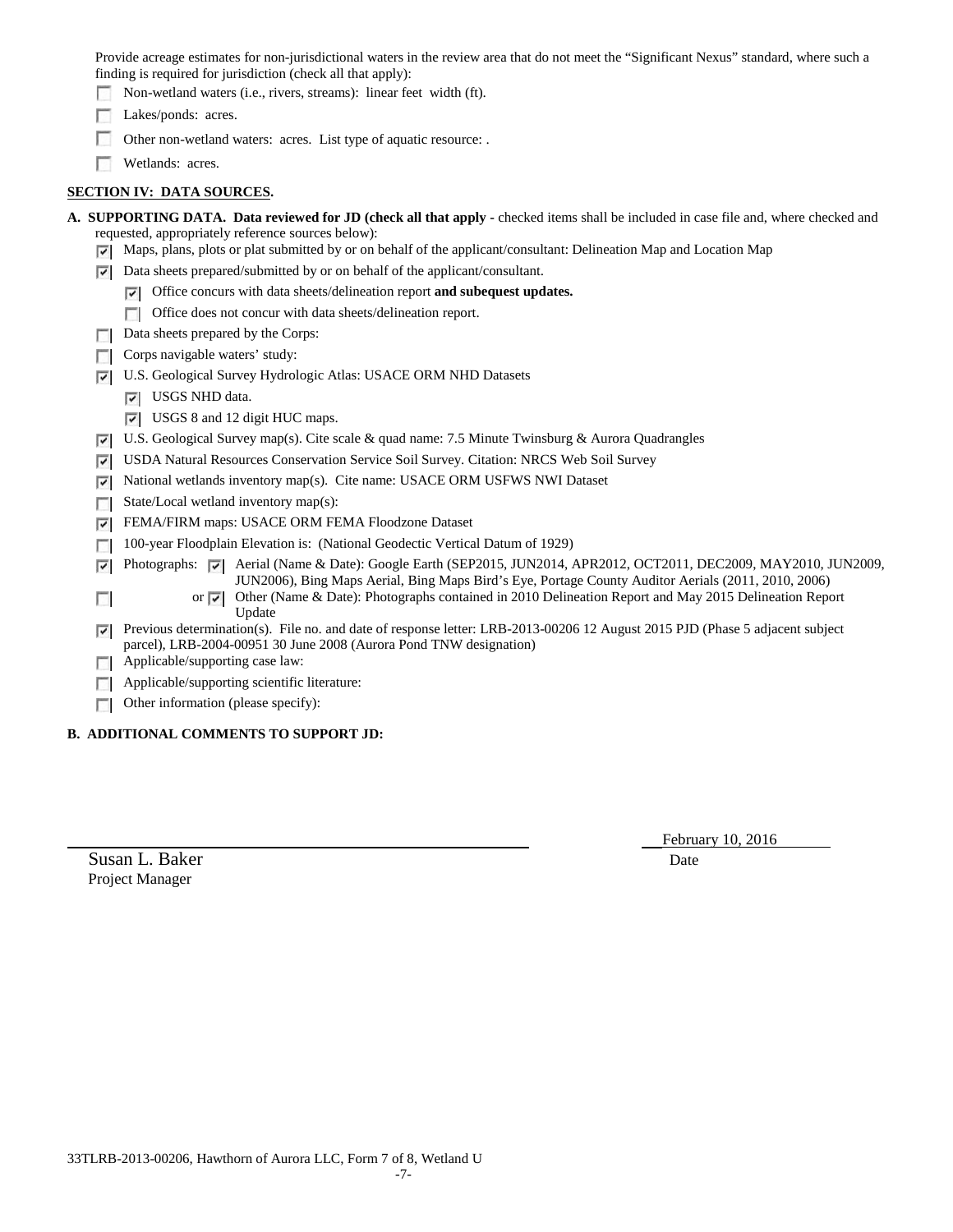## **greengreegeePPROVED JURISDICTIONAL DETERMINATION FORM U.S. Army Corps of Engineers**

This form should be completed by following the instructions provided in Section IV of the JD Form Instructional Guidebook.

# **SECTION I: BACKGROUND INFORMATION**

- **A. REPORT COMPLETION DATE FOR APPROVED JURISDICTIONAL DETERMINATION (JD): February 10, 2016**
- **B. DISTRICT OFFICE, FILE NAME, AND NUMBER:** LRB-2013-00206, Hawthorn of Aurora LLC, Form 8 of 8, Wetlands A, C, Q/R

# **C. PROJECT LOCATION AND BACKGROUND INFORMATION:**

State: Ohio County/parish/borough: Portage City: Aurora Center coordinates of site (lat/long in degree decimal format): Lat. 41.33622°, Long. -81.37972° Universal Transverse Mercator: 17

Name of nearest waterbody: Aurora Pond

Name of nearest Traditional Navigable Water (TNW) into which the aquatic resource flows: Aurora Pond Name of watershed or Hydrologic Unit Code (HUC): 04110002

- ⊽ Check if map/diagram of review area and/or potential jurisdictional areas is/are available upon request.
- Check if other sites (e.g., offsite mitigation sites, disposal sites, etc…) are associated with this action and are recorded on a different ⊽ JD form (Phase 5 Preliminary Jurisdictional Determination Dated 12 August 2015)

# **D. REVIEW PERFORMED FOR SITE EVALUATION (CHECK ALL THAT APPLY):**

- ⊽ Office (Desk) Determination. Date: January 7, 2016
- ⊽ Field Determination. Date(s): 22 April 2014, 25 April 2014, 28 April 2015

# **SECTION II: SUMMARY OF FINDINGS**

# **A. RHA SECTION 10 DETERMINATION OF JURISDICTION.**

There are no "*navigable waters of the U.S.*" within Rivers and Harbors Act (RHA) jurisdiction (as defined by 33 CFR part 329) in the review area. [*Required*]

- n Waters subject to the ebb and flow of the tide.
- Waters are presently used, or have been used in the past, or may be susceptible for use to transport interstate or foreign commerce. п Explain:

# **B. CWA SECTION 404 DETERMINATION OF JURISDICTION.**

There are "*waters of the U.S.*" within Clean Water Act (CWA) jurisdiction (as defined by 33 CFR part 328) in the review area. *[Required]*

- **1. Waters of the U.S.**
	- **a. Indicate presence of waters of U.S. in review area (check all that apply): [1](#page-55-0)**
- г TNWs, including territorial seas
- ⊽ Wetlands adjacent to TNWs
- Relatively permanent waters<sup>[2](#page-55-1)</sup> (RPWs) that flow directly or indirectly into TNWs n
- Гō Non-RPWs that flow directly or indirectly into TNWs
- œ Wetlands directly abutting RPWs that flow directly or indirectly into TNWs
- Wetlands adjacent to but not directly abutting RPWs that flow directly or indirectly into TNWs г
- Wetlands adjacent to non-RPWs that flow directly or indirectly into TNWs г
- Impoundments of jurisdictional waters
- n. Isolated (interstate or intrastate) waters, including isolated wetlands

# **b. Identify (estimate) size of waters of the U.S. in the review area:** Non-wetland waters: linear feet: width (ft) and/or acres.

- Wetlands: Wetland A (0.767 acre), Wetland C (0.054 acre), Wetland Q/R (1.524 acre on-site)
- **c. Limits (boundaries) of jurisdiction** based on: 1987 Delineation Manual

Elevation of established OHWM (if known): Unknown

- **2. Non-regulated waters/wetlands (check if applicable):[3](#page-55-2)**
- Potentially jurisdictional waters and/or wetlands were assessed within the review area and determined to be not jurisdictional. п Explain:

#### 33TLRB-2013-00206, Hawthorn of Aurora LLC, Form 8 of 8, Wetlands A, C, Q/R

<span id="page-55-0"></span><sup>&</sup>lt;sup>1</sup> Boxes checked below shall be supported by completing the appropriate sections in Section III below.

<span id="page-55-2"></span><span id="page-55-1"></span><sup>&</sup>lt;sup>2</sup> For purposes of this form, an RPW is defined as a tributary that is not a TNW and that typically flows year-round or has continuous flow at least "seasonally" (e.g., typically 3 months). <sup>3</sup> Supporting documentation is presented in Section III.F.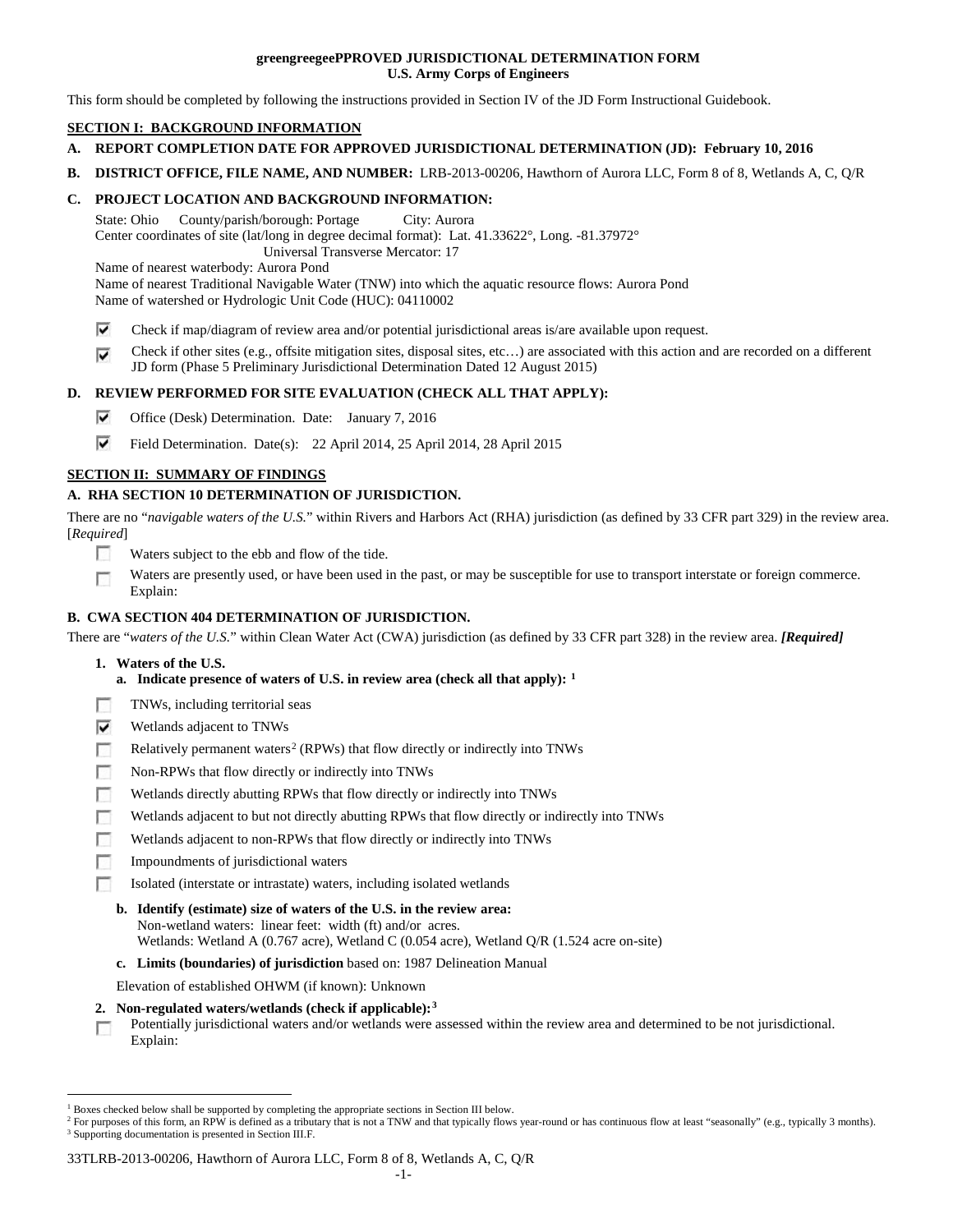## **SECTION III: CWA ANALYSIS**

## **A. TNWs AND WETLANDS ADJACENT TO TNWs**

**The agencies will assert jurisdiction over TNWs and wetlands adjacent to TNWs. If the aquatic resource is a TNW, complete Section III.A.1 and Section III.D.1. only; if the aquatic resource is a wetland adjacent to a TNW, complete Sections III.A.1 and 2 and Section III.D.1.; otherwise, see Section III.B below**.

## **1. TNW**

# Identify TNW: Aurora Pond (off-site)

Summarize rationale supporting determination: Consistent with the 30JUN2008 TNW designation by USACE LRB, the following rationale supports Aurora Pond being a "navigable-in-fact" water of the U.S.:

The physical characteristics, including its depth and size, indicate that the waterbody has the capacity to be navigated by watercraft. Aurora Pond is 648 acres in area. Its north-south length is approximately 1.35 miles. The east-west length varies, but is greatest in the center of the lake, measuring 0.75 miles. The lake is utilized by recreational watercraft as well as for recreational sporting activities such as fishing and swimming. A public beach is located on the southwestern shore of the lake providing access to non-residents.The waterbody is currently used for activities involving navigation and interstate commerce, such as recreational commercial navigation. The waterbody has been utilized by recreational watercraft for many years and continues to be utilized for this purpose.

Recreational docks and platforms are visible along the Aurora Pond shoreline in Google Earth aerial photography and several years of Google Earth aerial photography identify active recreational boating occurring in Aurora Pond.

The above discussed factors demonstrate that Aurora Pond is navigable-in-fact, resulting in its designation as a TNW for purposes of CWA jurisdictional determinations and is currently used in interstate or foreign commerce associated with commercial recreational navigation activities. This determination establishes Corps jurisdiction over this water body as a TNW under Section 404 of the Clean Water Act, pursuant to 33 C.F.R. Part 328.3(a)(1).

# **2. Wetland adjacent to TNW**

Summarize rationale supporting conclusion that wetland is "adjacent":

Wetland A is approximately 50 feet upslope of Aurora Pond and therefore Wetland A is neighboring/adjacent to Aurora Pond. Wetland A has periodic hydrologic connectivity with Aurora Pond as it drains downslope via overland sheetflow to Aurora Pond (EPA and Department of Army, 2008, p. 5). Also, Wetland A is reasonably close to Aurora pond to support a science-based inference that Wetland A has an ecological interconnection with Aurora Pond (EPA and Department of Army, 2008, p. 5-6).

Wetland C is approximately 250 feet upslope of Aurora Pond therefore Wetland C is neighboring/adjacent to Aurora Pond as it is reasonably close to the TNW. While Wetland C does not have a surface hydrologic connection with Aurora Pond, it is reasonably close to support a science-based inference that Wetland C has an ecological interconnection with Aurora Pond (EPA and Department of Army, 2008, p. 5-6).

Wetland Q/R directly abuts Aurora Pond with no upland separation or barrier therefore Wetland Q/R is bordering/adjacent to Aurora Pond. Wetland Q/R has periodic hydrologic connectivity with Aurora A (abuts and flows intermittently to Aurora Pond) and is reasonably close to Aurora Pond (EPA and Department of Army, 2008, p. 5). Also, Wetland Q/R is reasonably close to Aurora pond to support a science-based inference that Wetland Q/R has an ecological interconnection with Aurora Pond (EPA and Department of Army, 2008, p. 5-6).

Wetlands A, C, and Q/R are adjacent (as defined by 33 CFR 328.3(c) and 33 CFR 328(a)(7)) to Aurora Pond, a TNW.

# **B. CHARACTERISTICS OF TRIBUTARY (THAT IS NOT A TNW) AND ITS ADJACENT WETLANDS (IF ANY):**

**This section summarizes information regarding characteristics of the tributary and its adjacent wetlands, if any, and it helps determine whether or not the standards for jurisdiction established under Rapanos have been met.** 

**The agencies will assert jurisdiction over non-navigable tributaries of TNWs where the tributaries are "relatively permanent waters" (RPWs), i.e. tributaries that typically flow year-round or have continuous flow at least seasonally (e.g., typically 3 months). A wetland that directly abuts an RPW is also jurisdictional. If the aquatic resource is not a TNW, but has year-round (perennial) flow, skip to Section III.D.2. If the aquatic resource is a wetland directly abutting a tributary with perennial flow, skip to Section III.D.4.**

**A wetland that is adjacent to but that does not directly abut an RPW requires a significant nexus evaluation. Corps districts and EPA regions will include in the record any available information that documents the existence of a significant nexus between a relatively permanent tributary that is not perennial (and its adjacent wetlands if any) and a traditional navigable water, even though a significant nexus finding is not required as a matter of law.**

**If the waterbody[4](#page-56-0) is not an RPW, or a wetland directly abutting an RPW, a JD will require additional data to determine if the waterbody has a significant nexus with a TNW. If the tributary has adjacent wetlands, the significant nexus evaluation must consider the tributary in combination with all of its adjacent wetlands. This significant nexus evaluation that combines, for analytical purposes, the tributary and all of its adjacent wetlands is used whether the review area identified in the JD request is the tributary,** 

<span id="page-56-0"></span> <sup>4</sup> Note that the Instructional Guidebook contains additional information regarding swales, ditches, washes, and erosional features generally and in the arid West.

<sup>33</sup>TLRB-2013-00206, Hawthorn of Aurora LLC, Form 8 of 8, Wetlands A, C, Q/R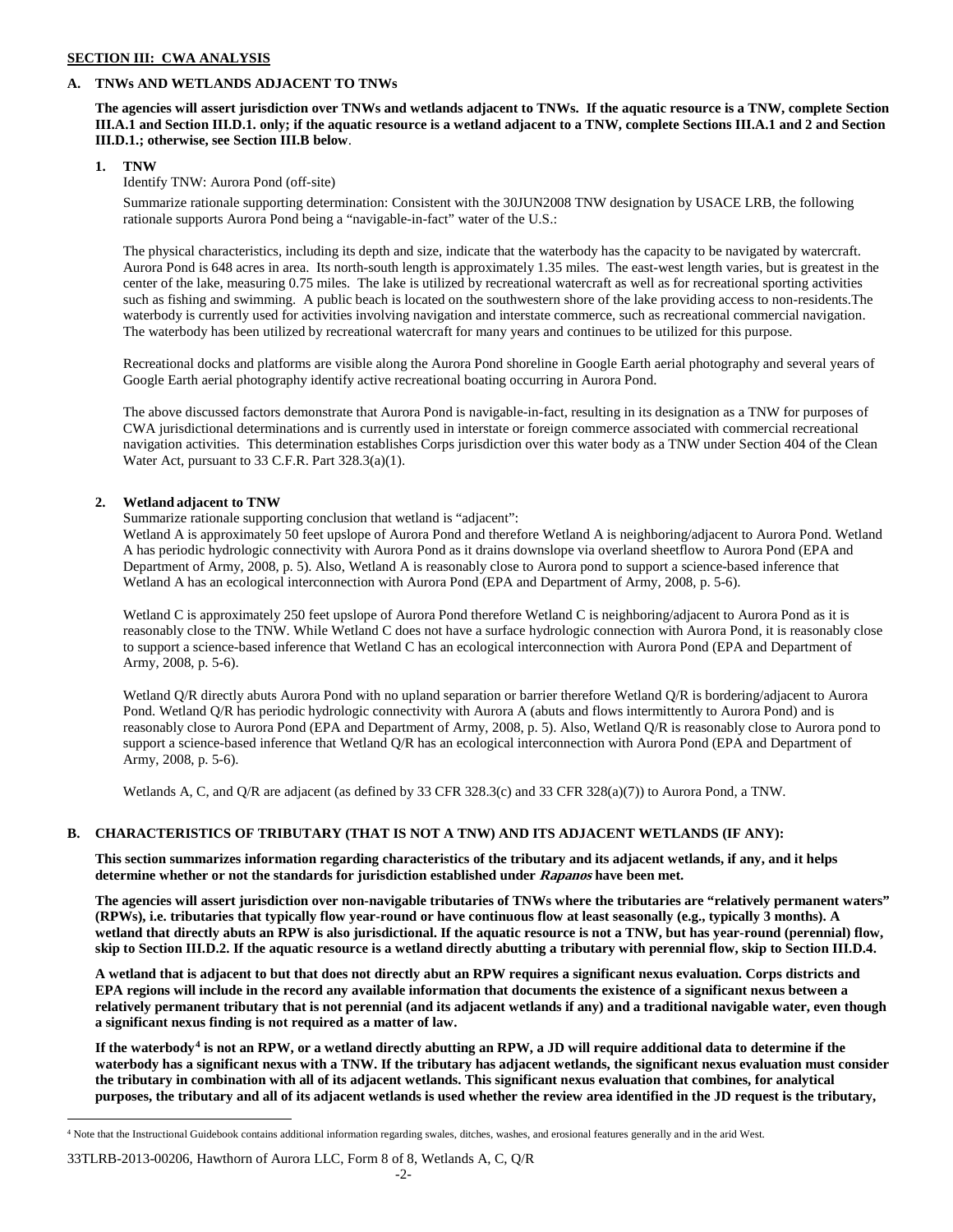**or its adjacent wetlands, or both. If the JD covers a tributary with adjacent wetlands, complete Section III.B.1 for the tributary, Section III.B.2 for any onsite wetlands, and Section III.B.3 for all wetlands adjacent to that tributary, both onsite and offsite. The determination whether a significant nexus exists is determined in Section III.C below.**

# **1. Characteristics of non-TNWs that flow directly or indirectly into TNW**

|     |                                                                      | Characteristics of hon-lin ws that how directly or muffectly muo lin w                                                                                                                                                  |       |          |  |
|-----|----------------------------------------------------------------------|-------------------------------------------------------------------------------------------------------------------------------------------------------------------------------------------------------------------------|-------|----------|--|
| (i) | <b>General Area Conditions:</b><br>Watershed size:<br>Drainage area: |                                                                                                                                                                                                                         |       |          |  |
|     |                                                                      | Average annual rainfall: inches<br>Average annual snowfall: inches                                                                                                                                                      |       |          |  |
|     |                                                                      | (ii) Physical Characteristics:<br>(a) Relationship with TNW:<br>Tributary flows directly into TNW.<br>Tributary flows through tributaries before entering TNW.<br>Project waters are river miles from TNW.              |       |          |  |
|     |                                                                      | Project waters are river miles from RPW.<br>Project waters are aerial (straight) miles from TNW.<br>Project waters are aerial (straight) miles from RPW.<br>Project waters cross or serve as state boundaries. Explain: |       |          |  |
|     |                                                                      | Identify flow route to TNW <sup>5</sup> :<br>Tributary stream order, if known:                                                                                                                                          |       |          |  |
|     |                                                                      | (b) General Tributary Characteristics (check all that apply):<br><b>Tributary</b> is:<br>Natural<br>L.<br>$\sim 10$<br>Artificial (man-made). Explain:                                                                  |       |          |  |
|     |                                                                      | Manipulated (man-altered). Explain:<br><b>Tributary</b> properties with respect to top of bank (estimate):<br>Average width: feet<br>Average depth: feet<br>Average side slopes:                                        |       |          |  |
|     |                                                                      | Primary tributary substrate composition (check all that apply):<br>Silts<br>Sands                                                                                                                                       | L. S. | Concrete |  |
|     |                                                                      | Cobbles<br>Gravel                                                                                                                                                                                                       | n.    | Muck     |  |
|     |                                                                      | n<br>Bedrock<br>Vegetation. Type/% cover:<br>Other. Explain:<br>L.                                                                                                                                                      |       |          |  |
|     |                                                                      | Tributary condition/stability [e.g., highly eroding, sloughing banks]. Explain:<br>Presence of run/riffle/pool complexes. Explain:<br>Tributary geometry:<br>Tributary gradient (approximate average slope): %          |       |          |  |
|     |                                                                      | $(c)$ Flow:<br>Tributary provides for:<br>Estimate average number of flow events in review area/year:<br>Describe flow regime:<br>Other information on duration and volume:                                             |       |          |  |
|     |                                                                      | Surface flow is: Characteristics:                                                                                                                                                                                       |       |          |  |
|     |                                                                      | Subsurface flow: Explain findings:<br>Dye (or other) test performed:                                                                                                                                                    |       |          |  |
|     |                                                                      | Tributary has (check all that apply):<br>$\Box$ Bed and banks                                                                                                                                                           |       |          |  |

 $\Box$  OHWM<sup>[6](#page-57-1)</sup> (check all indicators that apply):

<span id="page-57-0"></span> <sup>5</sup> Flow route can be described by identifying, e.g., tributary a, which flows through the review area, to flow into tributary b, which then flows into TNW.

<span id="page-57-1"></span><sup>6</sup> A natural or man-made discontinuity in the OHWM does not necessarily sever jurisdiction (e.g., where the stream temporarily flows underground, or where the OHWM has been removed by development or agricultural practices). Where there is a break in the OHWM that is unrelated to the waterbody's flow regime (e.g., flow over a rock outcrop or through a culvert), the agencies will look for indicators of flow above and below the break.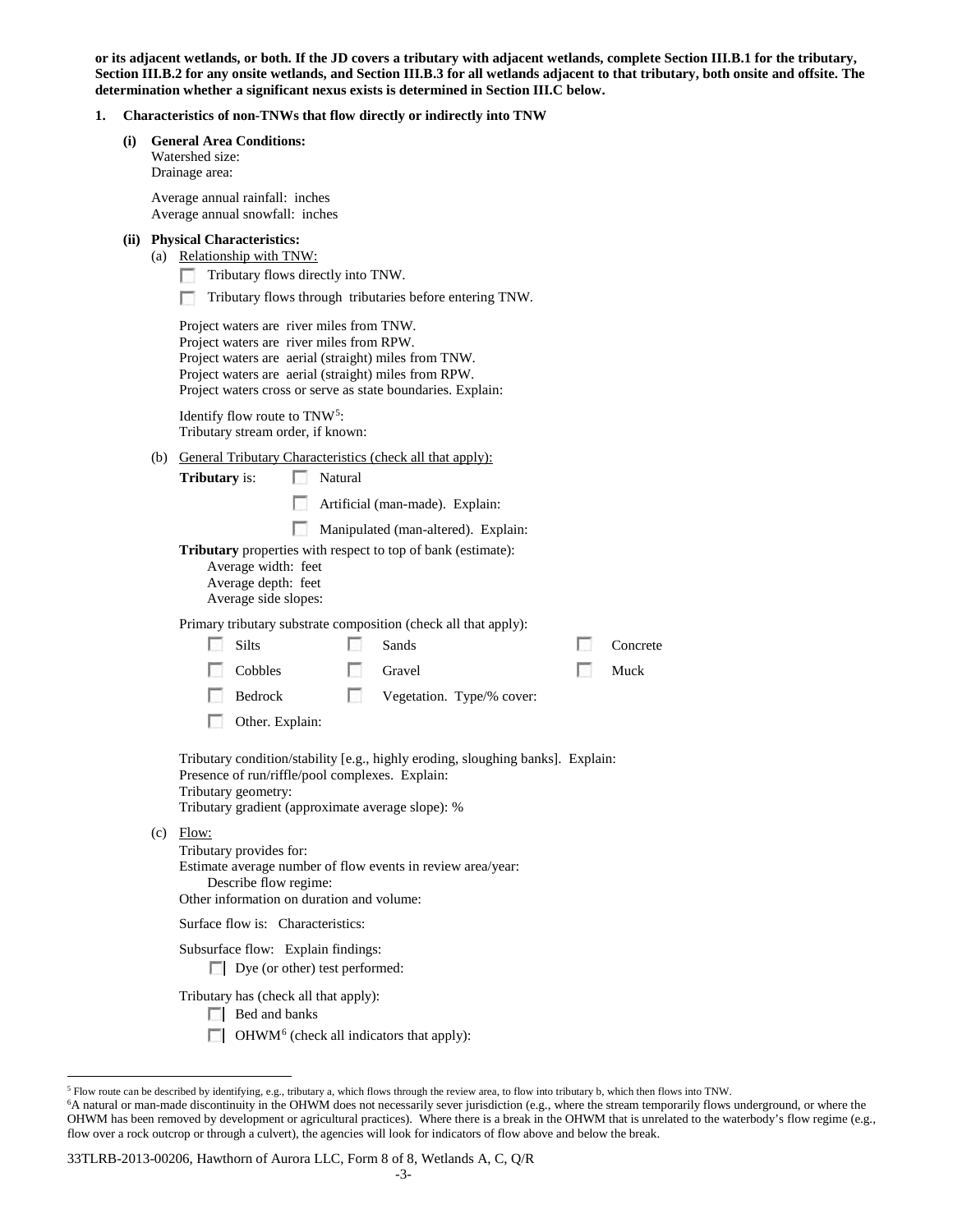|    |     |     | clear, natural line impressed on the bank $\Box$<br>the presence of litter and debris                                               |
|----|-----|-----|-------------------------------------------------------------------------------------------------------------------------------------|
|    |     |     | changes in the character of soil<br>destruction of terrestrial vegetation                                                           |
|    |     |     | the presence of wrack line<br>shelving                                                                                              |
|    |     |     | vegetation matted down, bent, or absent<br>sediment sorting                                                                         |
|    |     |     | leaf litter disturbed or washed away<br>scour                                                                                       |
|    |     |     | sediment deposition<br>multiple observed or predicted flow events                                                                   |
|    |     |     | water staining<br>abrupt change in plant community                                                                                  |
|    |     |     | other (list):                                                                                                                       |
|    |     |     | Discontinuous OHWM. <sup>7</sup> Explain:                                                                                           |
|    |     |     | If factors other than the OHWM were used to determine lateral extent of CWA jurisdiction (check all that apply):                    |
|    |     |     | High Tide Line indicated by:<br>Mean High Water Mark indicated by:                                                                  |
|    |     |     | oil or scum line along shore objects<br>survey to available datum;                                                                  |
|    |     |     | fine shell or debris deposits (foreshore)<br>physical markings;                                                                     |
|    |     |     |                                                                                                                                     |
|    |     |     | physical markings/characteristics<br>vegetation lines/changes in vegetation types.                                                  |
|    |     |     | tidal gauges                                                                                                                        |
|    |     |     | other (list):                                                                                                                       |
|    |     |     | (iii) Chemical Characteristics:                                                                                                     |
|    |     |     | Characterize tributary (e.g., water color is clear, discolored, oily film; water quality; general watershed characteristics, etc.). |
|    |     |     | Explain:<br>Identify specific pollutants, if known:                                                                                 |
|    |     |     |                                                                                                                                     |
|    |     |     | (iv) Biological Characteristics. Channel supports (check all that apply):                                                           |
|    |     |     | Riparian corridor. Characteristics (type, average width):                                                                           |
|    |     |     | Wetland fringe. Characteristics:                                                                                                    |
|    |     | u   | Habitat for:                                                                                                                        |
|    |     |     | Federally Listed species. Explain findings:                                                                                         |
|    |     |     | Fish/spawn areas. Explain findings:                                                                                                 |
|    |     |     | Other environmentally-sensitive species. Explain findings:                                                                          |
|    |     |     | Aquatic/wildlife diversity. Explain findings:                                                                                       |
| 2. |     |     | Characteristics of wetlands adjacent to non-TNW that flow directly or indirectly into TNW                                           |
|    | (i) |     | <b>Physical Characteristics:</b>                                                                                                    |
|    |     | (a) | <b>General Wetland Characteristics:</b>                                                                                             |
|    |     |     | Properties:                                                                                                                         |
|    |     |     | Wetland size: acres<br>Wetland type. Explain:                                                                                       |
|    |     |     | Wetland quality. Explain:                                                                                                           |
|    |     |     | Project wetlands cross or serve as state boundaries. Explain:                                                                       |
|    |     |     | (b) General Flow Relationship with Non-TNW:                                                                                         |
|    |     |     | Flow is: Explain:                                                                                                                   |
|    |     |     | Surface flow is:<br>Characteristics:                                                                                                |
|    |     |     | Subsurface flow: Explain findings:                                                                                                  |
|    |     |     | $\Box$ Dye (or other) test performed:                                                                                               |
|    |     | (c) | Wetland Adjacency Determination with Non-TNW:                                                                                       |
|    |     |     | Directly abutting<br><b>COL</b>                                                                                                     |
|    |     |     | Not directly abutting<br>$\sim$                                                                                                     |
|    |     |     | Discrete wetland hydrologic connection. Explain:                                                                                    |
|    |     |     | Ecological connection. Explain:<br>П                                                                                                |
|    |     |     | Separated by berm/barrier. Explain:<br>п                                                                                            |
|    |     |     |                                                                                                                                     |

(d) Proximity (Relationship) to TNW

<span id="page-58-0"></span> $\frac{1}{7}$ <sup>7</sup>Ibid.

<sup>33</sup>TLRB-2013-00206, Hawthorn of Aurora LLC, Form 8 of 8, Wetlands A, C, Q/R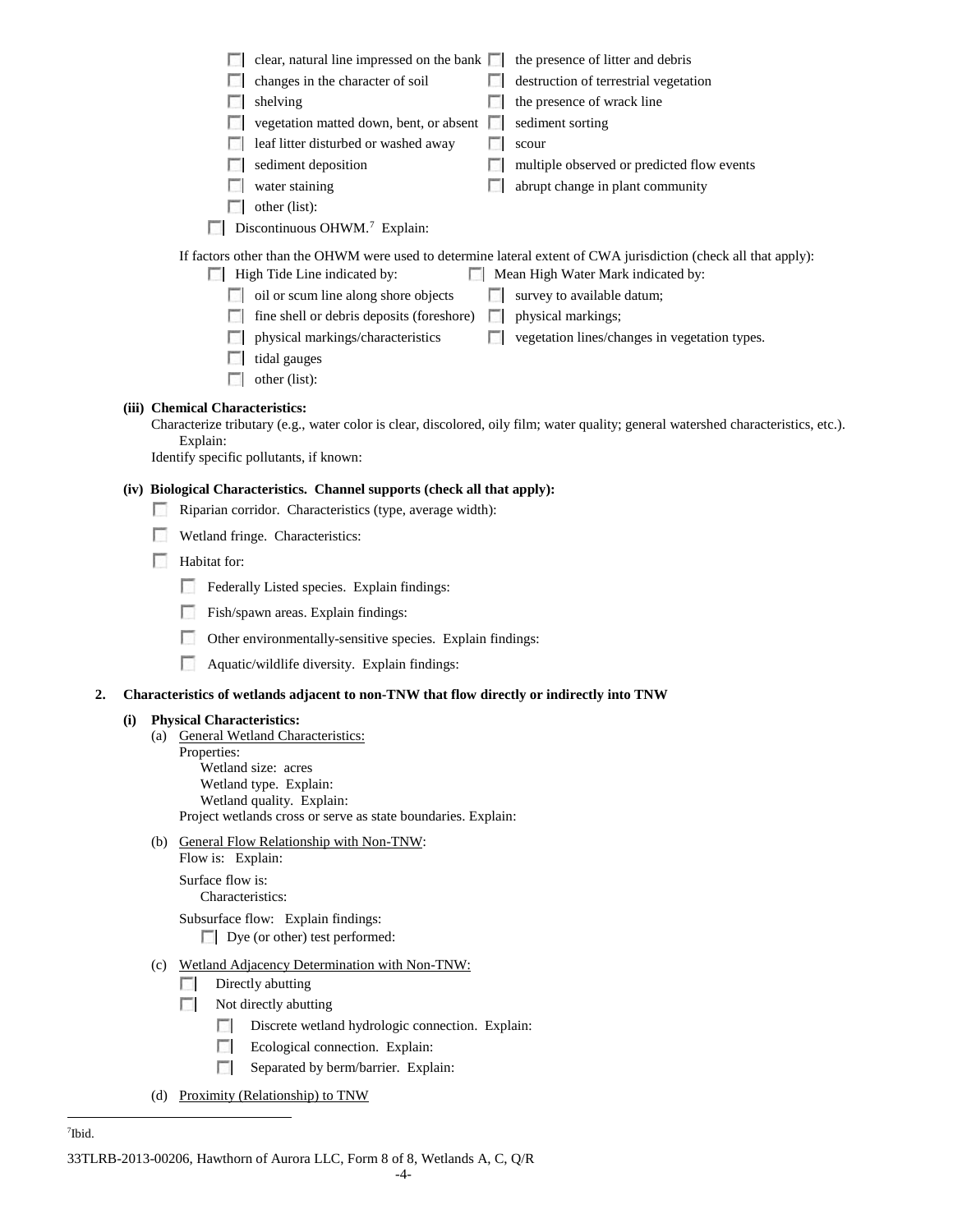Project wetlands are river miles from TNW. Project waters are aerial (straight) miles from TNW. Flow is from: Estimate approximate location of wetland as within the floodplain.

#### **(ii) Chemical Characteristics:**

Characterize wetland system (e.g., water color is clear, brown, oil film on surface; water quality; general watershed characteristics; etc.). Explain:

Identify specific pollutants, if known:

# **(iii) Biological Characteristics. Wetland supports (check all that apply):**

- Riparian buffer. Characteristics (type, average width):
- **Vegetation type/percent cover. Explain:**

**Habitat for:** 

- Federally Listed species. Explain findings:
- Fish/spawn areas. Explain findings:
- Other environmentally-sensitive species. Explain findings:
- $\Box$  Aquatic/wildlife diversity. Explain findings:

## **3. Characteristics of all wetlands adjacent to the tributary (if any)**

All wetland(s) being considered in the cumulative analysis:

Approximately () acres in total are being considered in the cumulative analysis.

For each wetland, specify the following:

| Directly abuts? $(Y/N)$ | Size (in acres) | Directly abuts? $(Y/N)$ | Size (in acres) |
|-------------------------|-----------------|-------------------------|-----------------|
|-------------------------|-----------------|-------------------------|-----------------|

Summarize overall biological, chemical and physical functions being performed:

# **C. SIGNIFICANT NEXUS DETERMINATION**

**A significant nexus analysis will assess the flow characteristics and functions of the tributary itself and the functions performed by any wetlands adjacent to the tributary to determine if they significantly affect the chemical, physical, and biological integrity of a TNW. For each of the following situations, a significant nexus exists if the tributary, in combination with all of its adjacent wetlands, has more than a speculative or insubstantial effect on the chemical, physical and/or biological integrity of a TNW. Considerations when evaluating significant nexus include, but are not limited to the volume, duration, and frequency of the flow of water in the tributary and its proximity to a TNW, and the functions performed by the tributary and all its adjacent wetlands. It is not appropriate to determine significant nexus based solely on any specific threshold of distance (e.g. between a tributary and its adjacent wetland or between a tributary and the TNW). Similarly, the fact an adjacent wetland lies within or outside of a floodplain is not solely determinative of significant nexus.** 

### **Draw connections between the features documented and the effects on the TNW, as identified in the** *Rapanos* **Guidance and discussed in the Instructional Guidebook. Factors to consider include, for example:**

- Does the tributary, in combination with its adjacent wetlands (if any), have the capacity to carry pollutants or flood waters to TNWs, or to reduce the amount of pollutants or flood waters reaching a TNW?
- Does the tributary, in combination with its adjacent wetlands (if any), provide habitat and lifecycle support functions for fish and other species, such as feeding, nesting, spawning, or rearing young for species that are present in the TNW?
- Does the tributary, in combination with its adjacent wetlands (if any), have the capacity to transfer nutrients and organic carbon that support downstream foodwebs?
- Does the tributary, in combination with its adjacent wetlands (if any), have other relationships to the physical, chemical, or biological integrity of the TNW?

#### *Note: the above list of considerations is not inclusive and other functions observed or known to occur should be documented below:*

- **1. Significant nexus findings for non-RPW that has no adjacent wetlands and flows directly or indirectly into TNWs.** Explain findings of presence or absence of significant nexus below, based on the tributary itself, then go to Section III.D:
- **2. Significant nexus findings for non-RPW and its adjacent wetlands, where the non-RPW flows directly or indirectly into TNWs.**  Explain findings of presence or absence of significant nexus below, based on the tributary in combination with all of its adjacent wetlands, then go to Section III.D:
- **3. Significant nexus findings for wetlands adjacent to an RPW but that do not directly abut the RPW.** Explain findings of presence or absence of significant nexus below, based on the tributary in combination with all of its adjacent wetlands, then go to Section III.D:

## **D. DETERMINATIONS OF JURISDICTIONAL FINDINGS. THE SUBJECT WATERS/WETLANDS ARE (CHECK ALL THAT APPLY):**

**1. TNWs and Adjacent Wetlands.** Check all that apply and provide size estimates in review area: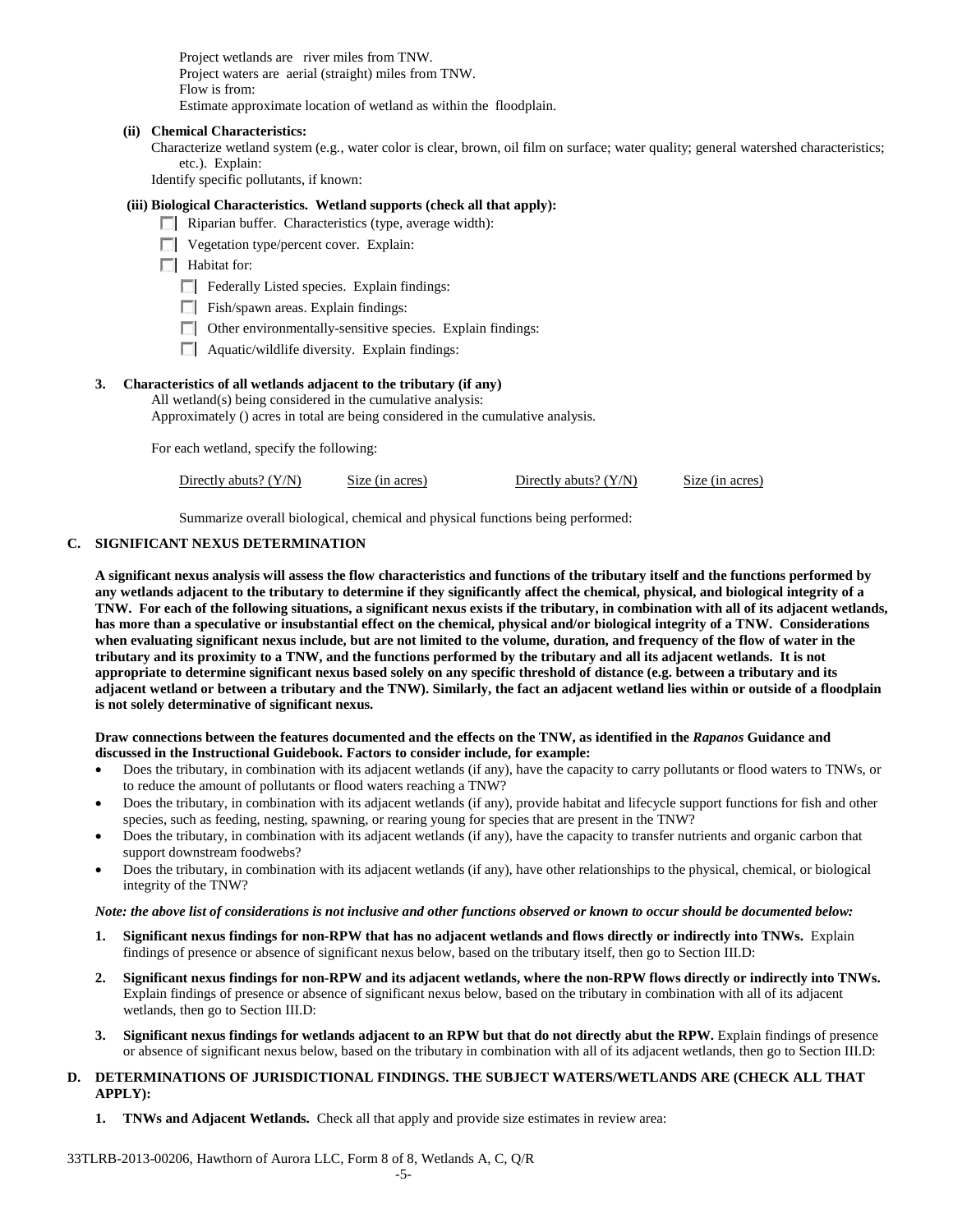- TNWs: linear feet width (ft), Or, acres.
- **Vetlands adjacent to TNWs:** A (0.767 acre), Wetland C (0.054 acre), Wetland O/R (1.524 acre on-site)

## **2. RPWs that flow directly or indirectly into TNWs.**

- Tributaries of TNWs where tributaries typically flow year-round are jurisdictional. Provide data and rationale indicating that tributary is perennial: .
- Tributaries of TNW where tributaries have continuous flow "seasonally" (e.g., typically three months each year) are jurisdictional.  $\sim$ Data supporting this conclusion is provided at Section III.B. Provide rationale indicating that tributary flows seasonally: .

Provide estimates for jurisdictional waters in the review area (check all that apply):

- $\Box$  Tributary waters: linear feet width (ft).
- **Other non-wetland waters: acres.** 
	- Identify type(s) of waters:

## **3. Non-RPWs[8](#page-60-0) that flow directly or indirectly into TNWs.**

 $\Box$  Waterbody that is not a TNW or an RPW, but flows directly or indirectly into a TNW, and it has a significant nexus with a TNW is jurisdictional. Data supporting this conclusion is provided at Section III.C.

Provide estimates for jurisdictional waters within the review area (check all that apply):

- $\Box$  Tributary waters: linear feet width (ft).
- **Other non-wetland waters: acres.** 
	- Identify type(s) of waters:

## **4. Wetlands directly abutting an RPW that flow directly or indirectly into TNWs.**

**Wetlands directly abut RPW and thus are jurisdictional as adjacent wetlands.** 

- Wetlands directly abutting an RPW where tributaries typically flow year-round. Provide data and rationale  $\sim$ indicating that tributary is perennial in Section III.D.2, above. Provide rationale indicating that wetland is directly abutting an RPW:
- Wetlands directly abutting an RPW where tributaries typically flow "seasonally." Provide data indicating that tributary is seasonal in Section III.B and rationale in Section III.D.2, above. Provide rationale indicating that wetland is directly abutting an RPW:

Provide acreage estimates for jurisdictional wetlands in the review area: acres.

- **5. Wetlands adjacent to but not directly abutting an RPW that flow directly or indirectly into TNWs.**
	- **T** Wetlands that do not directly abut an RPW, but when considered in combination with the tributary to which they are adjacent and with similarly situated adjacent wetlands, have a significant nexus with a TNW are jurisidictional. Data supporting this conclusion is provided at Section III.C.

Provide acreage estimates for jurisdictional wetlands in the review area: acres.

#### **6. Wetlands adjacent to non-RPWs that flow directly or indirectly into TNWs.**

Wetlands adjacent to such waters, and have when considered in combination with the tributary to which they are adjacent **TT** and with similarly situated adjacent wetlands, have a significant nexus with a TNW are jurisdictional. Data supporting this conclusion is provided at Section III.C.

Provide estimates for jurisdictional wetlands in the review area: acres.

## **7. Impoundments of jurisdictional waters. [9](#page-60-1)**

As a general rule, the impoundment of a jurisdictional tributary remains jurisdictional.

- Demonstrate that impoundment was created from "waters of the U.S.," or
- Demonstrate that water meets the criteria for one of the categories presented above (1-6), or
- Demonstrate that water is isolated with a nexus to commerce (see E below).

#### **E. ISOLATED [INTERSTATE OR INTRA-STATE] WATERS, INCLUDING ISOLATED WETLANDS, THE USE, DEGRADATION OR DESTRUCTION OF WHICH COULD AFFECT INTERSTATE COMMERCE, INCLUDING ANY SUCH WATERS (CHECK ALL THAT APPLY):[10](#page-60-2)**

- which are or could be used by interstate or foreign travelers for recreational or other purposes.
- $\Box$  from which fish or shellfish are or could be taken and sold in interstate or foreign commerce.
- which are or could be used for industrial purposes by industries in interstate commerce.
- Interstate isolated waters. Explain:

 $\frac{1}{8}$ See Footnote # 3.

<span id="page-60-2"></span><span id="page-60-1"></span><span id="page-60-0"></span><sup>&</sup>lt;sup>9</sup> To complete the analysis refer to the key in Section III.D.6 of the Instructional Guidebook.

<sup>&</sup>lt;sup>10</sup> Prior to asserting or declining CWA jurisdiction based solely on this category, Corps Districts will elevate the action to Corps and EPA HQ for review consistent with the process described in the Corps/EPA *Memorandum Regarding CWA Act Jurisdiction Following Rapanos.*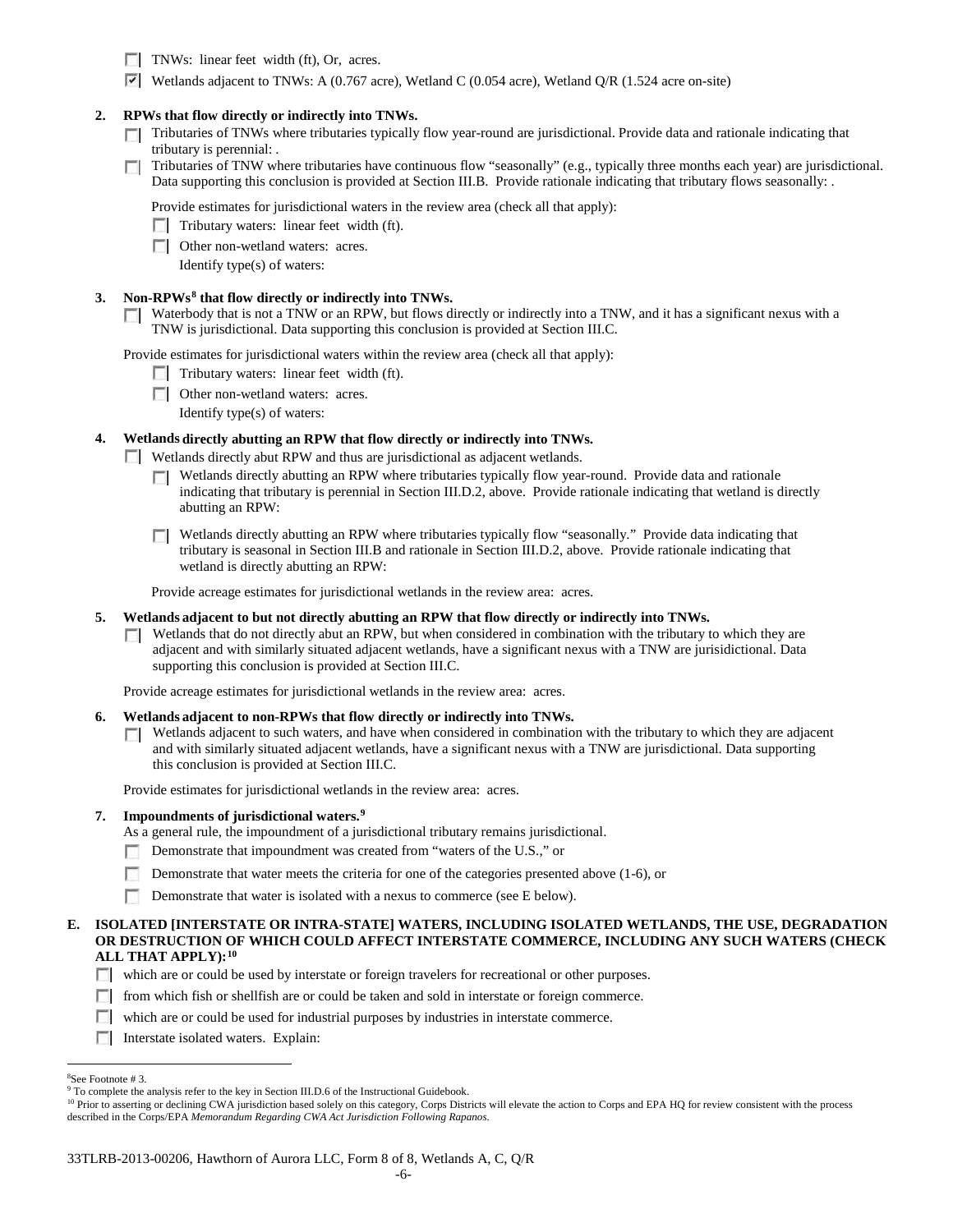**Deta** Other factors. Explain:

#### **Identify water body and summarize rationale supporting determination:**

Provide estimates for jurisdictional waters in the review area (check all that apply):

- $\Box$  Tributary waters: linear feet width (ft).
- **Other non-wetland waters: acres.** 
	- Identify type(s) of waters:
- **Wetlands:** acres.

П

- **F. NON-JURISDICTIONAL WATERS, INCLUDING WETLANDS (CHECK ALL THAT APPLY):**
	- If potential wetlands were assessed within the review area, these areas did not meet the criteria in the 1987 Corps of Engineers Wetland Delineation Manual and/or appropriate Regional Supplements.
	- Review area included isolated waters with no substantial nexus to interstate (or foreign) commerce.
		- Prior to the Jan 2001 Supreme Court decision in "*SWANCC*," the review area would have been regulated based solely on the п "Migratory Bird Rule" (MBR).
	- F Waters do not meet the "Significant Nexus" standard, where such a finding is required for jurisdiction. Explain:
	- П Other: (explain, if not covered above):

Provide acreage estimates for non-jurisdictional waters in the review area, where the sole potential basis of jurisdiction is the MBR factors (i.e., presence of migratory birds, presence of endangered species, use of water for irrigated agriculture), using best professional judgment (check all that apply):

- Non-wetland waters (i.e., rivers, streams): linear feet width (ft).
- Lakes/ponds: acres.
- Other non-wetland waters: acres. List type of aquatic resource: .
- **Wetlands:** acres.

Provide acreage estimates for non-jurisdictional waters in the review area that do not meet the "Significant Nexus" standard, where such a finding is required for jurisdiction (check all that apply):

- Non-wetland waters (i.e., rivers, streams): linear feet width (ft). п.
- Lakes/ponds: acres. n
- Other non-wetland waters: acres. List type of aquatic resource: .
- **Wetlands: acres.**

# **SECTION IV: DATA SOURCES.**

**A. SUPPORTING DATA. Data reviewed for JD (check all that apply -** checked items shall be included in case file and, where checked and requested, appropriately reference sources below):

- Maps, plans, plots or plat submitted by or on behalf of the applicant/consultant: Delineation Map and Location Map
- Data sheets prepared/submitted by or on behalf of the applicant/consultant.
	- Office concurs with data sheets/delineation report **and subequest updates.**
	- Office does not concur with data sheets/delineation report.
- Data sheets prepared by the Corps:
- Corps navigable waters' study:
- U.S. Geological Survey Hydrologic Atlas: USACE ORM NHD Datasets
	- USGS NHD data.

п

- USGS 8 and 12 digit HUC maps.
- U.S. Geological Survey map(s). Cite scale & quad name: 7.5 Minute Twinsburg & Aurora Quadrangles
- USDA Natural Resources Conservation Service Soil Survey. Citation: NRCS Web Soil Survey
- National wetlands inventory map(s). Cite name: USACE ORM USFWS NWI Dataset
- State/Local wetland inventory map(s):
- FEMA/FIRM maps: USACE ORM FEMA Floodzone Dataset
- 100-year Floodplain Elevation is: (National Geodectic Vertical Datum of 1929)
- Photographs:  $\blacktriangledown$  Aerial (Name & Date): Google Earth (SEP2015, JUN2014, APR2012, OCT2011, DEC2009, MAY2010, JUN2009, ⊽ JUN2006), Bing Maps Aerial, Bing Maps Bird's Eye, Portage County Auditor Aerials (2011, 2010, 2006)
	- or Other (Name & Date): Photographs contained in 2010 Delineation Report and May 2015 Delineation Report Update
- Previous determination(s). File no. and date of response letter: LRB-2013-00206 12 August 2015 PJD (Phase 5 adjacent subject ⊽ parcel), LRB-2004-00951 30 June 2008 (Aurora Pond TNW designation)
- 33TLRB-2013-00206, Hawthorn of Aurora LLC, Form 8 of 8, Wetlands A, C, Q/R